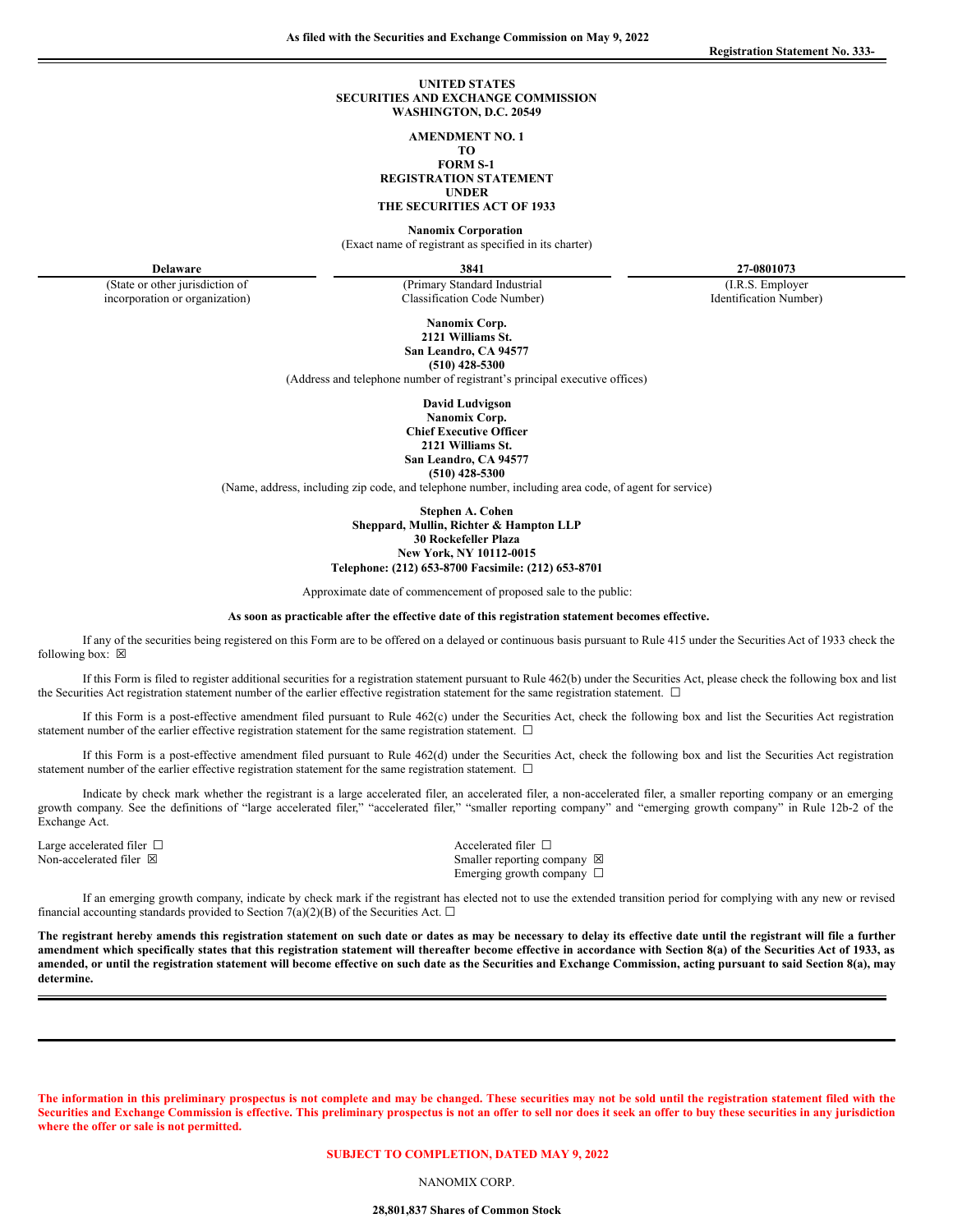This prospectus relates to the sale from time to time of up to 28,801,837 shares of common stock held by the selling stockholders named in this prospectus, including up to 14,400,918 shares of common stock issuable upon conversion of outstanding senior secured convertible promissory notes, or the Notes, and up to 14,400,918 shares of common stock issuable upon exercise of certain outstanding warrants, the Warrants. The shares or common stock issuable by us to the selling stockholders were sold in a private placement transaction that was completed on June 25, 2021 with respect to \$6.6 million of the proceeds and the remainder was closed on September 27, 2021. The Notes and Warrants are subject to a blocker provision, or the Blocker, which restricts the conversion of the Notes and exercise of a Warrant if, as a result of such exercise, the holder, together with its affiliates and any other person whose beneficial ownership of common stock would be aggregated with the holder's for purposes of Section 13(d) of the Securities Exchange Act of 1934, as amended, or the Exchange Act, would beneficially own in excess of 9.99% of our then issued and outstanding shares of common stock (including the shares of Common Stock issuable upon such conversion and/or exercise).

We are not selling any common stock under this prospectus and will not receive any of the proceeds from the sale of shares by the selling stockholders. We will, however, receive the net proceeds of any Warrants exercised for cash.

The selling stockholders identified in this prospectus may offer the shares from time to time through public or private transactions at fixed prices, at prevailing market prices at the time of sale, at prices related to the prevailing market price, at varying prices determined at the time of sale, or at negotiated prices. The registration of the shares of common stock on behalf of the selling stockholders, however, does not necessarily mean that any of the selling stockholders will offer or sell their shares under this registration statement or at any time in the near future. We provide more information about how the selling stockholders may sell their shares of common stock in the section entitled "*Plan of Distribution*" on page 81.

The selling stockholders will bear all commissions and discounts, if any, attributable to the sale or disposition of the shares, or interests therein and all costs, expenses and fees in connection with the registration of the shares. We will not be paying any underwriting discounts or commissions in this offering or costs, expenses, and fees in connection with the registration of the shares of common stock described in this prospectus. We will pay the expenses of registering the shares.

Our common stock is traded on the Pink Open Market maintained by OTC Markets Group, Inc. under the symbol "NNMX." On May 6, 2022, the last reported sale price of our common stock was \$1.76 per share.

On March 2, 2022, we consummated a 1-for-173 reverse split of our preferred stock and common stock, which we refer to as the reverse split, and all of the shares of our outstanding preferred stock converted to common stock. Unless otherwise noted in this registration statement on Form S-1 of which this prospectus forms a part and except as set forth in the financial statements included in this prospectus, all share numbers and prices are presented on a reverse stock split basis. No fractional shares of common stock were issued in connection with the reverse split, and all such fractional interests were rounded up to the nearest whole number. Issued and outstanding stock options and warrants were split on the same basis and exercise prices will be adjusted accordingly. Unless otherwise noted in this registration statement on Form S-1 of which this prospectus forms a part and except as set forth in the financial statements included in this prospectus, all share numbers and prices are presented on a reverse split basis.

### An investment in our common stock involves a high degree of risk. See "Risk Factors" on page 10 of this prospectus for more information on these risks.

Neither the U.S. Securities and Exchange Commission nor any state securities commission has approved or disapproved of these securities, or passed upon **the adequacy or accuracy of this prospectus. Any representation to the contrary is a criminal offense.**

**The date of this prospectus is , 2022.**

# **TABLE OF CONTENTS**

|                                                                                    | Page  |
|------------------------------------------------------------------------------------|-------|
| <b>PROSPECTUS SUMMARY</b>                                                          |       |
| <b>RISK FACTORS</b>                                                                | 10    |
| INFORMATION REGARDING FORWARD-LOOKING STATEMENTS                                   |       |
| <b>INDUSTRY AND MARKET DATA</b>                                                    | 46    |
| <b>USE OF PROCEEDS</b>                                                             | 46    |
| <b>DIVIDEND POLICY</b>                                                             | 46    |
| MANAGEMENT'S DISCUSSION AND ANALYSIS OF FINANCIAL CONDITION AND PLAN OF OPERATIONS | 47    |
| <b>BUSINESS</b>                                                                    | 53    |
| <b>MANAGEMENT</b>                                                                  | 63    |
| EXECUTIVE AND DIRECTOR COMPENSATION                                                | 65    |
| <b>CERTAIN RELATIONSHIPS AND RELATED PERSON TRANSACTIONS</b>                       | 68    |
| SECURITY OWNERSHIP OF BENEFICIAL OWNERS AND MANAGEMENT                             | 69    |
| <b>DESCRIPTION OF CAPITAL STOCK</b>                                                | 71    |
| <b>SELLING STOCKHOLDERS</b>                                                        | 79    |
| <b>PLAN OF DISTRIBUTION</b>                                                        | 81    |
| <b>LEGAL MATTERS</b>                                                               | 83    |
| <b>EXPERTS</b>                                                                     | 83    |
| WHERE YOU CAN FIND MORE INFORMATION                                                | 83    |
| <b>INDEX TO FINANCIAL STATEMENTS</b>                                               | $F-1$ |

We have not authorized anyone to provide any information or to make any representations other than those contained in this prospectus or in any free writing prospectus prepared by or on behalf of us or to which we have referred you. We take no responsibility for and can provide no assurance as to the reliability of, any other information that others may give to you. The information contained in this prospectus is accurate only as of the date of this prospectus, regardless of the time of **delivery of this prospectus or any sale of our common stock.**

You should rely only on the information contained in this prospectus. No dealer, salesperson or other person is authorized to give information that is not contained in this prospectus. This prospectus is not an offer to sell nor is it seeking an offer to buy these securities in any jurisdiction where the offer or sale is not permitted. The information in this prospectus is accurate only as of the date of this prospectus, regardless of the time of delivery of this prospectus or of any sale of these securities.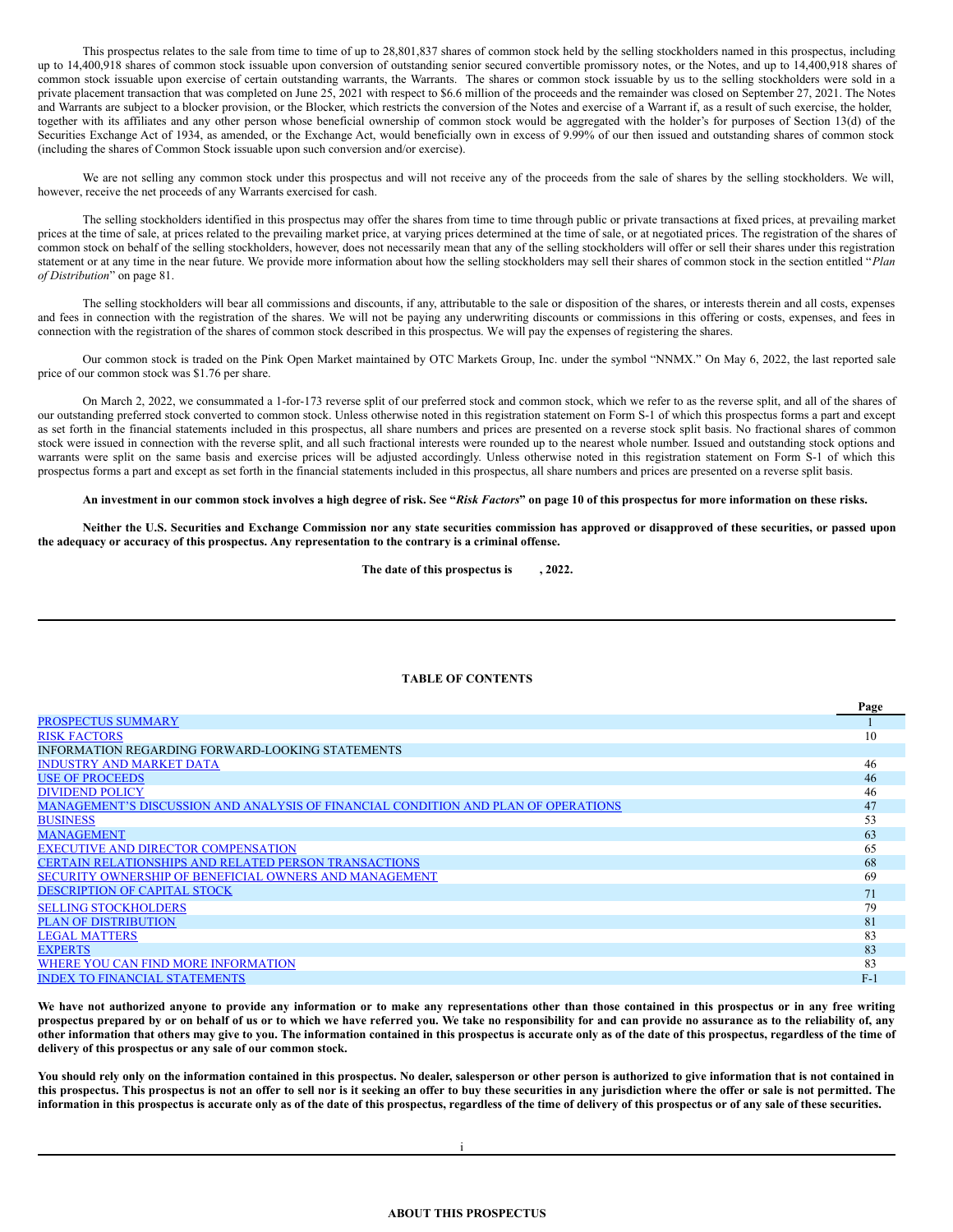In this prospectus, unless otherwise noted, references to "the Company," "NNMX," "we," "us," and "our" refer to Nanomix Corp. and its subsidiaries.

Neither we, nor any of our officers, directors, agents or representatives or underwriters, make any representation to you about the legality of an investment in our common stock. You should not interpret the contents of this prospectus or any free writing prospectus to be legal, business, investment or tax advice. You should consult with your own advisors for that type of advice and consult with them about the legal, tax, business, financial and other issues that you should consider before investing in our common stock.

You should rely only on the information contained in this prospectus or in any amended prospectus that we may authorize to be delivered or made available to you. We and the underwriter have not authorized anyone to provide you with different information.

The information in this prospectus is accurate only as of the date hereof, regardless of the time of its delivery or any sale of shares of our common stock.

ii

## **SPECIAL NOTE REGARDING FORWARD-LOOKING STATEMENTS**

This prospectus contains forward-looking statements. These forward-looking statements contain information about our expectations, beliefs or intentions regarding our product development and commercialization efforts, business, financial condition, results of operations, strategies or prospects, and other similar matters. These forward-looking statements are based on management's current expectations and assumptions about future events, which are inherently subject to uncertainties, risks and changes in circumstances that are difficult to predict. These statements may be identified by words such as "expects," "plans," "projects," "will," "may," "anticipates," "believes," "should," "intends," "estimates," and other words of similar meaning.

These statements relate to future events or our future operational or financial performance, and involve known and unknown risks, uncertainties and other factors that may cause our actual results, performance or achievements to be materially different from any future results, performance or achievements expressed or implied by these forwardlooking statements. Factors that may cause actual results to differ materially from current expectations include, among other things, those listed under the section titled "Risk Factors" and elsewhere in this prospectus, in any related prospectus supplement and in any related free writing prospectus.

Any forward-looking statement in this prospectus, in any related prospectus supplement and in any related free writing prospectus reflects our current view with respect to future events and is subject to these and other risks, uncertainties and assumptions relating to our business, results of operations, industry and future growth. Given these uncertainties, you should not place undue reliance on these forward-looking statements. No forward-looking statement is a guarantee of future performance. You should read this prospectus, any related prospectus supplement and any related free writing prospectus and the documents that we reference herein and therein and have filed as exhibits hereto and thereto completely and with the understanding that our actual future results may be materially different from any future results expressed or implied by these forward-looking statements. Except as required by law, we assume no obligation to update or revise these forward-looking statements for any reason, even if new information becomes available in the future.

This prospectus, any related prospectus supplement and any related free writing prospectus also contain or may contain estimates, projections and other information concerning our industry, our business and the markets for our products, including data regarding the estimated size of those markets and their projected growth rates. We obtained the industry and market data in this prospectus from our own research as well as from industry and general publications, surveys and studies conducted by third parties. This data involves a number of assumptions and limitations and contains projections and estimates of the future performance of the industries in which we operate that are subject to a high degree of uncertainty, including those discussed in "Risk Factors." We caution you not to give undue weight to such projections, assumptions and estimates. Further, industry and general publications, studies and surveys generally state that they have been obtained from sources believed to be reliable, although they do not guarantee the accuracy or completeness of such information. While we believe that these publications, studies and surveys are reliable, we have not independently verified the data contained in them. In addition, while we believe that the results and estimates from our internal research are reliable, such results and estimates have not been verified by any independent source.

### iii

## <span id="page-2-0"></span>**PROSPECTUS SUMMARY**

The following summary highlights selected information contained elsewhere in this prospectus and is qualified in its entirety by the more detailed information and financial statements included elsewhere in this prospectus. It does not contain all the information that may be important to you and your investment decision. You should carefully read this entire prospectus, including the matters set forth under "Risk Factors," "Management's Discussion and Analysis of Financial Condition and Results of Operations," and our financial statements and related notes included elsewhere in this prospectus. In this prospectus, unless context requires otherwise, references to "we," *"us," "our," "NNMX," "Nanomix-DE," or "the Company" refer to Nanomix Corp. and its subsidiaries.*

#### **Overview**

On June 6, 2021, Boston Therapeutics and Nanomix, Inc., or Nanomix, completed a reverse merger, or the Merger, resulting in the formation of Nanomix Corporation (the "Company").. As consideration for the Merger, The Company issued to the shareholders of Nanomix 1,000,000 shares of a newly created Series C Convertible Preferred Stock of the Company (the "Preferred Stock"). On March 2, 2022, all such shares of Preferred Stock issued to Nanomix shareholders automatically converted into approximately 35,644,997 shares of common stock of the Company, the warrants assumed at closing may be exercisable into approximately 2,124,687 shares of common stock of the Company and the options and restricted stock units assumed at closing may be exercisable into approximately 5,718,838 shares of common stock of the Company. The shares of common stock issued upon conversion of the Preferred Stock together with warrants, restricted stock units and options assumed on the closing date represent approximately 80% of the outstanding shares of Common Stock of the Company upon closing of the Merger. After the merger, the Company changed its name to Nanomix Corporation and its ticker symbol to NNMX. A previously approved 173:1 reverse stock split was effective on March 2, 2022.

After the Merger, our primary focus is on the development and commercialization of Nanomix's advanced mobile Point-of-Care, or POC, diagnostic system that can be used in performing a wide range of in vitro diagnostic tests in many environments. Nanomix's goal is to provide laboratory quality testing for time sensitive medical conditions, at the first point of contact that a patient has with the healthcare system, no matter where that occurs. The Nanomix eLab® system is CE Marked, a 510(k) application is currently in development, and Emergency Use Application (EUA) for COVID antigen testing has been submitted to the FDA. Nanomix intends to market and sell this system for the detection and diagnosis of a variety of time sensitive medical conditions.

Prior to the Merger, we were a pre-clinical and clinical-stage pharmaceutical development company focused on the clinical development, outsourced contract manufacture and test marketing for commercialization of carbohydrate-based patented formulation of investigative materials as medical food, supplements, drug and drug combination, and other clinical exploratory outsourced exploratory peptide therapeutic options. Due to limited funding and the merger, our activity including any drug development during year ended December 31, 2021 was severely limited. Following the closing of the Merger, the Company intends to conduct a comprehensive review of strategic alternatives for our legacy products and product candidates pertaining to the commercialization of our therapeutic drugs including SUGARDOWN®, BTI-320 and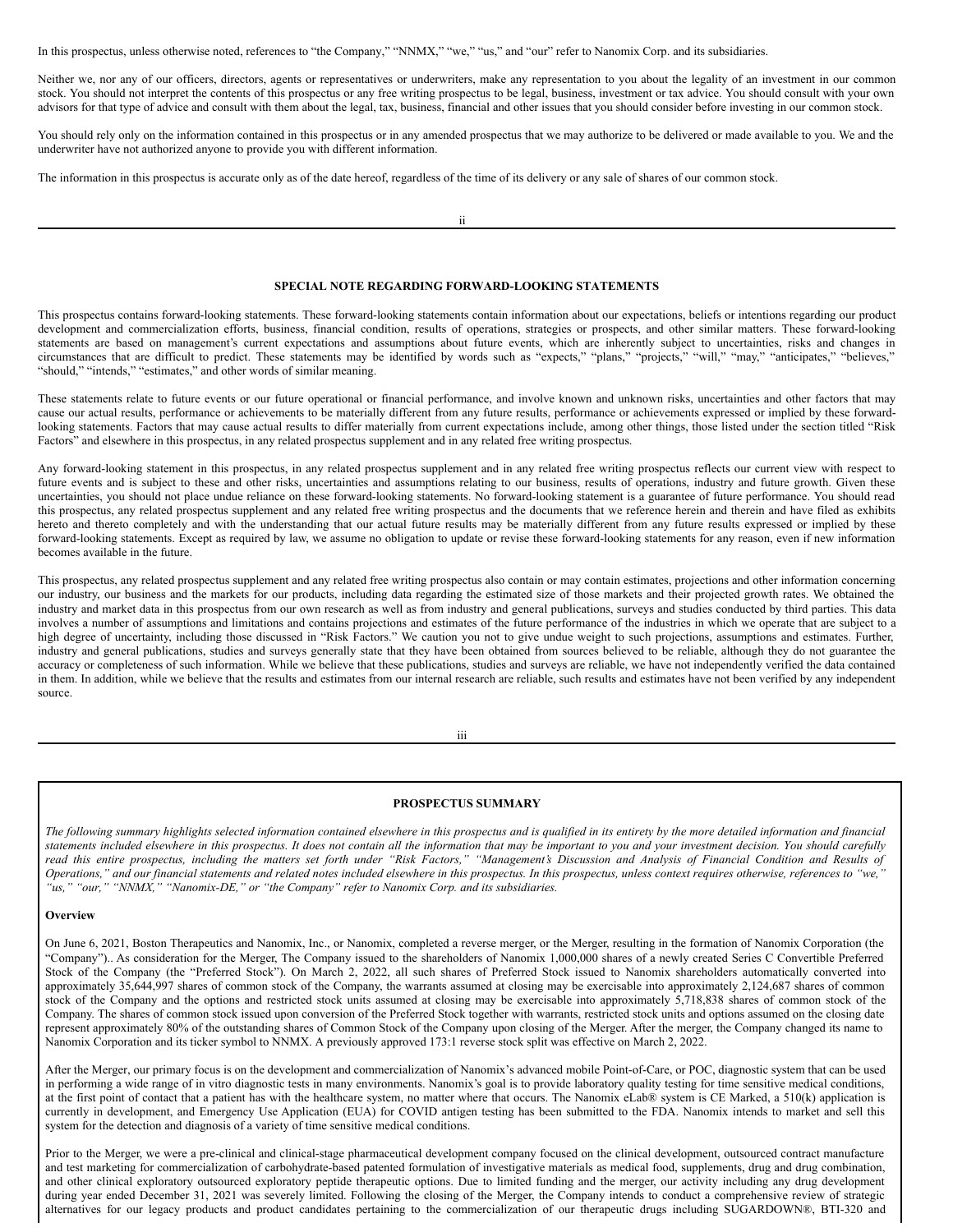IPOXYN. The Company does not expect to receive any form of material consideration in connection with such alternatives. In the event it is not able to dispose of these assets, the Company expects to cease all operations in connection therewith in order to avoid incurring any further associated expense.

### **Nanomix eLab System**

Nanomix believes that quality healthcare should be available to consumers anywhere and anytime. The foundation of quality healthcare is timely information supporting a proper diagnosis and associated treatment. Our vision is to make healthcare accessible to patients without compromise, by delivering the highest quality, fastest, most costeffective and portable detection systems that bring the patient and caregiver closer together.

The Nanomix eLab System is a proprietary diagnostic platform developed by Nanomix to meet the growing need for decentralized medical diagnostic solutions. The platform is designed to provide rapid test results in a handheld device at the first point of patient contact in locations that range from Emergency Departments, to long term and assisted care facilities, to urgent care and emergency medical response settings.

The Nanomix eLab system is a rapid, easy-to-use, quantitative detection platform that performs a range of in vitro diagnostic assays, such as electrochemical immunoassay and enzymatic assays. The platform consists of a hand-held analyzer and a disposable cartridge. The eLab System utilizes a proprietary nano-biosensor with multiple detection electrodes to generate multiple electrochemical assay results from a single patient sample. Specificity is generated by functionalizing each of the electrodes on the sensor for particular biomarkers. The sensor is incorporated into a single-use consumable microfluidics cartridge that processes the biological sample and reports its results through the handheld eLab System.

The eLab system is designed to be operated by medical and non-medically trained persons. An assay is run by inserting the cartridge into the eLab Analyzer. Following the prompts on the Analyzer interface, the user identifies the subject, scans a barcode on the consumable package, loads the test sample into the cartridge, and presses start. Assay results generally take between 10 and 15 minutes, from sample collection to answer. A wide variety of biomolecules with varying chemistries can be tested on a single device in one operation. The electrochemical detection system eliminates the need for ongoing instrument calibration and maintenance commonly associated with optical systems. Wireless connectivity provides for transmission of patient results to other devices for data sharing, management, and EMR integration.

Compared with other POC testing systems, the Nanomix eLab system provides testing in traditional laboratories as well as non-traditional decentralized environments with enhanced sensitivity and specificity, advanced multiplexing and multimodal capabilities, quantitative results, Bluetooth communication of results and an on board electronic data base of testing activities. The Nanomix eLab® system is CE Marked, a 510(k) is currently in development, and a COVID-19 Antigen test has been submitted to the FDA for Emergency Use Authorization.

Our strategy is to develop a menu of diagnostic tests for the detection and diagnosis of time sensitive medical conditions on the Nanomix eLab Analyzer and to sell, market and distribute the eLab Analyzer and associated tests on a worldwide basis.

# **Products**

The Nanomix eLab is an in vitro diagnostic test platform for the quantitative determination of analytes in biological samples that include plasma, whole blood, and nasal swab specimens. The eLab system consists of a handheld analyzer, a sample transfer device and a disposable cartridge. The Nanomix eLab is a platform technology and Nanomix intends to develop a range of test cartridges compatible with Nanomix eLab analyzer. The key advantages of our approach are:

- Laboratory quality results;
- Multiplexing and multimodal testing;
- Quantitative determination of test results;
- Operates in distributed environments; and
- Electronic record storage with Bluetooth communication of results.

The eLab has been shown to be easily operated by non-medically trained personnel. The platform performs immunoassays and enzymatic assays. All tests run on the eLab Analyzer utilize the same disposable cartridge format.

Nanomix's first product, the S1 Panel Assay for use in aiding the diagnosis of critical infections, received CE marking for the assay and the eLab Analyzer in November of 2019. Filing of a 510(k) was started in 2020 through a third-party reviewer for the CRP assay. With the advent of the Coronavirus pandemic, Nanomix shifted to developing COVID-19 testing products in April of 2020. Preparation of a 510(k) is currently in process.

| ł |  |
|---|--|
| I |  |

# *eLab Analyzer*

The eLab Analyzer is a handheld portable instrument that operates via a touch screen using a simple instruction menu. The analyzer works from a rechargeable battery or wall power and can be operated during recharging. The eLab Analyzer contains electronics, a pneumatic system, a barcode scanner, data storage, USB connections, and Bluetooth communications. To use the eLab system, an operator signs into the system and then follows the prompts on the eLab screen to run an assay, run controls, or review past test results. To run a test, the operator scans or enters a patient ID and scans the consumable test package using the built-in bar code scanner. The barcode contains information about the test including manufacturing lot codes and expiration dating for the consumable. The operator loads the patient sample into the disposable cartridge and inserts the cartridge into the eLab analyzer. The operator is then prompted on the screen to start the assay. The eLab automatically runs through to completion using the programmed test protocol specific for that assay. At conclusion of the test protocol, results are displayed on the screen and can be sent electronically via Bluetooth as selected by the operator. All test information is recorded in the onboard database. The instrument includes a robust control system and, if there are errors in processing, the eLab displays an error code on the screen.

# *COVID-19 Rapid IgG/IgM Test Panel*

The Nanomix eLab COVID-19 Rapid IgG/IgM Panel is an electrochemical immunoassay test intended for qualitative detection of IgG and IgM antibodies (without differentiation) to SARS-CoV-2 in human venous whole blood and plasma (K2EDTA, lithium-heparin, sodium-heparin, sodium citrate).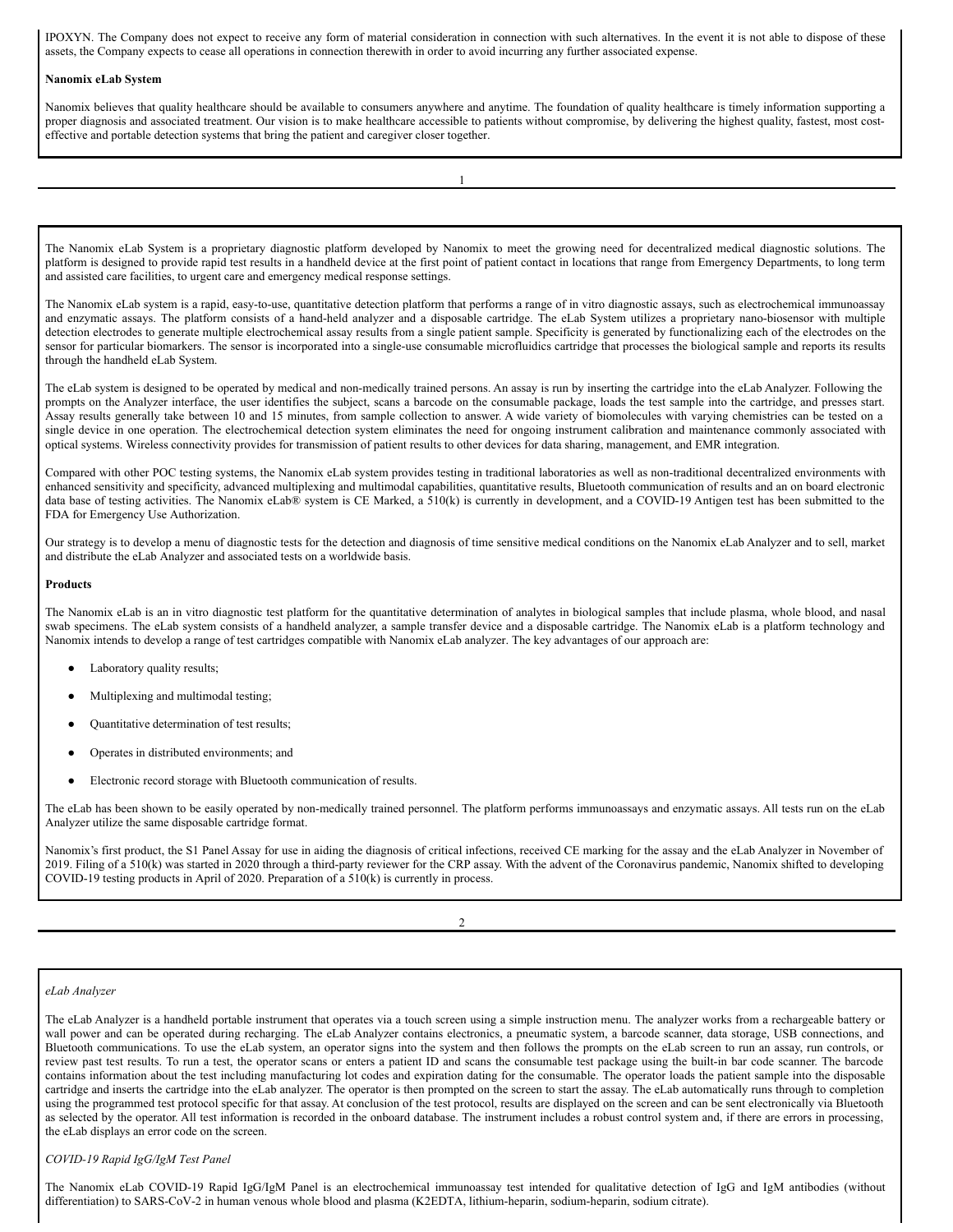Venous whole blood or plasma samples are collected and using a provided transfer device the sample is transferred to the single-use, microfluidic cartridge. The cartridge is then run on Nanomix eLab Analyzer, which will display results after about 10 minutes. The presence of SARS-CoV-2 antibodies is determined using a quantitative electrochemical reading which is then compared to a cutoff level to report a qualitative result of positive or negative.

An EUA for the COVID-19 Rapid IgG/IgM Test Panel was filed with the FDA in July 2020. In April of 2021, the FDA notified us that given the volume of EUA requests the Agency had received, FDA is having to prioritize EUA requests and they will not be reviewing our product as filed. Nanomix is currently tracking use cases and reviewing alternative approaches to potentially market the COVID antibody test.

# *COVID-19 Antigen Test Panel*

The Nanomix eLab COVID-19 Rapid Antigen Panel is an electrochemical immunoassay test intended for the qualitative detection of nucleocapsid antigens from SARS-CoV-2 in nasal (anterior nares) swabs from individuals who are suspected of COVID-19.

Nasal swab samples are collected using a provided swab and sample collection tube, then transferred to the single-use, microfluidic cartridge. The cartridge is then run on Nanomix eLab Analyzer, which will display results after about 15 minutes. The presence of SARS-CoV-2 antigen is determined using a quantitative electrochemical reading which is then compared to a cutoff level to report a qualitative result of positive or negative.

An EUA for the COVID-19 Antigen Test panel was submitted to the FDA in February of 2021. The Company received comments from the FDA in May and conducted further clinical and analytical work identified by the FDA. The EUA for the COVID-19 Antigen Test panel was resubmitted to the FDA in November. The FDA has requested additional data primarily from clinical testing sites prior to beginning their formal review. Given reductions in COVID-19 infection rates and the timing of any potential EUA, the Company doesn't expect significant revenue to be produced by the COVID-19 Antigen Test panel.

# *S1 Assay Panel*

The S1 Assay panel was developed as an aid in rapidly diagnosing critical infections, including sepsis. The panel provides quantitative tests results for Lactate (LAC), C-Reactive Protein (CRP) and Procalcitonin (PCT) from a single plasma sample. A venous whole blood sample type is expected to be added to the S1 Assay in 2022. The assay runs on the eLab Analyzer with results available in approximately 11 minutes, providing information rapidly versus the current diagnostic solutions which can take hours to provide a test result.

The Nanomix S1 Panel Cartridge quantitatively measures two biomarkers, CRP, and PCT and the metabolite Lactate (LAC) in lithium heparinized (Li-heparinized) plasma specimens.

3

CRP test results can be used to evaluate infection, tissue injury, and inflammatory disorders.

PCT test results can be used:

- To aid in decision making on antibiotic therapy for patient with suspected or confirmed lower respiratory tract infections (LRTI) defined as community acquired pneumonia (CAP) acute bronchitis, and acute exacerbation of chronic obstructive pulmonary disease (AECOPD) in an inpatient setting or Emergency Department.
- To aid in antibiotic decision making from therapy to discontinuation of treatment for patients with suspected or confirmed sepsis.
- To aid in the risk assessment of critically ill patients on their first day of ICU admission for progression of severe sepsis and septic shock.
- To aid in assessing the cumulative 28-day risk of all-cause mortality for patients diagnosed with sever sepsis or septic shock in the ICU or when obtained in the emergency department of other medical wards prior to ICU admission, using a change in PCT level over time.

LAC test results can be used in the diagnosis and treatment of lactic acidosis, monitoring tissue hypoxia, and diagnosis of hyperlactatemia and septicemia.

Each of the three tests provides important information about a patient's condition. Having all three of these answers in a short time period provides a healthcare provider with important information about the patient's status within the clinical window for infection diagnosis. All of the test results are used in the context of other information about the patient.

# *S1 Assay Panel use in Sepsis*

One potential use of the S1 Assay panel is in the diagnosis of Sepsis. Sepsis has been highlighted as a global health crisis and there is intense pressure to improve management of sepsis from early identification to administration of antimicrobial therapy, monitoring and de-escalation of therapy.

Sepsis is the body's overwhelming and life-threatening response to infection that can lead to tissue damage, organ failure, and death. There are more than 49 million cases of Sepsis annually with more the 6 million associated deaths. Sepsis is the #1 cost of hospitalization in the U.S with costs for acute sepsis hospitalization and skilled nursing estimated to be \$62 billion annually. As many as 87% of sepsis cases start in the community. According to the Sepsis Alliance, Mortality from sepsis increases 8% every hour that treatment is delayed. As many as 80% of sepsis deaths could be prevented with rapid diagnosis and treatment.

Sepsis testing and diagnosis can be viewed as a 2-stage process:

- Immediate patient testing and assessment focused on emergency treatment decisions, and
- Specific diagnosis of bacterial or fungal pathogen

The Nanomix S1 test panel focuses on the first phase, the need for rapid screening or patients suspected of sepsis. The S1 test panel provides an easy to use, rapid test at the first point of patient contact to deliver important information about the patient's condition. The panel includes Lactate, the current tool most used in sepsis screening, and adds two other tests (CRP and PCT) that are currently used to confirm a diagnosis. By using our multiplexing and multimodal technology, we are able to bring all three of these test results from a single sample to healthcare providers in an 11-minute test providing clinicians with host response diagnostics at the time of initial evaluation, in any care setting, may help assess the following questions and advance standards of care: 1) is there an infection or not? 2) is the infection viral or bacterial? 3) what is the severity and deficit of tissue perfusion?

Once hospitalized, a sepsis patient spends on average 8 days in an ICU. The S1 panel can also be used to monitor the progress of a patient and to support modification or discontinuation of antibiotic therapy.

### **Approach to Market**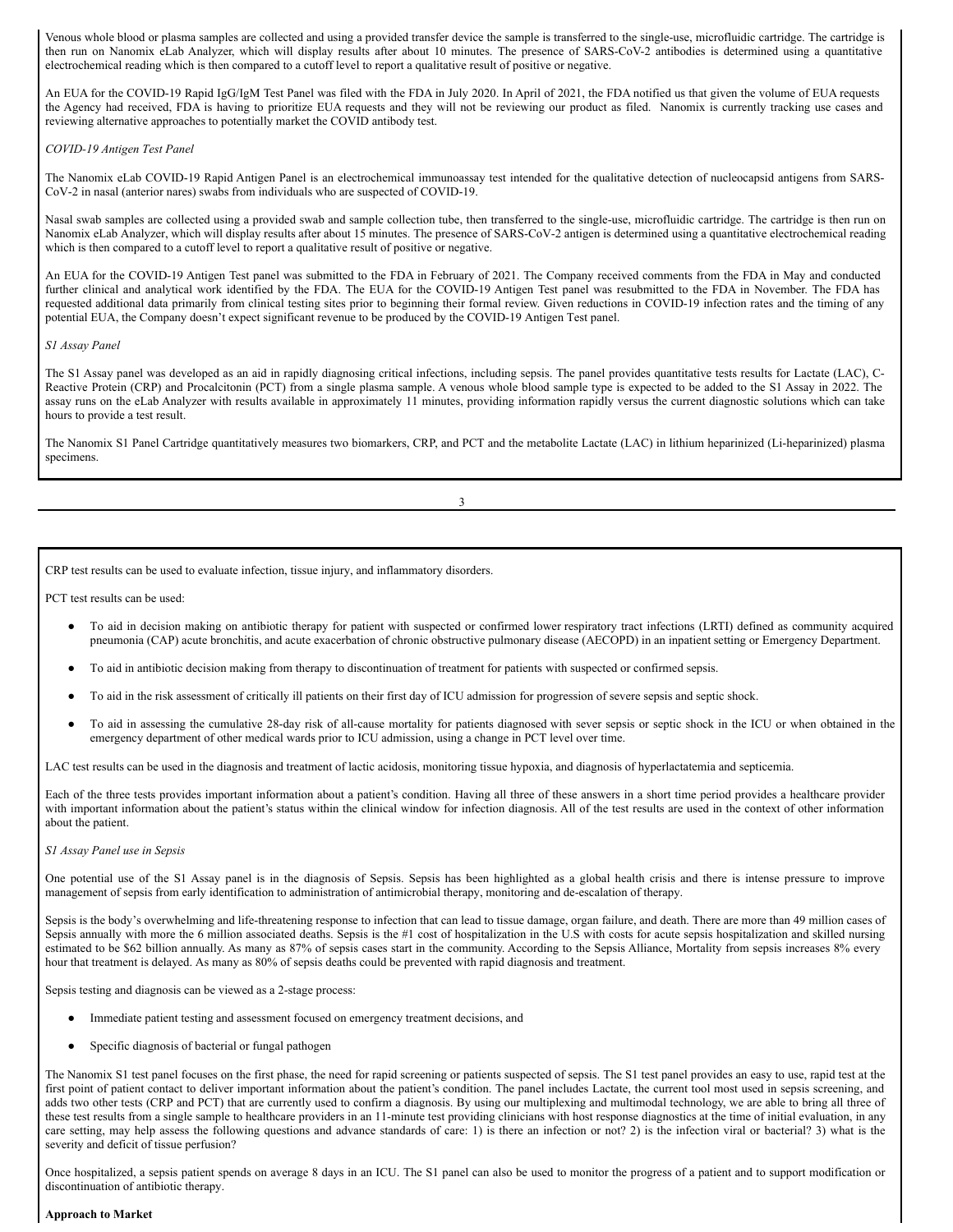Nanomix uses a Distributor centric model for product sales and support outside the United States. Distributors are engaged to market, sell, and support our products in specific territories. Often, these distribution arrangements involve exclusive rights to a territory. Distributors purchase product from Nanomix, resell the products, and provide support to customers in their territory. The Company is primarily focused on the European and Asian markets where CE marking is sufficient for commercial sales of the S1 Assay Panel. Currently, Nanomix has a distribution agreement for the Peoples Republic of China and certain countries in Asia. Additional arrangements are expected in the future.

Inside the United States and after FDA clearance, Nanomix expects to primarily utilize a national distributor for the customer interface activities. The Distributor will be supported by a Nanomix sales force that will coordinate with the Distributor's account teams. Nanomix expects to provide training and initial implementation support to customers.

# **Recent Developments**

# *Nanomix Merger*

On January 26, 2021, we entered into an Agreement and Plan of Merger, or the Merger Agreement, with Nanomix, Consummation of the Merger with Nanomix was subject to various closing conditions, including our consummation of a financing of at least \$5 million at, or substantially contemporaneous with, the closing of the Merger. On June 6, 2021, we completed the Merger with Nanomix and issued to the shareholders of Nanomix 1,000,000 shares of a newly created Series C Convertible Preferred Stock of the Company (the "Preferred Stock"). On March 2, 2022, all such shares of Preferred Stock issued to Nanomix shareholders automatically converted into approximately 35,644,997 shares of common stock of the Company, the warrants assumed at closing may be exercisable into approximately 2,124,687 shares of common stock of the Company and the options and restricted stock units assumed at closing may be exercisable into approximately 5,718,838 shares of common stock of the Company. The shares of common stock issued upon conversion of the Preferred Stock together with warrants, restricted stock units and options assumed on the closing date represent approximately 80% of the outstanding shares of Common Stock of the Company upon closing of the Merger.

### *Private Placement of Notes and Warrants*

On June 25, 2021, we entered into a securities purchase agreement with accredited investors (the "Investors") pursuant to which the Company issued senior secured convertible notes in an aggregate principal amount of approximately \$8.4 million for an aggregate purchase price of approximately \$7.9 million (collectively, the "Notes"). We closed on \$6.6 million of the proceeds on June 25, 2021 and the remainder was closed on September 27, 2021. Immediately prior to the execution of the agreement described above, we entered into exchange agreements (the "Exchange Agreements") with the holders of outstanding promissory notes with an aggregate principal amount, together with accrued but unpaid interest, of approximately \$2.1 million (the "Convertible Notes"). Pursuant to the Exchange Agreements, the holders of the Convertible Notes were issued, in exchange for their Convertible Notes, Notes and Warrants issued in the financing described above for an aggregate principal amount of \$2.1 million. In connection with the issuance of the Notes, we issued to the Investors warrants to purchase an aggregate of approximately 4.1 million shares of Common Stock (collectively, the "Warrants").

The Notes each have a term of twenty-four months and mature on June 25, 2023, unless earlier converted or extended under certain conditions as set forth in the Note (the "Maturity Date"). On the Maturity Date, the Company shall pay to the Investors an amount in cash representing 115% of all outstanding principal amount and any other amounts which may be due under the Notes. Upon an Event of Default (as defined in the Notes), the Notes accrue interest at a rate of 14% per annum.

The Notes are convertible at any time, at the holder's option, into shares of our common stock equal to \$1.1717, subject to adjustment (the "Conversion Price"). Notwithstanding the foregoing, at any time during the continuance of any Event of Default, the Conversion Price in effect shall, at the option of the Holder, be equal to the lowest of (i) the applicable Conversion Price as in effect on the applicable conversion date, (ii) 75% of the VWAP of the common stock as of the trading day immediately preceding the delivery or deemed delivery of the applicable conversion, (iii) 75% of the VWAP of the common stock as of the trading day of the delivery or deemed delivery of the applicable conversion and (iv) 75% of the price computed as the quotient of (I) the sum of the VWAP of the common stock for each of the three (3) trading days with the lowest VWAP of the Common Stock during the twenty (20) consecutive trading day period ending and including the trading day immediately preceding the delivery or deemed delivery of the applicable Conversion Notice, divided by (II) three (3) (collectively, the "Alternative Conversion Price"). The Conversion Price is also subject to adjustment due to certain events, including stock dividends, stock splits and in connection with the issuance by the Company of common stock or common stock equivalents at an effective price per share lower than the conversion price then in effect.

At any time from and after May 1, 2022, the Investors shall have the right, in its sole discretion, to require that the Company redeem all, or any portion, of the Note by delivering written notice thereof to the Company. The portion of this Note subject to redemption shall be redeemed by the Company in cash at a price equal to 115% of the amount of the Note to be redeemed. At any time after December 25, 2021, subject to certain equity conditions, if at any time (x) the closing sale price of the Company's common stock exceeds \$0.0238 (as adjusted for stock splits, stock dividends, recapitalizations and similar events) for thirty (30) consecutive trading days, the Company shall have the right to redeem all, but not less than all without the prior written consent of the Investors, of the amount remaining under the Notes in cash at a price equal to 115% of the amount to be redeemed.

5

Each Warrant is exercisable for a period of five years from the date of issuance at an initial exercise price of \$1.1717, subject to adjustment. The exercise price is also subject to adjustment due to certain events, including stock dividends, stock splits and in connection with the issuance by the Company of common stock or common stock equivalents at an effective price per share lower than the conversion price then in effect.

Each of the Investors have contractually agreed to restrict their ability to convert the Notes and/or exercise the Warrants and such that the number of shares of the Company common stock held by each of them and their affiliates after such conversion or exercise does not exceed 9.99% of the Company's then issued and outstanding shares of common stock.

A Registration Rights Agreement was executed in connection with the issuance of the Notes and the Warrants and the registration statement of which this prospectus is a part is being filed to fulfill our obligations under such agreement. If we fail to have it declared effective by the SEC within 90 days following the date of the financing, or if the Company fails to maintain the effectiveness of the registration statement until all of such shares of common stock have been sold or are otherwise able to be sold pursuant to Rule 144 under the Securities Act of 1933, as amended, without any volume or manner of sale restrictions, then the Company will be obligated to pay to the Investors liquidated damages equal to then, in addition to any other rights the Holders may have hereunder or under applicable law, upon the occurrence of any such event and on each monthly anniversary of thereafter until the event is cured, the Company shall pay to the Selling Stockholders an amount in cash equal to two percent (2%) of such Investor's original principal amount stated in such Investor's Note on the Closing Date and on every thirtieth (30th) day (prorated for periods totaling less than thirty days) thereafter until the Registration Statement is deemed effective, and the obligations may be deemed to be in default.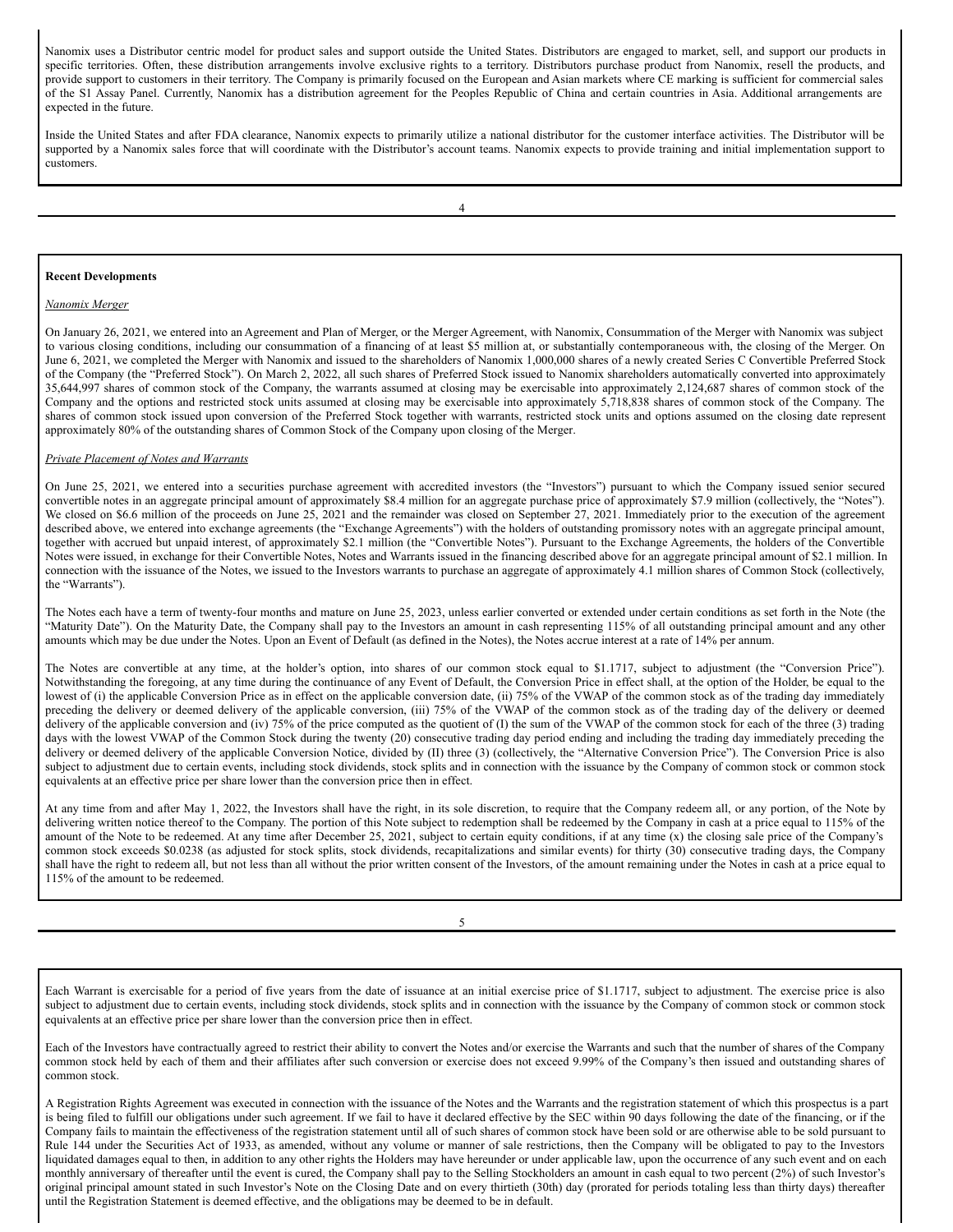The full principal amount of the Notes are due upon a default under the terms of the Notes. The Notes are senior to all current and future indebtedness of the Company and are secured by substantially all of the assets of the Company and its subsidiaries. The Company's obligations under the Notes are guaranteed by the Company's subsidiaries.

## Reverse Stock Split and Name Change

On January 26, 2021, our board of directors approved, subject to shareholder approval, a reverse stock split of our outstanding common stock in a ratio of one-for-one hundred and seventy-three (1:173), provided that all fractional shares as a result of the split shall be automatically rounded up to the next whole share, or the Reverse Split and (ii) to change our corporate name from "Boston Therapeutics"" to "Nanomix Corporation", or the Name Change. On January 26, 2021, holders of 85.8% of the voting power of our capital stock acted by written consent in lieu of a meeting to approve the Reverse Split and the Name Change. The Name Change and Reverse Split are subject to approval by FINRA. The Name Change took effect on November 15, 2021 and Reverse Split took effect on March 2, 2022.

## **Risks Related to Our Business**

Our business and our ability to execute our business strategy are subject to a number of risks as more fully described in the section titled "Risk Factors" beginning on page 10. These risks include, among others:

- The COVID-19 pandemic could materially adversely affect our business, financial condition and results of operations.
- We have incurred significant losses since inception and expect to incur losses in the future. We cannot be certain that we will achieve or sustain profitability.
- Our financial situation creates doubt whether we will continue as a going concern.
- We will need to raise additional funding, which may not be available on acceptable terms, or at all. Failure to obtain this necessary capital when needed may force us to delay, limit or terminate our product development efforts or other operations.
- Our obligations to the holders of our Notes are secured by a security interest in substantially all of our assets, so if we default on those obligations, the note holders could foreclose on our assets.

6

- Our obligations under the Notes are secured by a security interest in substantially all of our assets. As a result, if we default in our obligations under the Notes, the holders of the notes, acting through their appointed agent, could foreclose on their security interests and liquidate some or all of these assets, which would harm our business, financial condition and results of operations and could require us to curtail or cease operations.
- If we cannot successfully develop, maintain, commercialize, or obtain regulatory approvals for new and existing diagnostic assays, our financial results will be harmed and our ability to compete will be harmed.
- We are subject to many laws and governmental regulations and any adverse regulatory action may materially adversely affect our financial condition and business operations.
- Disruptions at the FDA and other government agencies caused by funding shortages, COVID-19 or other global health concerns could shift their priorities or hinder their ability to hire, retain or deploy key leadership and other personnel. This could result in delays or may prevent new or modified products from being developed, cleared, approved, authorized, or commercialized in a timely manner or at all, which could negatively impact our business.
- Our diagnostic products have not been manufactured in significant volume and are subject to unforeseen scale-up risks.
- We utilize third-party, single-source suppliers for some components and materials used in our products and product candidates, and the loss of any of these suppliers could have an adverse impact on our business.
- Our products may not be able to compete with new diagnostic products or existing products developed by well-established competitors, which would negatively affect our business.
- If we are unable to recruit, train and retain key personnel, we may not achieve our goals.
- New technologies, techniques or assays could emerge that might offer better combinations of price and performance than our current or future assays.
- We have limited experience in marketing and selling our products, and if we are unable to expand, manage and maintain our direct sales and marketing organizations, or otherwise commercialize our products, our business may be adversely affected.
- We have a limited operating history and may face difficulties encountered by companies early in their commercialization in competitive and rapidly evolving markets.
- We have limited commercial scale capabilities. If we are unable to successfully implement commercial capabilities and manage our growth, our business will be harmed.
- Customers may not adopt our products quickly, or at all.
- There has been a limited public market for our common stock, and we do not know whether one will develop to provide you adequate liquidity. Furthermore, the trading price for our common stock, should an active trading market develop, may be volatile and could be subject to wide fluctuations in per-share price.

### **Corporate Information**

We were formed as a Delaware corporation on August 24, 2009, under the name Avanyx Therapeutics, Inc. On November 15, 2021, we changed our name to "Nanomix" Corporation" In connection with the acquisition of Nanomix Inc., a California corporation. Our principal executive offices are located at 2121 Williams Street, San Leandro, CA 94577, and our telephone number is (510) 428-5300. Our website address is nano.com. The information contained on our website is not incorporated by reference into this prospectus, and you should not consider any information contained on, or that can be accessed through, our website as part of this prospectus or in deciding whether to purchase our common shares.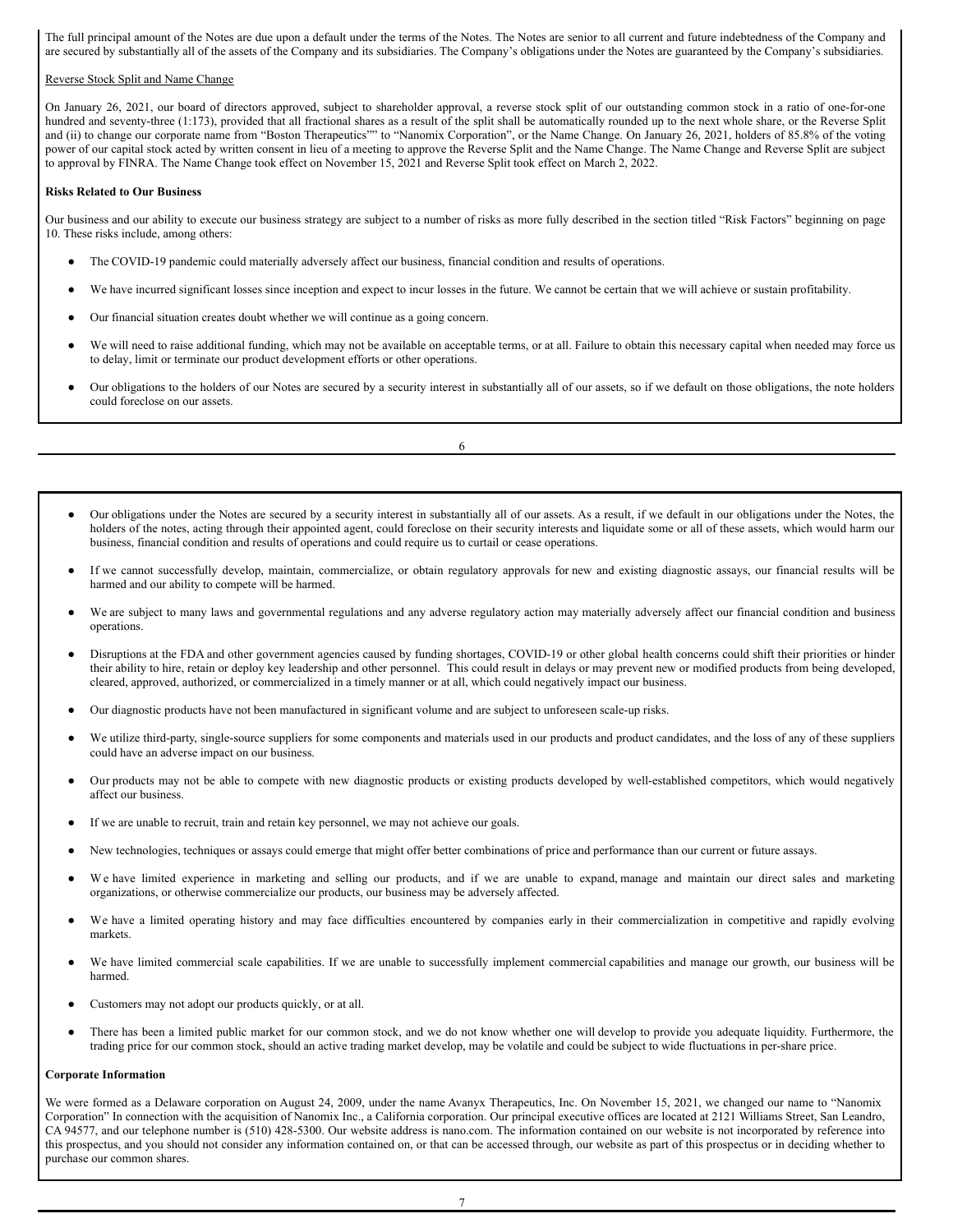# **THE OFFERING**

On June 25, 2021, we entered into a securities purchase agreement with the selling stockholders pursuant to which we issued convertible notes in an aggregate principal amount of approximately \$8.4 million for an aggregate purchase price of \$7.9 million (collectively, the "Notes"). We closed on \$6.6 million of the proceeds on June 25, 2021 and the remaining \$1.3 million was closed on September 27, 2021. In connection with the issuance of the Notes, we issued to the selling stockholders warrants to purchase an aggregate of approximately 4.1 million shares of Common Stock (collectively, the "Warrants"). The shares being registered in this registration statement are shares of common stock issuable upon conversion of the Notes and upon exercise of the Warrants.

| Common stock offered by selling security<br>holders | 28,801,837 shares of our common stock. These shares include: (i) up to 14,400,918 shares of common stock issuable upon<br>conversion of the Notes, and (ii) up to 14,400,918 shares of common stock issuable upon exercise of the Warrants.                                                                                                                                                                                                                                                                                                                               |
|-----------------------------------------------------|---------------------------------------------------------------------------------------------------------------------------------------------------------------------------------------------------------------------------------------------------------------------------------------------------------------------------------------------------------------------------------------------------------------------------------------------------------------------------------------------------------------------------------------------------------------------------|
| Offering price                                      | The prevailing market price for the shares or in privately negotiated transactions.                                                                                                                                                                                                                                                                                                                                                                                                                                                                                       |
| Common stock outstanding before the<br>offering     | 46.203.866 shares <sup>(1)</sup>                                                                                                                                                                                                                                                                                                                                                                                                                                                                                                                                          |
| Common stock outstanding after the<br>offering      | 75,005,703 shares <sup>(2)</sup>                                                                                                                                                                                                                                                                                                                                                                                                                                                                                                                                          |
| Use of proceeds                                     | All of the shares sold pursuant to this prospectus will be offered and sold by the selling stockholders. We will not receive any<br>proceeds from such sales. We would, however, receive proceeds upon the exercise of the Warrants held by the Selling<br>Stockholders which, if such warrants are exercised in full, would be approximately \$8.4 million. Proceeds, if any, received from<br>the exercise of such Warrants will be used for working capital and general corporate purposes. No assurances can be given that<br>any of such Warrants will be exercised. |
| <b>Risk Factors</b>                                 | Investing in our securities is highly speculative and involves a significant degree of risk. You should carefully consider the<br>information set forth in this prospectus and, in particular, the specific factors set forth in the "Risk Factors" section beginning on<br>page 10 before deciding whether or not to invest in our common stock.                                                                                                                                                                                                                         |

- (1) The number of shares of common stock outstanding is based on 46,203,866 shares of common stock issued and outstanding as of March 31, 2022 and excludes the following:
	- 8,534,608 shares of common stock issuable upon the conversion of outstanding convertible notes;
	- 6,605,658 shares of common stock issuable upon the exercise of outstanding warrants as of that date having a weighted average exercise price of \$1.4152 per share;
	- 2,701,762 options to purchase shares of our common stock and 3,369,080 restricted stock units granted under our 2021 Equity Incentive Plan, or the 2021 Plan. As of that date, the common options having a weighted average exercise price of \$0.254 per share; and
	- 5,500,000 shares of our common stock reserved for future issuance under our 2021 Plan.
- (2) Includes (i) up to 14,400,918 shares of common stock that may be issuable upon conversion of the Notes, and up to 14,400,918 shares of common stock that may be issuable upon exercise of the Warrants.

# **SUMMARY FINANCIAL DATA**

8

The following table sets forth our selected financial data as of the dates and for the periods indicated. We have derived the statement of operations data for the years ended December 31, 2021 and 2020 from our audited financial statements included elsewhere in this prospectus. Our historical results of operations presented below may not be reflective of our financial position, results of operations and cash flows had we operated as a combined company during all periods presented given the change to our business as a result of the merger with Boston Therapeutics (BTHE) on June 4, 2021, respectively. The following summary financial data should be read with "Management's Discussion and Analysis of Financial Condition and Results of Operations" and our financial statements and related notes and other information included elsewhere in this prospectus. Our historical results are not necessarily indicative of the results to be expected in the future.

#### **Statement of Operations Data:**

|                                                  | <b>Years Ended</b><br>December 31. |               |             |
|--------------------------------------------------|------------------------------------|---------------|-------------|
|                                                  | 2021                               |               | 2020        |
| Revenue                                          | 141,778                            | $\mathcal{P}$ | 513.244     |
| <b>Total Operating Expenses</b>                  | 5,866,929                          |               | 5,419,604   |
| Operating Income/(Loss)                          | (5,725,151)                        |               | (4,906,360) |
| Total Income (Expense)                           | (3,739,882)                        |               | (1,286,010) |
| Net Income/(Loss)                                | (9,465,033)                        |               | (6,192,370) |
| Pro forma basic and diluted net loss per share   | . . 79                             |               | 1,440.76    |
| Pro forma weighted average of shares outstanding | 5,300,084                          |               | 4,298       |
|                                                  |                                    |               |             |

# **Balance Sheet Data:**

|                           | December 31, |  |             |
|---------------------------|--------------|--|-------------|
|                           | 2021         |  | 2020        |
| Cash and cash equivalents | 297,351      |  | 15,098      |
| Working capital (1)       | (2,856,259)  |  | (3,564,028) |
| Total assets              | 905,712      |  | 530,471     |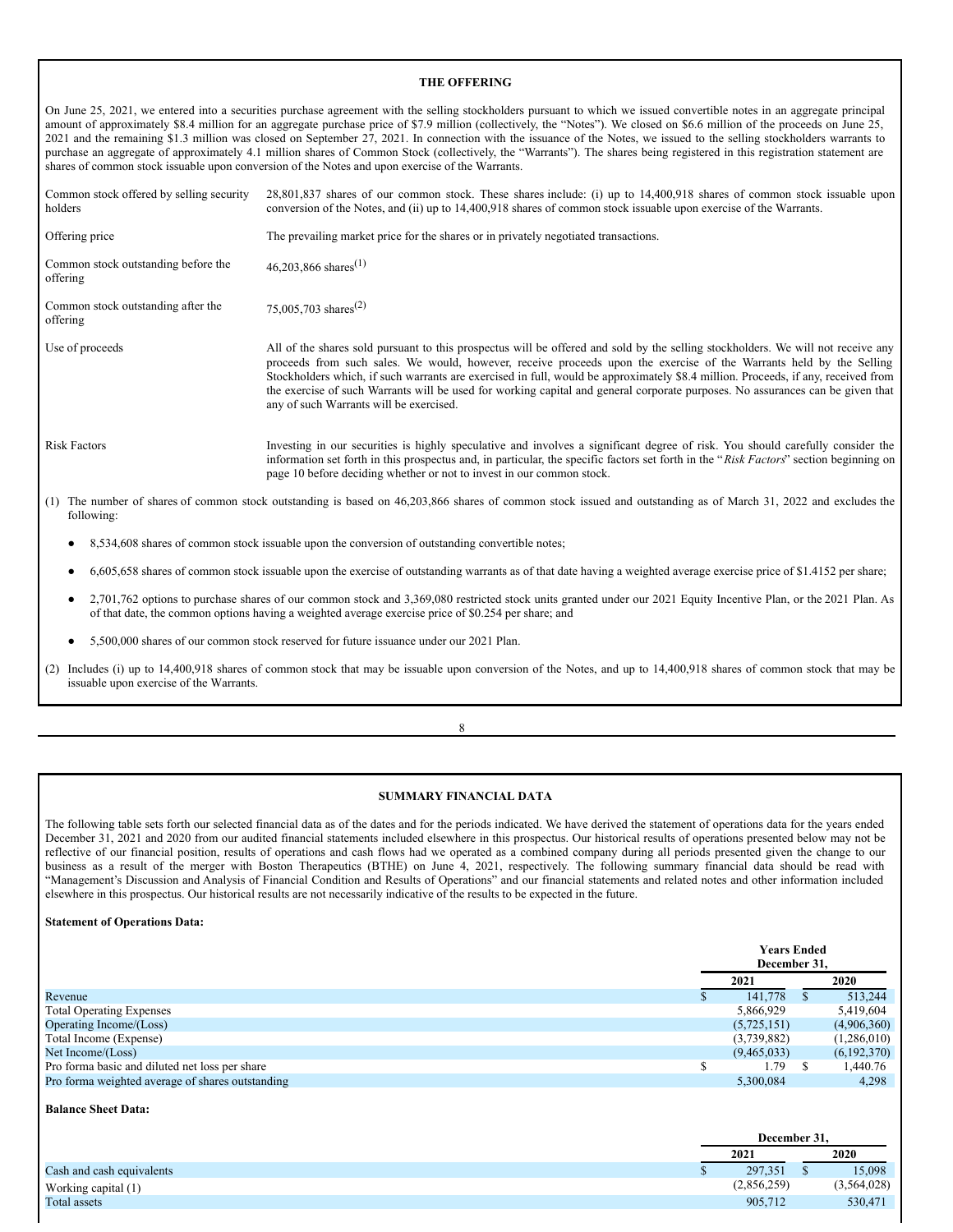(1) Working capital is defined as total current assets minus total current liabilities

9

# <span id="page-8-0"></span>**RISK FACTORS**

An investment in our securities involves a high degree of risk. Before making an investment decision, you should give careful consideration to the following risk factors, in addition to the other information included in this prospectus, including our financial statements and related notes, before deciding whether to invest in our securities. The occurrence of any of the adverse developments described in the following risk factors could materially and adversely harm our business, financial condition, results of operations or prospects. In that case, the trading price of our common stock could decline, and you may lose all or part of your investment.

# **Risks Related to Our Financial Position and Need for Additional Capital**

# The COVID-19 pandemic could materially adversely affect our business, financial condition and results of operations.

The COVID-19 pandemic, the measures attempted to contain and mitigate the effects of the virus, including travel bans and restrictions, shelter-in-place, quarantine and other similar governmental orders and restrictions on trade put in place around the world have caused widespread disruption in global economies, productivity and financial markets and have materially altered the way in which we conduct our day-to-day business.

The full extent to which the COVID-19 pandemic and the various responses to it impact our business, operations and financial results will depend on numerous evolving factors that we may not be able to accurately predict, including: the duration and scope of the pandemic, including any potential future waves of the pandemic; governmental, business and individuals' actions that have been and continue to be taken in response to the pandemic; disruptions or restrictions on our employees' ability to work and travel; and potential impact on the timeliness of FDA and other regulatory bodies review and approval of our products. While some of our business operations can be performed remotely, our product development and production activities need to be conducted on-site. Additionally, many of our employees are juggling additional work-related and personal challenges, including adjusting communication and work practices to collaborate remotely with work colleagues and business partners, managing technical and communication challenges of working from home, balancing the need to be on-site for many activities, , looking after children as a result of remote-learning and school closures, making plans for childcare and caring for themselves, family members or other dependents who are or may become ill. We will continue to actively monitor the issues raised by the COVID-19 pandemic and may take further actions that alter our business operations, including as may be required by federal, state, local or foreign authorities or that we determine are in the best interests of our employees, potential business partners and stockholders.

The duration and extent of the impact from the COVID-19 pandemic depends on future developments that cannot be accurately predicted at this time, such as the severity and transmission rate of the virus, the existence of any additional waves of the pandemic, the extent and effectiveness of containment actions, treatment and prevention measures, including vaccines, and the impact of these and other factors on our employees and potential customers and business partners. If we are not able to respond to and manage the impact of such events effectively, our business may be harmed.

# We have incurred significant losses since inception and expect to incur losses in the future. We cannot be certain that we will achieve or sustain profitability.

We have incurred significant losses since inception through December 31, 2021 and expect to incur losses in the future. Our accumulated deficit as of December 31, 2021 and December 31, 2020 was approximately \$106.8 million and \$97.3 million, respectively, and we incurred net losses each year since inception. We expect that our losses may continue for at least the next few years as we will be required to invest significant additional funds toward the continued development and commercialization of our technology. Our ability to achieve or sustain profitability depends on numerous factors, many of which are beyond our control, including the market acceptance of our products and future product candidates, future product development, our ability to achieve marketing clearance from the FDA and international regulatory clearance for future product candidates, our ability to compete effectively against an increasing number of competitors and new products, and our market penetration and margins. In spite of efforts to ramp sales of our products, we may never be able to generate sufficient revenue to achieve or sustain profitability.

10

# *Our financial situation creates doubt whether we will continue as a going concern.*

Our independent registered public accounting firm has issued a report for our financial statements at December 31, 2021 that includes an explanatory paragraph referring to our recurring losses from operations, which raises substantial doubt about our ability to continue as a going concern. We have not generated substantial revenues to date. For the years ended December 31, 2021 and 2020, the Company had losses of \$9.5 million and \$6.2 million, respectively. There can be no assurances that we will be able to achieve a level of revenues adequate to generate sufficient cash flow from operations or additional financing through private placements, public offerings and/or bank financing necessary to support our working capital requirements. To the extent that funds generated from any private placements, public offerings and/or bank financing are insufficient, we will have to raise additional working capital. No assurance can be given that additional financing will be available, or if available, will be on acceptable terms. These conditions raise substantial doubt about our ability to continue as a going concern. If adequate working capital is not available, we may be forced to discontinue operations, which would cause investors to lose their entire investment. Our auditors have indicated that these conditions raise substantial doubt about the Company's ability to continue as a going concern.

# We will need to raise additional funding, which may not be available on acceptable terms, or at all. Failure to obtain this necessary capital when needed may force us to *delay, limit or terminate our product development ef orts or other operations.*

We will need to continue to seek capital from time to time to continue development of our advanced mobile POC diagnostic system and to acquire and develop other products. Once approved for commercialization, we cannot provide any assurances that any revenues it may generate in the future will be sufficient to fund our ongoing operations. We expect that our current cash position is insufficient to fund our operations beyond the current period. However, our operating plan may change as a result of many factors currently unknown to us, and we may need to seek additional funds sooner than planned, through public or private equity or debt financings, government or other third-party funding, marketing and distribution arrangements and other collaborations, strategic alliances and licensing arrangements or a combination of these approaches. In any event, we will require additional capital to obtain regulatory approval for, and to commercialize, our product candidates. Raising funds in the current economic environment may present additional challenges. Even if we believe we have sufficient funds for our current or future operating plans, we may seek additional capital if market conditions are favorable or if we have specific strategic considerations.

Any additional fundraising efforts may divert our management from their day-to-day activities, which may adversely affect our ability to develop and commercialize our product candidates. In addition, we cannot guarantee that future financing will be available in sufficient amounts or on terms acceptable to us, if at all. Moreover, the terms of any financing may adversely affect the holdings or the rights of our stockholders and the issuance of additional securities, whether equity or debt, by us, or the possibility of such issuance, may cause the market price of our shares to decline. The sale of additional equity or convertible securities may dilute our existing stockholders. The incurrence of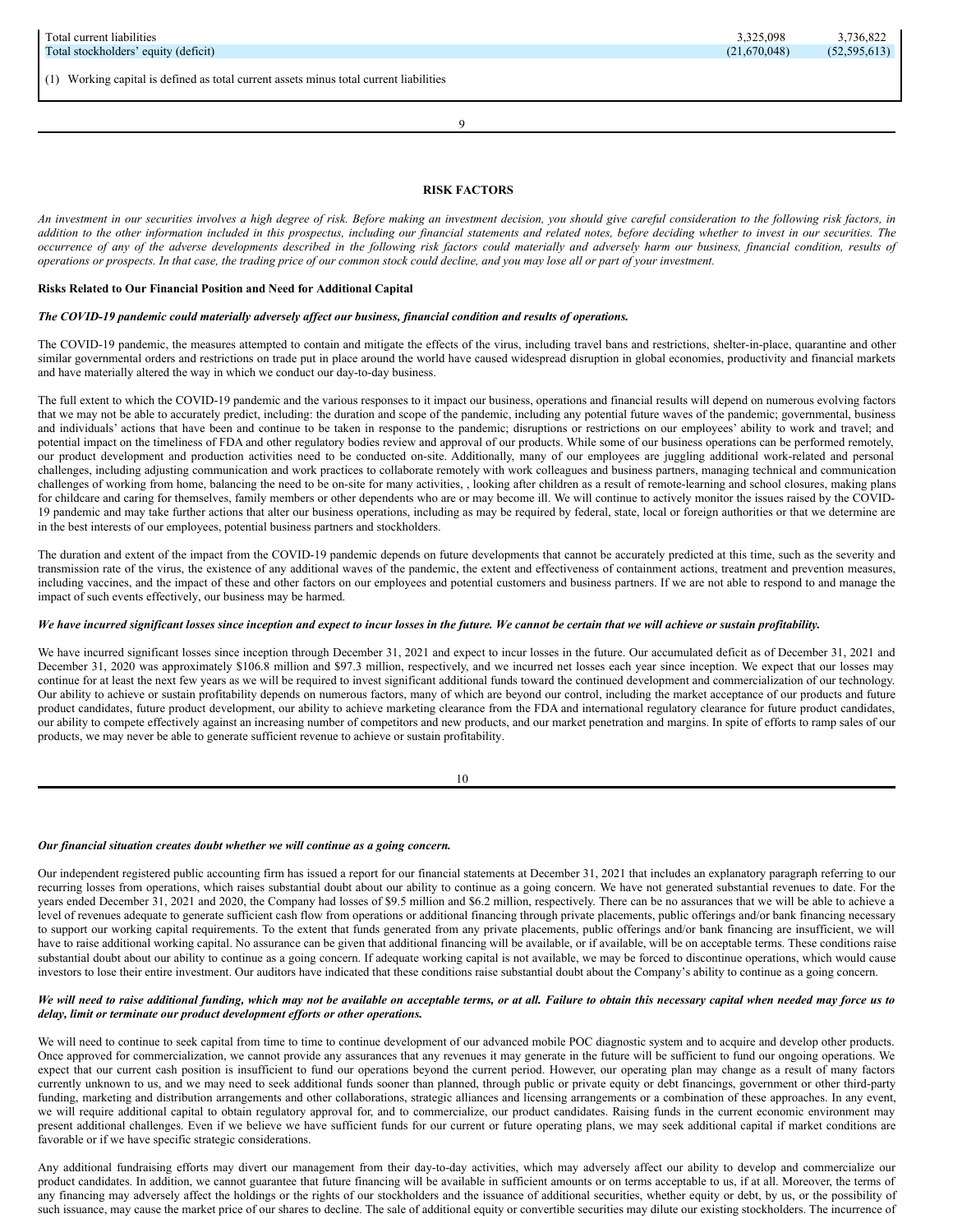indebtedness would result in increased fixed payment obligations and we may be required to agree to certain restrictive covenants, such as limitations on our ability to incur additional debt, limitations on our ability to acquire, sell or license intellectual property rights and other operating restrictions that could adversely impact our ability to conduct our business. We could also be required to seek funds through arrangements with collaborative partners or otherwise at an earlier stage than otherwise would be desirable and we may be required to relinquish rights to some of our technologies or product candidates or otherwise agree to terms unfavorable to us, any of which may have a material adverse effect on our business, operating results and prospects.

If we are unable to obtain funding on a timely basis, we may be required to significantly curtail, delay or discontinue one or more of our research or development programs or the commercialization of any product candidate or be unable to expand our operations or otherwise capitalize on our business opportunities, as desired, which could materially affect our business, financial condition and results of operations.

Our inability to raise capital on acceptable terms in the future may cause us to delay, diminish, or curtail certain operational activities as we have done during the fiscal year ended December 31, 2021, including research and development activities, sales and marketing, and other operations, in order to reduce costs and sustain the business, *and such inability would have a material adverse ef ect on our business and financial condition.*

We expect capital outlays and operating expenditures to increase over the next several years as we work to expand our commercial activities, expand our development activities, expand manufacturing operations and expand our infrastructure. We may need to raise additional capital to, among other things:

- sustain and expand the commercialization of our commercialized assays and assays under development or review by various regulatory agencies;
- expand and automate our manufacturing capabilities and reduce our cost of sales;
- increase our sales and marketing efforts to drive market adoption and address competitive developments;
- finance capital expenditures and our general and administrative expenses;
- develop new assays to expand the product offerings on our eLab system;
- maintain, expand and protect our intellectual property portfolio;
- add operational, financial and management information systems; and
- hire additional research and development, quality control, scientific, and general and administrative personnel.

Our present and future funding requirements will depend on many factors, including but not limited to:

- the progress and timing of our clinical trials;
- the level of research and development investment required to maintain and improve our technology position;
- the cost of filing, prosecuting, defending and enforcing patent claims and other intellectual property rights, if any;
- our efforts to acquire or license complementary technologies or acquire complementary businesses;
- changes in product development plans needed to address any difficulties in commercialization or changing market conditions;
- competing technological and market developments;
- changes in regulatory policies or laws that may affect our operations; and
- changes in physician acceptance or medical society recommendations that may affect commercial efforts.

# Raising additional capital will cause dilution to our existing stockholders and may restrict our operations or require us to relinquish certain intellectual property rights.

We will seek additional capital through a combination of public and private equity offerings, debt financings, strategic partnerships and alliances, licensing arrangements and grants. To the extent that we raise additional capital through the sale of equity or convertible debt securities, the ownership interest of our existing stockholders may be diluted, and the terms may include liquidation or other preferences that adversely affect the rights of our stockholders. Debt and receivables financings may be coupled with an equity component, such as warrants to purchase shares, which could also result in dilution of our existing stockholders' ownership. The incurrence of indebtedness would result in increased fixed payment obligations and could also result in certain restrictive covenants, such as limitations on our ability to incur additional debt, limitations on our ability to acquire or license intellectual property rights and other operating restrictions that could adversely impact our ability to conduct our business. If we raise additional funds through strategic partnerships and alliances and licensing arrangements with third parties, we may have to relinquish valuable rights to our product candidates, or grant licenses on terms that are not favorable to us. A failure to obtain adequate funds may cause us to curtail certain operational activities, including research and development, regulatory trials, sales and marketing, and manufacturing operations, in order to reduce costs and sustain the business, and would have a material adverse effect on our business and financial condition.

### *We may be at risk of securities class action litigation.*

We may be at risk of securities class action litigation. This risk is especially relevant for us due to our dependence on regulatory approvals of our diagnostic tests. In the past, life science companies have experienced significant stock price volatility, particularly when associated with binary events such as clinical trials and product approvals. Additionally, due to our price volatility and our high demand for cash to fund operations, we have had to conduct a number of reverse stock splits and highly dilutive financings to continue as a going concern which exposes us to additional risk of securities class action litigation. If we face such litigation, it could result in substantial costs and a diversion of management's attention and resources, which could harm our business and result in a decline in the market price of our common stock. If such lawsuits were successful we may not be able to pay awarded damages and we may be forced into bankruptcy which would likely result in the complete loss of your investment.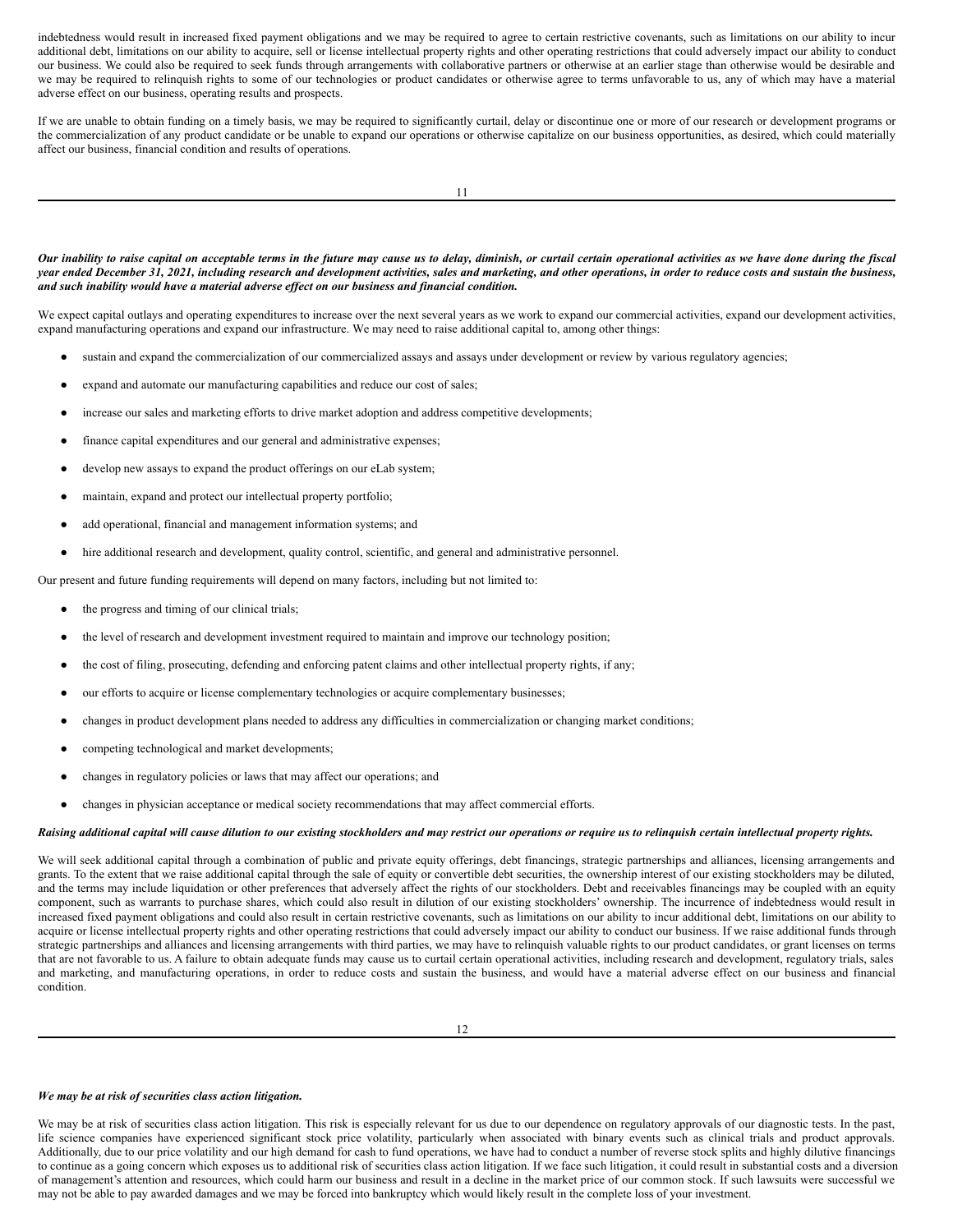## *Market and economic conditions may negatively impact our business, financial condition and share price.*

In recent years, concerns over inflation, energy costs, geopolitical issues, the U.S. mortgage market and a declining real estate market, unstable global credit markets and financial conditions, and volatile oil prices have led to periods of significant economic instability, diminished liquidity and credit availability, declines in consumer confidence and discretionary spending, diminished expectations for the global economy and expectations of slower global economic growth going forward, increased unemployment rates, and increased credit defaults. Our general business strategy may be adversely affected by any such economic downturns, volatile business environments and unstable or unpredictable economic and market conditions. If these conditions occur, deteriorate or do not improve, it may make any necessary debt or equity financing more difficult to complete, more costly, and more dilutive. Failure to secure any necessary financing in a timely manner and on favorable terms could have a material adverse effect on our growth strategy, financial performance, and share price and could require us to delay or abandon development or commercialization plans. In addition, there is a risk that one or more of our current and future service providers, manufacturers, suppliers, hospitals and other medical facilities, our third party payors, and other partners could be negatively affected by these difficult economic times, which could adversely affect our ability to attain our operating goals on schedule and on budget or meet our business and financial objectives.

## The small size of the Company's accounting staff has limited segregation of financial duties which could result in material misstatements in our financial statements in *future periods.*

The Company's CEO and Controller have identified control deficiencies regarding the lack of segregation of duties and the need for a stronger internal control environment. The small size of the Company's accounting staff may prevent adequate controls in the future, such as segregation of duties, due to the cost/benefit of such remediation.

Although the Company has hired a Controller to work on SEC reporting and accounting matters, we expect that the Company will need to hire accounting personnel with the requisite knowledge to improve the levels of review of accounting and financial reporting matters. The Company may experience delays in doing so and any such additional employees would require time and training to learn the Company's business and operating processes and procedures. For the near-term future, until such personnel are in place, this will continue to be a weakness in the Company's internal control over financial reporting that could result in material misstatements in the Company's financial statements not being prevented or detected.

In addition, other control weaknesses or deficiencies may be identified in the future. If we are unable to correct such weaknesses or deficiencies in internal controls in a timely manner, our ability to record, process, summarize and report financial information accurately and within the time periods specified in the rules and forms of the SEC will be adversely affected, and could result in material misstatements in our financial statements in future periods. This failure could negatively affect the market price and trading liquidity of our common stock, cause investors to lose confidence in our reported financial information, subject us to civil and criminal investigations and penalties, and generally materially and adversely impact our business and financial condition.

13

### **Risks Related to the Private Placement**

## Our obligations to the holders of our Notes are secured by a security interest in substantially all of our assets, so if we default on those obligations, the note holders could *foreclose on our assets.*

Our obligations under the Notes are secured by a security interest in substantially all of our assets. As a result, if we default in our obligations under the Notes, the holders of the notes, acting through their appointed agent, could foreclose on their security interests and liquidate some or all of these assets, which would harm our business, financial condition and results of operations and could require us to curtail or cease operations.

### If the holders of our Notes elect to convert the principal and interest due under the Notes, our stockholders will experience substantial dilution in their investment.

The total remaining principal amount we owe to the holders of our Notes is approximately \$9.1 million as of December 31, 2021. If the holders of these Notes were to elect to convert all of the principal amount (and assuming no interest has accrued on the principal amount) into shares of our common stock at the Conversion Price of \$1.1717, we would be required to issue approximately 7.7 million shares. These conversions would result in significant dilution to the investments of our existing stockholders.

### The holders of our Notes have certain rights upon an event of default under the Notes which could harm our business, financial condition and results of operations and *could require us to curtail or cease or operations.*

Under our Notes, the holders of the Notes may require us to redeem all or any portion of the Notes (including all accrued and unpaid interest thereon), in cash, at a price equal to the greater of (i) 115% of the amount to be redeemed and (ii) the product of (X) the Conversion Rate (as defined in the Notes) multiplied by (Y) the product of (1) 120% multiplied by (2) the greatest Closing Sale Price of the Common Stock on any Trading Day during the period commencing on the Trading Day immediately preceding such Event of Default (or deemed Event of Default disregarding any cure period in such Event of Default above) and ending on the date the Company makes the entire payment required to be made. It is unlikely that we would have the cash to redeem the Notes as required. Furthermore, if we default on the payment of the notes, interest on the notes will accrue at the rate of 18% per annum. If we were unable to come to an agreement with the holders of the Notes regarding payment, the holders could foreclose on their security interest, which could harm our business, financial condition and results of operations and could require use to curtail or cease our operations.

# **Risks Related to Product Development, Regulatory Approval, Manufacturing and Commercialization**

## If we cannot successfully develop, maintain, commercialize, or obtain regulatory approvals for new and existing diagnostic assays, our financial results will be harmed and *our ability to compete will be harmed.*

Our financial performance depends in part upon our ability to successfully develop and market new assays in a rapidly changing technological and economic environment, and to maintain and successfully commercialize previously cleared assays. If we fail to successfully introduce new assays or do not maintain approval for previously FDA-cleared assays, we could lose customers and market share. We could also lose market share if our competitors introduce new assays or technologies that render our assays less competitive or obsolete. In addition, delays in the introduction of new assays due to regulatory, developmental or other obstacles could negatively impact our revenue and market share, as well as our earnings. Factors that can influence our ability to introduce new assays, the timing associated with new product approvals and commercial success of these assays include:

- the scope of and progress made in our research and development activities;
- our ability to successfully initiate and complete clinical trial studies;
- timely expansion of our menu of assays;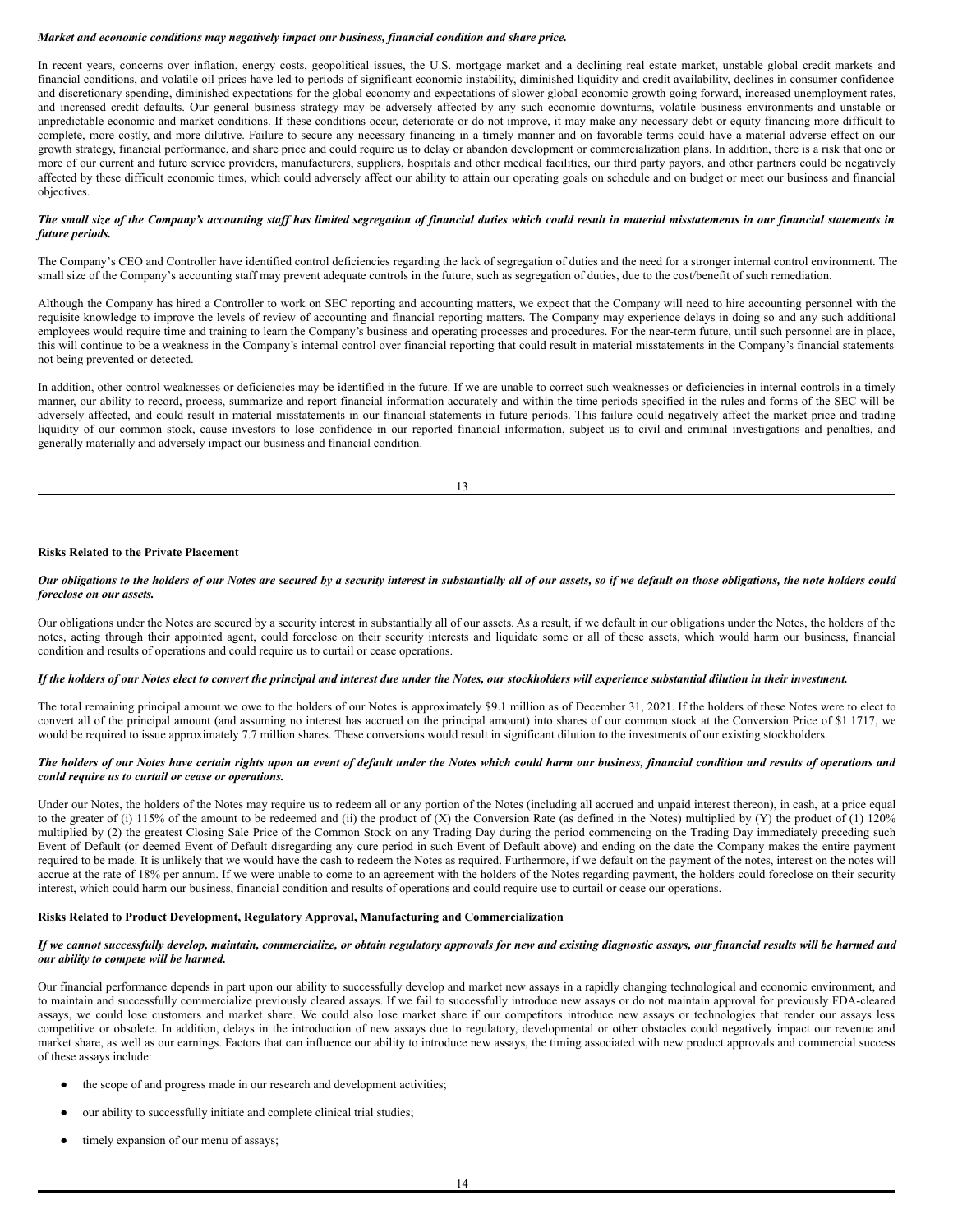- the results of clinical trials needed to support any regulatory approvals of our assays;
- our ability to obtain and maintain requisite FDA or other regulatory clearances or approvals for our assays on a timely basis;
- demand for the new assays we introduce;
- product offerings from our competitors; and
- the functionality of new assays that address market requirements and customer demands.

### We are subject to many laws and governmental regulations and any adverse regulatory action may materially adversely affect our financial condition and business *operations.*

The assays that we develop and commercialize in the future are subject to regulation by numerous government agencies, including the FDA and comparable foreign agencies. To varying degrees, each of these agencies requires us to comply with laws and regulations governing the development, testing, manufacturing, labeling, marketing and distribution of our assays. In particular, FDA regulations govern activities such as product development, product testing, product labeling, product storage, premarket clearance or approval, manufacturing, advertising, promotion, product sales, reporting of certain product failures and distribution. Our assays will require 510(k) clearance from the FDA prior to marketing.

We may be unable to obtain marketing clearance for our assays in development. If such approval is obtained, it may:

- take a significant amount of time;
- require the expenditure of substantial resources;
- involve stringent clinical and pre-clinical testing;
- involve modifications, repairs, or replacements of our assays; and/or
- result in limitations on the proposed uses of our assays.

Since 2009, the FDA has significantly increased its oversight of companies subject to its regulations, including medical device companies, by hiring new investigators and stepping up inspections of manufacturing facilities. The FDA has recently also significantly increased the number of warning letters issued to companies. If the FDA were to conclude that we are not in compliance with applicable laws or regulations, or that any of our medical devices are ineffective or pose an unreasonable health risk, the FDA could ban such medical devices, detain or seize adulterated or misbranded medical devices, order a recall, repair, replacement, or refund of such devices, refuse to grant pending premarket approval applications or require certificates of foreign governments for exports, and/or require us to notify health professionals and others that the devices present unreasonable risks of substantial harm to the public health. The FDA may also impose operating restrictions on a company-wide basis, enjoin and restrain certain violations of applicable law pertaining to medical devices and assess civil or criminal penalties against our officers, employees or us. The FDA may also recommend prosecution to the U.S. Department of Justice. Any adverse regulatory action, depending on its magnitude, may restrict us from effectively marketing and selling our diagnostic tests.

Foreign governmental regulations have become increasingly stringent and more common, and we may become subject to more rigorous regulation by foreign governmental authorities in the future. Penalties for a company's non-compliance with foreign governmental regulation could be severe, including revocation or suspension of a company's business license and criminal sanctions. Any domestic or foreign governmental law or regulation imposed in the future may have a material adverse effect on us.

Our current and potential customers in the United States and elsewhere may also be subject, directly or indirectly, to applicable anti-kickback, fraud and abuse, false claims, transparency, health information privacy and security and other healthcare laws and regulations, which could expose us to criminal sanctions, civil penalties, contractual damages, reputational harm, administrative burdens and diminished profits and future earnings.

15

# The life sciences industry is highly competitive and subject to rapid technological change. If our competitors and potential competitors develop superior assays and *technologies, our competitive position and results of operations would suffer.*

We face intense competition from a number of companies that offer assays in our target markets, many of which have substantially greater financial resources and larger, more established marketing, sales and service operations than we do. The life sciences industry is characterized by rapid and continuous technological innovation. We may need to develop new technologies for our existing product and our assays to be competitive. One or more of our current or future competitors could render our existing products or assays under development obsolete or uneconomical by technological advances. We may also encounter other problems in the process of delivering new assays to the marketplace, such as problems related to FDA clearance or regulations, design, development or manufacturing of such assays, and as a result we may be unsuccessful in selling such assays. Our future success depends on our ability to compete effectively against current technologies, as well as to respond effectively to technological advances by developing and marketing assays that are competitive in the continually changing technological landscape.

# If our assays do not perform as expected or the reliability of the technology on which our assays are based is questioned, we could experience delayed or reduced market *acceptance of our assays, increased costs and damage to our reputation.*

Our success depends on the market's confidence that we can provide reliable, high-quality analyzers and diagnostic program. We believe that customers in our target markets are likely to be particularly sensitive to product defects and errors. Our reputation and the public image of our assays or technologies may be impaired if our assays fail to perform as expected or our assays are perceived as difficult to use. Despite quality control testing, defects or errors could occur in our assays or technologies.

In the future, if our assays experience a material defect or error, this could result in loss or delay of revenues, delayed market acceptance, product recalls, damaged reputation, diversion of development resources, legal claims, increased insurance costs or increased service and warranty costs, any of which could harm our business. Such defects or errors could also prompt us to amend certain warning labels or narrow the scope of the use of our assays, either of which could hinder our success in the market. Even after any underlying concerns or problems are resolved, any widespread concerns regarding our technology or any manufacturing defects or performance errors in our assays could result in lost revenue, delayed market acceptance, damaged reputation, increased service and warranty costs and claims against us.

# *COVID-19 diagnostic tests are subject to changes in CLIA, FDA, and other regulatory requirements.*

Our COVID-19 tests are subject to regulations of the FDA, International Organization for Standards and other regulatory requirements. The regulations regarding the manufacture and sale of COVID-19 tests may be unclear and are subject to change. Newly promulgated regulations could require changes to our COVID-19 diagnostic tests, necessitate additional procedures, or make it impractical or impossible for us to market our tests for certain uses, in certain markets, or at all. The FDA and other regulatory authorities also have the ability to impose new or additional requirements relating to COVID-19 tests. The implementation of such changes or new or additional requirements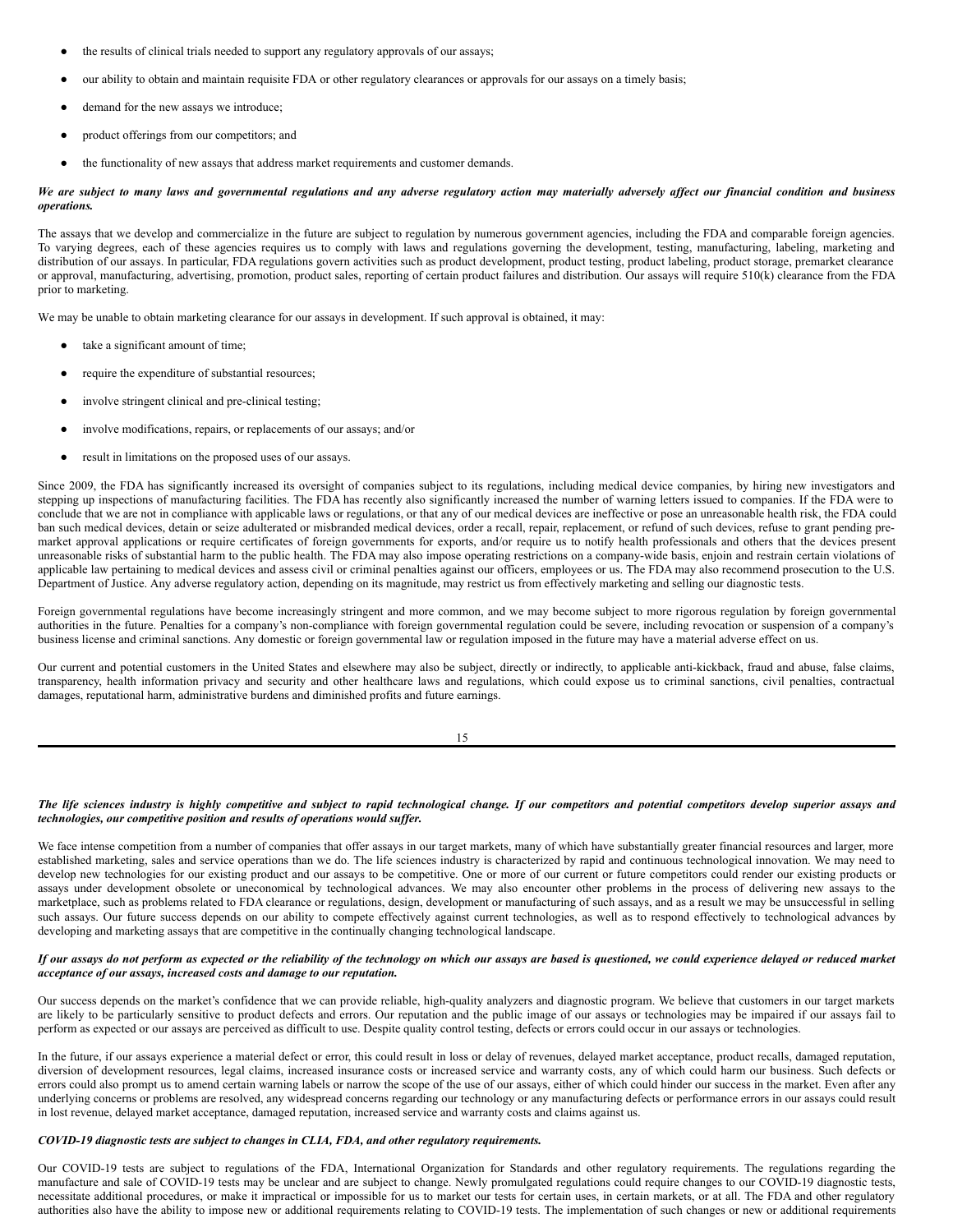may result in substantial additional costs and could delay or make it more difficult or complicated to sell our products. Further, our COVID-19 tests, if approved, will be marketed under an Emergency Use Authorization (EUA) from the FDA. The FDA may decide to withdraw EUA designation for the SARS CoV-2 pandemic, resulting in the need for us to apply for clearance to market under a 510(k) or other regulatory process. This could result in substantial additional costs and time to develop the necessary data and information for such clearance.

# Disruptions at the FDA and other government agencies caused by funding shortages, COVID-19 or other global health concerns could shift their priorities or hinder their ability to hire, retain or deploy key leadership and other personnel. This could result in delays or may delay, or otherwise prevent new or modified products from being developed, cleared, approved, authorized, or commercialized in a timely manner or at all, which could negatively impact our business.

The ability of the FDA to review and clear, approve, or authorize new products can be affected by a variety of factors, including government budget and funding levels, statutory, regulatory, and policy changes, the FDA's ability to hire and retain key personnel and accept the payment of user fees, and other events that may otherwise affect the FDA's ability to perform routine functions. Average review times at the agency have fluctuated in recent years as a result. In addition, government funding of other government agencies that fund research and development activities is subject to the political process, which is inherently fluid and unpredictable. Disruptions at the FDA and other agencies may also slow the time necessary for medical devices or modifications to be cleared or approved, medical devices to be reviewed and/or approved by necessary government agencies, which would adversely affect our business. For example, over the last several years, including for 35 days beginning on December 22, 2018, the U.S. government has shut down several times and certain regulatory agencies, such as the FDA, have had to furlough critical FDA employees and stop critical activities. Separately, in response to the global COVID-19 pandemic, on March 10, 2020 the FDA announced its intention to postpone most foreign inspections of manufacturing facilities and products, and subsequently, on March 18, 2020, the FDA announced its intention to temporarily postpone routine surveillance inspections of domestic manufacturing facilities. Further, the FDA's response to COID-19 has delayed and may continue to delay reviews of non-COVID products which in turn would impact our ability to bring products to market. Regulatory authorities outside the United States may adopt similar restrictions or other policy measures in response to the COVID-19 pandemic. If a prolonged government shutdown occurs, or if global health concerns continue to prevent the FDA or other regulatory authorities from conducting their regular inspections, reviews, or other regulatory activities, it could significantly impact the ability of the FDA or other regulatory authorities to timely review and process our regulatory submissions, which could have a material adverse effect on our business.

# If our S1 Assay Panel, COVID-19 Antigen Panel, our COVID-19 IgG/IgM Antibody panel products or any of our other product candidates fail to achieve and sustain sufficient market acceptance, we will not generate expected revenue and our growth prospects, operating results and financial condition may be harmed.

The commercialization of our S1 Assay Panel products and the future commercialization of our other product candidates in the United States and other jurisdictions in which we intend to pursue marketing clearance are key elements of our strategy. If we are not successful in conveying to hospitals and other customers that our current products and future product candidates provide equivalent or superior diagnostic information in a shorter period of time compared to existing technologies, or that these products and future product candidates improve patient outcomes or decrease healthcare costs, we may experience reluctance, or refusal, on the part of hospitals to order, and third-party payors to pay for performing a test in which our product is utilized.

These hurdles may make it difficult to demonstrate to hospitals and other healthcare providers that our current diagnostic products and future product candidates are appropriate options for testing, may be superior to available tests and may be more cost-effective than alternative technologies.

If we fail to successfully commercialize our products and product candidates, we may never receive a return on the significant investments in product development, sales and marketing, regulatory, manufacturing and quality assurance we have made and further investments we intend to make and may fail to generate revenue and gain economies of scale from such investments.

# If any of our products, or the malfunctioning of our products, causes or contributes to a death or a serious injury, we will be subject to medical device reporting *regulations, which can result in voluntary corrective actions or agency enforcement actions.*

Under the FDA medical device reporting regulations, medical device manufacturers are required to report to the FDA information that a device has or may have caused or contributed to a death or serious injury or has malfunctioned in a way that would likely cause or contribute to death or serious injury if the malfunction of the device were to recur. If we fail to report these events to the FDA within the required timeframes, or at all, FDA could take enforcement action against us. Any such adverse event involving our assays could also result in future voluntary corrective actions, such as recalls or customer notifications, or agency action, such as inspection or enforcement action. Any corrective action, whether voluntary or involuntary, as well as defending ourselves in a lawsuit, will require the dedication of our time and capital, distract management from operating our business, and may harm our reputation and financial results.

# Our assays may in the future be subject to product recalls. A recall of our products, either voluntarily or at the direction of the FDA or another governmental authority, including a third-country authority, or the discovery of serious safety issues with our products, could have a significant adverse impact on us.

The FDA and similar foreign governmental authorities have the authority to require the recall of commercialized products in the event of material deficiencies or defects in design or manufacture. In the case of the FDA, the authority to require a recall must be based on an FDA finding that there is reasonable probability that the device would cause serious injury or death. In addition, foreign governmental bodies have the authority to require the recall of our products in the event of material deficiencies or defects in design or manufacture. Manufacturers may, under their own initiative, recall a product if any material deficiency in a device is found. The FDA requires that certain classifications of recalls be reported to the FDA within ten working days after the recall is initiated. A government-mandated or voluntary recall by us or one of our international distributors could occur as a result of an unacceptable risk to health, component failures, malfunctions, manufacturing errors, design or labeling defects or other deficiencies and issues. Recalls of any of our assays would divert managerial and financial resources and have an adverse effect on our reputation, results of operations and financial condition, which could impair our ability to produce our products in a cost-effective and timely manner in order to meet our customers' demands. We may also be subject to liability claims, be required to bear other costs, or take other actions that may have a negative impact on our future sales and our ability to generate profits. Companies are required to maintain certain records of recalls, even if they are not reportable to the FDA or another third-country competent authority. We may initiate voluntary recalls involving our products in the future that we determine do not require notification of the FDA or another third-country competent authority. If the FDA disagrees with our determinations, it could require us to report those actions as recalls. A future recall announcement could harm our reputation with customers and negatively affect our sales. In addition, the FDA could take enforcement action for failing to report the recalls when they occur.

We are also required to follow detailed recordkeeping requirements for all Company-initiated medical device corrections and removals. In addition, in December 2012, the FDA issued a draft guidance intended to assist the FDA and industry in distinguishing medical device recalls from product enhancements. Per the guidance, if any change or group of changes to a device that addresses a violation of the FDCA, that change would generally constitute a medical device recall and require submission of a recall report to the FDA.

If we become subject to claims relating to improper handling, storage or disposal of hazardous materials, we could incur significant cost and time to comply.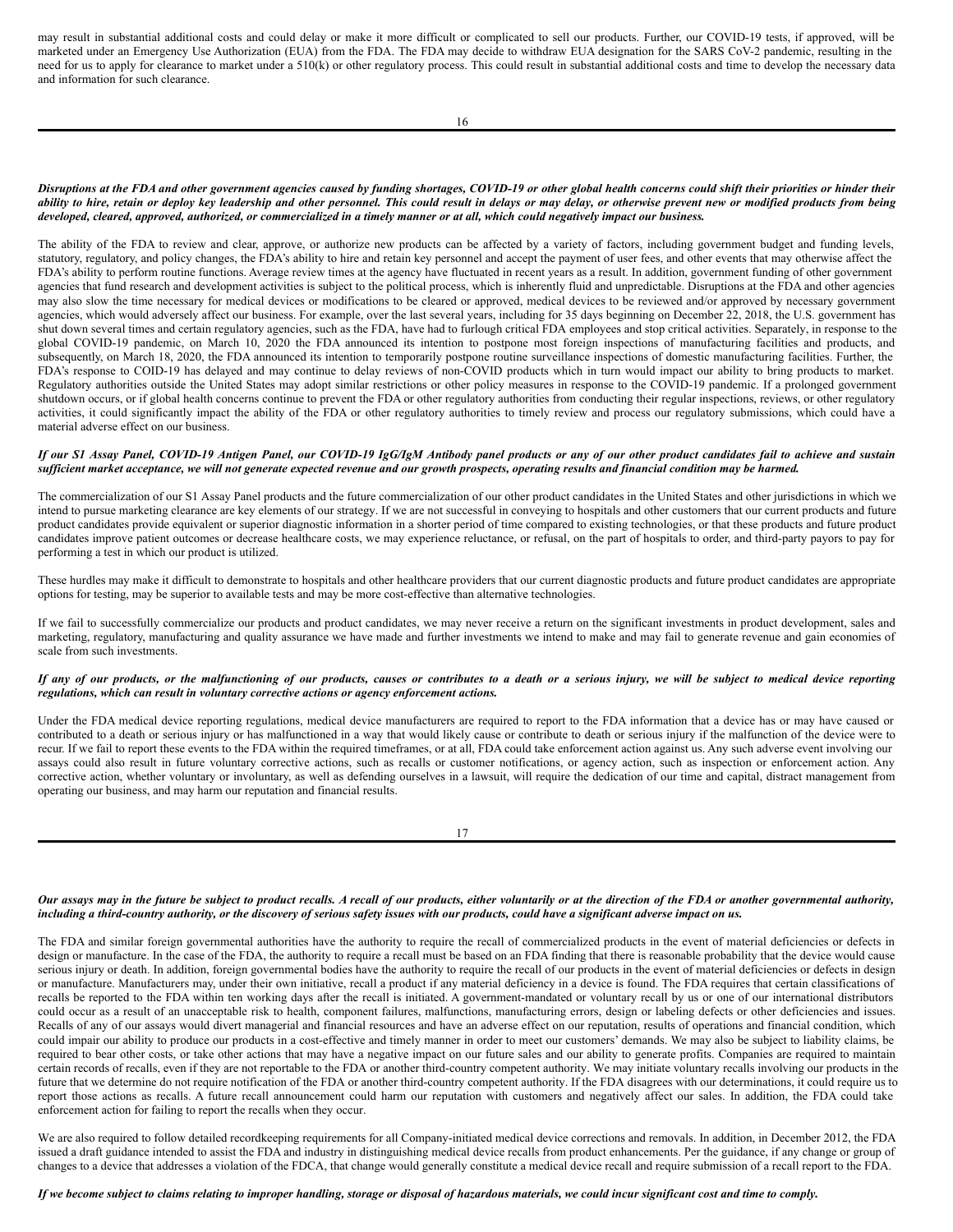We are subject to foreign, federal, state and local regulations governing the use, manufacture, storage, handling and disposal of materials and waste products. We may incur significant costs complying with both existing and future environmental laws and regulations. In particular, we are subject to regulation by the Occupational Safety and Health Administration, or OSHA, and the Environmental Protection Agency, or EPA, and to regulation under the Toxic Substances Control Act and the Resource Conservation and Recovery Act in the United States. OSHA or the EPA may adopt additional regulations in the future that may affect our research and development programs. The risk of accidental contamination or injury from hazardous materials cannot be eliminated completely. In the event of an accident, we could be held liable for any damages that result, and any liability could exceed the limits or fall outside the coverage of our workers' compensation insurance. We may not be able to maintain insurance on acceptable terms, if at all.

## Our diagnostic products have not been manufactured in significant volume and are subject to unforeseen scale-up risks.

Although we have developed a process to manufacture our diagnostic products, there can be no assurance that we can manufacture our diagnostic products at a scale that is adequate for our future commercial needs. We may face significant or unforeseen difficulties in manufacturing our diagnostic products, including but not limited to:

- technical issues relating to manufacturing components of our diagnostic products on a high volume commercial scale at reasonable cost, and in a reasonable time frame;
- difficulty meeting demand or timing requirements for orders due to excessive costs or lack of capacity for part or all of an operation or process;

- lack of skilled labor or unexpected increases in labor costs needed to produce or maintain our analyzers or perform certain required operations;
- changes in government regulations or in quality or other requirements that lead to additional manufacturing costs or an inability to supply product in a timely manner, if at all; and
- increases in raw material or component supply cost or an inability to obtain supplies of certain critical components or supplies needed to complete our manufacturing processes.

These and other difficulties may only become apparent when scaling up to the manufacturing process of our diagnostic products to a more substantive commercial scale. If our diagnostic products cannot be manufactured in sufficient commercial quantities or manufacturing is delayed, our future prospects could be significantly impacted and our financial prospects would be materially harmed.

### We or our suppliers may experience development or manufacturing problems or delays that could limit the growth of our revenue or increase our losses.

We may encounter unforeseen situations in the manufacturing of our diagnostic products that could result in delays or shortfalls in our production. Our suppliers may also face similar delays or shortfalls. In addition, our or our suppliers' production processes may have to change to accommodate any significant future expansion of our manufacturing capacity, which may increase our or our suppliers' manufacturing costs, delay production of our diagnostic products, reduce our product gross margin and adversely impact our business. If we are unable to satisfy demand for our diagnostic products by successfully manufacturing and shipping our diagnostic products in a timely manner, our revenue could be impaired, market acceptance for our assays could be adversely affected and our customers might instead purchase our competitors' assays. In addition, developing manufacturing procedures for assays under development may require developing specific production processes for those assays. Developing such processes could be time consuming and any unexpected difficulty in doing so can delay the introduction of a product.

# We utilize third-party, single-source suppliers for some components and materials used in our products and product candidates, and the loss of any of these suppliers could *have an adverse impact on our business.*

We rely on single-source suppliers for some components and materials used in our products and product candidates. Our ability to supply our products commercially and to develop any future products depends, in part, on our ability to obtain these components in accordance with regulatory requirements and in sufficient quantities for clinical testing and commercialization. While our suppliers have generally met our demand for their products on a timely basis in the past, these were with limited production quantities and we cannot assure that they will in the future be able to meet our demand for their products, either because we do not have long-term agreements with those suppliers, our relative importance as a customer to those suppliers, or their ability to produce the components used in our products. For example, our supplier of printed electrodes has exited the printing business. We purchased safety stock from the supplier prior to their discontinuing production and have begun qualification of a replacement supplier.

While we believe replacement suppliers exist for all components and materials we obtain from single sources, establishing additional or replacement suppliers for any of these components or materials, if required, may not be accomplished quickly. Even if we are able to find a replacement supplier, the replacement supplier would need to be qualified and may require additional regulatory authority approval, which could result in further delay. While we will seek to maintain adequate inventory of the single-source components and materials used in our products in the event of disruption, those inventories may not be sufficient.

If our third-party suppliers fail to deliver the required commercial quantities of materials on a timely basis and at commercially reasonable prices, and we are unable to find one or more replacement suppliers capable of production at a substantially equivalent cost in substantially equivalent volumes and quality on a timely basis, the continued commercialization of our products, the supply of our products to customers and the development of any future products would be delayed, limited or prevented, which could have an adverse impact on our business.

19

#### Manufacturing risks may adversely affect our ability to manufacture products and could reduce our gross margins and negatively affect our operating results.

Our business strategy depends on our ability to manufacture and assemble our current and proposed products in sufficient quantities and on a timely basis to meet consumer demand, while adhering to product quality standards, complying with regulatory requirements and managing manufacturing costs. We are subject to numerous risks relating to our manufacturing capabilities, including:

- quality or reliability defects in or changes in the composition of product components that we source from third party suppliers;
- our inability to secure product components in a timely manner, in sufficient quantities or on commercially reasonable terms;
- our failure to increase production of products to meet demand;
- the challenge of implementing and maintaining acceptable quality systems while experiencing rapid growth;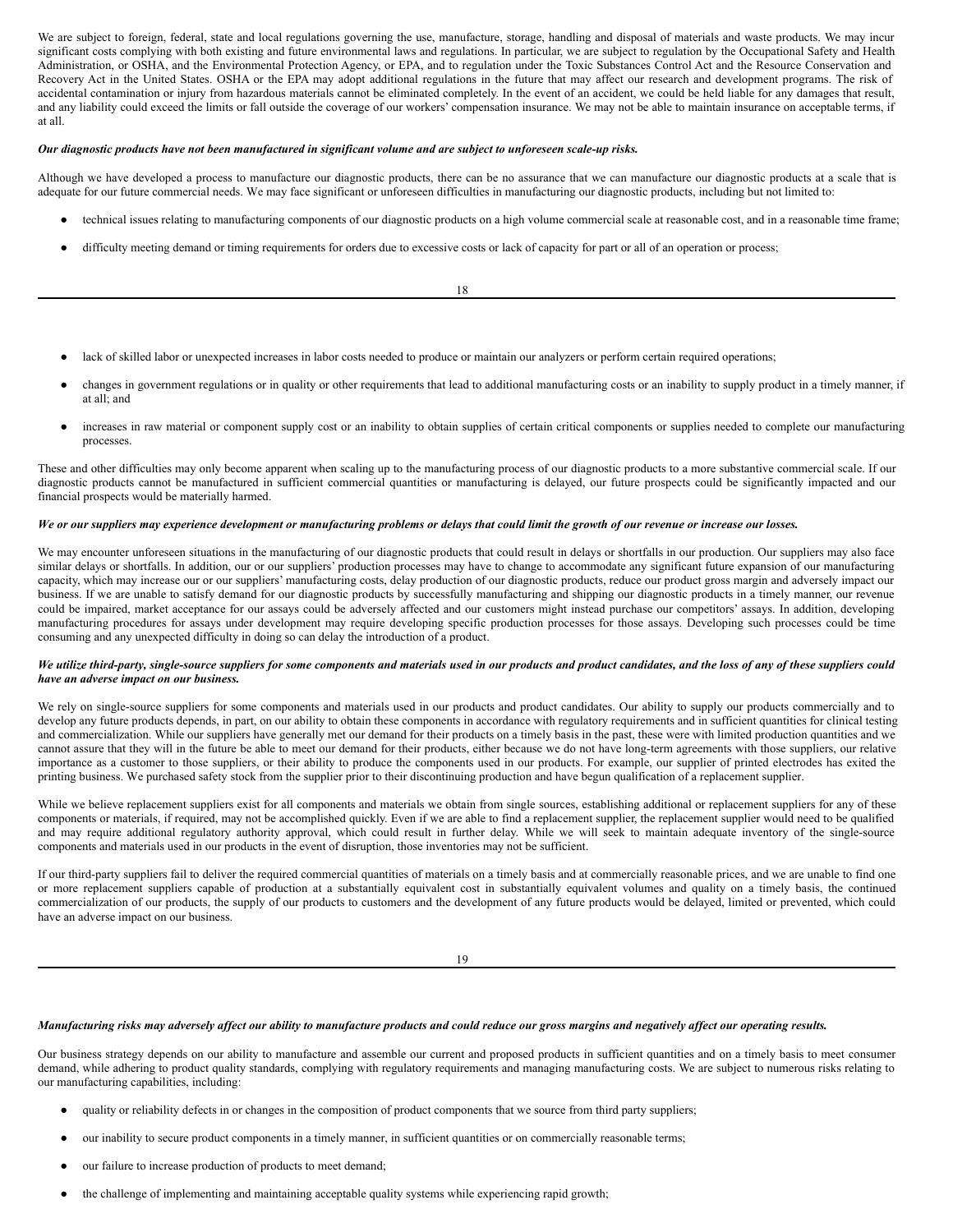- our inability to build production lines to enable us to efficiently produce products; and
- difficulty identifying and qualifying alternative suppliers for components in a timely manner.

As demand for our products increases, we will need to invest additional resources to purchase components, hire and train employees, and enhance our manufacturing processes and implement manufacturing and quality systems. If we fail to increase our production capacity efficiently while also maintaining quality requirements, our sales may not increase in line with our forecasts and our operating margins could fluctuate or decline. In addition, while we expect most new products will utilize the eLab instrument system and existing consumable cartridge, manufacturing of future products may require the modification of our production lines, the hiring of specialized employees, the identification of new suppliers for specific components, or the development of new manufacturing technologies. It may not be possible for us to manufacture these products at a cost or in quantities sufficient to make these products commercially viable. Any future interruptions we experience in the manufacturing or shipping of our products could delay our ability to recognize revenues in a particular quarter and could also adversely affect our relationships with our customers.

# We expect to rely on third parties to conduct studies of our assays under development that will be required by the FDA or other regulatory authorities and those third parties *may not perform satisfactorily.*

We do not have the ability to independently conduct the field trial studies or other studies that may be required to obtain FDA and other regulatory clearances or approvals for our assays. Accordingly, we expect to rely on third parties, such as independent testing laboratories and hospitals, to conduct such studies. Our reliance on these third parties will reduce our control over these activities. These third-party contractors may not complete activities on schedule or conduct studies in accordance with regulatory requirements or our study design. We cannot control whether they devote sufficient time, skill and resources to our studies. Our reliance on third parties that we do not control will not relieve us of any applicable requirement to prepare, and ensure compliance with, various procedures required under good clinical practices. If these third parties do not successfully carry out their contractual duties or regulatory obligations or meet expected deadlines, if the third parties need to be replaced or if the quality or accuracy of the data they obtain is compromised due to their failure to adhere to our clinical protocols or regulatory requirements or for other reasons, our studies may be extended, delayed, suspended or terminated, and we may not be able to obtain regulatory approval for additional assays.

20

### Any clinical trials that we may conduct may not begin on time, or at all, may not be completed on schedule, or at all, or may be more expensive than we expect, which *could prevent or delay regulatory approval of our assays or impair our financial position.*

The commencement or completion of any clinical trials that we may conduct may be delayed or halted for numerous reasons, including, but not limited to, the following:

- the FDA or other regulatory authorities suspend or place on hold a clinical trial, or do not approve a clinical trial trial; trial;
- the data and safety monitoring committee or applicable hospital institutional ethics review board recommends that a trial be placed on hold or suspended;
- fewer patients meet our clinical study criteria and our enrollment rate is lower than we expected;
- clinical trial sites decide not to participate or cease participation in a clinical trial;
- third-party clinical investigators do not perform our clinical trials on schedule or consistent with the clinical trial protocol and good clinical practices, or other third-party organizations do not perform data collection and analysis in a timely or accurate manner;
- we fail regulatory inspections of our manufacturing facilities requiring us to undertake corrective action or suspend or terminate our clinical trials;
- interim results of the clinical trial are inconclusive or negative;
- pre-clinical or clinical data are interpreted by third parties in unanticipated ways; or
- our trial design is inadequate to demonstrate safety and/or efficacy.

Our clinical trial costs will increase if we have material delays in those trials or if we need to perform more or larger trials than planned. Adverse events during a clinical trial could cause us to repeat a trial, terminate a trial or cancel an entire program. Should our clinical development plan be delayed, this could have a material adverse effect on our operations and financial condition.

### Product liability claims could adversely impact our financial condition and our earnings and impair our reputation.

Our business exposes us to potential product liability risks that are inherent in the design, manufacture and marketing of medical devices. Device failures, manufacturing defects, design flaws, or inadequate disclosure of product-related risks or product-related information with respect to our assays could result in an unsafe condition regarding, injury to, or death of, a patient. The occurrence of such a problem could result in product liability claims or a recall of, or safety alert relating to, one or more of our assays. Product liability claims or product recalls in the future, regardless of their ultimate outcome, could have a material adverse effect on our business and reputation and on our ability to attract and retain customers for our assays.

## If our diagnostic products do not perform as expected, our operating results, reputation and business will suffer.

Our future success will depend on the market's confidence that our technologies can provide reliable, high-quality diagnostic results. We believe that our customers are likely to be particularly sensitive to any defects or errors in our products. If our technology fails to perform a clinical test, then we could face claims against us or our reputation could suffer as a result of such failures. The failure of our current products or planned diagnostic product candidates to perform reliably or as expected could significantly impair our reputation and the public image of our products, and we may be subject to legal claims arising from any defects or errors.

### Our products may not be able to compete with new diagnostic products or existing products developed by well-established competitors, which would negatively affect our *business.*

The diagnostic industry is focused on the testing of biological specimens in a laboratory or at the point-of-care and is highly competitive and rapidly changing. Important competitive factors for our products include price, quality, performance, ease of use, and customer service.

A few large corporations produce a wide variety of diagnostic tests and other medical devices and equipment. A larger number of mid-size companies generally compete only in the diagnostic industry and a significant number of small companies produce only a few diagnostic products. As a result, the diagnostic test industry is highly fragmented and segmented.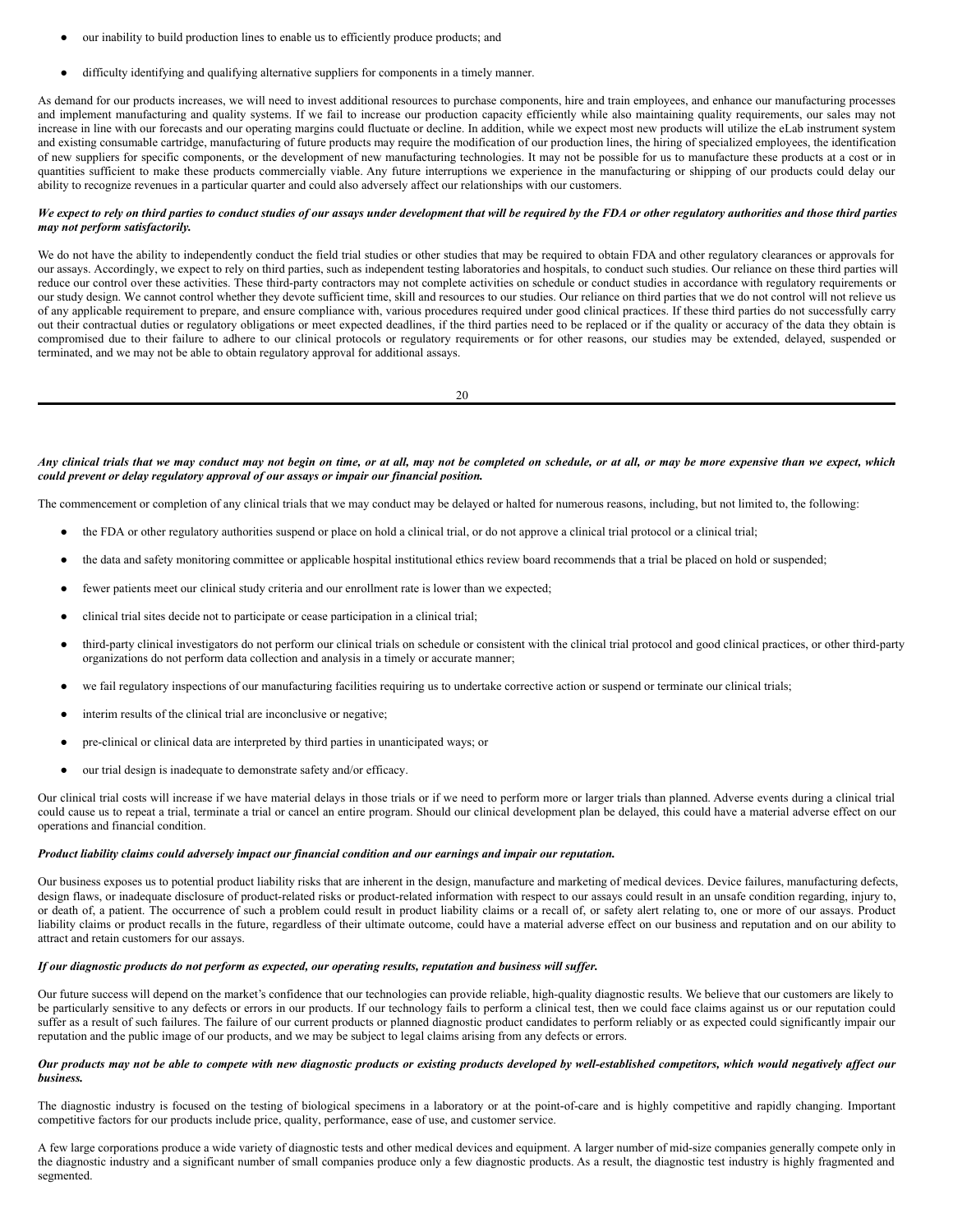Some of our principal competitors may have considerably greater financial, technical and marketing resources than we do. Several companies produce diagnostic tests that compete directly with our testing product line, including Abbott (Alere), Siemens, Becton Dickinson, and Danaher. Some competitors offer broader product lines and may have greater name recognition than we have. These and other companies have or may have products incorporating advanced technologies that over time could directly compete with our testing product line.

As new products incorporating new technologies enter the market, our products may become obsolete or a competitor's products may be more effective or more effectively marketed and sold. If our competitors' products take market share from our products through more effective marketing or competitive pricing, our revenues, margins and operating results could be adversely affected.

## Our future revenues and operating results may be negatively affected by ongoing consolidation in the healthcare industry

There has been a significant amount of consolidation in the healthcare industry. This consolidation has increased the competition to provide goods and services to customers. In addition, group purchasing organizations and integrated health delivery networks have served to concentrate purchasing decisions for some customers, which has also placed pricing pressure on medical device suppliers. Due to ongoing consolidation, there could be additional pressure on the prices of our products.

## Undetected errors or defects in our products or product candidates could harm our reputation, decrease market acceptance of our products or expose us to product liability *claims.*

Our products or product candidates may contain undetected errors or defects. Disruptions or other performance problems with our products or product candidates may damage our customers' businesses and could harm our reputation. If that occurs, we may incur significant costs, the attention of our key personnel could be diverted or other significant customer relations problems may arise. We may also be subject to warranty and liability claims for damages related to errors or defects in our products or product candidates. A material liability claim or other occurrence that harms our reputation or decreases market acceptance of our products or product candidates could harm our business and operating results.

The sale and use of products or product candidates or services based on our technologies, or activities related to our research and clinical studies, could lead to the filing of product liability claims if someone were to allege that one of our products contained a design or manufacturing defect. A product liability claim could result in substantial damages and be costly and time consuming to defend, either of which could materially harm our business or financial condition. We cannot assure you that our product liability insurance would adequately protect our assets from the financial impact of defending a product liability claim. Any product liability claim brought against us, with or without merit, could increase our product liability insurance rates or prevent us from securing insurance coverage in the future.

# We currently develop, manufacture and test our products and product candidates and some of their components in a single facility. If these or any future facility or our equipment were damaged or destroyed, or if we experience a significant disruption in our operations for any reason, our ability to continue to operate our business could be *materially harmed.*

We currently develop, manufacture and test our products and product candidates exclusively in a facility in Emeryville, California. If this or any future facility were to be damaged, destroyed or otherwise unable to operate, whether due to fire, floods, hurricanes, storms, tornadoes, other natural disasters, employee malfeasance, terrorist acts, power outages, or otherwise, or if our business is disrupted for any other reason, we may not be able to develop or test our products and product candidates as promptly as our potential customers expect, or possibly not at all.

The manufacture of components of our products and product candidates involves complex processes, sophisticated equipment and strict adherence to specifications and quality systems procedures. Any unforeseen manufacturing problems, such as contamination of our facility, equipment malfunction, or failure to strictly follow procedures or meet specifications, could result in delays or shortfalls in production of our products. Identifying and resolving the cause of any manufacturing issues could require substantial time and resources. If we are unable to keep up with future demand for our products by successfully manufacturing and shipping our products in a timely manner, our revenue growth could be impaired and market acceptance of our product candidates could be adversely affected.

| I |  |
|---|--|

As of March 31, 2022, we have entered into a new facility lease and have relocated our operations to the new location. Moving our manufacturing and development facility requires revalidation and startup of our manufacturing equipment and processes and may interrupt our business resulting in higher costs and potentially lost revenue.

We maintain insurance coverage against damage to our property and equipment, subject to deductibles and other limitations that we believe is adequate. If we have underestimated our insurance needs with respect to an interruption, or if an interruption is not subject to coverage under our insurance policies, we may not be able to cover our losses.

# *Third-Party reimbursement policies and potential cost constraints could negatively af ect our business.*

The list of our product end-users includes hospitals and other healthcare providers. If these end-users do not receive adequate reimbursement for the cost of our products from their patients' healthcare insurers or payors, the use of our products could be negatively impacted. Furthermore, the net sales of our products could also be adversely affected by changes in reimbursement policies of government or private healthcare payors.

Hospitals and other healthcare providers who purchase diagnostic products in the United States generally rely on third-party payors, such as private health insurance plans, Medicare and Medicaid, to reimburse all or part of the cost of the product. Due to the overall escalating cost of medical products and services, there is increased pressures on the healthcare industry, both foreign and domestic, to reduce the cost of products and services. Given the efforts to control and reduce healthcare costs in the United States, available levels of reimbursement may change for our existing products or products under development. Third-party reimbursement and coverage may not be available or adequate in either the United States or international markets, current reimbursement amounts may be decreased in the future and future legislation, and regulation or reimbursement policies of third-party payors, may reduce the demand for our products or our ability to sell our products on a profitable basis.

# *Ongoing changes in healthcare regulation could negatively af ect our revenues, business and financial condition.*

There have been several proposed changes in the United States at the federal and state level for comprehensive reforms regarding the payment for, the availability of and reimbursement for healthcare services. These proposals have ranged from fundamentally changing federal and state healthcare reimbursement programs, including providing comprehensive healthcare coverage to the public under government-funded programs, to minor modifications to existing programs. One example is the Patient Protection and Affordable Care or the Affordable Care Act, the Federal healthcare reform law enacted in 2010.

Healthcare reform initiatives will continue to be proposed and may reduce healthcare related funding in an effort. It is impossible to predict the ultimate content and timing of any healthcare reform legislation and its resulting impact on us. If significant reforms are made to the healthcare system in the United States, or in other jurisdictions, those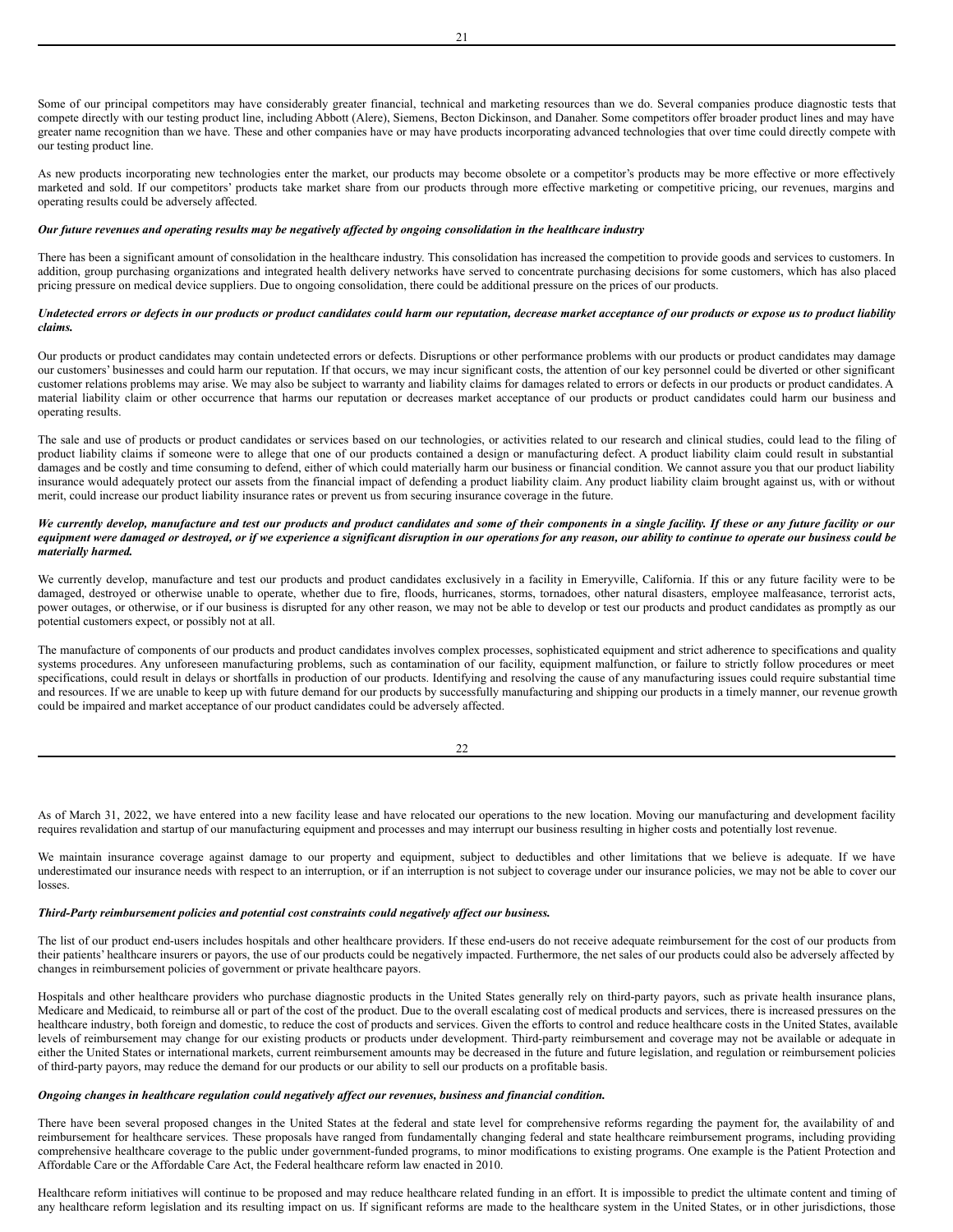reforms may increase our costs or otherwise negatively effect on our financial condition and results of operations.

In April 2017, the European Parliament passed the Medical Devices Regulation (Regulation 2017/745), which repeals and replaces the European Union Medical Devices Directive and the Active Implantable Medical Devices Directive. Unlike directives, which must be implemented into the national laws of the European Economic Area, which we refer to as the EEA, member States, the regulations would be directly applicable, i.e., without the need for adoption of EEA member State laws implementing them, in all EEA member States and are intended to eliminate current differences in the regulation of medical devices among EEA member States. The Medical Devices Regulation, among other things, is intended to establish a uniform, transparent, predictable and sustainable regulatory framework across the EEA for medical devices and ensure a high level of safety and health while supporting innovation. The Medical Devices Regulation will, however, only become fully applicable three years after publication (in May 2020). Once applicable, the Medical Devices Regulation will, among other things:

- strengthen the rules on placing devices on the market and reinforce surveillance once they are available;
- establish explicit provisions on manufacturers' responsibilities for the follow-up of the quality, performance and safety of devices placed on the market;

- improve the traceability of medical devices throughout the supply chain to the end-user or patient through a unique identification number;
- set up a central database to provide patients, healthcare professionals and the public with comprehensive information on products available in the EU; and
- strengthen rules for the assessment of certain high-risk devices, such as implants, which may have to undergo an additional check by experts before they are placed on the market.

Expected to be implemented in 2022, the Medical Devices Regulation may impose increased compliance obligations for us to access the EU market.

### *Legislative and other regulatory changes could have an ef ect on our business.*

Changes in regulatory or economic conditions or in the laws and policies governing foreign trade, taxes, manufacturing, and development in the United States could impact our business. Economic and regulatory changes could also affect foreign currency exchange rates which, in turn, could affect our reported financial results and our competitiveness on a worldwide basis.

### Consolidation in the healthcare industry could have an adverse effect on our revenues and results of operations.

Many healthcare companies, including healthcare systems, are consolidating to create new companies with greater market power. As the healthcare industry consolidates, competition to provide goods and services to industry participants will become more intense. These industry participants may try to use their market power to negotiate price concessions or reductions for diagnostic tests. If we are forced to reduce our prices because of consolidation in the healthcare industry, our projected revenues would decrease and our earnings, financial condition, and/or cash flows would suffer.

### If we or our distributors do not comply with the U.S. federal and state fraud and abuse laws, including anti-kickback laws for any products approved in the U.S., or with *similar foreign laws where we market our products, we could face significant liability.*

There are numerous United States federal and state laws pertaining to healthcare fraud and abuse, including anti-kickback laws, false claims, and physician transparency laws. Our relationships with physicians and surgeons, hospitals and our independent distributors are subject to scrutiny under these laws. Violations of these laws are punishable by criminal and civil sanctions, including significant fines, damages and monetary penalties and in some instances, imprisonment and exclusion from participation in federal and state healthcare programs, including the Medicare, Medicaid and Veterans Administration health programs.

Healthcare fraud and abuse regulations are complex, and even minor irregularities can potentially give rise to claims that a statute or prohibition has been violated. The laws that may affect our ability to operate include:

- the federal healthcare program Anti-Kickback Statute, which prohibits, among other things, persons from knowingly and willfully soliciting, offering, receiving, or paying remuneration, directly or indirectly, in cash or in kind, to induce or reward the purchasing, leasing, ordering or arranging for or recommending the purchase, lease or order of any good or service for which payment may be made under federal healthcare programs such as Medicare and Medicaid;
- federal civil False Claims Act prohibits, among other things, knowingly presenting, or causing to be presented, claims for payment of government funds that are false or fraudulent or knowingly making, using or causing to be made or used a false record or statement material to an obligation to pay money to the government or knowingly concealing or knowingly and improperly avoiding, decreasing or concealing an obligation to pay money to the federal government;

|   | I |
|---|---|
| I |   |

- the federal Health Insurance Portability and Accountability Act of 1996, or HIPAA, as amended by the Health Information Technology and Clinical Health Act of 2009, which, among other things, imposes criminal and civil liability for executing a scheme to defraud any healthcare benefit program and also imposes obligations, including mandatory contractual terms, with respect to safeguarding the privacy, security and transmission of individually identifiable health information;
- HIPAA also created federal criminal laws that prohibit knowingly and willfully falsifying, concealing or covering up a material fact or making any materially false, fictitious or fraudulent statement or representation, or making or using any false writing or document knowing the same to contain any materially false fictitious or fraudulent statement or entry in connection with the delivery of or payment for healthcare benefits, items or services;
- the Federal Trade Commission Act and similar laws regulating advertisement and consumer protections;
- the federal Foreign Corrupt Practices Act of 1997, which makes it illegal to offer or provide money or anything of value to officials of foreign governments, foreign political parties, or international organizations with the intent to obtain or retain business or seek a business advantage; and
- state law equivalents of each of the above federal laws, such as anti-kickback and false claims laws which may apply to items or services reimbursed by any third-party payor, including commercial insurers, and state laws governing the privacy of health information in certain circumstances, many of which differ from each other in significant ways and often are not preempted by HIPAA, thus complicating compliance efforts. In addition, there has been a recent trend of increased federal and state regulation of payments made to physicians. Some states, such as California, Massachusetts, Nevada, and Vermont mandate implementation of commercial compliance programs and/or impose restrictions on device manufacturer marketing practices and tracking and reporting of gifts, compensation and other remuneration to physicians.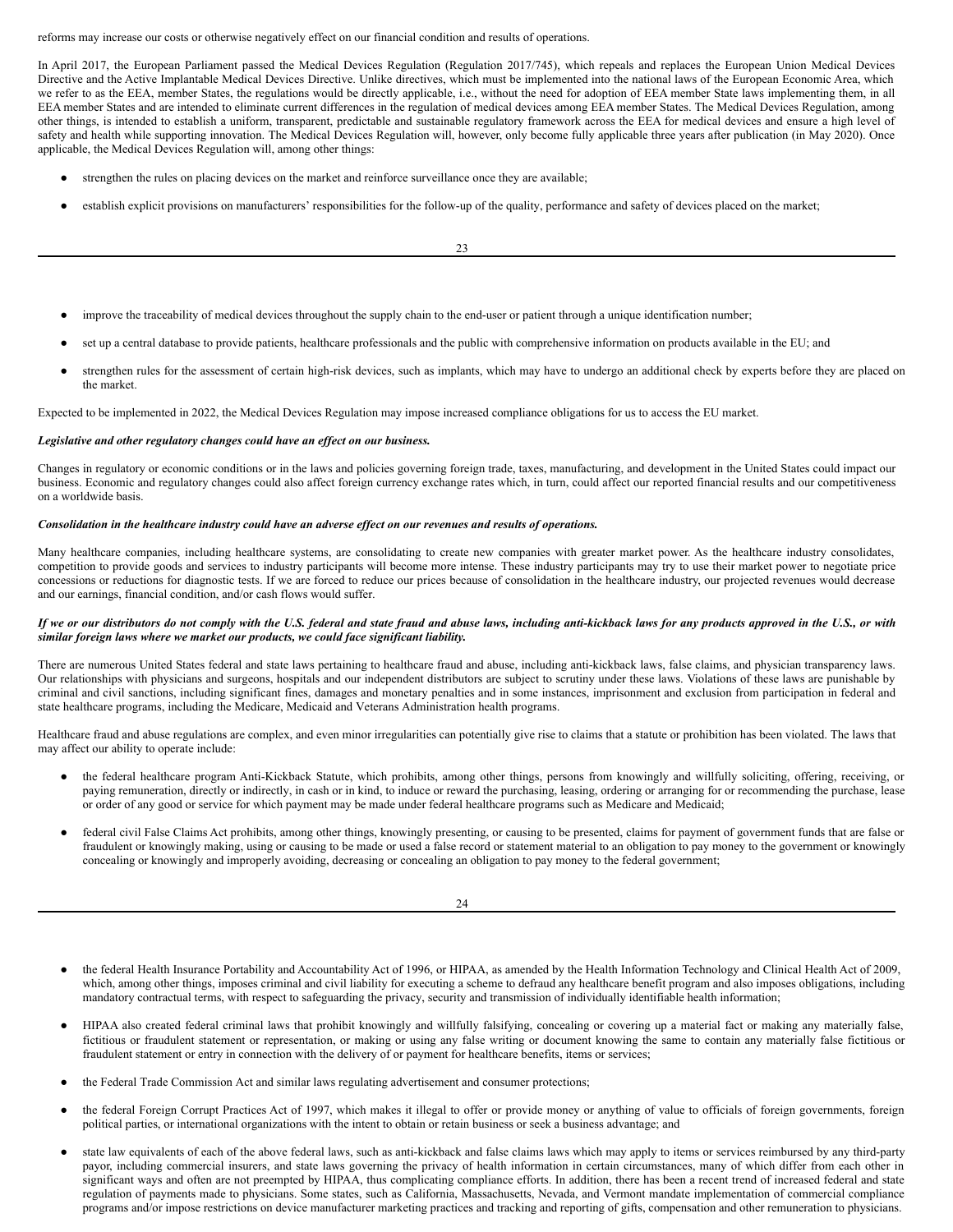Efforts to ensure that our business arrangements with third parties will comply with applicable healthcare laws and regulations will involve substantial costs. It is possible that governmental authorities will conclude that our business practices may not comply with current or future statutes, regulations or case law involving applicable fraud and abuse or other healthcare laws and regulations. If our operations are found to be in violation of any of these laws or any other governmental regulations that may apply to us, we may be subject to significant civil, criminal and administrative penalties, damages, fines, exclusion from federal healthcare programs, such as Medicare and Medicaid, and the curtailment or restructuring of our operations. To enforce compliance with the federal laws, the U.S. Department of Justice, or DOJ, has recently increased its scrutiny of interactions between healthcare companies and healthcare providers, which has led to a number of investigations, prosecutions, convictions and settlements in the healthcare industry. Dealing with investigations can be time and resource consuming and can divert management's attention from the business. In addition, settlements with the DOJ or other law enforcement agencies have forced healthcare providers to agree to additional onerous compliance and reporting requirements as part of a consent decree or corporate integrity agreement. Any violations of these laws, or any action against us for violation of these laws, even if we successfully defend against it, could have a material adverse effect on our reputation, business and financial condition.

Many foreign countries have enacted similar laws addressing fraud and abuse in the healthcare sector. The shifting commercial compliance environment and the need to build and maintain robust and expandable systems to comply with different compliance requirements in multiple jurisdictions increases the possibility that we may run afoul of one or more of the requirements.

#### *If we are unable to recruit, train and retain key personnel, we may not achieve our goals.*

Our future success depends on our ability to recruit, develop, retain and motivate key personnel, including individuals for our senior management, research and development, engineering, manufacturing and sales and marketing teams. Additionally, we will need to hire additional executive personnel including a Chief Financial Officer and other financial personnel in the future. We do not have employment contracts with management personnel. Competition for qualified personnel is intense, particularly in the San Francisco Bay area. Our growth depends on attracting, retaining and motivating highly skilled personnel with the necessary technical or scientific background and ability to understand our products at a technical and clinical level. In addition, we will need to hire assay developers, automation engineers and other manufacturing employees to build our product offerings and meet demand for our products as we scale up our sales and marketing operations. Because of the complex and technical nature of our products and the dynamic market in which we compete, any failure to attract, develop, retain and motivate qualified personnel could materially harm our operating results and growth prospects.

 $25$ 

### Changes in tax laws or exposure to additional income tax liabilities could have a material impact on our financial condition and results of operations.

We are subject to income taxes as well as non-income based taxes in both the United States and various foreign jurisdictions. Changes in existing tax laws, treaties, regulations or policies or the interpretation or enforcement thereof, or the enactment or adoption of new tax laws, treaties, regulations or policies could materially impact our effective tax rate.

### If we do not achieve, sustain or successfully manage our anticipated growth, our business and prospects will be harmed.

If we are unable to obtain or sustain adequate revenue growth, our financial results could suffer. Furthermore, significant growth will place strains on our management and our operational and financial systems and processes and our operating costs may escalate even faster than planned. If we cannot effectively manage our expanding operations and our costs, we may not be able to grow effectively or we may grow at a slower pace. Additionally, if we do not successfully forecast the timing of regulatory authorization for our additional tests, marketing and subsequent demand for our diagnostic tests or manage our anticipated expenses accordingly, our operating results will be harmed.

# Other companies or institutions have commercial assays or may develop and market novel or improved methods for infectious disease diagnostics, which may make our *diagnostic platform less competitive or obsolete.*

The market for diagnostics is large and established, and our competitors may possess significantly greater financial resources and have larger development and commercialization capabilities than we do. We may be unable to compete effectively against these competitors either because their diagnostic platforms are superior or because they may have more expertise, experience, financial resources or stronger business relationships.

## New technologies, techniques or assays could emerge that might offer better combinations of price and performance than our current or future assays.

It is critical to our success that we anticipate changes in technology and customer requirements and to successfully introduce, on a timely and cost-effective basis, new, enhanced and competitive technologies that meet the needs of current and prospective customers. If we do not successfully innovate and introduce new technology into our product lines or manage the transitions to new product offerings, our revenues, results of operations and business will be adversely impacted. Competitors may be able to respond more quickly and effectively than we can to new or changing opportunities, technologies, standards or customer requirements. We anticipate that we will face increased competition in the future as existing companies and competitors develop new or improved diagnostic tests and as new companies enter the market with new technologies.

# We could be exposed to liability if we experience security breaches or other disruptions, which could harm our reputation and business

We may be subject to cyber-attacks whereby computer hackers may attempt to access our computer systems or our third-party IT service provider's systems and, if successful, misappropriate personal or confidential information. In addition, a contractor or other third party with whom we do business may attempt to circumvent our security measures or obtain such information and may purposefully or inadvertently cause a breach involving sensitive information. We will continue to evaluate and implement additional protective measures to reduce the risk and detect cyber incidents, but cyber-attacks are becoming more sophisticated and frequent and the techniques used in such attacks change rapidly. Even though we take cyber-security measures that are continuously reviewed and updated, our information technology networks and infrastructure may still be vulnerable due to sophisticated attacks by hackers or breaches.

Even the most well protected IT networks, systems, and facilities remain potentially vulnerable because the techniques used in security breaches are continually evolving and generally are not recognized until launched against a target and, in fact, may not be detected. Any such compromise of our or our third party's IT service providers' data security and access, public disclosure, or loss of personal or confidential business information, could result in legal claims proceedings, liability under laws to protect, privacy of personal information, and regulatory penalties, disrupt our operations, require significant management attention and resources to remedy any damages that result, damage our reputation and customers willingness to transact business with us, any of *which could adversely af ect our business.*

# We expect to generate a portion of our revenue internationally and are subject to various risks relating to those international activities which could adversely affect our *operating results.*

A portion of our revenue is expected to come from international sources. Engaging in international business involves a number of difficulties and risks, including: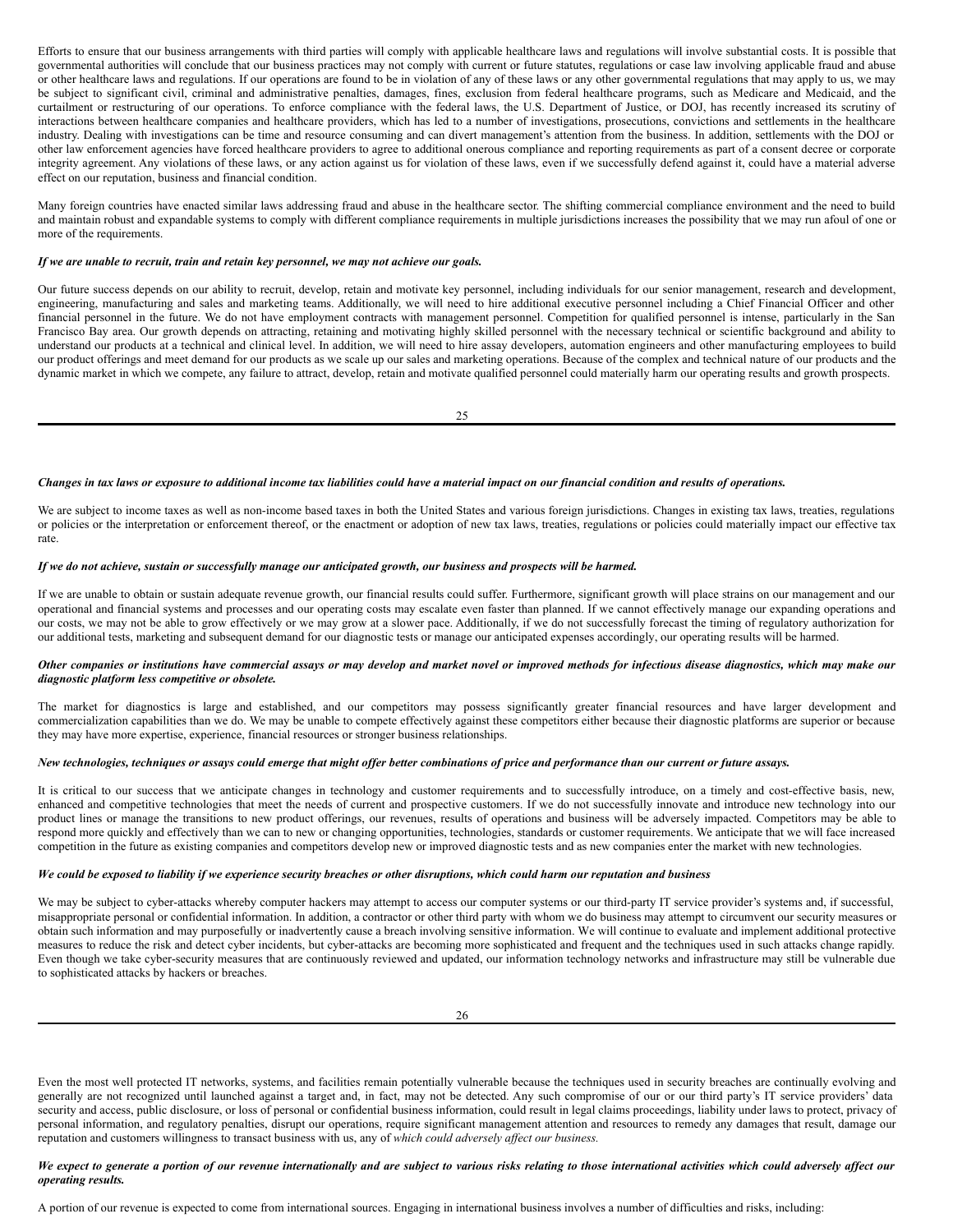- required compliance with existing and changing foreign healthcare and other regulatory requirements and laws, such as those relating to patient privacy or handling of bio-hazardous waste;
- required compliance with anti-bribery laws, such as the U.S. Foreign Corrupt Practices Act and U.K. Bribery Act, data privacy requirements, labor laws and anticompetition regulations;
- export or import restrictions;
- various reimbursement and insurance regimes;
- laws and business practices favoring local companies;
- longer payment cycles and difficulties in enforcing agreements and collecting receivables through certain foreign legal systems;
- political and economic instability;
- potentially adverse tax consequences, tariffs, customs charges, bureaucratic requirements and other trade barriers;
- foreign exchange controls;
- difficulties and costs of staffing and managing foreign operations;
- difficulties protecting or procuring intellectual property rights; and
- pandemics and public health emergencies, such as the coronavirus (COVID-19), could result in disruptions to travel and distribution in geographic locations where our products are sold.

As we expand internationally, our results of operations and cash flows will become increasingly subject to fluctuations due to changes in foreign currency exchange rates. Our expenses are generally denominated in U.S. dollars. If the value of the U.S. dollar increases relative to foreign currencies in the future, in the absence of a corresponding change in local currency prices, our future revenue could be adversely affected as we convert future revenue from local currencies to U.S. dollars.

If we dedicate resources to our international operations and are unable to manage these risks effectively, our business, operating results and prospects will suffer.

 $27$ 

### Our employees, independent contractors, principal investigators, consultants, commercial partners, distributors and vendors may engage in misconduct or other improper *activities, including non-compliance with regulatory standards and requirements.*

We are exposed to the risk of fraud or other misconduct by our employees, independent contractors, principal investigators, consultants, commercial partners, distributors and vendors. Misconduct by these parties could include intentional, reckless or negligent failures to: comply with the regulations of the FDA and other similar foreign regulatory bodies; provide true, complete and accurate information to the FDA and other similar regulatory bodies; comply with manufacturing standards we have established; comply with healthcare fraud and abuse laws and regulations in the United States and similar foreign fraudulent misconduct laws; or report financial information or data accurately, or disclose unauthorized activities to us. These laws may impact, among other things, our activities with principal investigators and research subjects, as well as our sales, marketing and education programs. In particular, the promotion, sales, marketing and business arrangements in the healthcare industry are subject to extensive laws and regulations intended to prevent fraud, misconduct, kickbacks, self-dealing and other abusive practices. These laws may restrict or prohibit a wide range of pricing, discounting, marketing and promotion, sales commission, customer incentive programs and other business arrangements. Such misconduct could also involve the improper use of information obtained in the course of clinical studies, which could result in regulatory sanctions and cause serious harm to our reputation. We currently have a code of conduct applicable to all of our employees, but it is not always possible to identify and deter employee misconduct, and our code of conduct and the other precautions we take to detect and prevent this activity may not be effective in controlling unknown or unmanaged risks or losses, or in protecting us from governmental investigations or other actions or lawsuits stemming from a failure to comply with these laws or regulations. If any such actions are instituted against us, and we are not successful in defending ourselves or asserting our rights, those actions could have a significant impact on our business, including the imposition of civil, criminal and administrative penalties, damages, monetary fines, disgorgement, individual imprisonment, possible exclusion from participation in Medicare, Medicaid and other federal healthcare programs, contractual damages, reputational harm, diminished profits and future earnings, and curtailment of our operations, any of which could adversely affect our ability to operate our business and our results of operations. Any of these actions or investigations could result in substantial costs to us, including legal fees, and divert the attention of management from operating our business.

# We have limited experience in marketing and selling our products, and if we are unable to expand, manage and maintain our direct sales and marketing organizations, or *otherwise commercialize our products, our business may be adversely af ected.*

Because we received CE-mark for our S1 Assay Panel in November of 2019 and began commercial sales activities in September 2020, we have limited experience marketing and selling our products. We began staffing our sales and marketing organization in 2021 and currently have a staff of 3. Our financial condition and operating results will be highly dependent upon the efforts of our sales and marketing organization. If we are unable to quickly build our sales and marketing team or if our sales and marketing efforts fail to adequately promote, market and sell our products, our sales may not increase at levels that are in line with our forecasts.

Our future sales growth will depend in large part on our ability to successfully build and expand the size and geographic scope of our sales and marketing team. Accordingly, our future success will depend largely on our ability to hire, train, retain and motivate skilled sales and marketing personnel. Because the competition for individuals with their skillset is high, there is no assurance we will be able to hire and retain personnel on commercially reasonable terms. If we are unable to build and expand our sales and marketing capabilities, we may not be able to effectively commercialize our products and our business and operating results may be adversely affected. Additionally, we will need to implement management information systems to support the sales and marketing operations. There is no assurance that these systems will be implemented and effective. Lack of these management information systems may negatively impact sales efforts.

Outside of the United States, we will sell our products through distribution partners and there is no guarantee that we will be successful in attracting or retaining desirable distribution partners for these markets or that we will be able to enter into such arrangements on favorable terms. Distributors may not commit the necessary resources to market and sell our products effectively or may choose to favor marketing the products of our competitors. If distributors do not perform adequately, or if we are unable to enter into effective arrangements with distributors in particular geographic areas, we may not realize our sales growth.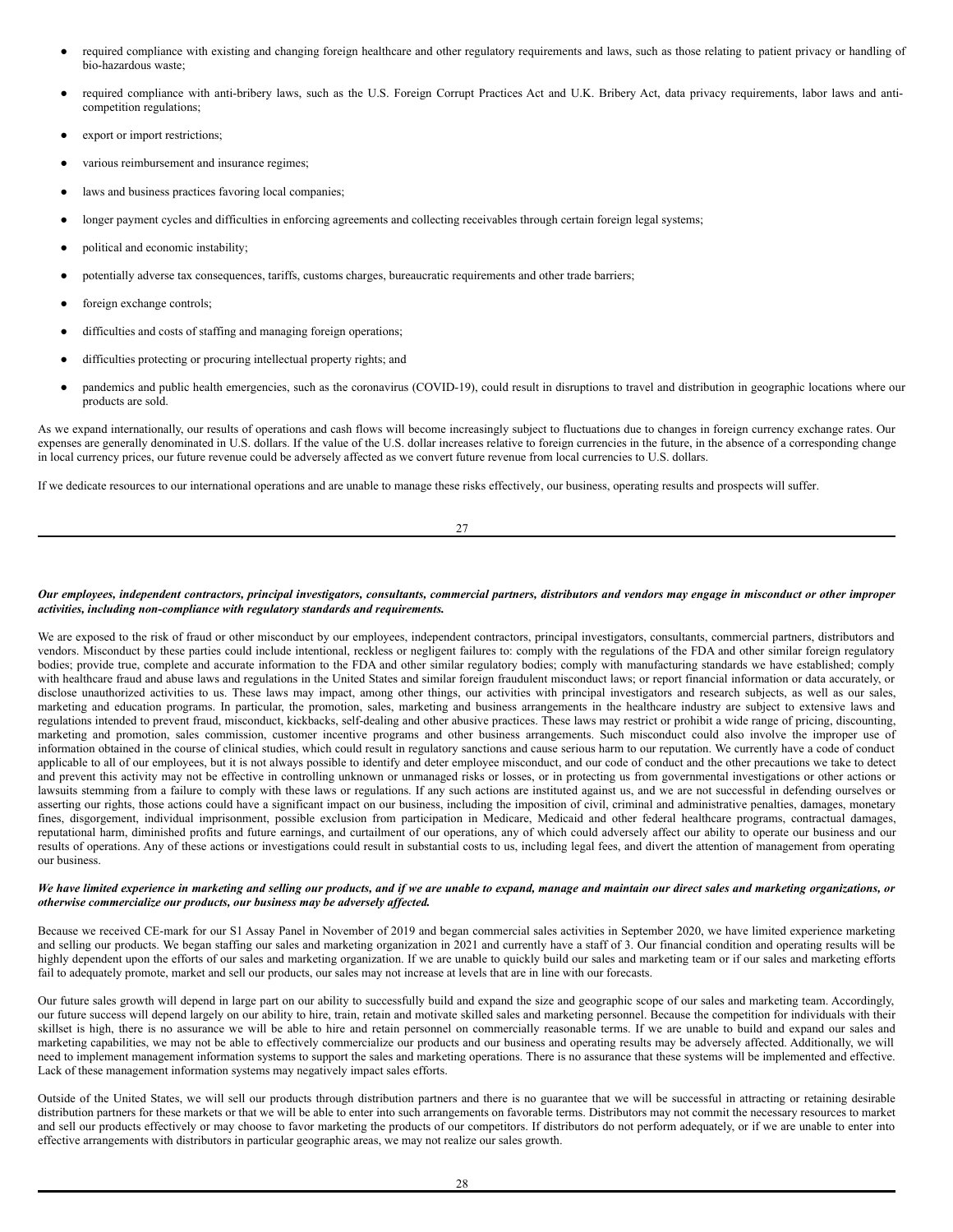### Our ability to grow our business will be limited if we fail to develop and maintain new and existing distribution channels.

Our plan to grow our business depends on third parties and distributors to sell our products. The sale of our products depends in large part on our ability to sell products to these customers and on the marketing and distribution abilities of the companies with which we collaborate.

Reliance on distributors and third-parties to market and sell our products could negatively impact our business for various reasons, including: (i) we may not be able to find suitable distributors for our products on satisfactory terms, or at all; (ii) agreements with distributors may prematurely terminate or may result in litigation between the parties; (iii) our distributors or other customers may not fulfill their contractual obligations and distribute our products in the manner or at the levels we expect; (iv) our distributors may prioritize other products or their own private label products that compete with our products; (v) Our existing distributor relationships or contracts may preclude or limit us from entering into arrangements with other distributors; and (vi) we may not be able to negotiate new or renew existing distribution agreements on acceptable terms, or at all.

We will try to maintain and expand our business with distributors and third parties and make every effort to require that they fulfill their contractual obligations, but there can be no assurance that such companies will do so or that new distribution channels will be available on satisfactory terms. If we are unable to do so, our business will be negatively impacted.

#### *Potential customers may not adopt rapid Point-of-Care diagnostic testing.*

Rapid point-of-care tests are beneficial because, among other things, they can be administered by healthcare providers in their own facilities or used by healthcare facilities without sending samples to central laboratories. But currently the majority of diagnostic tests used by healthcare providers in the U.S. are provided by clinical reference laboratories and hospital-based laboratories. In some international markets, such as Europe, diagnostic testing is performed primarily by centralized laboratories. Future sales of our products will depend, in part, on our ability to expand market acceptance of rapid point-of-care testing and successfully compete against laboratory testing methods and products. However, we expect that clinical reference and other hospital-based laboratories will continue to compete vigorously against our rapid point-of-care products. Even if we can demonstrate that our products are more cost effective, save time, or have better performance or other benefits, healthcare providers may resist changing to rapid pointof-care tests and instead may choose to obtain diagnostic results through laboratory tests. If we fail to achieve and expand market acceptance of our rapid point-of-care diagnostic tests with customers, it would have a negative effect on our future sales growth.

## Even if we receive regulatory approval for any of our product candidates, we may not be able to successfully commercialize the product and the revenue that we generate *from their sales, if any, may be limited.*

If approved for marketing, the commercial success of our product candidates will depend upon each product's acceptance by the medical community, including physicians, patients and health care payors. The degree of market acceptance for any of our product candidates will depend on a number of factors, including:

- demonstration of clinical safety and efficacy;
- relative convenience, dosing burden and ease of administration;
- the prevalence and severity of any adverse effects;
- the willingness of physicians to prescribe our product candidates, and the target patient population to try new therapies;

29

- efficacy of our product candidates compared to competing products;
- the introduction of any new products that may in the future become available targeting indications for which our product candidates may be approved;
- new procedures or therapies that may reduce the incidences of any of the indications in which our product candidates may show utility;
- pricing and cost-effectiveness:
- the inclusion or omission of our product candidates in applicable therapeutic and vaccine guidelines;
- the effectiveness of our own or any future collaborators' sales and marketing strategies;
- limitations or warnings contained in approved labeling from regulatory authorities;
- our ability to obtain and maintain sufficient third-party coverage or reimbursement from government health care programs, including Medicare and Medicaid, private health insurers and other third-party payors or to receive the necessary pricing approvals from government bodies regulating the pricing and usage of therapeutics; and
- the willingness of patients to pay out-of-pocket in the absence of third-party coverage or reimbursement or government pricing approvals.

If any of our product candidates are approved, but do not achieve an adequate level of acceptance by physicians, health care payors, and patients, we may not generate sufficient revenues and we may not be able to achieve or sustain profitability. Our efforts to educate the medical community and third-party payors on the benefits of our product candidates may require significant resources and may never be successful.

In addition, even if we obtain regulatory approvals, the timing or scope of any approvals may prohibit or reduce our ability to commercialize our product candidates successfully. For example, if the approval process takes too long, we may miss market opportunities and give other companies the ability to develop competing products or establish market dominance. Any regulatory approval we ultimately obtain may be limited or subject to restrictions or post-approval commitments that render our product candidates not commercially viable. For example, regulatory authorities may approve any of our product candidates for fewer or more limited indications than we request, may grant approval contingent on the performance of costly post-marketing clinical trials, or may approve any of our product candidates with a label that does not include the labeling claims necessary or desirable for the successful commercialization for that indication. Further, the FDA or comparable foreign regulatory authorities may place conditions on approvals or require risk management plans or a Risk Evaluation and Mitigation Strategy ("REMS") to assure the safe use of the drug. If the FDA or applicable foreign regulatory agency concludes a REMS is needed, the sponsor of the BLA must submit a proposed REMS; the regulatory agencies will not approve the BLA without an approved REMS, if required. A REMS could include medication guides, physician communication plans, or elements to assure safe use, such as restricted distribution methods, patient registries and other risk minimization tools. The regulatory agencies may also require a REMS for an approved product when new safety information emerges. Any of these limitations on approval or marketing could restrict the commercial promotion, distribution, prescription or dispensing of our product candidates. Moreover, product approvals may be withdrawn for non-compliance with regulatory standards or if problems occur following the initial marketing of the product. Any of the foregoing scenarios could materially harm the commercial success of our product candidates.

Adverse events involving our products may lead the FDA or applicable foreign regulatory agency to delay or deny clearance for our products or result in product recalls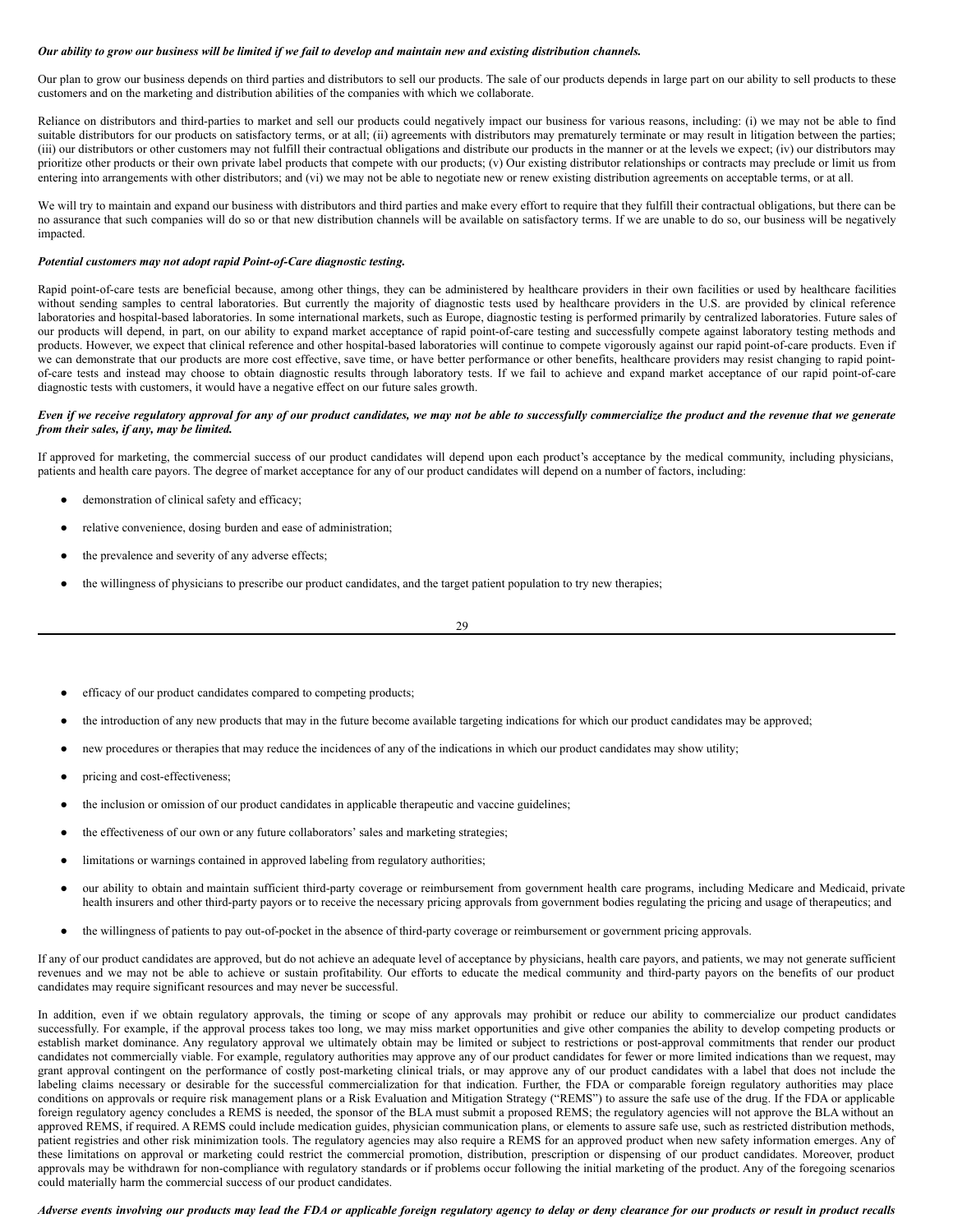### *that could harm our reputation, business and financial results.*

Once a product receives regulatory clearance or approval, the agency has the authority to require the recall of commercialized products in the event of adverse side effects, material deficiencies or defects in design or manufacture. The authority to require a recall must be based on a regulatory finding that there is a reasonable probability that the product would cause serious injury or death. Manufacturers may, under their own initiative, recall a product if any material deficiency in a product is found. A governmentmandated or voluntary recall by us or one of our distributors could occur as a result of adverse side effects, impurities or other product contamination, manufacturing errors, design or labeling defects or other deficiencies and issues. Recalls of any of our products would divert managerial and financial resources and have an adverse effect on our financial condition and results of operations. The regulatory agencies require that certain classifications of recalls be reported to them within ten (10) working days after the recall is initiated. Companies are required to maintain certain records of recalls, even if they are not reportable to the regulatory agency. We may initiate voluntary recalls involving our products in the future that we determine do not require notification of the regulatory agencies. If the regulatory agency disagrees with our determinations, they could require us to report those actions as recalls. A future recall announcement could harm our reputation with customers and negatively affect our sales. In addition, the regulatory agency could take enforcement action for failing to report the recalls when they were conducted.

## The in-licensing of technologies and the successful testing and early development of technologies in the laboratory may not be indicative of future results and may not result in commercially viable technologies or products. Further, our future products may have to be modified from their originally conceived versions in order to reach or *be successful in the market.*

Positive results from laboratory testing and early developmental successes, may not be predictive of future successful development, commercialization and sales results and should not be relied upon as evidence that products developed from our technologies will become commercially viable and successful. Further, the products we plan to develop in the future may have to be significantly modified from their originally conceived versions in order for us to control costs, compete with similar products, receive market acceptance, meet specific development and commercialization timeframes, avoid potential infringement of the proprietary rights of others, or otherwise succeed in developing our business and earning ongoing revenues. This can be a costly and resource draining activity. What appear to be promising technologies when we license them may not lead to viable technologies or products, or to commercial success.

## We utilize third-party, single-source suppliers for some components and materials used in our products and product candidates, and the loss of any of these suppliers could *have an adverse impact on our business.*

We rely on single-source suppliers for some components and materials used in our products and product candidates. Our ability to supply our products commercially and to develop any future products depends, in part, on our ability to obtain these components in accordance with regulatory requirements and in sufficient quantities for clinical testing and commercialization. While our suppliers have generally met our demand for their products on a timely basis in the past, these were with limited production quantities and we cannot assure that they will in the future be able to meet our demand for their products, either because we do not have long-term agreements with those suppliers, our relative importance as a customer to those suppliers, or their ability to produce the components used in our products. For example, our supplier of printed electrodes has exited the printing business. We purchased safety stock from the supplier prior to their discontinuing production and have begun qualification of a replacement supplier.

While we believe replacement suppliers exist for all components and materials we obtain from single sources, establishing additional or replacement suppliers for any of these components or materials, if required, may not be accomplished quickly. Even if we are able to find a replacement supplier, the replacement supplier would need to be qualified and may require additional regulatory authority approval, which could result in further delay. While we will seek to maintain adequate inventory of the single-source components and materials used in our products in the event of disruption, those inventories may not be sufficient.

If our third-party suppliers fail to deliver the required commercial quantities of materials on a timely basis and at commercially reasonable prices, and we are unable to find one or more replacement suppliers capable of production at a substantially equivalent cost in substantially equivalent volumes and quality on a timely basis, the continued commercialization of our products, the supply of our products to customers and the development of any future products would be delayed, limited or prevented, which could have an adverse impact on our business.

31

# Manufacturing risks may adversely affect our ability to manufacture products and could reduce our gross margins and negatively affect our operating results.

Our business strategy depends on our ability to manufacture and assemble our current and proposed products in sufficient quantities and on a timely basis to meet consumer demand, while adhering to product quality standards, complying with regulatory requirements and managing manufacturing costs. We are subject to numerous risks relating to our manufacturing capabilities, including:

- quality or reliability defects in product components that we source from third party suppliers;
- our inability to secure product components in a timely manner, in sufficient quantities or on commercially reasonable terms;
- our failure to increase production of products to meet demand;
- the challenge of implementing and maintaining acceptable quality systems while experiencing rapid growth;
- our inability to build production lines to enable us to efficiently produce products; and
- difficulty identifying and qualifying alternative suppliers for components in a timely manner.

As demand for our products increases, we will need to invest additional resources to purchase components, hire and train employees, and enhance our manufacturing processes and implement manufacturing and quality systems. If we fail to increase our production capacity efficiently while also maintaining quality requirements, our sales may not increase in line with our forecasts and our operating margins could fluctuate or decline. In addition, while we expect most new products will utilize the eLab instrument system and existing consumable cartridge, manufacturing of future products may require the modification of our production lines, the hiring of specialized employees, the identification of new suppliers for specific components, or the development of new manufacturing technologies. It may not be possible for us to manufacture these products at a cost or in quantities sufficient to make these products commercially viable. Any future interruptions we experience in the manufacturing or shipping of our products could delay our ability to recognize revenues in a particular quarter and could also adversely affect our relationships with our customers.

# **Risks Related to Intellectual Property**

The extent to which we can protect our business and technologies through intellectual property rights that we own, acquire or license is uncertain.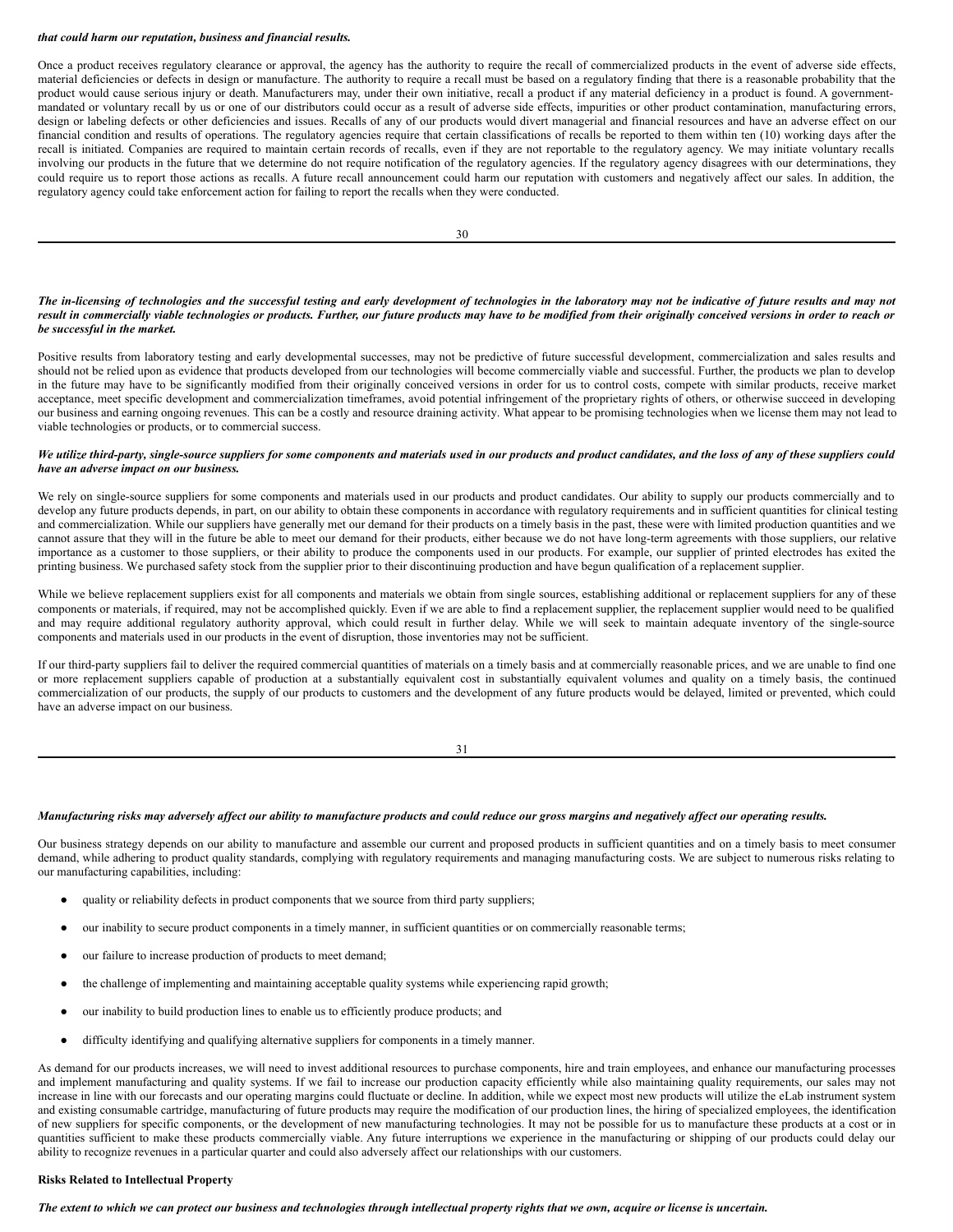We employ a variety of proprietary and patented technologies and methods in connection with the assays that we sell or are developing. We license some of these technologies from third parties. We cannot provide any assurance that the intellectual property rights that we own or license provide effective protection from competitive threats or that we would prevail in any litigation in which our intellectual property rights are challenged. In addition, we may not be successful in obtaining new proprietary or patented technologies or methods in the future, whether through acquiring ownership or through licenses from third parties.

# Our currently pending or future patent applications may not result in issued patents, and we cannot predict how long it may take for a patent to issue on any of our pending *patent applications, assuming a patent does issue.*

Other parties may challenge patents issued or exclusively licensed to us, or courts or administrative agencies may hold our patents or the patents we license on an exclusive basis to be invalid or unenforceable. We may not be successful in defending challenges made against our patents and other intellectual property rights. Any third-party challenge to any of our patents could result in the unenforceability or invalidity of some or all of the claims of such patents and could be time consuming and expensive.

# The extent to which the patent rights of life sciences companies effectively protect their diagnostic tests and technologies is often highly uncertain and involves complex *legal and factual questions for which important legal principles remain unresolved.*

No consistent policy regarding the proper scope of allowable claims of patents held by life sciences companies has emerged to date in the United States. Various courts, including the U.S. Supreme Court, have rendered decisions that impact the scope of patentability of certain inventions or discoveries relating to diagnostic tests or genomic diagnostic testing. These decisions generally stand for the proposition that inventions that recite laws of nature are not themselves patentable unless they have sufficient additional features that provide practical assurance that the processes are genuine inventive applications of those laws rather than patent drafting efforts designed to monopolize a law of nature itself. What constitutes a "sufficient" additional feature for this purpose is uncertain. Although we do not generally rely on gene sequence patents, this evolving case law in the United States may adversely impact our ability to obtain new patents and may facilitate third-party challenges to our existing owned and exclusively licensed patents.

We cannot predict the breadth of claims that may be allowed or enforced in patents we own or in those to which we have exclusive license rights. For example:

- the inventor(s) named in one or more of our patents or patent applications might not have been the first to have made the relevant invention;
- the inventor (or his assignee) might not have been the first to file a patent application for the claimed invention;
- others may independently develop similar or alternative diagnostic tests and technologies or may successfully replicate our product and technologies;
- it is possible that the patents we own or in which have exclusive license rights may not provide us with any competitive advantages or may be challenged by third parties and found to be invalid or unenforceable;
- any patents we obtain or exclusively license may expire before, or within a limited time period after, the assays and services relating to such patents are commercialized;
- we may not develop or acquire additional proprietary assays and technologies that are patentable; and
- others may acquire patents that could be asserted against us in a manner that could have an adverse effect on our business.

# Changes in either the patent laws or in interpretations of patent laws in the United States or other countries may diminish the value of our intellectual property rights.

On September 16, 2011, the Leahy-Smith America Invents Act, or the Leahy-Smith Act, was signed into law. The Leahy-Smith Act includes a number of significant changes to U.S. patent law. These include provisions that affect the way patent applications are prosecuted, redefine prior art, may affect patent litigation and switch the U.S. patent system from a "first-to-invent" system to a "first-to-file" system. Under a first-to-file system, assuming the other requirements for patentability are met, the first inventor to file a patent application generally will be entitled to the patent on an invention regardless of whether another inventor had made the invention earlier. The U.S. Patent and Trademark Office, or USPTO, recently developed new regulations and procedures to govern administration of the Leahy-Smith Act, and many of the substantive changes to patent law associated with the Leahy-Smith Act, including the first-to-file provisions in particular, only became effective on March 16, 2013. Accordingly, it is not clear what, if any, impact the Leahy-Smith Act will have on the operation of our business. However, the Leahy-Smith Act and its implementation could increase the uncertainties and costs surrounding the prosecution of our owned and licensed patent applications and the enforcement or defense of issued patents that we own or license, all of which could have a material adverse effect on our business and financial condition.

Patent applications in the United States and many foreign jurisdictions are not published until at least eighteen months after filing and it is possible for a patent application filed in the United States to be maintained in secrecy until a patent issues on the application. In addition, publications in the scientific literature often lag behind actual discoveries. We therefore cannot be certain that others have not filed patent applications that cover inventions that are the subject of pending applications that we own or exclusively license or that we were the first to invent the technology (if filed prior to the Leahy-Smith Act) or first to file (if filed after the Leahy-Smith Act). Our competitors may have filed, and may in the future file, patent applications covering technology that is similar to or the same as our technology. Any such patent application may have priority over patent applications that we own and, if a patent issues on such patent application, we could be required to obtain a license to such patent in order to carry on our business. If another party has filed a U.S. patent application covering an invention that is similar to, or the same as, an invention that we own, we may have to participate in an interference or other proceeding in the USPTO or a court to determine priority of invention in the United States, for applications and patents made prior to the enactment of the Leahy-Smith Act. For applications and patents made following the enactment of the Leahy-Smith Act, we may have to participate in a derivation proceeding to resolve disputes relating to inventorship. The costs of these proceedings could be substantial, and it is possible that such efforts would be unsuccessful, resulting in our inability to obtain or retain any U.S. patent rights with respect to such invention.

In addition, the laws of foreign jurisdictions may not protect our rights to the same extent as the laws of the United States. For example, European patent law restricts the patentability of methods of treatment of the human body more than U.S. law does. Publications of discoveries in scientific literature often lag behind the actual discoveries, and patent applications in the United States and other jurisdictions are typically not published until 18 months after filing, or in some cases not at all. Therefore, we cannot be certain that we were the first to make the inventions claimed in our owned or licensed patents or pending patent applications, or that we or our licensors were the first to file for patent protection of such inventions. Moreover, the USPTO might require that the term of a patent issuing from a pending patent application be disclaimed and limited to the term of another patent that is commonly owned or names a common inventor. As a result, the issuance, scope, validity, term, enforceability and commercial value of our patent rights are highly uncertain.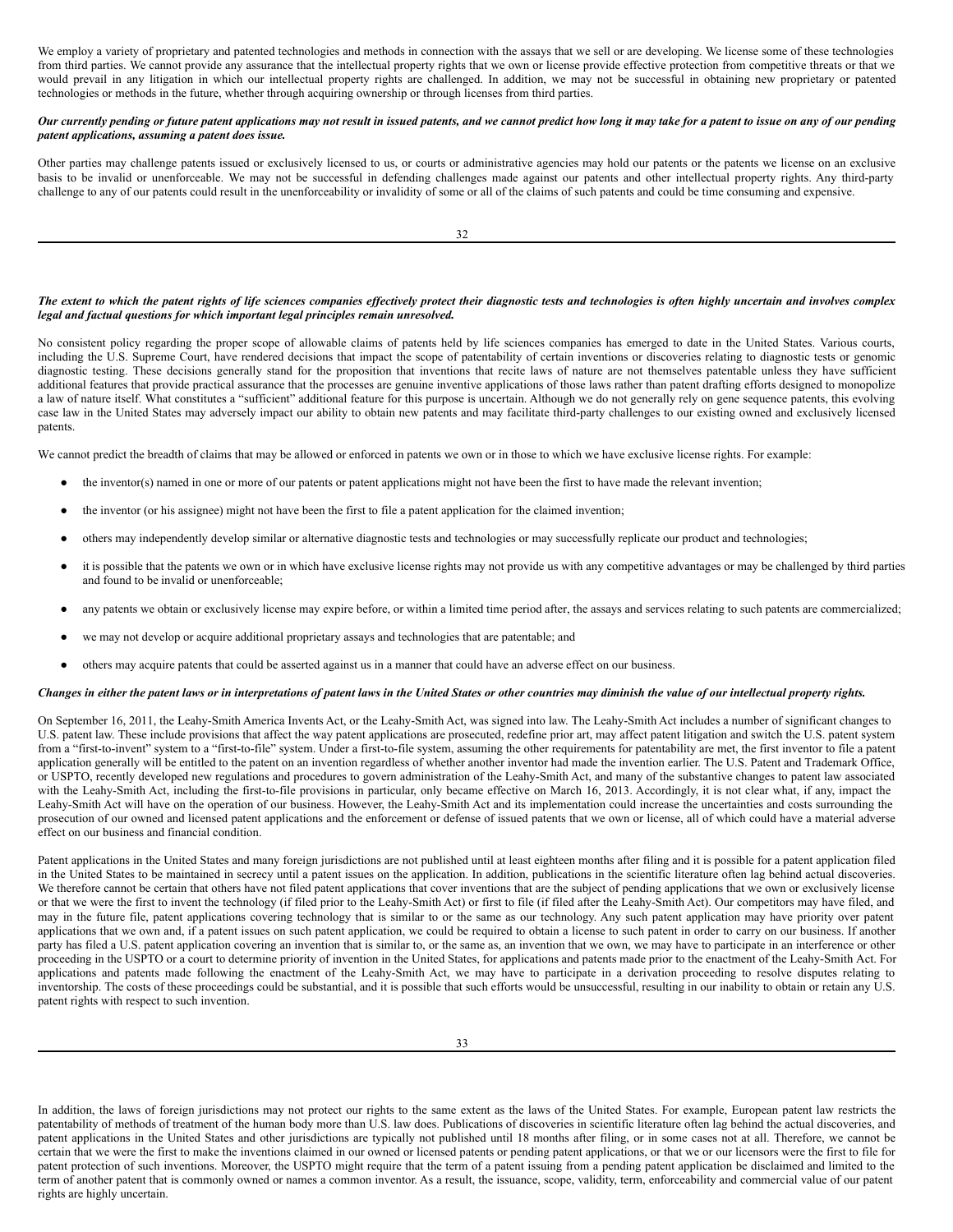# The patent prosecution process is expensive and time-consuming, is highly uncertain and involves complex legal and factual questions. Recent patent reform legislation could increase the uncertainties and costs surrounding the prosecution of our patent applications and the enforcement or defense of our issued patents.

Our success depends in large part on our ability to obtain and maintain patent protection in the United States and other countries with respect to our proprietary technology and product candidates. We seek to protect our proprietary position by filing in the United States and in certain foreign jurisdictions patent applications related to our novel technologies and product candidates that are important to our business.

The patent prosecution process is expensive and time-consuming, and we may not be able to file and prosecute all necessary or desirable patent applications at a reasonable cost or in a timely manner. It is also possible that we will fail to identify patentable aspects of our research and development output before it is too late to obtain patent protection. In addition, we may not pursue or obtain patent protection in all major markets. Moreover, in some circumstances, we may not have the right to control the preparation, filing or prosecution of patent applications, or to maintain the patents, covering technology that we license from third parties. In some circumstances, our licensors may have the right to enforce the licensed patents without our involvement or consent, or to decide not to enforce or to allow us to enforce the licensed patents. Therefore, these patents and patent applications may not be prosecuted and enforced in a manner consistent with the best interests of our business. If any of our licensors fail to maintain such patents, or lose rights to those patents, the rights that we have licensed may be reduced or eliminated and our right to develop and commercialize any of our product candidates that are the subject of such licensed rights could be adversely affected.

Our pending and future patent applications may not result in patents being issued which protect our technology or products, in whole or in part, or which effectively prevent others from commercializing competitive technologies and products. In particular, during prosecution of any patent application, the issuance of any patents based on the application may depend upon our ability to generate additional nonclinical or clinical data that support the patentability of our proposed claims. We may not be able to generate sufficient additional data on a timely basis, or at all. Moreover, changes in either the patent laws or interpretation of the patent laws in the United States or other countries may diminish the value of our patents or narrow the scope of our patent protection.

Moreover, we may be subject to a third-party pre-issuance submission of prior art to the USPTO, or become involved in opposition, derivation, reexamination,*inter partes* review, post-grant review or interference proceedings or other patent office proceedings or litigation, in the United States or elsewhere, challenging our patent rights or the patent rights of others. An adverse determination in any such submission or proceeding could reduce the scope of, or invalidate, our patent rights; allow third parties to commercialize our technology or products and compete directly with us, without payment to us; or result in our inability to manufacture or commercialize products without infringing third-party patent rights. In addition, if the breadth or strength of protection provided by our owned and licensed patents and patent applications is threatened, it could dissuade companies from collaborating with us to license, develop or commercialize current or future product candidates.

|                    | I<br>٠ |
|--------------------|--------|
| ۰,<br>I<br>×<br>۰. | ٧      |

# Obtaining and maintaining our patent protection depends upon compliance with various procedural, document submission, fee payment and other requirements imposed by governmental patent agencies, and our patent protection could be reduced or eliminated for non-compliance with these requirements.

The USPTO and various foreign governmental patent agencies require compliance with a number of procedural, documentary, fee payment and other provisions during the patent prosecution process and following the issuance of a patent. There are situations in which noncompliance with these requirements can result in abandonment or lapse of a patent or patent application, resulting in partial or complete loss of patent rights in the relevant jurisdiction. In such an event, competitors might be able to enter the market earlier than would otherwise have been the case if our patent were in force.

# Our intellectual property rights may not be sufficient to protect our competitive position and to prevent others from manufacturing, using or selling competing assays.

The scope of our owned and exclusively licensed intellectual property rights may not be sufficient to prevent others from manufacturing, using or selling competing assays. Competitors could purchase our product and attempt to replicate some or all of the competitive advantages we derive from our development efforts, willfully infringe our intellectual property rights, design around our protected technology or develop their own competitive technologies and thereby avoid infringing our intellectual property rights. If our intellectual property is not sufficient to effectively prevent our competitors from developing and selling similar diagnostic tests, our competitive position and our business could be adversely affected.

# We may become involved in disputes relating to our intellectual property rights, and may need to resort to litigation in order to defend and enforce our intellectual property *rights.*

Extensive litigation regarding patents and other intellectual property rights has been common in the medical diagnostic testing industry. Litigation may be necessary to assert infringement claims, protect trade secrets or know-how and determine the enforceability, scope and validity of certain proprietary rights. Litigation may even be necessary to resolve disputes of inventorship or ownership of proprietary rights. The defense and prosecution of intellectual property lawsuits, USPTO interference or derivation proceedings and related legal and administrative proceedings (e.g., a re-examination) in the United States and internationally involve complex legal and factual questions. As a result, such proceedings are costly and time consuming to pursue, and their outcome is uncertain.

Even if we prevail in such a proceeding in which we assert our intellectual property rights against third parties, the remedy we obtain may not be commercially meaningful or adequately compensate us for any damages we may have suffered. If we do not prevail in such a proceeding, our patents could potentially be declared to be invalid, unenforceable or narrowed in scope, or we could otherwise lose valuable intellectual property rights. Similar proceedings involving the intellectual property we exclusively license could also have an impact on our business. Further, if any of our other owned or exclusively licensed patents are declared invalid, unenforceable or narrowed in scope, our competitive position could be adversely affected.

# We could face claims that our activities or the manufacture, use or sale of our assays infringe the intellectual property rights of others, which could cause us to pay *damages or licensing fees and limit our ability to sell some or all of our assays and services.*

Our research, development and commercialization activities may infringe or be claimed to infringe patents or other intellectual property rights owned by other parties of which we may be unaware because the relevant patent applications may have been filed but not yet published. Certain of our competitors and other companies have substantial patent portfolios and may attempt to use patent litigation as a means to obtain a competitive advantage or to extract licensing revenue. In addition to patent infringement claims, we may also be subject to other claims relating to the violation of intellectual property rights, such as claims that we have misappropriated trade secrets or infringed third party trademarks. The risks of being involved in such litigation may also increase as we gain greater visibility as a public company and as we gain commercial acceptance of our diagnostic tests and move into new markets and applications for our assays.

Regardless of merit or outcome, our involvement in any litigation, interference or other administrative proceedings could cause us to incur substantial expense and could significantly divert the efforts of our technical and management personnel. Any public announcements related to litigation or interference proceedings initiated or threatened against us could cause our share price to decline. An adverse determination, or any actions we take or agreements we enter into in order to resolve or avoid disputes, may subject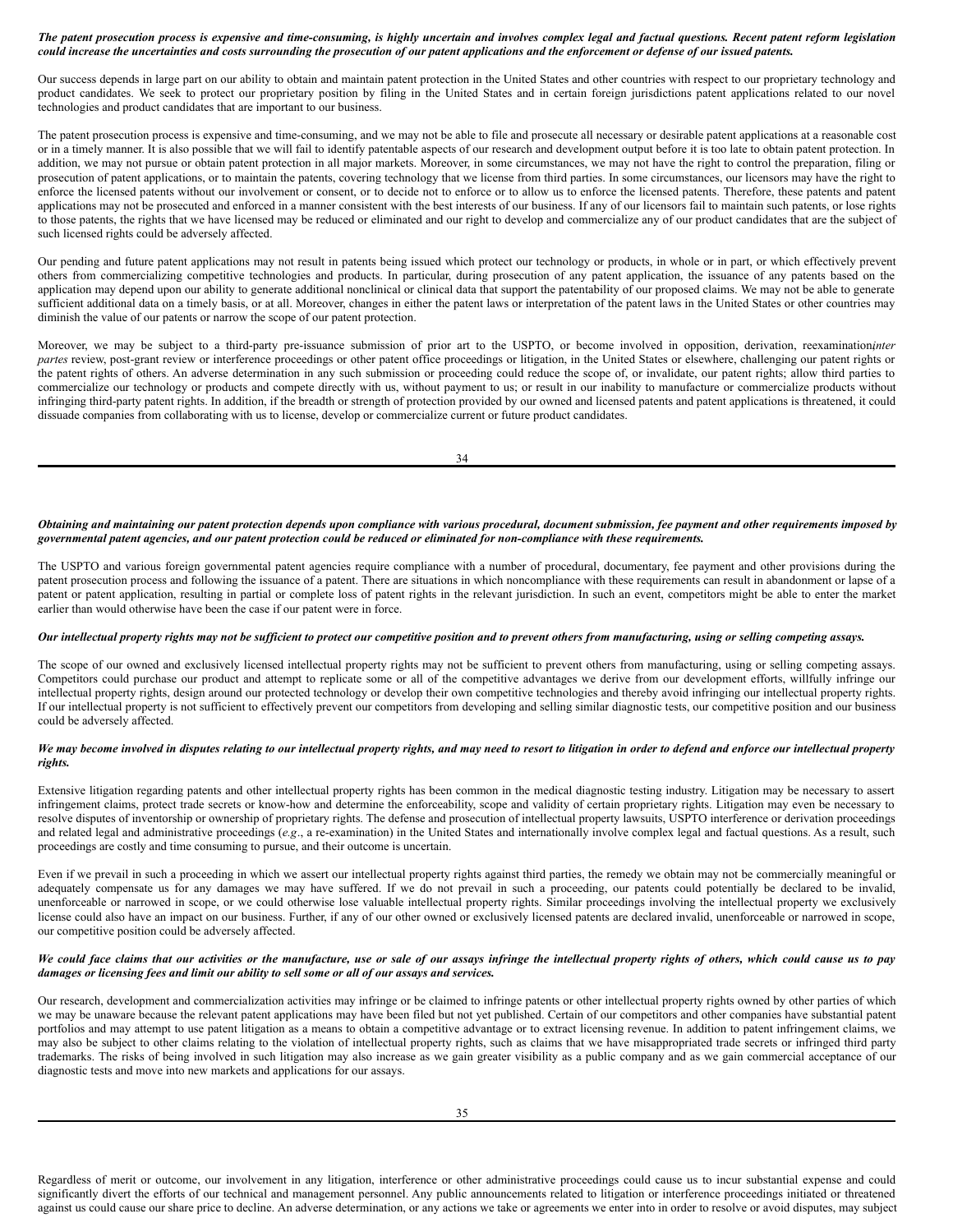us to the loss of our proprietary position or to significant liabilities, or require us to seek licenses that may include substantial cost and ongoing royalties. Licenses may not be available from third parties or may not be obtainable on satisfactory terms. An adverse determination or a failure to obtain necessary licenses may restrict or prevent us from manufacturing and selling our diagnostic tests and offering our services. These outcomes could materially harm our business, financial condition and results of operations.

# *We may not be able to adequately protect our intellectual property outside of the United States.*

The laws of some foreign countries do not protect intellectual property rights to the same extent as the laws of the United States, and many companies have encountered significant problems in protecting and defending such rights in foreign jurisdictions. The legal systems of certain countries, particularly certain developing countries, do not favor the enforcement of patents and other intellectual property protection, particularly those relating to medical devices, diagnostic testing and biotechnology, which could make it difficult for us to stop the infringement of our patents and for licensors, if they were to seek to do so, to stop infringement of patents that are licensed to us. Proceedings to enforce our patent rights in foreign jurisdictions could result in substantial cost and divert our efforts and attention from other aspects of our business. Additionally, prosecuting and maintaining intellectual property (particularly patent) rights are very costly endeavors, and for these and other reasons we may not pursue or obtain patent protection in all major markets. We do not know whether legal and government fees will increase substantially and therefore are unable to predict whether cost may factor into our global intellectual property strategy.

In addition to the risks associated with patent rights, the laws in some foreign jurisdictions may not provide protection for our trade secrets and other intellectual property. If our trade secrets or other intellectual property are misappropriated in foreign jurisdictions, we may be without adequate remedies to address these issues. Additionally, we also rely on confidentiality and assignment of invention agreements to protect our intellectual property in foreign jurisdictions. These agreements may provide for contractual remedies in the event of misappropriation, but we do not know to what extent, if any, these agreements, and any remedies for their breach, will be enforced by a foreign court. If our intellectual property is misappropriated or infringed upon and an adequate remedy is not available, our future prospects will likely diminish. The sale of diagnostic tests that infringe our intellectual property rights, particularly if such diagnostic tests are offered at a lower cost, could negatively impact our ability to achieve commercial success and may materially and adversely harm our business.

### Our failure to secure trademark registrations could adversely affect our business and our ability to market our assays and product candidates.

Our trademark applications in the United States and any other jurisdictions where we may file may not be allowed for registration, and our registered trademarks may not be maintained or enforced. During trademark registration proceedings, we may receive rejections. Although we are given an opportunity to respond to those rejections, we may be unable to overcome such rejections. In addition, in the USPTO and in corresponding foreign agencies, third parties are given an opportunity to oppose pending trademark applications and to seek to cancel registered trademarks. Opposition or cancellation proceedings may be filed against our applications and/or registrations, and our applications and/or registrations may not survive such proceedings. Failure to secure such trademark registrations in the United States and in foreign jurisdictions could adversely affect our business and our ability to market our diagnostic tests and product candidates.

36

# We may be unable to adequately prevent disclosure of trade secrets and other proprietary information, or the misappropriation of the intellectual property we regard as our *own.*

We rely on trade secrets to protect our proprietary know how and technological advances, particularly where we do not believe patent protection is appropriate or obtainable. Nevertheless, trade secrets are difficult to protect. We rely in part on confidentiality agreements with our employees, consultants, third party contractors, third party collaborators and other advisors to protect our trade secrets and other proprietary information. These agreements generally require that the other party to the agreement keep confidential and not disclose to third parties all confidential information developed by us or made known to the other party by us during the course of the other party's relationship with us. These agreements may not effectively prevent disclosure of confidential information and may not provide an adequate remedy in the event of unauthorized disclosure of confidential information. Monitoring unauthorized disclosure is difficult, and we do not know whether the steps we have taken to prevent such disclosure are, or will be, adequate. If we were to seek to pursue a claim that a third party had illegally obtained and was using our trade secrets, it would be expensive and time consuming, and the outcome would be unpredictable. Further, courts outside the United States may be less willing to protect trade secrets. In addition, others may independently discover our trade secrets and proprietary information and therefore be free to use such trade secrets and proprietary information. Costly and time consuming litigation could be necessary to enforce and determine the scope of our proprietary rights. In addition, our trade secrets and proprietary information may be misappropriated as a result of breaches of our electronic or physical security systems in which case we may have no legal recourse. Failure to obtain, or maintain, trade secret protection could enable competitors to use our proprietary information to develop assays that compete with our assays or cause additional, material adverse effects upon our competitive business position.

# We may be subject to claims that our employees have wrongfully used or disclosed alleged trade secrets of their former employers.

As is common in our industry, we employ individuals who were previously employed at other companies in our industry or in related industries, including our competitors or potential competitors. We may be subject to claims that we or these employees have inadvertently or otherwise used or disclosed trade secrets or other proprietary information of their former employers. Litigation may be necessary to defend against these claims. Even if we are successful in defending against these claims, litigation could result in substantial costs and be a distraction to management.

# Third parties may initiate legal proceedings alleging that we are infringing their intellectual property rights, the outcome of which would be uncertain.

Our commercial success depends upon our ability to develop, manufacture, market and sell our product candidates without infringing the proprietary rights of third parties. There is considerable intellectual property litigation in the life sciences industry. We cannot guarantee that our product candidates will not infringe third-party patents or other proprietary rights. We may become party to, or threatened with, future adversarial proceedings or litigation regarding intellectual property rights with respect to our products and technology, including *inter partes* review, interference, or derivation proceedings before the USPTO and similar bodies in other countries. Third parties may assert infringement claims against us based on existing intellectual property rights and intellectual property rights that may be granted in the future.

If we are found to infringe a third party's intellectual property rights, we could be required to obtain a license from such third party to continue developing and marketing our products. However, we may not be able to obtain any required license on commercially reasonable terms or at all. Even if we were able to obtain a license, it could be nonexclusive, thereby giving our competitors access to the same technologies licensed to us. We could be forced, including by court order, to cease commercializing the infringing technology or product. In addition, we could be found liable for monetary damages, including treble damages and attorneys' fees if we are found to have willfully infringed a patent. A finding of infringement could prevent us from commercializing our product candidates or force us to cease some of our business operations, which could materially harm our business. Claims that we have misappropriated the confidential information or trade secrets of third parties could have a similar negative impact on our business.

Obtaining and maintaining our patent protection depends on compliance with various procedural, document submission, fee payment and other requirements imposed by governmental patent agencies, and our own patent protection could be reduced or eliminated for noncompliance with these requirements.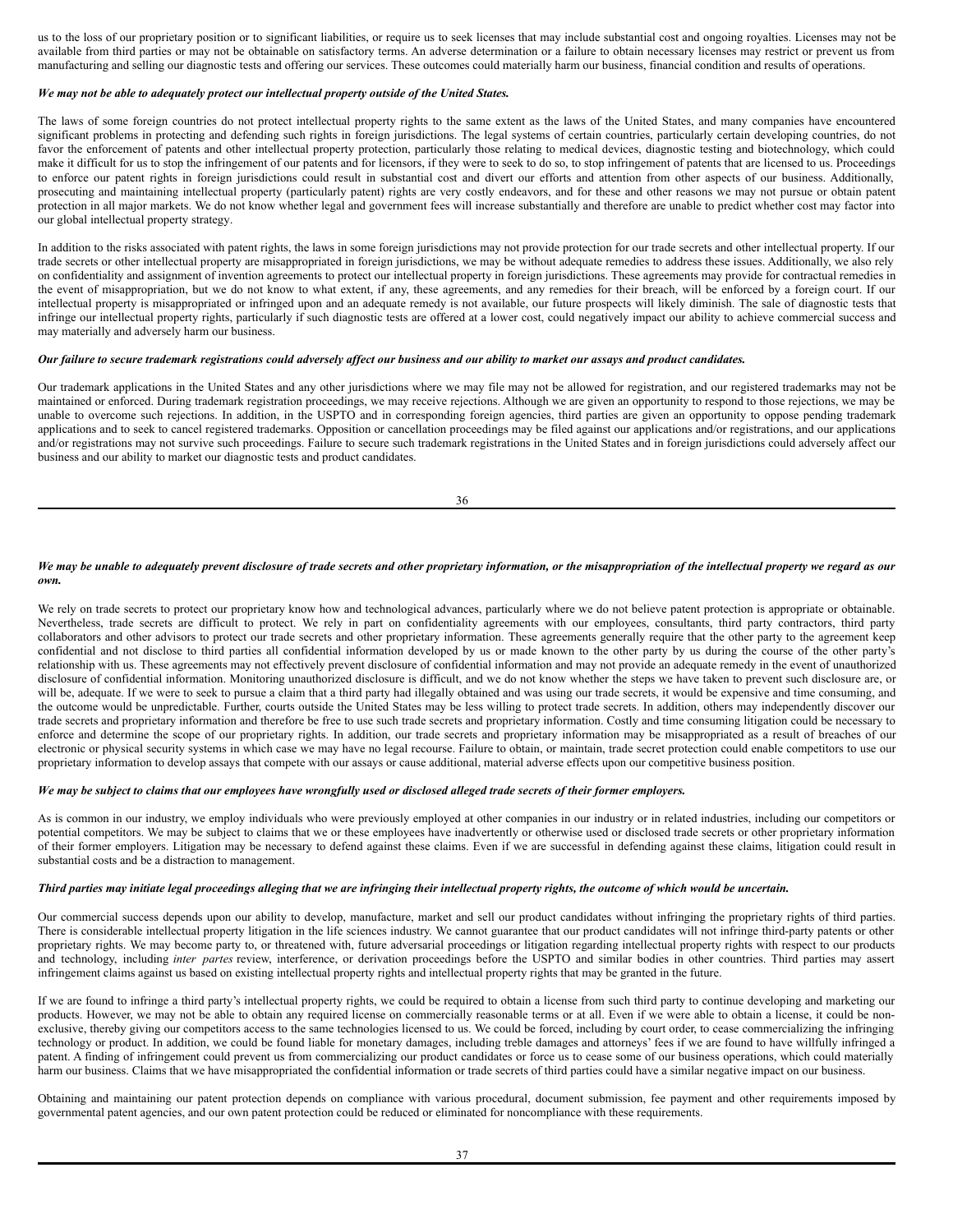Periodic maintenance fees and annuities on any issued patent are due to be paid to the USPTO and foreign patent agencies in several stages over the lifetime of the patent. The USPTO and various foreign governmental patent agencies require compliance with a number of procedural, documentary, fee payment and other similar provisions during the patent application process. While an inadvertent lapse can in many cases be cured by payment of a late fee or by other means in accordance with the applicable rules, there are situations in which noncompliance can result in abandonment or lapse of the patent or patent application, resulting in partial or complete loss of patent rights in the relevant jurisdiction. Noncompliance events that could result in abandonment or lapse of a patent or patent application include, but are not limited to, failure to respond to official actions within prescribed time limits, non-payment of fees and failure to properly legalize and submit formal documents. In such an event, our competitors might be able to enter our markets, which could have a material adverse effect on our business.

# Intellectual property litigation could cause us to spend substantial resources and distract our personnel from their normal responsibilities.

Even if resolved in our favor, litigation or other legal proceedings relating to intellectual property claims may cause us to incur significant expenses and could distract our technical and management personnel from their normal responsibilities. In addition, there could be public announcements of the results of hearings, motions or other interim proceedings or developments and if securities analysts or investors perceive these results to be negative, it could have an adverse effect on the price of our common stock. Such litigation or proceedings could increase our operating losses and reduce the resources available for development activities or any future sales, marketing or distribution activities. We may not have sufficient financial or other resources to conduct such litigation or proceedings adequately. Some of our competitors may be able to sustain the costs of such litigation or proceedings more effectively than we can because of their greater financial resources. Uncertainties resulting from the initiation and continuation of patent litigation or other proceedings could compromise our ability to compete in the marketplace.

## We may spend considerable resources developing and maintaining patents, licensing agreements and other intellectual property that may later be abandoned or may *otherwise never result in products brought to market.*

Not all technologies and candidate products that initially show potential as the basis for future products ultimately meet the rigors of our development process and as a result may be abandoned and/or never otherwise result in products brought to market. In some cases, prior to abandonment we may be required to incur significant costs developing and maintaining intellectual property and/or maintaining license agreements and our business could be harmed by such costs.

### We rely on information technology, and if we are unable to protect against service interruptions, data corruption, cyber-based attacks or network security breaches, our *operations could be disrupted, and our business could be negatively af ected.*

We rely on information technology networks and systems to process, transmit and store electronic and financial information; to coordinate our business; and to communicate within our Company and with customers, suppliers, partners and other third parties. These information technology systems may be susceptible to damage, disruptions or shutdowns, hardware or software failures, power outages, computer viruses, cyber-attacks, telecommunication failures, user errors or catastrophic events. If our information technology systems suffer severe damage, disruption or shutdown, and our business continuity plans do not effectively resolve the issues in a timely manner, our operations could be disrupted, and our business could be negatively affected. In addition, cyber-attacks could lead to potential unauthorized access and disclosure of confidential information, and data loss and corruption. There is no assurance that we will not experience these service interruptions or cyber-attacks in the future.

### **Risks Related to the Company and our Business**

### We have a limited operating history and may face difficulties encountered by companies early in their commercialization in competitive and rapidly evolving **markets.**

We received CE-Mark for our eLab instrument and S1 Assay panel in November of 2019 and began commercializing these products in the fourth quarter of 2020. We have also developed products for COVID-19 with the intent to file for FDA EUA. The application for our COVID-19 antibody test was not reviewed by the FDA due to the volume of EUA requests the Agency has received for similar tests. The EUA application for our COVID-19 antigen test was reviewed by the FDA and additional clinical and analytical information was requested. The Company conducted additional work and refiled the EUA in November 2021. The FDA has requested additional information primarily from clinical testing sites prior to initiating their formal review.

|        | I |
|--------|---|
| ۰,     | × |
| I      | w |
| $\sim$ | ۹ |
|        |   |

Accordingly, we have a relatively limited operating history upon which to evaluate our business and forecast our future sales and operating results. In assessing our business prospects, you should consider the various risks and difficulties frequently encountered by companies early in their commercialization in competitive and rapidly evolving markets, particularly companies that develop and sell medical devices. These risks include our ability to:

- implement and execute our business strategy;
- establish a sales and marketing infrastructure to grow sales of our products and product candidates;
- implement computer based systems for the management of orders, production, inventory, invoicing, and receivable collections;
- increase awareness of our brand;
- manage expanding operations
- expand our manufacturing capabilities, including increasing production of current products efficiently while maintaining quality standards and adapting our manufacturing facilities to the production of new product candidates;
- respond effectively to competitive pressures and developments;
- enhance our existing product and develop new products;
- obtain and maintain regulatory clearance or approval to commercialize product candidates and enhance our existing products;
- effectively perform clinical trials with respect to our proposed products;
- attract, retain and motivate qualified personnel in various areas of our business: and
- implement and maintain systems and processes that are compliant with applicable regulatory standards.

We may not have the institutional knowledge or experience to be able to effectively address these and other risks that may face our business. In addition, we may not be able to develop insights into trends that could emerge and negatively affect our business and may fail to respond effectively to those trends. As a result of these or other risks, we may not be able to execute key components of our business strategy, and our business, financial condition and operating results may suffer.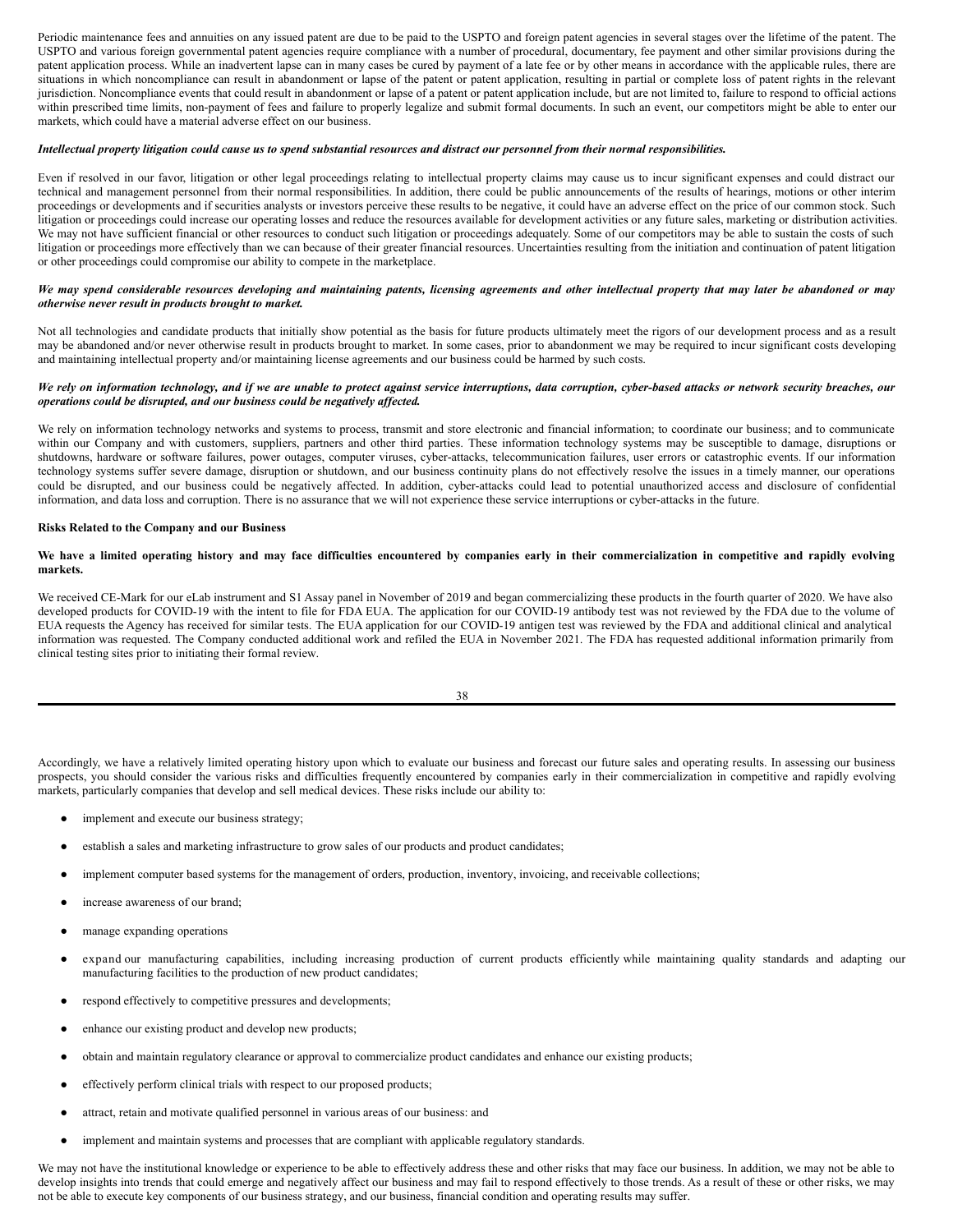### Sales cycles for our products may be lengthy, which can cause variability and unpredictability in our business.

Some of our products may require lengthy and unpredictable sales cycles, which makes it more difficult to accurately forecast revenues and may cause revenues and operating results to vary from period to period. Our products may involve sales to large public and private institutions which may require many levels of approval and may be dependent on economic or political conditions and the availability of funding from government or public health agencies which can vary from period to period. There can be no assurance that purchases or funding from these agencies will occur or continue. As a result, we may expend considerable resources on unsuccessful sales efforts or we may not be able to complete transactions at all or on a schedule and in an amount consistent with our objectives.

39

# We have limited commercial scale capabilities. If we are unable to successfully implement commercial capabilities and manage our growth, our business will be harmed.

We have been a development stage company and we will need to establish and significantly expand our operations and capabilities. We expect this expansion to occur rapidly and continue to an even greater degree in the future as we continue to commercialize our products, build a sales and marketing organization, and seek marketing clearance from the FDA and international regulatory bodies for our future product candidates. Our growth will place a significant strain on our management, operating and financial systems and our sales, marketing, manufacturing, engineering, product development, and administrative resources. As a result of our growth, operating costs may escalate even faster than planned, and some of our internal systems and processes, including those relating to manufacturing our products, will need to be established and may need to be enhanced, updated or replaced. Additionally, our anticipated growth will increase demands placed on our suppliers, resulting in an increased need for us to manage our suppliers and monitor for quality assurance. If we cannot effectively manage our expanding operations, manufacturing capacity and costs, including scaling to meet increased demand and properly managing suppliers, we may not be able to grow or we may grow at a slower pace than expected and our business could be adversely affected.

### We face substantial competition, which may result in others discovering, developing or commercializing products before or more successfully than we do.

The development and commercialization of medical devices is highly competitive. We compete with a variety of multinational pharmaceutical companies and specialized biotechnology companies, as well as products and processes being developed at universities and other research institutions. Our competitors have developed, are developing or will develop product candidates and processes competitive with our product candidates. Competitive therapeutic treatments include those that have already been approved and accepted by the medical community and any new treatments that may enter the market. We believe that a significant number of products are currently available, under development, and may become commercially available in the future, for the treatment of indications for which we may try to develop product candidates.

More established companies may have a competitive advantage over us due to their greater size, cash flows and institutional experience. Compared to us, many of our competitors may have significantly greater financial, technical and human resources. As a result of these factors, our competitors may have an advantage in marketing their approved products and may obtain regulatory approval of their product candidates before we are able to, which may limit our ability to develop or commercialize our product candidates. Our competitors may also develop drugs that are safer, more effective, more widely used and less expensive than ours, and may also be more successful than us in manufacturing and marketing their products.

Mergers and acquisitions in the pharmaceutical and biotechnology industries may result in even more resources being concentrated among a smaller number of our competitors. Smaller and other early-stage companies may also prove to be significant competitors, particularly through collaborative arrangements with large and established companies. These companies compete with us in recruiting and retaining qualified scientific, management and commercial personnel, establishing clinical trial sites and subject registration for clinical trials, as well as in acquiring technologies complementary to, or necessary for, our programs.

# Our technologies and products under development, and our business, may fail if we are not able to successfully commercialize them and ultimately generate significant *revenues as a result.*

Successful development of technologies and our product candidates will require significant additional investment, including costs associated with additional development, completing trials and obtaining regulatory approval, as well as the ability to manufacture or have others manufacture our products in sufficient quantities at acceptable costs while also preserving product quality. Difficulties often encountered in scaling up production include problems involving production yields, quality control and assurance, shortage of qualified personnel, production costs and process controls. In addition, we are subject to inherent risks associated with new technologies and products. These risks include the possibility that any of our technologies or future products may:

- be found unsafe;
- be ineffective or less effective than anticipated;

40

- fail to receive necessary regulatory approvals;
- be difficult to competitively price relative to alternative solutions;
- be harmful to consumers or the environment:
- be difficult to manufacture on an economically viable scale;
- be subject to supply chain constraints for raw materials;
- fail to be developed and accepted by the market prior to the successful marketing of alternative products by competitors;
- be difficult to market because of infringement on the proprietary rights of third parties; or
- be too expensive for commercial use.

Furthermore, we may be faced with lengthy market partner or distributor evaluation and approval processes. Consequently, we may incur substantial expenses and devote significant management effort in order to customize products for market partner or distributor acceptance, though there can be no assurance of such acceptance. As a result, we cannot accurately predict the volume or timing of any future sales.

#### *Customers may not adopt our products quickly, or at all.*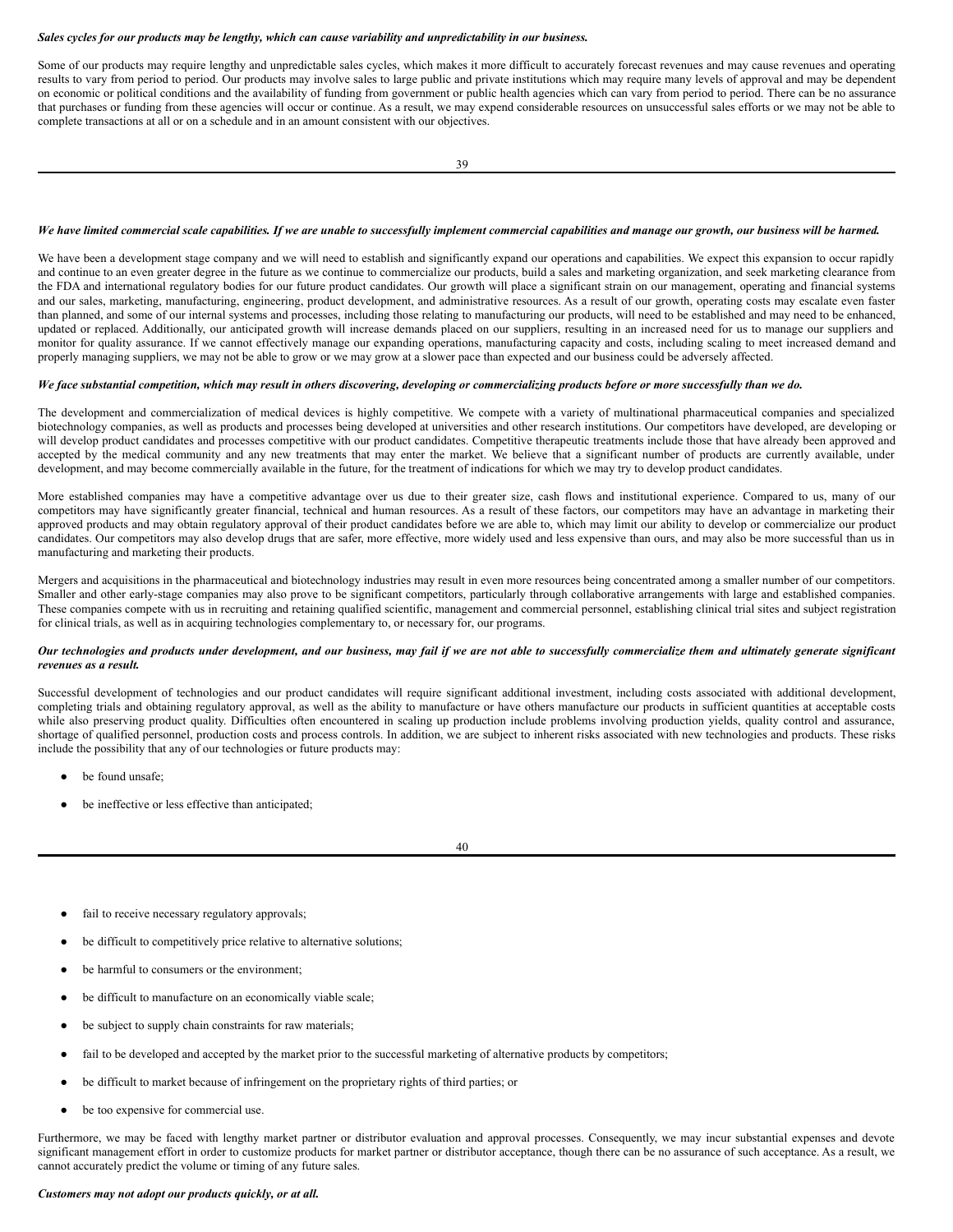Customers in the sector in which we operate can be generally cautious in their adoption of new products and technologies. In addition, given the relative novelty of our future planned products, customers of those products may require education regarding their utility and use, which may delay their adoption. There can be no assurance that customers will adopt our products quickly, or at all.

# The significant level of competition in the markets for our products developed in the future may result in pricing pressure, reduced margins or the inability of our future *products to achieve market acceptance.*

The markets for our future products are intensely competitive and rapidly changing. We may be unable to compete successfully, which may result in price reductions, reduced margins and the inability to achieve market acceptance for our products.

Our competitors may have longer operating histories, significantly greater resources, greater brand recognition and large customer bases than we do. As a result, they may be able to devote greater resources to the manufacture, promotion or sale of their products, receive greater resources and support from market partners and independent distributors, initiate or withstand substantial price competition or more readily take advantage of acquisition or other opportunities.

# We may rely on third parties for the production of our future products. If these parties do not produce our products at a satisfactory quality, in a timely manner, in sufficient quantities or at an acceptable cost, our sales and development efforts could be delayed or otherwise negatively affected.

We may rely on third parties for the manufacture of our future products. Our reliance on third parties to manufacture our future products may present significant risks to us, including the following:

- reduced control over delivery schedules, yields and product reliability;
- price increases;
- manufacturing deviations from internal and regulatory specifications;
- the failure of a key manufacturer to perform as we require for technical, market or other reasons;

41

- difficulties in establishing additional manufacturer relationships if we are presented with the need to transfer our manufacturing process technologies to them;
- misappropriation of our intellectual property; and
- other risks in potentially meeting our product development schedule or satisfying the requirements of our market partners, distributors, direct customers and end users.

If we need to enter into agreements for the manufacturing of our future products, there can be no assurance we will be able to do so on favorable terms, if at all.

# If we are unable to establish successful relations with third-party market partners or distributors, or these market partners or distributors do not focus adequate resources on selling our products or are otherwise unsuccessful in selling them, sales of our products may not develop.

We anticipate relying on independent market partners and distributors to distribute and assist us with the marketing and sale of our products. Our future revenue generation and growth will depend in large part on our success in establishing and maintaining this sales and distribution channel. If our market partners and distributors are unable to sell our products, or receive negative feedback from end users, they may not continue to purchase or market our products. In addition, there can be no assurance that our market partners and distributors will focus adequate resources on selling our products to end users or will be successful in selling them. Many of our potential market partners and distributors are in the business of distributing and sometimes manufacturing other, possibly competing, products. As a result, these market partners and distributors may perceive our products as a threat to various product lines currently being distributed or manufactured by them. In addition, these market partners and distributors may earn higher margins by selling competing products or combinations of competing products. If we are unable to establish successful relationships with independent market partners and distributors, we will need to further develop our own sales and distribution capabilities, which would be expensive and time-consuming and might not be successful.

# The use of our products may be limited by regulations, and we may be exposed to product liability and remediation claims.

The use of our planned products may be regulated by various local, state, federal and foreign regulators. Even if we are able to comply with all such regulations and obtain all necessary registrations, we cannot provide assurance that our future products will not cause injury to the environment, people, or animals and/or otherwise have unintended adverse consequences, under all circumstances. For example, our products may be improperly combined with other chemicals or, even when properly combined, our products may be blamed for damage caused by those other chemicals. The costs of remediation or products liability could materially adversely affect our results, financial condition and operations.

# We may be held liable for, or incur costs to settle, liability and remediation claims if any products we develop, or any products that use or incorporate any of our technologies, cause injury or are found unsuitable during product testing, manufacturing, marketing, sale or use. These risks exist even with respect to products that have received, or may in the future receive, regulatory approval, registration or clearance for commercial use. We cannot guarantee that we will be able to avoid product liability *exposure.*

At the stage customary to do so, we expect to maintain product liability insurance at levels we believe are sufficient and consistent with industry standards for like companies and products. However, we cannot guarantee that our product liability insurance will be sufficient to help us avoid product liability-related losses. In the future, it is possible that meaningful insurance coverage may not be available on commercially reasonable terms or at all. In addition, a product liability claim could result in liability to us greater than our assets or insurance coverage. Moreover, even if we have adequate insurance coverage, product liability claims or recalls could result in negative publicity or force us to devote significant time and attention to these matters, which could harm our business.

## There may be limitations on the effectiveness of our internal controls, and a failure of our control systems to prevent error or fraud may materially harm our Company.

We do not expect that internal control over financial accounting and disclosure, even if timely and well established, will prevent all error and all fraud. A control system, no matter how well designed and operated, can provide only reasonable, not absolute, assurance that the control system's objectives will be met. Further, the design of a control system must reflect the fact that there are resource constraints, and the benefits of controls must be considered relative to their costs. Because of the inherent limitations in all control systems, no evaluation of controls can provide absolute assurance that all control issues and instances of fraud, if any, have been detected. Failure of our control systems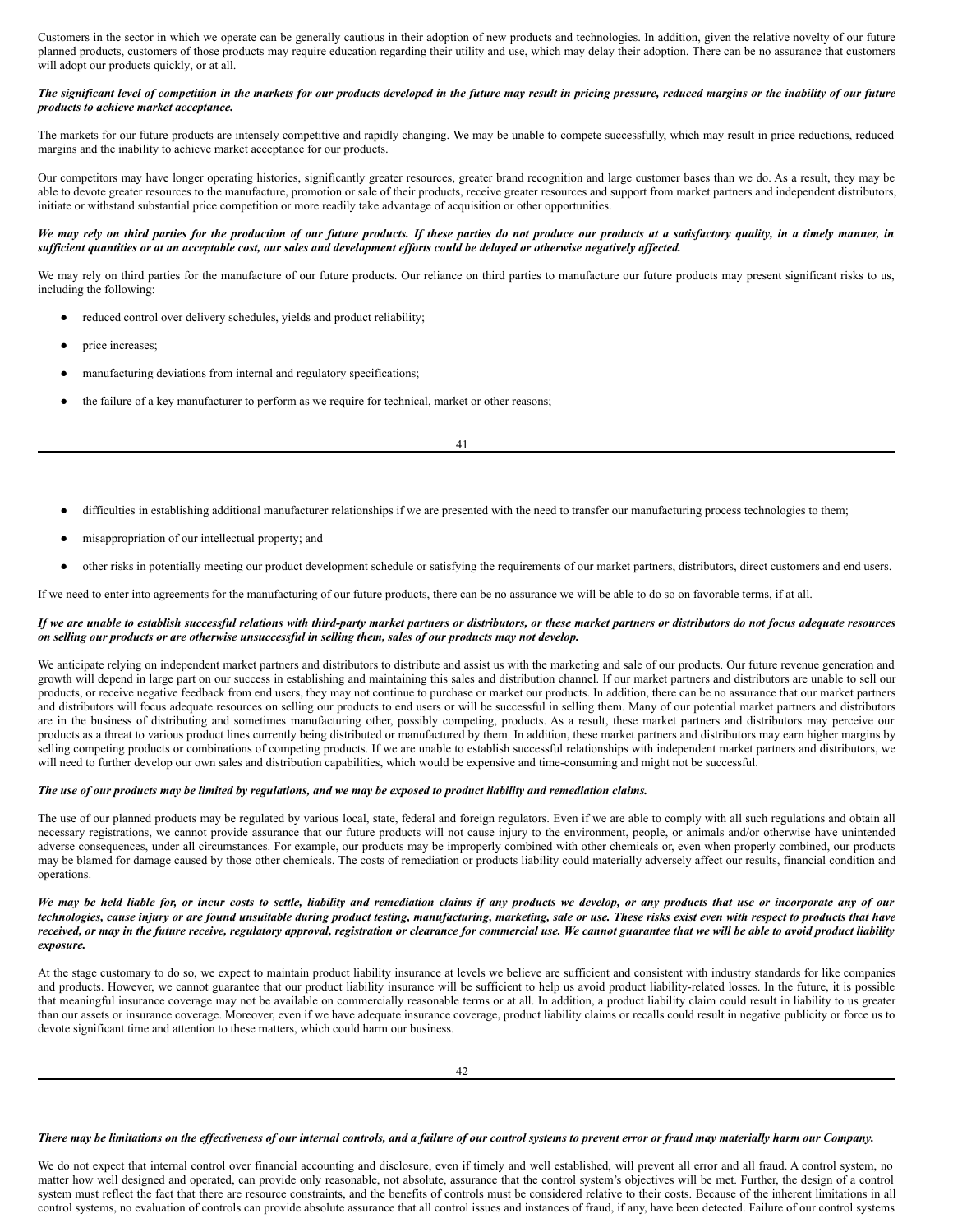to prevent error or fraud could materially adversely affect our business.

# **Risks Related to this Offering and Our Common Stock**

# There has been a limited public market for our common stock, and we do not know whether one will develop to provide you adequate liquidity. Furthermore, the trading price for our common stock, should an active trading market develop, may be volatile and could be subject to wide fluctuations in per-share price.

Our common stock is quoted on the Pink Open Market under the trading symbol "NNMX"; historically, however, there has been a limited public market for our common stock. Although we have applied to list our Common Stock on the Nasdaq Stock Market, we cannot assure you that an active trading market for our common stock will develop or be sustained. The liquidity of any market for the shares of our common stock will depend on a number of factors, including:

- the number of stockholders;
- our operating performance and financial condition;
- the market for similar securities;
- the extent of coverage of us by securities or industry analysts; and
- the interest of securities dealers in making a market in the shares of our common stock.

Even if an active trading market develops, the market price for our common stock may be highly volatile and could be subject to wide fluctuations. In addition, the price of shares of our common stock could decline significantly if our future operating results fail to meet or exceed the expectations of market analysts and investors and actual or anticipated variations in our quarterly operating results could negatively affect our share price.

The volatility of the price of our common stock may also be impacted by the risks discussed under this "Risk Factors" section, in addition to other factors, including:

- developments in the financial markets and worldwide or regional economies;
- announcements of innovations or new products or services by us or our competitors;
- announcements by the government relating to regulations that govern our industry;
- significant sales of our common stock or other securities in the open market;
- variations in interest rates;
- changes in the market valuations of other comparable companies; and
- changes in accounting principles.

43

### Our outstanding warrants and preferred stock may affect the market price and liquidity of the common stock.

As of May 1, 2022, we had approximately 6,827,956 shares of common stock warrants for the purchase of up to approximately an additional 6,827,956 shares of common stock outstanding. There are 500 shares of series D preferred outstanding that are convertible into approximately 243 thousand shares of common stock. In February 2022, 963,964 shares of our series B preferred stock outstanding, were converted into approximately 5.6 million shares of common stock, as well as 1,000,000 shares of our series C preferred stock which were converted into approximately 35.6 million shares of common stock. As described more fully below, holders of our notes and warrants may elect to receive a substantial number of shares of common stock upon conversion of the notes and/or exercise of the warrants. The amount of common stock reserved for issuance may have an adverse impact on our ability to raise capital and may affect the price and liquidity of our common stock in the public market. In addition, the issuance of these shares of common stock will have a dilutive effect on current stockholders' ownership.

### The conversion of outstanding convertible notes into shares of common stock could materially dilute our current stockholders.

As of the date of this prospectus, we had approximately \$9.1 million aggregate principal amount of convertible notes outstanding, convertible into shares of our common stock at a fixed price of \$1.1717 per share. The conversion prices of these notes may be less than the market price of our common stock at the time of conversion, and which may be subject to future adjustment due to certain events, including our issuance of common stock or common stock equivalents at an effective price per share lower than the conversion rate then in effect. If the entire principal amount of all the outstanding convertible notes is converted into shares of common stock, we would be required to issue an aggregate of no less than approximately 7.7 million shares of common stock. If we issue all of these shares, the ownership of our current stockholders will be diluted.

### Because our common stock may be deemed a low-priced "penny" stock, an investment in our common stock should be considered high-risk and subject to marketability *restrictions.*

Historically, the trading price of our common stock has been \$5.00 per share or lower, and deemed a penny stock, as defined in Rule 3a51-1 under the Exchange Act, and subject to the penny stock rules of the Exchange Act specified in rules 15g-1 through 15g-100. Those rules require broker-dealers, before effecting transactions in any penny stock, to:

- deliver to the customer, and obtain a written receipt for, a disclosure document;
- disclose certain price information about the stock;
- disclose the amount of compensation received by the broker-dealer or any associated person of the broker-dealer;
- send monthly statements to customers with market and price information about the penny stock; and
- in some circumstances, approve the purchaser's account under certain standards and deliver written statements to the customer with information specified in the rules.

Consequently, the penny stock rules may restrict the ability or willingness of broker-dealers to sell the common stock and may affect the ability of holders to sell their common stock in the secondary market and the price at which such holders can sell any such securities. These additional procedures could also limit our ability to raise additional capital in the future.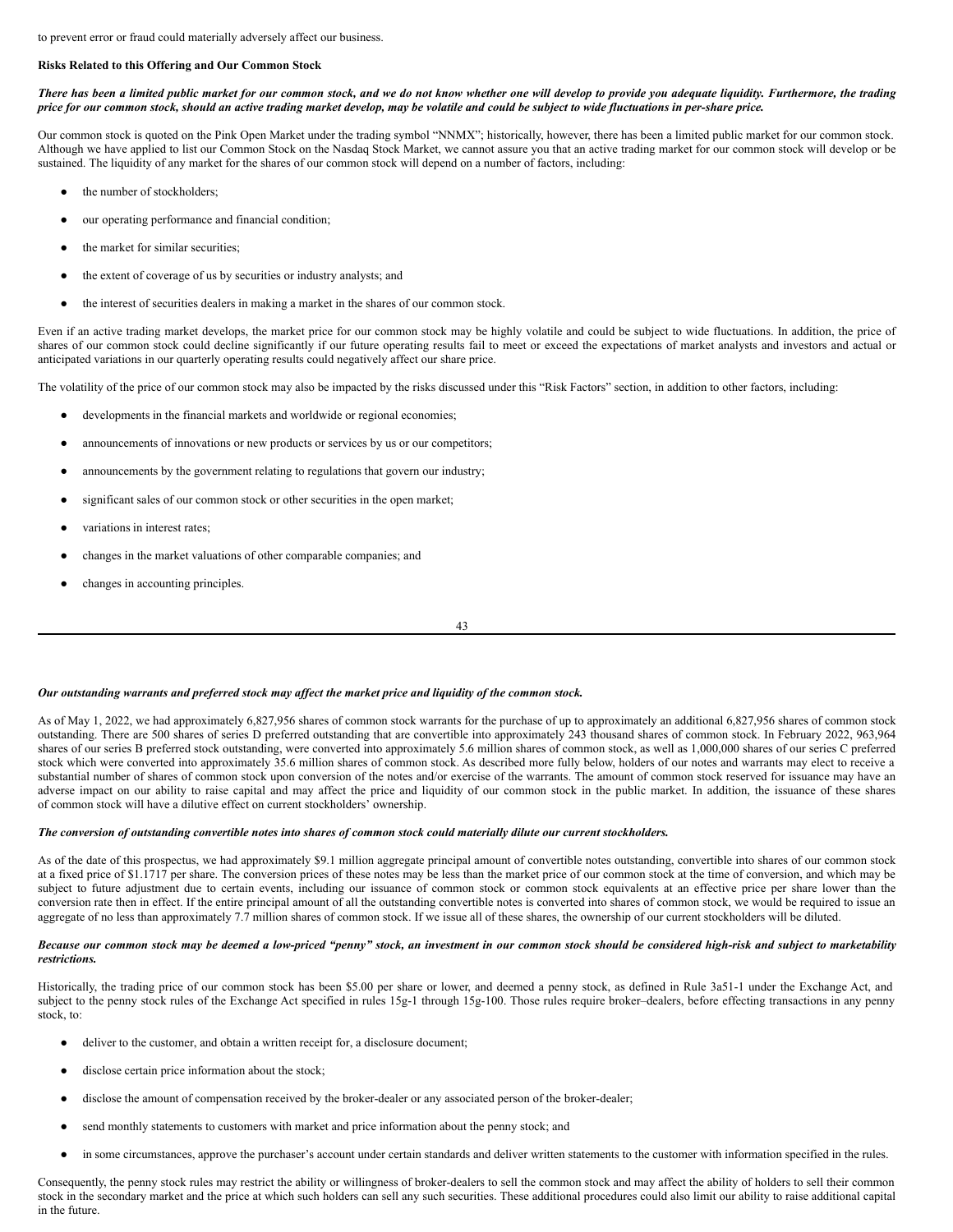# Financial Industry Regulatory Authority ("FINRA") sales practice requirements may also limit a stockholder's ability to buy and sell our common stock, which could *depress the price of our common stock.*

In addition to the "penny stock" rules described above, FINRA has adopted rules that require a broker-dealer to have reasonable grounds for believing that the investment is suitable for that customer before recommending an investment to a customer. Prior to recommending speculative low-priced securities to their non-institutional customers, broker-dealers must make reasonable efforts to obtain information about the customer's financial status, tax status, investment objectives and other information. Under interpretations of these rules, FINRA believes that there is a high probability that speculative low-priced securities will not be suitable for at least some customers. Thus, the FINRA requirements make it more difficult for broker-dealers to recommend that their customers buy our common stock, which may limit your ability to buy and sell our shares of common stock, have an adverse effect on the market for our shares of common stock, and thereby depress our price per share of common stock.

### If securities or industry analysts do not publish research or reports about our business, or if they issue an adverse or misleading opinion regarding our stock, our stock *price and trading volume could decline.*

The trading market for our common stock may be influenced by the research and reports that industry or securities analysts publish about us or our business. We do not currently have, and may never obtain, research coverage by securities and industry analysts. If no or few securities or industry analysts commence coverage of us, the trading price for our common stock may be negatively affected. In the event that we receive securities or industry analyst coverage, if any of the analysts who cover us issue an adverse or misleading opinion regarding us, our business model, our intellectual property or our stock performance, or if our operating results fail to meet the expectations of analysts, our stock price would likely decline. If one or more of these analysts cease coverage of us or fail to publish reports on us regularly, we could lose visibility in the financial markets, which in turn could cause our stock price or trading volume to decline.

### Certain provisions of our certificate of incorporation and Delaware law make it more difficult for a third party to acquire us and make a takeover more difficult to *complete, even if such a transaction were in stockholders' interest.*

Our certificate of incorporation and the Delaware General Corporation Law contain certain provisions that may have the effect of making it more difficult or delaying attempts by others to obtain control of our Company, even when these attempts may be in the best interests of our stockholders. We also are subject to the anti-takeover provisions of the Delaware General Corporation Law, which prohibits us from engaging in a "business combination" with an "interested stockholder" unless the business combination is approved in a prescribed manner and prohibits the voting of shares held by persons acquiring certain numbers of shares without obtaining requisite approval. The statutes and our certificate of incorporation have the effect of making it more difficult to effect a change in control of our Company.

# *We do not currently or for the foreseeable future intend to pay dividends on our common stock.*

We have never declared or paid any cash dividends on our common stock. We currently anticipate that we will retain future earnings for the development, operation and expansion of our business and do not anticipate declaring or paying any cash dividends for the foreseeable future. As a result, any return on your investment in our common stock will be limited to the appreciation in the price of our common stock, if any.

45

# <span id="page-28-0"></span>**INDUSTRY AND MARKET DATA**

This prospectus contains estimates and other statistical data made by independent parties and by us relating to market size and growth and other data about our industry. We obtained the industry and market data in this prospectus from our own research as well as from industry and general publications, surveys and studies conducted by third parties. These data involve a number of assumptions and limitations and contain projections and estimates of the future performance of the industries in which we operate that are subject to a high degree of uncertainty, including those discussed in "Risk Factors." We caution you not to give undue weight to such projections, assumptions and estimates. Further, industry and general publications, studies and surveys generally state that they have been obtained from sources believed to be reliable, although they do not guarantee the accuracy or completeness of such information. While we believe that these publications, studies and surveys are reliable, we have not independently verified the data contained in them. In addition, while we believe that the results and estimates from our internal research are reliable, such results and estimates have not been verified by any independent source.

# <span id="page-28-1"></span>**USE OF PROCEEDS**

The net proceeds from any disposition of the shares of common stock covered hereby will be received by the selling stockholders. We will not receive any of the proceeds from any such shares of common stock offered by this prospectus. We will, however, receive the net proceeds of any Warrants exercised for cash. We expect to use the proceeds received from the exercise of the Warrants, if any, for general working capital purposes.

## <span id="page-28-2"></span>**DIVIDEND POLICY**

We plan to retain any earnings for the foreseeable future for our operations. We have never paid any dividends on our common stock and do not anticipate paying any cash dividends in the foreseeable future. Any future determination to pay cash dividends will be at the sole discretion of our Board and will depend on our financial condition, operating results, capital requirements and such other factors as our Board deems relevant.

# **MARKET FOR REGISTRANT'S COMMON EQUITY AND RELATED STOCKHOLDER MATTERS**

Our common stock is quoted to trade in the over-the-counter securities market through the Pink Open Market under the symbol "NNMX". We have been eligible to participate in on the over-the-counter markets since February 28, 2012. Any over-the-counter market quotations reflect inter-dealer prices, without retail mark-up, mark-down or commission and may not necessarily represent actual transactions.

## **Stockholders**

As of April 12, 2022, there were 1,947 holders of record of our common stock. This number does not include "street name," or beneficial holders, whose shares are held of record by banks, brokers, financial institutions and other nominees. The transfer agent for Madison's Common Stock is Worldwide Stock Transfer, LLC, One University Plaza, Suite 505, Hackensack, NJ 07601 and their telephone number is (201) 820-2008.

.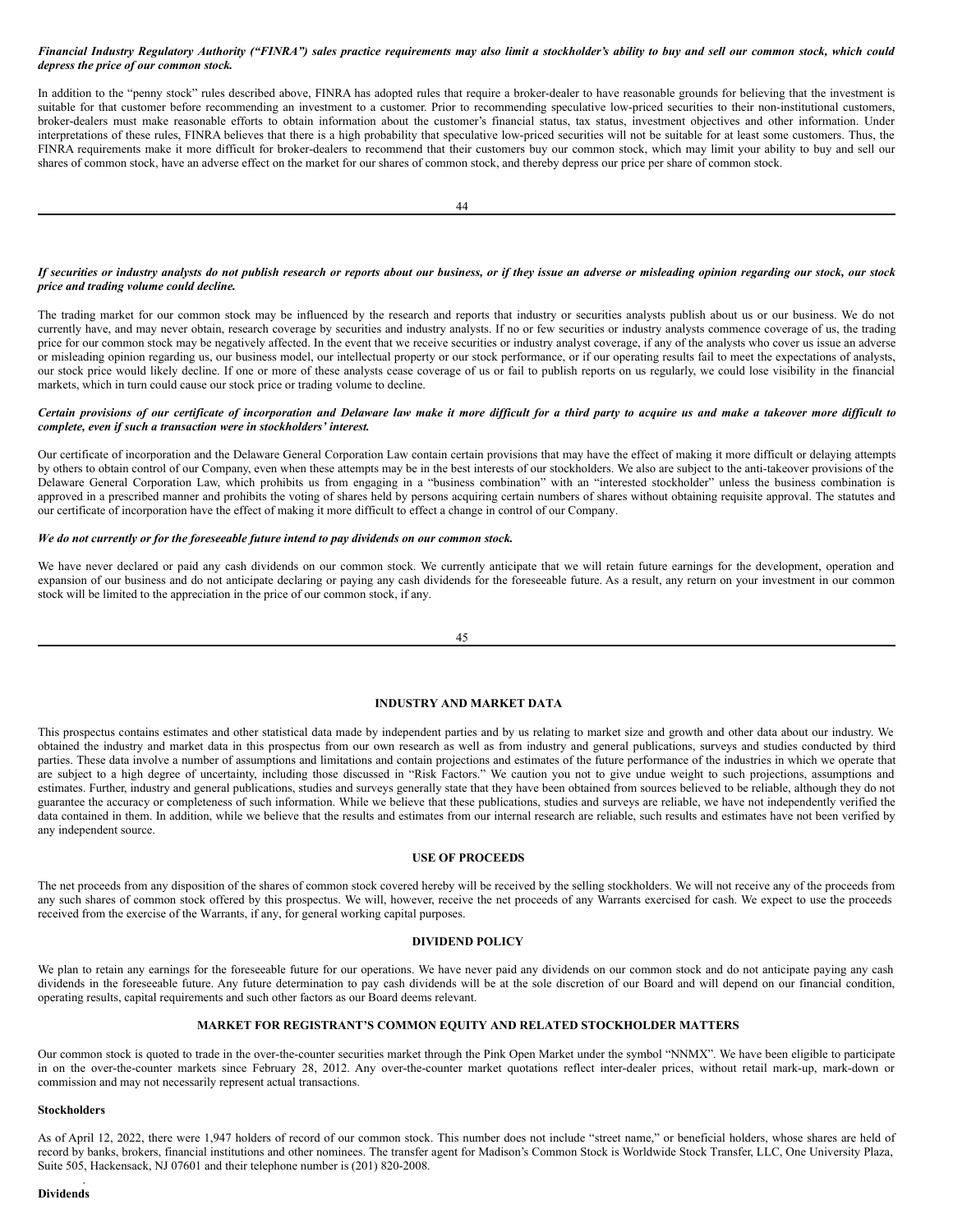We have not paid any dividends on our common stock to date and do not anticipate that we will pay dividends in the foreseeable future. Any payment of cash dividends on our common stock in the future will be dependent upon the amount of funds legally available, our earnings, if any, our financial condition, our anticipated capital requirements and other factors that the Board may think are relevant. However, we currently intend for the foreseeable future to follow a policy of retaining all of our earnings, if any, to finance the development and expansion of our business and, therefore, do not expect to pay any dividends on our common stock during such time.

## <span id="page-29-0"></span>**MANAGEMENT'S DISCUSSION AND ANALYSIS OF FINANCIAL CONDITION AND PLAN OF OPERATIONS**

You should read the following discussion and analysis of our financial condition and plan of operations together with "Selected Financial Data" and our financial statements and the related notes appearing elsewhere in this prospectus. In addition to historical information, this discussion and analysis contains forward-looking statements that involve risks, uncertainties and assumptions. Our actual results may differ materially from those discussed below. Factors that could cause or contribute to such differences include, but are not limited to, those identified below, and those discussed in the section titled "Risk Factors" included elsewhere in this prospectus. All amounts in this report *are in U.S. dollars, unless otherwise noted.*

# *FORWARD-LOOKING STATEMENTS*

This report, including exhibits that are being filed as part of this report, as well as other statements made by Nanomix Corporation (the "Company", "we", "us", and "our"), contain "forward-looking statements" that include information relating to future events, future financial performance, strategies, expectations, competitive environment and regulation. Words such as "may," "should," "could," "would," "predicts," "potential," "continue," "expects," "anticipates," "future," "intends," "plans," "believes," *"estimates," and similar expressions, as well as statements in future tense, identify forward-looking statements.*

These forward-looking statements include such things as: investment objectives and the Company's ability to make investments in a timely manner on acceptable terms; references to future success of the Company's products; the Company's business strategy; estimated future capital expenditures; sales of the Company's products; competitive *strengths and goals; and, other similar matters.*

These forward-looking statements reflect the Company's current beliefs and expectations with respect to future events and are based on assumptions and are subject to risks and uncertainties and other factors outside the Company's control that may cause actual results to differ materially from those projected. Such factors include, but are not limited to, the following: ability to develop, commercialize and market new products; ability to market and sell products, whether through an internal, direct sales force or third parties; ability to manufacture products in accordance with applicable specifications, performance standards and quality requirements; ability to obtain, and timing and cost of obtaining, necessary regulatory approvals for new products or new indications or applications for existing products; ability to comply with applicable regulatory requirements; ability to effectively resolve warning letters, audit observations and other findings or comments from the FDA or other regulatory entities; changes in relationships, including disputes or disagreements, with strategic partners or other parties and reliance on strategic partners for the performance of critical activities under collaborative arrangements; competing products and technology changes; reduction or deferral of public funding available to customers; competition from new or better technology or lower cost products; market acceptance of our products; changes in market acceptance of products based on product performance or other factors, including changes in testing guidelines, algorithms or other recommendations by the Centers for Disease Control and Prevention and other agencies; ability to fund research and development and other products and operations; ability to obtain and maintain new or existing product distribution channels; reliance on sole supply sources for critical products and components; ability to reach and maintain sustained profitability; uncertainty relating to patent protection and potential patent infringement claims; uncertainty and costs of litigation relating to patents and other intellectual property; availability of licenses to patents or other technology; obstacles to international marketing and manufacturing of products; ability to sell products internationally, including the impact of changes in international funding sources and testing algorithms; adverse movements in foreign currency exchange rates; loss or impairment of sources of capital; ability to attract and retain qualified personnel; exposure to product liability and other types of litigation; changes in international, federal or state laws and regulations; customer consolidations and inventory practices; equipment failures and ability to obtain needed raw materials and components; the impact of terrorist attacks and civil unrest; changes in laws or regulations; global and regional economic conditions; and general political, business and *market conditions.*

| ٦ |
|---|
|   |

Although the Company believes the expectations reflected in such forward-looking statements are based upon reasonable assumptions, these are only assumptions, and forward-looking statements should not be read as a guarantee of future performance or results and will probably not be accurate indications of when such performance or results will be achieved. Investors are cautioned that forward-looking statements may not be reliable and speak only as of the date they are made and that, except as required by law, the Company undertakes no obligation to update these forward-looking statements to reflect any future events or circumstances. All subsequent written or oral forwardlooking statements attributable to the Company or to individuals acting on its behalf are expressly qualified in their entirety by this section.

Investors should also be aware that while we do, from time to time, communicate with securities analysts, it is against our policy to disclose any material non-public information or other confidential commercial information to securities analysts unless and until we have made it publicly available. Accordingly, stockholders should not assume that we agree with any statement or report issued by any analyst irrespective of the content of the statement or report. Furthermore, we have a policy against issuing or confirming financial forecasts or projections issued by others. Thus, to the extent that reports issued by securities analysts contain any projections, forecasts or opinions, such *reports are not the responsibility of the Company.*

### Overview

This discussion and analysis should be read in conjunction with the accompanying Consolidated Financial Statements and related notes. The discussion and analysis of our financial condition and results of operations are based upon our consolidated financial statements, which have been prepared in accordance with generally accepted accounting principles in the United States ("U.S. GAAP"). The preparation of financial statements in conformity with U.S. GAAP requires us to make estimates and assumptions that affect the reported amounts of assets and liabilities, disclosure of any contingent liabilities at the financial statement date and reported amounts of revenue and expenses during the reporting period. On an ongoing basis, we review our estimates and assumptions. Our estimates are based on our historical experience and other assumptions that we believe to be reasonable under the circumstances. Actual results are likely to differ from those estimates under different assumptions or conditions, but we do not believe such differences will materially affect our financial position or results of operations. Our critical accounting policies, the policies we believe are most important to the presentation of our financial statements and require the most difficult, subjective and complex judgments, are outlined below in "Critical Accounting Policies,''.

This management's discussion and analysis of financial condition and results of operations ("MD&A") is intended to help you understand the business operations and financial condition of the Company as of December 31, 2021*.*

Our MD&A is presented in six sections: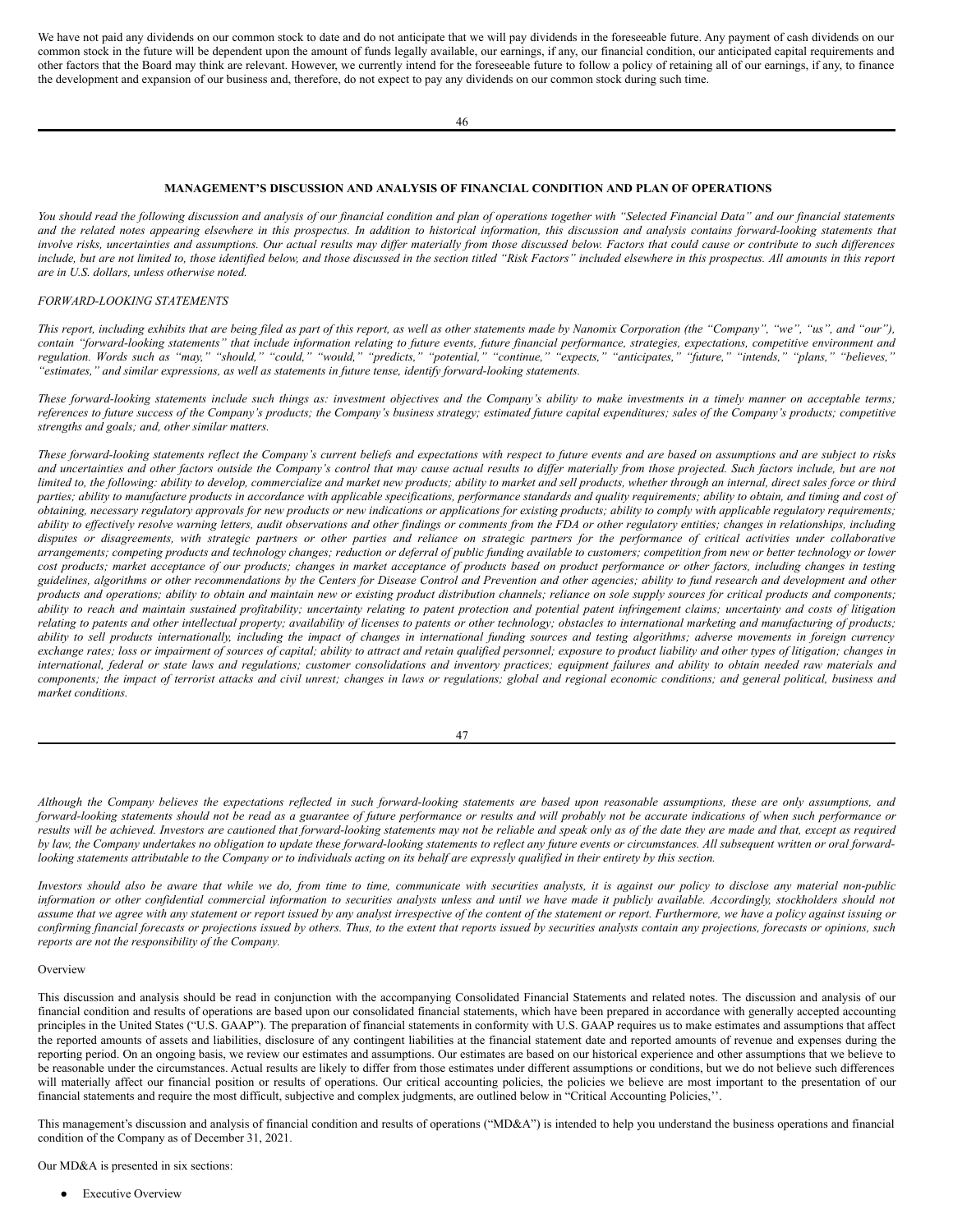- Consolidated Results of Operations
- Liquidity and Capital Resources
- **Recent Developments**
- Significant Accounting Policies and Critical Accounting Estimates
- Recently Issued Accounting Pronouncements

# **Executive Overview**

On June 6, 2021, Boston Therapeutics and Nanomix, Inc., or Nanomix, completed a reverse merger, or the Merger, resulting in the formation of Nanomix Corporation (the "Company").

The Company issued to the shareholders of Nanomix 1,000,000 shares of a newly created Series C Convertible Preferred Stock of the Company (the "Preferred Stock"). Upon the effectiveness of the amendment to our Certificate of Incorporation to effectuate the reverse stock split of one-for-173, all such shares of Preferred Stock issued to Nanomix shareholders automatically converted into approximately 35,644,997 shares of common stock of the Company, the warrants to be assumed at closing may be exercisable into approximately 2,124,687 shares of common stock of the Company and the options and restricted stock units assumed at closing may be exercisable into approximately 5,718,838 shares of common stock of the Company. The shares of common stock issuable upon conversion of the Preferred Stock together with warrants, restricted stock units and options to be assumed on the closing date represented approximately 80% of the outstanding shares of Common Stock of the Company upon closing of the Merger.

The Closing of the merger effectuated a change in control of the Company. As a result of the Closing, the Nanomix shareholders own approximately 80.0% of the Company's issued and outstanding common stock on a fully diluted basis assuming full conversion of the Series C Preferred Stock. As Nanomix is now the controlling management party, financial statements are consolidated based on the historical results of operations for Nanomix and the combined balance sheets of the entities. The Company's name change to "Nanomix Corporation" and the symbol change to "NNMX" were effective November 15, 2021. The previously approved 173:1 reverse stock split was effective on March 2, 2022.

# Our Business

Nanomix Corporation is a development stage company that seeks to develop, manufacture, and commercialize point-of-care diagnostic tests that are used to detect or monitor diseases. The Company's product development efforts are focused on our proprietary technology, a novel point-of-care diagnostic platform that offers certain customer advantages as compared to other point-of-care diagnostic technologies. Nanomix, Inc. was originally formed in 2001 as a nanotechnology sensor company. In 2009, ownership changed and the business was redirected to development and commercialization of a mobile point-of-care diagnostic platform.

# Business Strategy

The healthcare market is rapidly evolving to incorporate a decentralized system of care delivery within a broad spectrum of environments: the emergency department, skilled nursing facilities, elderly homes, urgent care centers, ambulances, and remote locations. While hospital central laboratories currently are the gold standard of clinical testing, a mobile diagnostic platform offering high-quality testing results at affordable prices is needed to serve the decentralized testing requirements. The Nanomix eLab System is specifically designed to meet this evolving market need. The system includes a durable, handheld, rechargeable battery powered instrument and a disposable multiplex, microfluidic test cartridge. Proprietary biosensors deliver laboratory-quality performance wherever the patient or healthcare provider needs it, including a wide range of testing environments outside the hospital. The Nanomix eLab System is well suited for markets that include pre-hospital assessment, chronic medical care, and post-hospital disease management, as well as use in remote locations far from traditional centers of health care delivery. Whether in an Emergency Department, an Urgent Care facility, a skilled nursing facility or on an ambulance, the Nanomix eLab System is designed to help mobile health providers to quickly assess a patient's condition and intervene with a higher level of care when necessary.

Our initial product development focus is on testing for critical medical conditions where rapidly available information is needed to help inform clinical decision making. The Nanomix S1 Assay Panel is designed to provide information about critical infections, including sepsis, in approximately 11 minutes. The S1 Assay Panel has received CE marking. Future product development efforts for other critical conditions are planned for development.

| ٦ | I<br>¢<br>۰.<br>۰,<br>٧ |
|---|-------------------------|

## **Results of Operations**

# *Results of operations for the year ended December 31, 2021 and 2020*

The results of operations for the years ended December 31, 2021 and 2020 were as follows:

|                                              |             | December 31, |  |
|----------------------------------------------|-------------|--------------|--|
|                                              | 2021        | 2020         |  |
| Revenues                                     | 141,778     | 513,244      |  |
| Operating costs and expenses:                |             |              |  |
| Research and development                     | 3,017,263   | 4,184,820    |  |
| Selling, general and administrative expenses | 2,849,666   | 1,234,784    |  |
| Total operating expenses                     | 5,866,929   | 5,419,604    |  |
| Loss from operations                         | (5,725,151) | (4,906,360)  |  |
|                                              |             |              |  |
| Other income (expense):                      |             |              |  |
| Interest income                              | $\sim$      | 6            |  |

Interest expense (1,644,829) (209,538)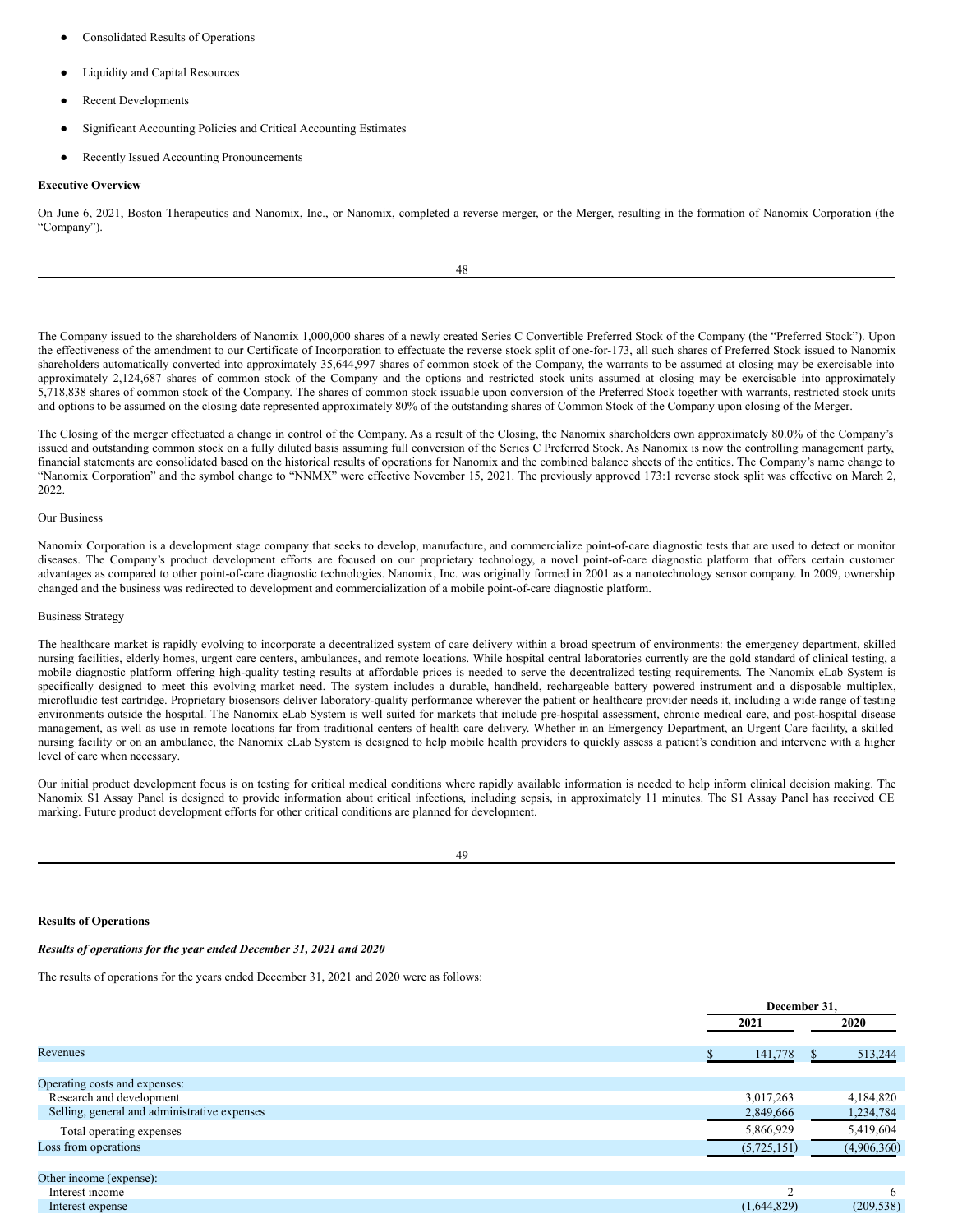| Interest expense, related, party             | (572, 347)  | (1,076,478)   |
|----------------------------------------------|-------------|---------------|
| Change in fair value of derivative liability | 15.282      |               |
| Change in fair value of warrant liability    | 438,972     |               |
| Forgiveness of PPP loan and accrued interest | 408,242     |               |
| Loss on debt modification                    | (2,385,204) |               |
| Total income (expense)                       | (3,739,882) | (1,286,010)   |
|                                              |             |               |
| Loss before income taxes                     | (9,465,033) | (6,192,370)   |
| Provision for income taxes                   |             |               |
| <b>Net loss</b>                              | (9,465,033) | (6, 192, 370) |
|                                              |             |               |

### **Total Revenues**

Total net revenues during the year ended December 31, 2021 were \$142 thousand, a decrease of \$371 thousand compared to the same period in 2020. The decrease in total net revenues was attributable to a reduction of COVID-19 development funding received from BARDA. The BARDA funding began in 2020 and the project funding was completed earlier in 2021. There was no appreciable product related revenue in either period.

### **Research and Development**

This category includes costs incurred for product and process development, and clinical & regulatory affairs. Costs for the year ended December 31, 2021 were largely related to the development and clinical trials of two assays for COVID-19. Costs in the year ended December 31, 2020 were related to the development of the S1 Assay Panel and development work on the COVID-19 program. All development efforts were for development of the eLab platform.

### **Selling, General and Administrative Expense**

Selling, general and administrative expense ("SG&A") for the year ended December 31, 2021 increased by \$1,615 thousand from the same period in 2020. The increase was due to establishment of a sales and marketing function in 2021 and increased general and administrative costs in 2021 mainly from legal and accounting costs related to the merger and subsequent regulatory filings.

### **Other Income (Expense)**

Other Income (Expense) in 2021 was \$3,740 thousand, an increase in expense of \$2,454 compared to 2020. Other expense in 2021 was primarily composed of loss on debt modification of \$2,385 thousand and interest expense of \$2,217 thousand for the year ended December 31, 2021. Interest expense of \$2,217 thousand in 2021 and \$1,286 thousand in 2020 are primarily related to issued Secured Notes and Unsecured Convertible Notes used to fund the Company's operations. The Secured Notes and accrued interest were exchanged into senior secured convertible notes and the unsecured Notes and Accrued interest were converted to Preferred Series C stock in 2021 as part of the merger. Boston Therapeutics notes and related accrued interest, predating the merger, were converted into common stock or remain on the balance sheet.

Other expense in 2021 was reduced by \$408 thousand in forgiveness of the PPP loan received in 2020 and by a gain in the fair value of derivative and warrant liabilities in the amount of \$454 thousand.

| I<br>I<br>×<br>۰. | ۰.<br>×<br>۰. |  |
|-------------------|---------------|--|

### Net Loss

The Net Loss for the year ended December 31, 2021 was \$9.465 million versus \$6.192 million for the same period in 2020. The increased loss of \$3.273 million was largely due to the loss on debt modification, an increase in interest expense, offset by the PPP loan forgiveness and the change in the fair value of warrant and derivative liabilities.

### **Liquidity and Capital Resources**

### **Overview**

Our liquidity requirements are primarily to fund our business operations, including capital expenditures and working capital requirements. Our primary sources of liquidity are additional capital investment and debt.

On June 25, 2021, the Company entered into a securities purchase agreement with accredited investors pursuant to which the Company issued senior secured convertible notes in an aggregate principal amount of approximately \$8.4 million for an aggregate purchase price of approximately \$7.9 million. Immediately prior to the execution of the agreement described above, we entered into exchange agreements with the holders of outstanding promissory notes with an aggregate principal amount, together with accrued but unpaid interest, of approximately \$2.1 million. The holders of the outstanding promissory notes were issued senior secured notes in the financing described above for an aggregate principal amount of \$2.1 million. In connection with the issuance of the Notes, we issued to the Investors warrants to purchase an aggregate of approximately 4.1 million shares of Common Stock (collectively, the "Warrants"). The Company received approximately \$5.8 million in funding from the transaction.

## **Cash Flows**

As of December 31, 2021, the Company had cash and equivalents of \$297 thousand compared to \$15 thousand as of December 31, 2020 and outstanding debt of \$8.4 million compared to \$9.3 million as of the end of 2020.

Cash used in operating activities during the year ended December 31, 2021 was \$6.318 million. The net loss of \$9.465 million for 2021 was increased by non-cash gains of \$408 thousand in forgiveness of the PPP loan and accrued interest received in 2020 and a change of \$454 thousand in the fair value of derivative and warrant liabilities, offset by a loss on debt modification of \$2,385 thousand, and amortization of the discount from the issue of promissory notes of \$1,478 thousand, which were the significant non-cash expense items.

Cash used by investing activities during 2021 of \$273 thousand was primarily for investing in of manufacturing equipment offset by cash received in the merger.

Cash provided by financing activities during 2021 of \$6.9 million was primarily related to proceeds from the sale of Senior Secured Convertible notes and convertible debt issuances used to fund company operations.

### **Off-Balance Sheet Arrangements**

The Company does not have any off-balance sheet arrangements, as defined in Item 303(a)(4)(ii) of Regulation S-K under the Securities Exchange Act of 1934, as amended.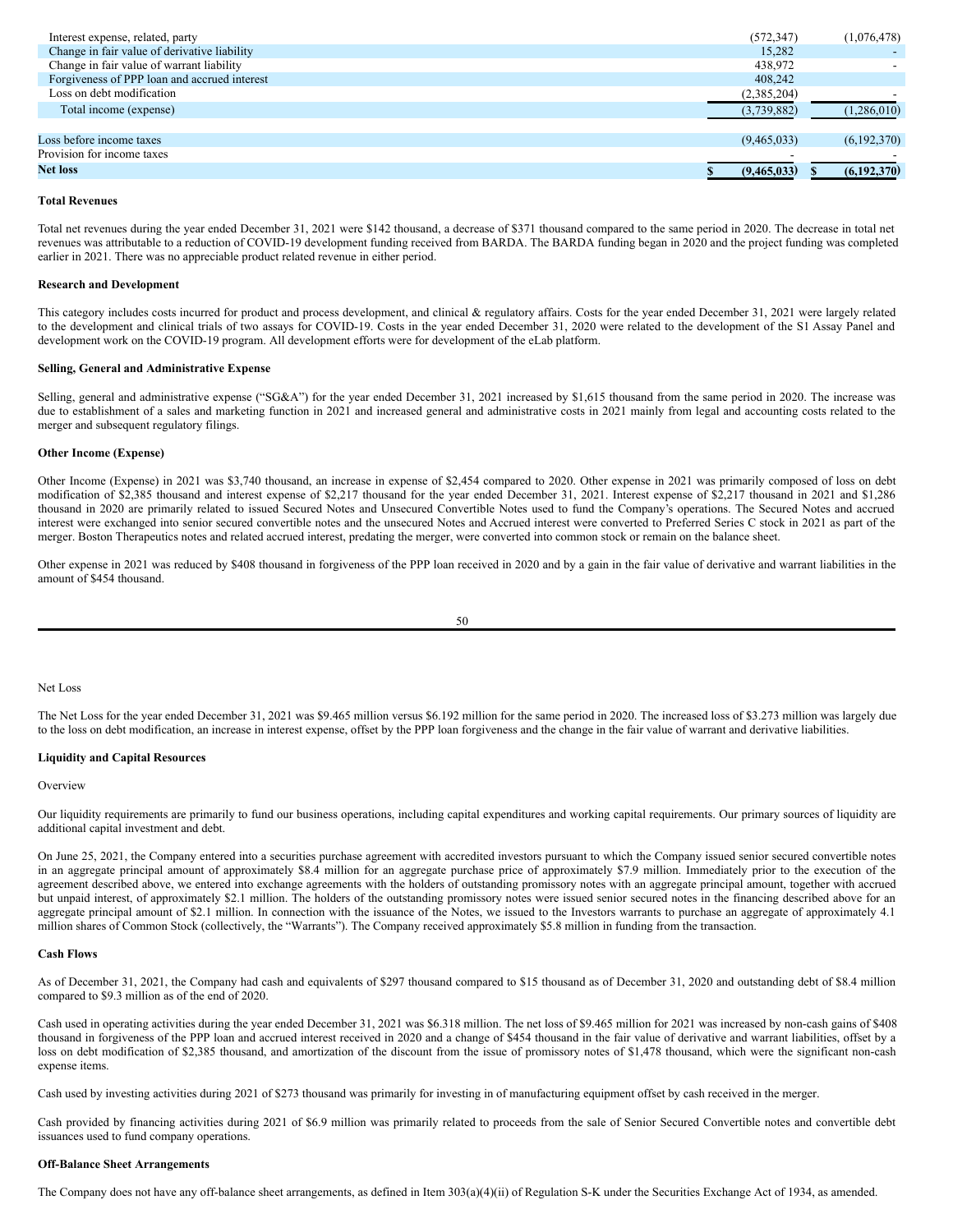In June 2021, the Company completed a merger with Boston Therapeutics, a publicly held entity. The Company is the majority shareholder of the resulting entity. As part of the merger agreement, substantially all of the Company's debt has been converted to equity in the merged entity. In addition, and in conjunction with the merger, Boston Therapeutics entered into a Convertible Equity arrangement, issuing \$8.3 million in secured Notes and a related cash investment of \$5.8 million.

51

# **Significant Accounting Policies and Critical Accounting Estimates**

Significant accounting policies are described in Note 3 – Significant Accounting Policies to the audited consolidated financial statements included herein. Certain of our accounting policies require the application of significant judgment by management in selecting the appropriate assumptions for calculating financial estimates. By their nature, these judgments are subject to an inherent degree of uncertainty. These judgments are based on our historical experience, terms of existing contracts, our evaluation of trends in the industry, information provided by our customers and information available from other outside sources, as appropriate. We consider an accounting estimate to be critical if:

- It requires us to make assumptions about matters that were uncertain at the time we were making the estimate, and
- Changes in the estimate or different estimates that we could have selected would have had a material impact on our financial condition or results of operations.

The following listing is not intended to be a comprehensive list of all of our accounting policies. In many cases, the accounting treatment of a particular transaction is specifically dictated by accounting principles generally accepted in the United States of America, with no need for management's judgment in their application. There are also areas in which management's judgment in selecting any viable alternative would not produce a materially different result. There have been no significant changes in our critical accounting estimates during the year ended December 31, 2021.

#### **Revenue Recognition**

For certain contracts, we recognize revenue from R&D, milestone and grant revenues when earned. Grants are invoiced after expenses are incurred, as that is the depiction of the timing of the transfer of services. Performance obligations generally follow the major phases of product development processes: design feasibility & planning, product development & design optimization, design verification, design validation & process validation, and pivotal studies. Further details regarding revenue recognition are document at Note 3(b) – Summary of Significant Accounting Policies: Revenue Recognition to the Unaudited Condensed Consolidated Financial Statements.

### **Stock-Based Compensation**

We recognize the fair value of equity-based awards as compensation expense in our statement of operations. The fair value of our stock option awards was estimated using a Black-Scholes option valuation model. This valuation model's computations incorporate highly subjective assumptions, such as the expected stock price volatility and the estimated life of each award. The fair value of the options, after considering the effect of expected forfeitures, is then amortized, generally on a straight-line basis, over the related vesting period of the option.

### **Research & Development Costs**

Research and development activities consist primarily of new product development, continuing engineering for existing products, and regulatory and clinical trial costs. Costs related to research and development efforts on existing or potential products are expensed as incurred.

#### **Accounts Receivable**

No allowance has been provided for uncollectible accounts. As of December 31, 2021 and 2020, the Company has \$0 and \$821 accounts receivable balance, respectively.

#### **Income Taxes**

Income taxes are accounted for under ASC 740 authoritative guidance ("Guidance"), which requires the asset and liability method of accounting for deferred income taxes. Deferred tax assets and liabilities are determined based on the difference between the financial statement and tax bases of assets and liabilities. Deferred tax assets or liabilities at the end of each period are determined using the tax rate expected to be in effect when taxes are actually paid or recovered.

The Guidance also requires that a valuation allowance be established when it is more likely than not that all or a portion of a deferred tax asset will not be realized. A review of all available positive and negative evidence needs to be considered, including a company's current and past performance, the market environment in which the company operates, length of carryback and carryforward periods and existing contracts that will result in future profits. The Company believes that it is more likely than not that it will not be able to utilize its net operating loss carryforwards and maintains a full valuation allowance. The Company maintains a full valuation allowance on research and development tax credits.

The Guidance also prescribes a comprehensive model for recognizing, measuring, presenting and disclosing in the consolidated financial statements tax positions taken or expected to be taken on a tax return, including a decision whether to file or not to file in a particular jurisdiction.

|        | v  |
|--------|----|
| I<br>I | ۰. |

<span id="page-32-0"></span>**BUSINESS**

## **Overview**

On June 6, 2021, Boston Therapeutics and Nanomix, Inc., or Nanomix, completed a reverse merger, or the Merger, resulting in the formation of Nanomix Corporation (the "Company").. As consideration for the Merger, The Company issued to the shareholders of Nanomix 1,000,000 shares of a newly created Series C Convertible Preferred Stock of the Company (the "Preferred Stock"). On March 2, 2022, all such shares of Preferred Stock issued to Nanomix shareholders automatically converted into approximately 35,644,997 shares of common stock of the Company, the warrants assumed at closing may be exercisable into approximately 2,124,687 shares of common stock of the Company and the options and restricted stock units assumed at closing may be exercisable into approximately 5,718,838 shares of common stock of the Company. The shares of common stock issued upon conversion of the Preferred Stock together with warrants, restricted stock units and options assumed on the closing date represent approximately 80% of the outstanding shares of Common Stock of the Company upon closing of the Merger. After the merger, the Company changed its name to Nanomix Corporation and its ticker symbol to NNMX. A previously approved 173:1 reverse stock split was effective on March 2, 2022.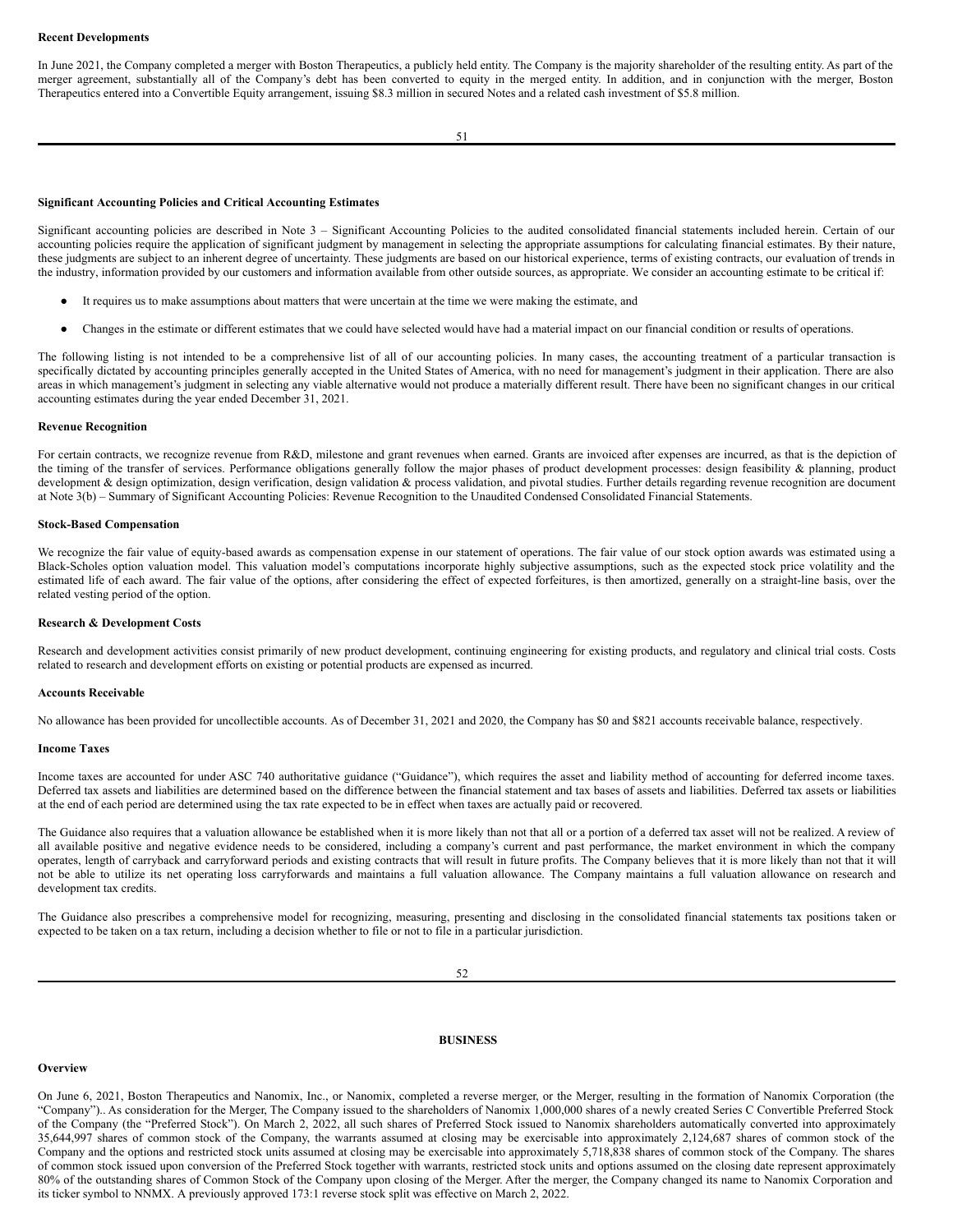After the Merger, our primary focus is on the development and commercialization of Nanomix's advanced mobile Point-of-Care, or POC, diagnostic system that can be used in performing a wide range of in vitro diagnostic tests in many environments. Nanomix's goal is to provide laboratory quality testing for time sensitive medical conditions, at the first point of contact that a patient has with the healthcare system, no matter where that occurs. The Nanomix eLab® system is CE Marked, a 510(k) application is currently in development, and Emergency Use Application (EUA) for COVID antigen testing has been submitted to the FDA. Nanomix intends to market and sell this system for the detection and diagnosis of a variety of time sensitive medical conditions.

Prior to the Merger, we were a pre-clinical and clinical-stage pharmaceutical development company focused on the clinical development, outsourced contract manufacture and test marketing for commercialization of carbohydrate-based patented formulation of investigative materials as medical food, supplements, drug and drug combination, and other clinical exploratory outsourced exploratory peptide therapeutic options. Due to limited funding and the merger, our activity including any drug development during year ended December 31, 2021 was severely limited. Following the closing of the Merger, the Company intends to conduct a comprehensive review of strategic alternatives for our legacy products and product candidates pertaining to the commercialization of our therapeutic drugs including SUGARDOWN®, BTI-320 and IPOXYN. The Company does not expect to receive any form of material consideration in connection with such alternatives. In the event it is not able to dispose of these assets, the Company expects to cease all operations in connection therewith in order to avoid incurring any further associated expense.

## **Nanomix eLab System**

Nanomix believes that quality healthcare should be available to consumers anywhere and anytime. The foundation of quality healthcare is timely information supporting a proper diagnosis and associated treatment. Our vision is to make healthcare accessible to patients without compromise, by delivering the highest quality, fastest, most costeffective and portable detection systems that bring the patient and caregiver closer together.

The Nanomix eLab System is a proprietary diagnostic platform developed by Nanomix to meet the growing need for decentralized medical diagnostic solutions. The platform is designed to provide rapid test results in a handheld device at the first point of patient contact in locations that range from Emergency Departments, to long term and assisted care facilities, to urgent care and emergency medical response settings.

The Nanomix eLab system is a rapid, easy-to-use, quantitative detection platform that performs a range of in vitro diagnostic assays, such as electrochemical immunoassay and enzymatic assays. The platform consists of a hand-held analyzer and a disposable cartridge. The eLab System utilizes a proprietary nano-biosensor with multiple detection electrodes to generate multiple electrochemical assay results from a single patient sample. Specificity is generated by functionalizing each of the electrodes on the sensor for particular biomarkers. The sensor is incorporated into a single-use consumable microfluidics cartridge that processes the biological sample and reports its results through the handheld eLab System.

| I<br>I<br>$\sim$ | ı<br>ı<br>$\sim$ |
|------------------|------------------|

The eLab system is designed to be operated by medical and non-medically trained persons. An assay is run by inserting the cartridge into the eLab Analyzer. Following the prompts on the Analyzer interface, the user identifies the subject, scans a barcode on the consumable package, loads the test sample into the cartridge, and presses start. Assay results generally take between 10 and 15 minutes, from sample collection to answer. A wide variety of biomolecules with varying chemistries can be tested on a single device in one operation. The electrochemical detection system eliminates the need for ongoing instrument calibration and maintenance commonly associated with optical systems. Wireless connectivity provides for transmission of patient results to other devices for data sharing, management, and EMR integration.

Compared with other POC testing systems, the Nanomix eLab system provides testing in traditional laboratories as well as non-traditional decentralized environments with enhanced sensitivity and specificity, advanced multiplexing and multimodal capabilities, quantitative results, Bluetooth communication of results and an on board electronic data base of testing activities. The Nanomix eLab® system is CE Marked, a 510(k) is currently in development, and a COVID-19 Antigen test has been submitted to the FDA for Emergency Use Authorization.

Our strategy is to develop a menu of diagnostic tests for the detection and diagnosis of time sensitive medical conditions on the Nanomix eLab Analyzer and to sell, market and distribute the eLab Analyzer and associated tests on a worldwide basis.

### **Products**

The Nanomix eLab is an in vitro diagnostic test platform for the quantitative determination of analytes in biological samples that include plasma, whole blood, and nasal swab specimens. The eLab system consists of a handheld analyzer, a sample transfer device and a disposable cartridge. The Nanomix eLab is a platform technology and Nanomix intends to develop a range of test cartridges compatible with Nanomix eLab analyzer. The key advantages of our approach are:

- Laboratory quality results;
- Multiplexing and multimodal testing;
- Quantitative determination of test results;
- Operates in distributed environments; and
- Electronic record storage with Bluetooth communication of results.

The eLab has been shown to be easily operated by non-medically trained personnel. The platform performs immunoassays and enzymatic assays. All tests run on the eLab Analyzer utilize the same disposable cartridge format.

Nanomix's first product, the S1 Panel Assay for use in aiding the diagnosis of critical infections, received CE marking for the assay and the eLab Analyzer in November of 2019. Filing of a 510(k) was started in 2020 through a third-party reviewer for the CRP assay. With the advent of the Coronavirus pandemic, Nanomix shifted to developing COVID-19 testing products in April of 2020. Preparation of a 510(k) is currently in process.

### *eLab Analyzer*

The eLab Analyzer is a handheld portable instrument that operates via a touch screen using a simple instruction menu. The analyzer works from a rechargeable battery or wall power and can be operated during recharging. The eLab Analyzer contains electronics, a pneumatic system, a barcode scanner, data storage, USB connections, and Bluetooth communications. To use the eLab system, an operator signs into the system and then follows the prompts on the eLab screen to run an assay, run controls, or review past test results. To run a test, the operator scans or enters a patient ID and scans the consumable test package using the built-in bar code scanner. The barcode contains information about the test including manufacturing lot codes and expiration dating for the consumable. The operator loads the patient sample into the disposable cartridge and inserts the cartridge into the eLab analyzer. The operator is then prompted on the screen to activate the assay. The eLab automatically runs through to completion using the programmed test protocol specific for that assay. At conclusion of the test protocol, results are displayed on the screen and can be sent electronically via Bluetooth as selected by the operator. All test information is recorded in the onboard database. The instrument includes a robust control system and, if there are errors in processing, the eLab displays an error code on the screen.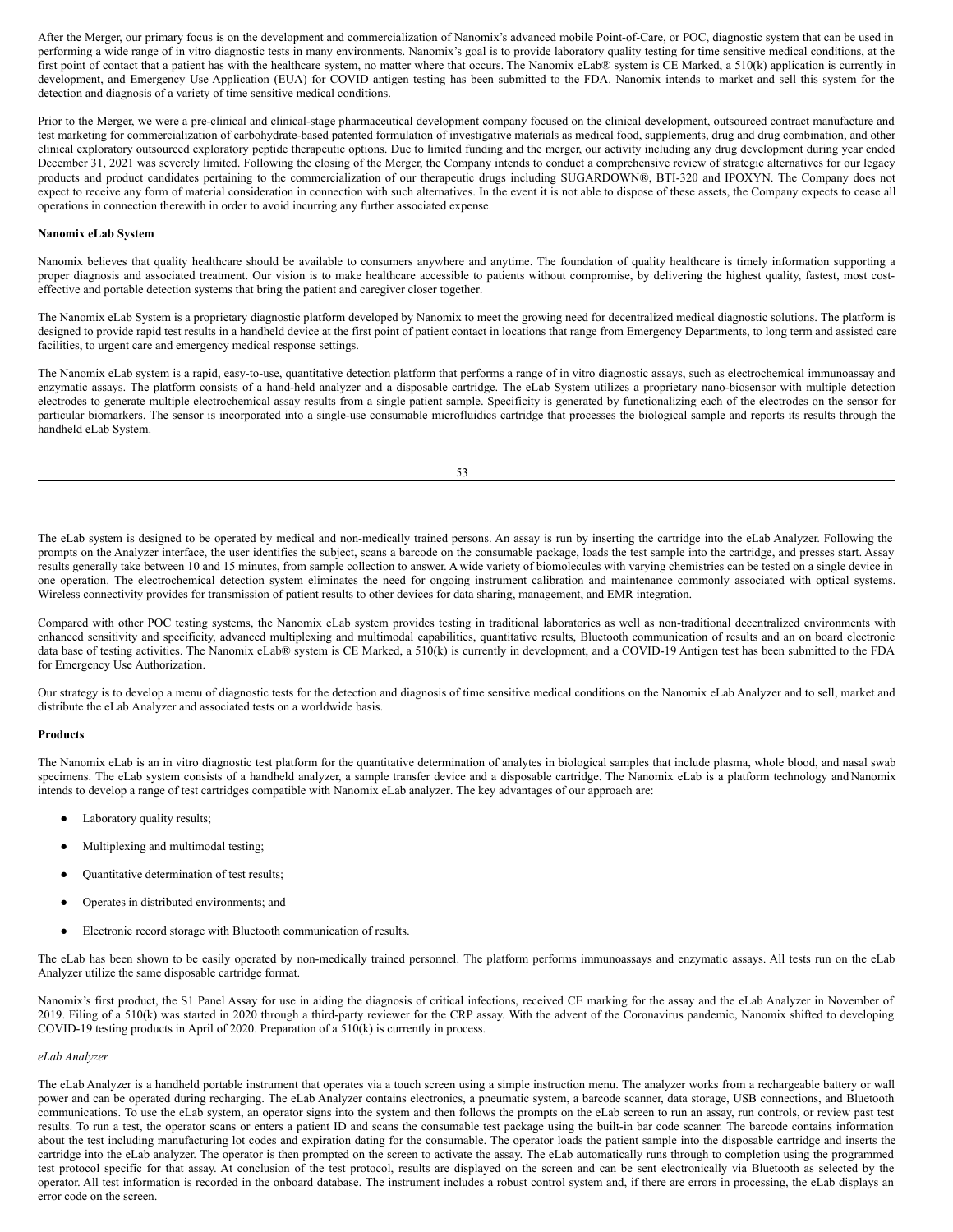# *COVID-19 Rapid IgG/IgM Test Panel*

The Nanomix eLab COVID-19 Rapid IgG/IgM Panel is an electrochemical immunoassay test intended for qualitative detection of IgG and IgM antibodies (without differentiation) to SARS-CoV-2 in human venous whole blood and plasma (K2EDTA, lithium-heparin, sodium-heparin, sodium citrate).

Venous whole blood or plasma samples are collected and using a provided transfer device the sample is transferred to the single-use, microfluidic cartridge. The cartridge is then run on Nanomix eLab Analyzer, which will display results after about 10 minutes. The presence of SARS-CoV-2 antibodies is determined using a quantitative electrochemical reading which is then compared to a cutoff level to report a qualitative result of positive or negative.

An EUA for the COVID-19 Rapid IgG/IgM Test Panel was filed with the FDA in July 2020. In April of 2021, the FDA notified us that given the volume of EUA requests the Agency had received, FDA is having to prioritize EUA requests and they will not be reviewing our product as filed. Nanomix is currently tracking use cases and reviewing alternative approaches to market the COVID antibody test.

### *COVID-19 Antigen Test Panel*

The Nanomix eLab COVID-19 Rapid Antigen Panel is an electrochemical immunoassay test intended for the qualitative detection of nucleocapsid antigens from SARS-CoV-2 in nasal (anterior nares) swabs from individuals who are suspected of COVID-19.

Nasal swab samples are collected using a provided swab and sample collection tube, then transferred to the single-use, microfluidic cartridge. The cartridge is then run on Nanomix eLab Analyzer, which will display results after about 15 minutes. The presence of SARS-CoV-2 antigen is determined using a quantitative electrochemical reading which is then compared to a cutoff level to report a qualitative result of positive or negative.

An EUA for the COVID-19 Antigen Test panel was submitted to the FDA in February of 2021. The Company received comments from the FDA in May and conducted further clinical and analytical work identified by the FDA. The EUA for the COVID-19 Antigen Test panel was resubmitted to the FDA in November. The FDA has requested additional data primarily from clinical testing sites prior to beginning their formal review. Given reductions in COVID-19 infection rates and the timing of any potential EUA, the Company doesn't expect significant revenue to be produced by the COVID-19 Antigen Test panel.

### *S1 Assay Panel*

The S1 Assay panel was developed as an aid in rapidly diagnosing critical infections including sepsis. The panel provides quantitative tests results for Lactate (LAC), C-Reactive Protein (CRP) and Procalcitonin (PCT) from a single plasma sample. A venous whole blood sample type is expected to be added to the S1 Assay in 2022. The assay runs on the eLab Analyzer with results available in approximately 11 minutes, providing information rapidly versus the current diagnostic solutions which can take hours to provide a test result.

The Nanomix S1 Panel Cartridge quantitatively measures two biomarkers, CRP, and PCT and the metabolite Lactate (LAC) in lithium heparinized (Li-heparinized) plasma specimens.

CRP test results can be used to evaluate infection, tissue injury, and inflammatory disorders.

PCT test results can be used:

To aid in decision making on antibiotic therapy for patient with suspected or confirmed lower respiratory tract infections (LRTI) defined as community acquired pneumonia (CAP) acute bronchitis, and acute exacerbation of chronic obstructive pulmonary disease (AECOPD) in an inpatient setting or Emergency Department.

- To aid in antibiotic decision making from therapy to discontinuation of treatment for patients with suspected or confirmed sepsis.
- To aid in the risk assessment of critically ill patients on their first day of ICU admission for progression of severe sepsis and septic shock.
- To aid in assessing the cumulative 28-day risk of all-cause mortality for patients diagnosed with sever sepsis or septic shock in the ICU or when obtained in the emergency department of other medical wards prior to ICU admission, using a change in PCT level over time.

LAC test results can be used in the diagnosis and treatment of lactic acidosis, monitoring tissue hypoxia, and diagnosis of hyperlactatemia and septicemia.

Each of the three tests provides important information about a patient's condition. Having all three of these answers in a short time period provides a healthcare provider with important information about the patient's status within the clinical window for infection diagnosis. All of the test results are used in the context of other information about the patient.

# *S1 Assay Panel use in Sepsis*

One potential use of the S1 Assay panel is in the diagnosis of Sepsis. Sepsis has been highlighted as a global health crisis and there is intense pressure to improve management of sepsis from early identification to administration of antimicrobial therapy, monitoring and de-escalation of therapy.

Sepsis is the body's overwhelming and life-threatening response to infection that can lead to tissue damage, organ failure, and death. There are more than 49 million cases of Sepsis annually with more the 6 million associated deaths. Sepsis is the #1 cost of hospitalization in the U.S with costs for acute sepsis hospitalization and skilled nursing estimated to be \$62 billion annually. As many as 87% of sepsis cases start in the community. According to the Sepsis Alliance, Mortality from sepsis increases 8% every hour that treatment is delayed. As many as 80% of sepsis deaths could be prevented with rapid diagnosis and treatment.

Sepsis testing and diagnosis can be viewed as a 2-stage process:

- Immediate patient testing and assessment focused on emergency treatment decisions, and
- Specific diagnosis of bacterial or fungal pathogen

The Nanomix S1 test panel focuses on the first phase, the need for rapid screening or patients suspected of sepsis. The S1 test panel provides an easy to use, rapid test at the first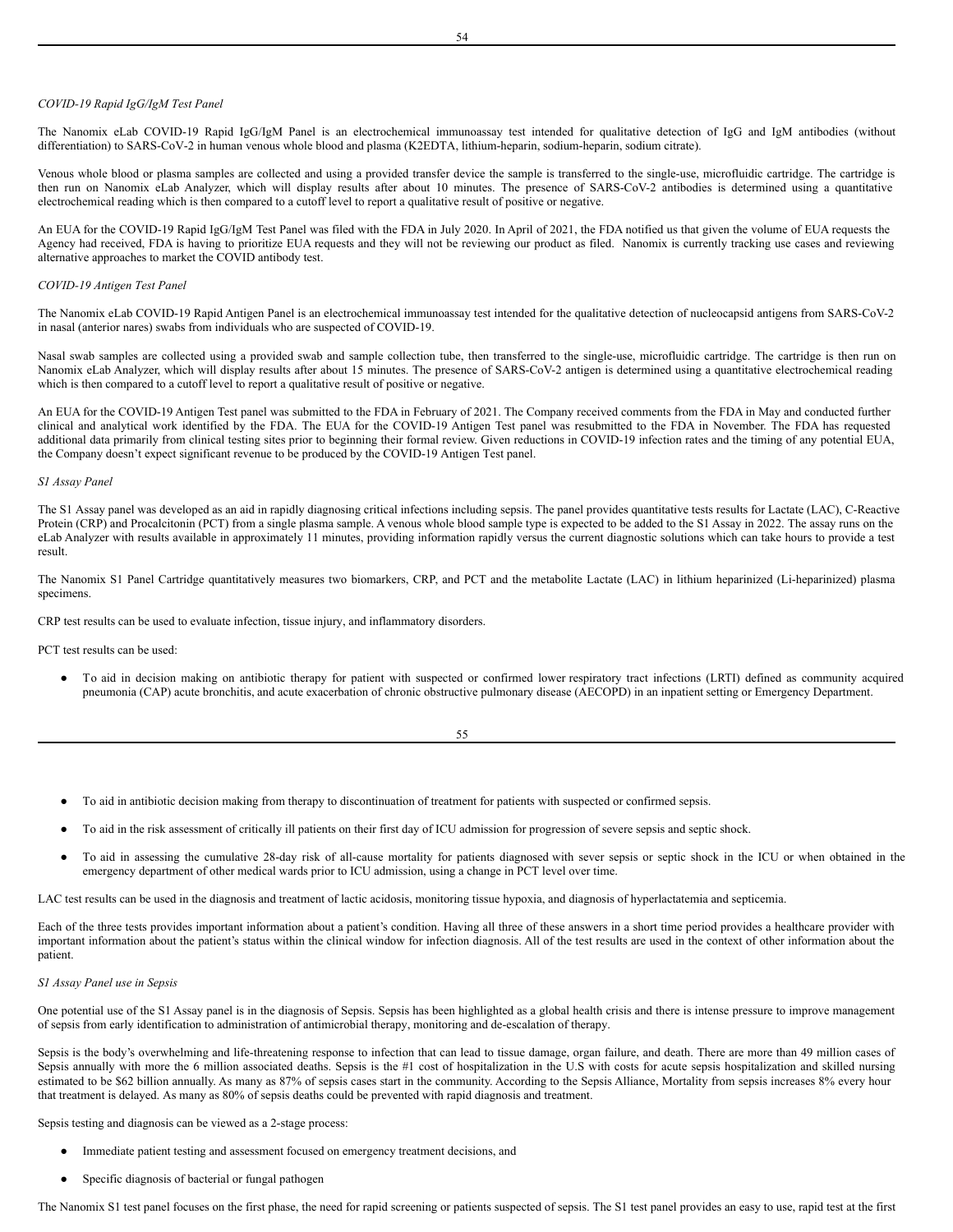point of patient contact to deliver important information about the patient's condition. The panel includes Lactate, the current tool most used in sepsis screening, and adds two other tests (CRP and PCT) that are currently used to confirm a diagnosis. By using our multiplexing and multimodal technology, we are able to bring all three of these test results from a single sample to healthcare providers in an 11-minute test providing clinicians with host response diagnostics at the time of initial evaluation, in any care setting, may help assess the following questions and advance standards of care: 1) is there an infection or not? 2) is the infection viral or bacterial? 3) what is the severity and deficit of tissue perfusion?

Once hospitalized, a sepsis patient spends on average 8 days in an ICU. The S1 panel can also be used to monitor the progress of a patient and to support modification or discontinuation of antibiotic therapy.

### **Partnerships and Licensees**

RedPharm (Beijing) Biotechnology Co., Ltd. (RedPharm) has the right to produce eLab cartridges for the S1 Assay panel in the PRC and has the right to sell and distribute the S1 Assay panel in the PRC, Japan, Korea, and other countries in Southeast Asia.

### **Sales Channels**

We recently established our sales and marketing function. We intend our products to be sold globally, both directly and through distributors, to hospitals and clinics, clinical laboratories, and other healthcare entities such as assisted living, extended care, and other non-hospital based care facilities. We have limited product distribution and our new sales and marketing team is working to build our product distribution capabilities in key markets such as North America, Europe, and Southeast Asia.

Currently RedPharm has rights to distribute our products in PRC, Japan, Korea, and countries in Southeast Asia. We are also actively developing distribution partners in the United Kingdom and European Union. To support our distributor's efforts, we plan to build a distribution sales and technical support capability within the company.

# **Manufacturing**

We currently have limited manufacturing capacity for our consumable test cartridges and plan to implement automated production processes in the U.S. and bring on additional manufacturing resources to expand consumable test cartridge manufacturing capacity. We depend on several single source vendors to supply components for our disposable test cartridge and a US-based contract manufacturer for our eLab analyzer. We plan to bring on additional component suppliers to add supply chain capacity as well as backup. We have completed the purchase of a significant supply of printed electrodes from a former vendor and plan to qualify a new vendor of electrodes.

Sensor functionalization (converting raw electrodes into a biosensor) is currently done by Nanomix using a robotic system and final cartridge assembly is done by Nanomix manually. We plan to invest significantly in increasing capacity of sensor manufacturing processes and to automate portions of the cartridge assembly processes. The costs of our products are expected to decline significantly with volume growth as well as process automation.

RedPharm has the right to produce eLab cartridges in the PRC.

The Nanomix eLab analyzer is produced by a contract manufacturer located in the United States. While this is not an exclusive supply arrangement, it would be difficult to transfer production or add an additional supplier. The production of instruments is done on a purchase order basis. Nanomix purchases and consigns the materials for the quantity of instruments on the purchase order. The contract manufacturer builds, tests, and ships the units and invoices Nanomix based on the units shipped less the cost of the consigned materials. Some of the components used in the eLab analyzer have long lead times and Nanomix will purchase many of those components in quantities beyond the current purchase order.

### **Collaboration, License and Quality Agreements**

To support the development and commercialization of our eLab system and products, in September 2017 we entered into a development and license agreement with RedPharm (Beijing) Biotechnology Co., Ltd., or the RedPharm License. Pursuant to the RedPharm License, we granted an exclusive license to the technology know-how, data and regulatory documents for our elab technology to RedPharm that will support the development of our elab analyzer in both humans and animals.

Under the agreement, RedPharm has the rights to produce the eLab cartridges in China for specific assays that are transferred by Nanomix to RedPharm. RedPharm is responsible for any clinical and regulatory activities necessary to register the products for sale in their territories. To date, Nanomix has transferred the S1 Critical Infections test to RedPharm and RedPharm has paid Nanomix \$200 thousand in license fees related to the transfer of that specific assay. RedPharm is obligated to pay a royalty on the sales of S1 test cartridges. There are limited activities in China on registration of the S1 Assay panel, no current regulatory approvals, and no commercial sales activity.

| I<br>I |  |
|--------|--|

RedPharm also has the rights to produce the eLab Analyzer in China for sale in the RedPharm territories upon the payment of an up front license fee. Each eLab analyzer placed by RedPharm with a customer carries a per unit royalty in the range of a low hundred dollars.

We retain exclusive rights to commercialize our products throughout the world, except in Australia, New Zealand, Singapore, China, Japan, Korea, Vietnam, Indonesia, Malaysia and the Philippines, where RedPharm will have exclusive rights to commercialize our elab technology. We retain rights to participate in the RedPharm markets depending on their progress in each of the countries. With RedPharm, we have established a collaboration for the management of the development of any product that utilizes our technology, including any joint, cross-territory studies that may be undertaken by the parties, if any.

Under the RedPharm License, RedPharm are obligated to pay us future milestone payments up to an aggregate of \$6.4 million. Further, sales of test cartridges bear royalties of a low single-digit percentage based on net sales and sales of eLab Analyzers carry a per unit royalty in the low hundreds of dollars.

The RedPharm License continues in effect until the expiration of all payment obligations thereunder (including royalty payments and licensee revenue) on a product-by-product and country-by-country basis, unless earlier terminated by the parties. Pursuant to the terms of the RedPharm License, in addition to each party's right to terminate the agreement upon the other party's material breach (if not cured within a specified period after receipt of notice) or insolvency, (i) we also have unilateral termination rights in the event RedPharm commences any court action to invalidate any our intellectual property., and (ii) RedPharm has unilateral termination rights to cancel this agreement upon six (6) months prior written notice.

### **Technology & Development**

Our products are based on the Nanomix eLab electrochemical detection technology. Current and planned products will operate on the eLab Analyzer using the current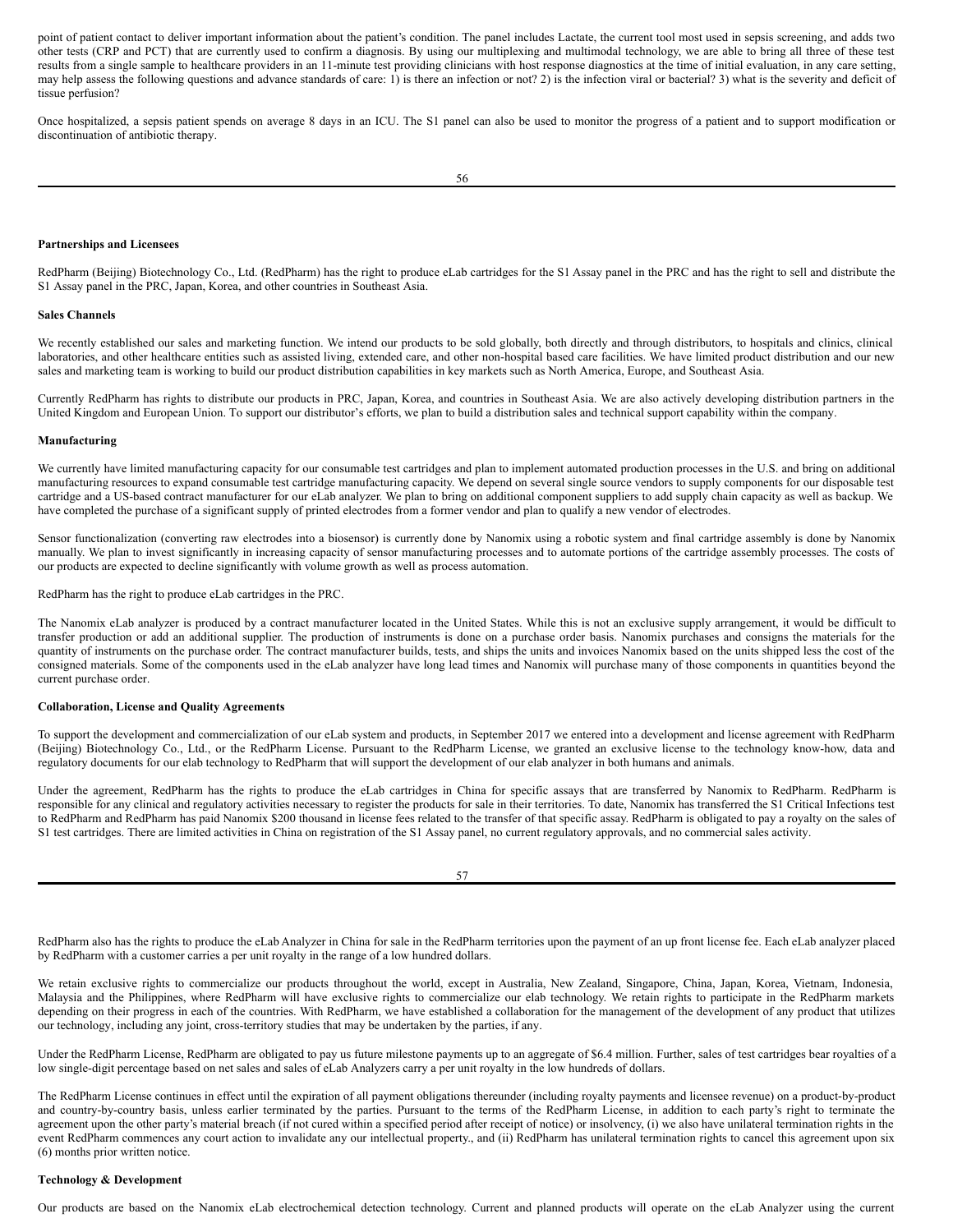microfluidic disposable test cartridge form. New product development will be largely focused on expanding the menu of tests that operate on the eLab Analyzer. Our initial focus will be on testing for medical conditions that require rapid results for patient management and benefit from the mobile capabilities of our system. Future developments will expand the menu to tests that support other decentralized healthcare needs.

### **Competition**

Many of our competitors are significantly larger and have greater financial, research, manufacturing, and marketing resources. Important competitive factors include product quality, performance, ease of use, price, customer service and reputation. Industry competition is based on these and the following additional factors:

- patent protection;
- technology expertise;
- ability to develop and market products and processes;
- ability to obtain required regulatory approvals;
- ability to manufacture cost-effective products that meet applicable regulatory requirements;
- access to adequate capital; and,
- ability to attract and retain qualified personnel.

We believe our technical capabilities and proprietary know-how relating to our eLab system are strong, particularly for the development of tests for critical care conditions in decentralized care environments. However, there are a number of competitive technologies used and/or seeking to be used by others in point-of-care settings.

Although we have no specific knowledge of any other competitors' products that could render our products obsolete, if we fail to maintain and enhance our competitive position or fail to introduce new products and product features, our customers may decide to use the products developed by our competitors, which could result in a loss of revenues and cash flow.

### **Employees**

As of December 31, 2021, we had 25 full-time equivalent employees, of whom 3 were in administration, 11 in research and development and engineering, 8 in manufacturing and quality, and 3 in sales and marketing. The majority of our employees are located in San Leandro, California.

We have never had a work stoppage, and none of our employees are represented by a labor organization or subject to any collective bargaining arrangements. We consider our employee relations to be good.

### **Governmental Regulation**

Certain of our activities are subject to regulatory oversight by the FDA under provisions of the Federal Food, Drug, and Cosmetic Act and regulations thereunder, including regulations governing the development, marketing, labeling, promotion, manufacturing, and export of diagnostic products. Our clinical laboratory customers are subject to oversight by Centers for Medicare and Medicaid Services, or CMS, pursuant to CLIA, as well as agencies in various states. Failure to comply with applicable requirements can lead to sanctions, including withdrawal of products from the market, recalls, refusal to authorize government contracts, product seizures, civil money penalties, injunctions, and criminal prosecution.

#### *FDA Approval/Clearance Requirements*

Unless an exemption applies, each medical device that we wish to market in the United States must receive 510(k) clearance or Premarket Approval (PMA). Medical devices that receive 510(k) clearance are "cleared" by the FDA to market, distribute, and sell in the United States. Medical devices that obtain a PMA by the FDA are "approved" to market, distribute and sell in the United States. We cannot be certain that 510(k) clearance or PMA approval will ever be obtained for any products that we develop. Descriptions of the PMA and 510(k) clearance processes are provided below.

The FDA decides whether a device must undergo either the 510(k) clearance or PMA based on statutory criteria that utilize a risk-based classification system. PMA is the FDA process of scientific and regulatory review to evaluate the safety and effectiveness of Class III medical devices and, in many cases, Class II medical devices. Class III devices are those that support or sustain human life, are of substantial importance in preventing impairment of human health, or which present a potential, unreasonable risk of illness or injury. The FDA uses these criteria to decide whether a PMA or a 510(k) is appropriate, including the level of risk that the agency perceives is associated with the device and a determination by the agency of whether the product is a type of device that is similar to devices that are already legally marketed. Devices deemed to pose relatively less risk are placed in either Class I or II. In many cases, the FDA requires the manufacturer to submit a 510(k) requesting clearance (also referred to as a premarket notification), unless an exemption applies. The 510(k) must demonstrate that the manufacturer's proposed device is "substantially equivalent" in intended use and in safety and effectiveness to a legally marketed predicate device. A "predicate device" is a pre-existing medical device to which equivalence can be drawn, that is either in Class I or Class II or is a Class III device that was in commercial distribution before May 28, 1976, for which the FDA has not yet called for submission of a PMA application.

Device classification depends on the device's intended use and its indications for use. In addition, classification is risk-based, that is, the risk the device poses to the patient and/or the user is a major factor in determining the class to which it is assigned. Class I includes devices with the lowest risk and Class III includes those with the greatest risk.

*Class I* devices are those for which safety and effectiveness can be assured by adherence to the FDA's general regulatory controls for medical devices, or the General Controls, which include compliance with the applicable portions of the FDA's quality system regulations, facility registration and product listing, reporting of adverse medical events, and appropriate, truthful and non-misleading labeling, advertising, and promotional materials. Some Class I devices also require premarket clearance by the FDA through the 510(k) process.

*Class II* devices are subject to the FDA's General Controls, and any other special controls as deemed necessary by the FDA to ensure the safety and effectiveness of the device. Premarket review and clearance by the FDA for Class II devices is accomplished through the 510(k) process. Pursuant to the Medical Device User Fee and Modernization Act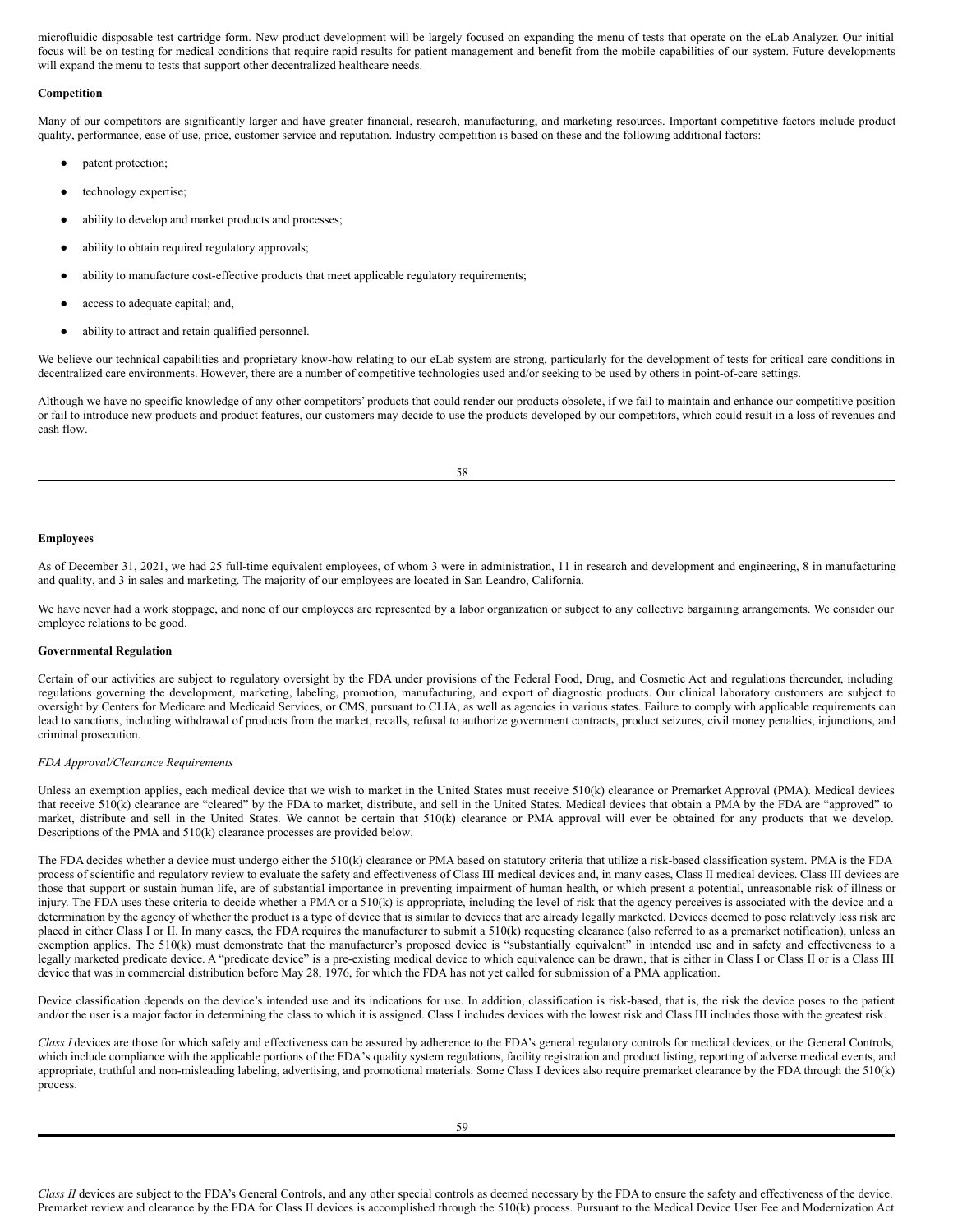of 2002, unless a specific exemption applies, 510(k) submissions are subject to user fees. Certain Class II devices are exempt from this premarket review process.

*Class III* includes devices with the greatest risk. Devices in this class must meet all of the requirements in Classes I and II. In addition, Class III devices cannot be marketed until they receive Premarket Approval.

The safety and effectiveness of Class III devices cannot be assured solely by the General Controls and the other requirements described above. These devices require formal clinical studies to demonstrate safety and effectiveness. Under Medical Device User Fee and Modernization Act of 2002, PMA applications (and supplemental premarket approval applications) are subject to significantly higher user fees than 510(k) applications, and they also require considerably more time and resources.

#### *510(k) Clearance Pathway*

We are currently developing products that either will or are likely to require an FDA 510(k) clearance. We anticipate submitting a 510(k) for each such product to demonstrate that such proposed device is substantially equivalent to a previously cleared 510(k) device or a device that was in commercial distribution before May 28, 1976, for which the FDA has not yet called for the submission of a 510(k). The FDA's 510(k) clearance pathway usually takes from three to twelve months but could take longer. In some cases, the FDA may require additional information, including clinical data, to make a determination regarding substantial equivalence.

If a device receives 510(k) clearance, any modification that could significantly affect its safety or effectiveness, or that would constitute a new or major change in its intended use, will require a new 510(k) clearance or, depending on the modification, a PMA. The FDA requires each device manufacturer to determine whether the proposed change requires submission of a new 510(k) or a PMA, but the FDA can review any such decision and, if it disagrees with the manufacturer's determination, can require the manufacturer to cease marketing and/or recall the modified device until 510(k) clearance or PMA of the modified device is obtained.

#### *Clinical Laboratory Improvement Amendments of 1988*

A manufacturer of a test categorized as moderately complex may request that categorization of the test be waived through a CLIA Waiver (CW) by Application submission to the FDA. When a test is categorized as waived, it may be performed by laboratories with a Certificate of Waiver, such as a physician's office or other outreach setting. In a CW submission, the manufacturer provides evidence to the FDA that a test meets the CLIA statutory criteria for waiver CLIA, a walk-in clinic or an emergency room provides CMS authority over all laboratory testing, except research that is performed on humans in the United States. The Division of Laboratory Services, within the Survey and Certification Group under the CMS, has the responsibility for implementing the CLIA program.

The CLIA program is designed to establish quality laboratory testing by ensuring the accuracy, reliability and timeliness of patient test results. Under CLIA, a laboratory is a facility that does laboratory testing on specimens derived from humans and used to provide information for the diagnosis, prevention or treatment of disease, or impairment of, or assessment of health. Under the CLIA program, unless waived, laboratories must be certified by the government, satisfy governmental quality and personnel standards, undergo proficiency testing, be subject to inspections and pay fees. We anticipate requesting CLIA Waiver for the tests we develop.

#### *Pervasive and Continuing FDA Regulation*

A host of regulatory requirements apply to our approved devices, including: the quality system regulation, which requires manufacturers to follow elaborate design, testing, control, documentation and other quality assurance procedures; the Medical Reporting Regulations, which require manufacturers to report to the FDA specified types of adverse events involving their products; labeling regulations; and the FDA's general prohibition against promoting products for unapproved or "off-label" uses. Some Class II devices are subject to special controls-such as performance standards, post-market surveillance, patient registries, and FDA guidelines-that do not apply to Class I devices.

$$
60\,
$$

The regulatory requirements that apply to our approved products classified as medical devices include:

- product listing and establishment registration, which helps facilitate FDA inspections and other regulatory action;
- QSR, which require manufacturers, including third-party manufacturers, to follow stringent design, testing, control, documentation and other quality assurance procedures during all aspects of the development and manufacturing process;
- labeling regulations and FDA prohibitions against the promotion of products for uncleared, unapproved or off-label use or indication;
- clearance of product modifications that could significantly affect safety or efficacy or that would constitute a major change in intended use of one of our cleared devices;
- approval of product modifications that affect the safety or effectiveness of one of our cleared devices;
- medical device reporting regulations, which require that manufacturers comply with FDA requirements to report if their device may have caused or contributed to a death or serious injury, or has malfunctioned in a way that would likely cause or contribute to a death or serious injury if the malfunction of the device or a similar device were to recur;
- post-approval restrictions or conditions, including post-approval study commitments;
- post-market surveillance regulations, which apply when necessary to protect the public health or to provide additional safety and effectiveness data for the device;
- the FDA's recall authority, whereby it can ask, or under certain conditions order, device manufacturers to recall from the market a product that is in violation of governing laws and regulations;
- regulations pertaining to voluntary recalls; and,
- notices of corrections or removals.

Our Emeryville, CA facility was licensed by the State of California. We have moved to a new facility and will need to transfer or obtain a State of California license for the new facility. We and any third-party manufacturers are subject to announced and unannounced inspections by the State or the FDA to determine our compliance with QSR and other regulations.

#### *21st Century Cures Act*

The 21st Century Cures Act, enacted in December 2016, contains several sections specific to medical device innovations. We believe that implementation of the 21st Century Cures Act may have a positive impact on its businesses by facilitating innovation and/or reducing the regulatory burden imposed on medical device manufacturers.

#### **Environmental Laws**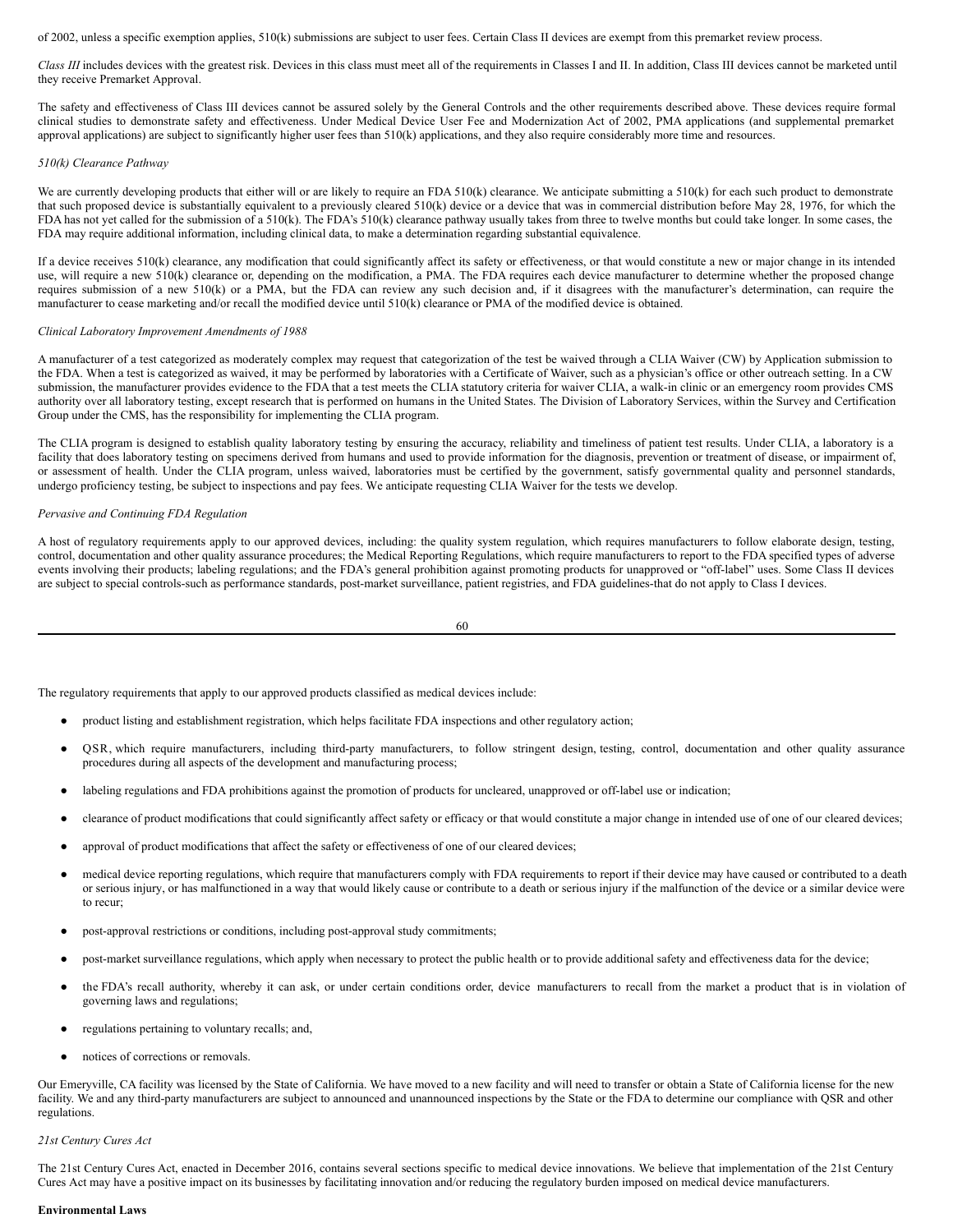We believe that we are in compliance in all material respects with all foreign, federal, state, and local environmental regulations applicable to our manufacturing facilities. The cost of ongoing compliance with such regulations does not have a material effect on our operations.

### **Intellectual Property**

### *Intellectual Property Strategy*

Our intellectual property strategy is to: (1) build our own intellectual property portfolio around our eLab and electrochemical detection system; (2) pursue licenses, trade secrets and know-how within the area of rapid point-of-care testing; and, (3) develop and acquire proprietary positions to certain biomarkers.

### *eLab and Electrochemical Detection System Intellectual Property*

We have obtained patent coverage on eLab and Electrochemical detection technology, including numerous patents in the United States, China, Japan, and the European Union. Additional patent applications are pending in the United States, as well as in the European Union.

#### *Trademarks*

We have filed and obtained trademarks for our products, including the Nanomix eLab System. Our trademarks have been obtained in the United States and certain other countries around the world.

#### *Trade Secrets and Know-How*

We have developed a substantial body of trade secrets and know-how relating to the development and manufacture of our eLab and electrochemical test system, including the production of sensors, the design and production of microfluidics contained in the disposable test cartridge, the sourcing and optimization of materials for such tests, and methods to maximize sensitivity, speed-to-result, specificity, stability and reproducibility of our tests. These trade secrets and know-how provide us with an important competitive advantage.

### **Properties**

We do not own real properties. Our principal executive offices recently relocated to 2121 Williams Street, San Leandro, CA, 94577. We lease our office pursuant to a 5-year lease which terminates on March 31, 2027. We believe that our existing facilities are suitable and adequate to meet our current needs. However, we may need to add or expand as we increase production levels or add employees. We believe that suitable additional or substitute space will be available as needed to accommodate any such expansion of our operations.

### **Legal Proceedings**

The Company is subject to claims and legal proceedings that arise in the ordinary course of business. Such matters are inherently uncertain, and there can be no guarantee that the outcome of any such matter will be decided favorably to the Company or that the resolution of any such matter will not have a material adverse effect upon the Company's Consolidated Financial Statements. The Company does not believe that any of such pending claims and legal proceedings will have a material adverse effect on its Consolidated Financial Statements. The Company records a liability in its Consolidated Financial Statements for these matters when a loss is known or considered probable and the amount can be reasonably estimated. The Company reviews these estimates each accounting period as additional information is known and adjusts the loss provision when appropriate. If a matter is both probable to result in a liability and the amounts of loss can be reasonably estimated, the Company estimates and discloses the possible loss or range of loss to the extent necessary for its Consolidated Financial Statements not to be misleading. If the loss is not probable or cannot be reasonably estimated, a liability is not recorded in its Consolidated Financial Statements.

|          | v  |
|----------|----|
| ۰,<br>۰, | ۰. |

Set forth below is a description of the Company's Legal Proceedings.

In March 2019, we were served with notification of complaint filed by CureDM Inc. as agent for the members of CureDM Group Holdings, LLC filed with the Supreme Court of the State of New York County of New York regarding breach of contract and other matters relating to their desire to unwind the acquisition of CureDM Group Holdings LLC according to the original Contribution Agreement. The complaint was withdrawn by CureDM, Inc. in December 2019. The Company is continuing to work with the representatives from CureDM Inc. to settle this claim and unwind the Contribution Agreement.

In addition to the above matter, we are also in a dispute with Level Brands, Inc. regarding a License Agreement dated June 21, 2018 (JAMS Ref. No.: 1220061261). The Company filed an Answer to Complaint and Counter-complaint on June 25, 2019. Both parties are claiming non-performance under the License Agreement. The matter was scheduled for arbitration in October 2019. In October 2019, the arbitration was dismissed without prejudice.

On October 16, 2019 the Company received a Summons and Complaint filed by Microcap Headlines Inc. against the Company in the Supreme Court of the United States of New York County of Suffolk claiming damages of \$18,000 and the costs and disbursements of the action. During January 2021, the Company settled this claim with Microcap Headlines, Inc. for \$10,000.

### **MANAGEMENT**

#### **Executive Officers and Directors**

The following table sets forth the name, age and position of each of our executive officers, key employees and directors as of the date of this prospectus.

| Name              | Age | Position(s) with the Company                                             |
|-------------------|-----|--------------------------------------------------------------------------|
| David Ludvigson   | 71  | Chief Executive Officer, Chief Financial Officer, Secretary and Director |
| Vidur Sahney      | 48  | <b>Chief Operating Officer</b>                                           |
| Garrett Gruener   | 67  | Director                                                                 |
| Jerry Fiddler     | 69  | Director                                                                 |
| Gregory Schiffman | 64  | Director                                                                 |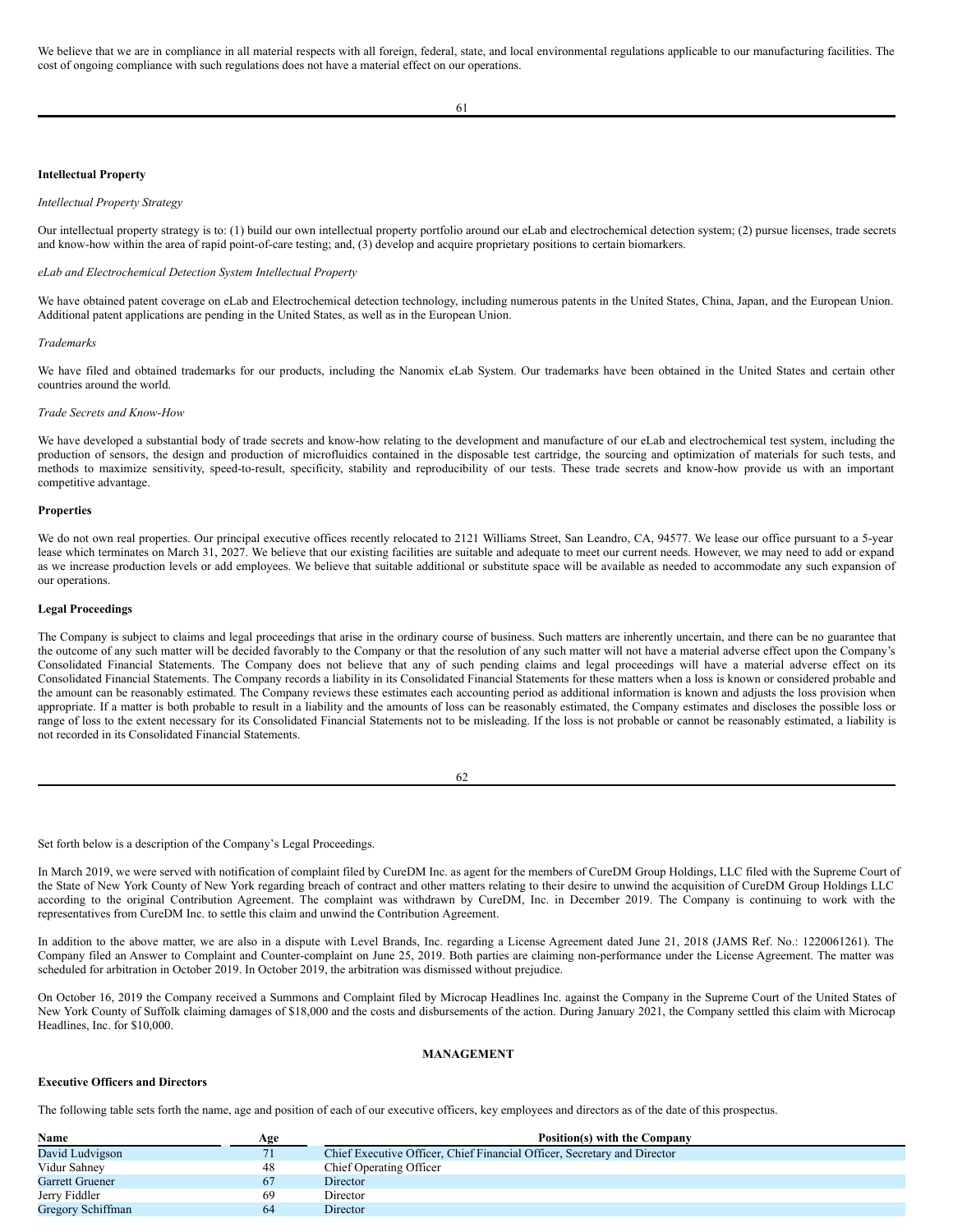*David Ludvigson* has served as the President and Chief Executive Officer of Nanomix, Inc. since June 2013. From October 2009 through present day, Mr. Ludvigson has served as President of Knight Ludvigson Advisors providing advisory and business consulting services to Life Science and Technology companies including M&A, financing, business strategy, go to market planning and sales channel strategy and implementation. Mr. Ludvigson serves on the board of directors of Imagion Biosystems, Inc. (IBX), One BioMed PTE LTD (privately held), and China Stem Cells Ltd. (privately held). Mr. Ludvigson received his BS and MAS in Accounting from Gies College of Business – University of Illinois Urbana-Champaign. Mr. Ludvigson is not related to any Officers or Directors of the Company. There are no related party transactions reportable under Item 5.02 of Form 8-K and Item 404(a) of Regulation S-K.

*Vidur Sahney* has served as Chief Operating Officer of the Company since March 2022. From May 2019 through March 2022, Mr. Sahney served as chief operating officer of ExThera Medical, a medical device company. From November 2019 through May 2021, Mr. Sahney was a senior partner at MKA Insights, a consulting company focused on the life science industry. From September 2018 through May 2019, Mr. Sahney was the Operations Lead (Medical Devices), Global Operations and Supply Chain for JUUL Labs, an electronic cigarette manufacturer. From February 2017 through August 2018, Mr. Sahney was the Vice President, Global Operations & Supply Chain for Sientra, Inc (NASDAQ: SIEN), a medical aesthetics company. Mr. Sahney received his B.S, Mechanical Engineering from San Francisco State University.

Garrett Gruener is a co-founder of Alta Partners, and was also a Partner at Burr, Egan, Deleage & Co. He served as the Chief Executive Officer at Nanomix from 2008 to 2013 and has more than two decades of experience in the fields of software development, systems engineering and corporate development. In 1982, he founded Virtual Microsystems, a successful communications software company that was later merged with a larger corporation. Mr. Gruener then founded Ask Jeeves, now Ask.Com, a leading Internet search engine which is now part of IAC. Mr. Gruener is now Chairman of Nanomix, a point-of-care diagnostics company. He earned a Masters Degree from the University of California, Berkeley and a Bachelor of Science from the University of California, San Diego, both in Political Science with a focus on technology policy.

*Gregory Schif man* has served as the Chief Financial Officer of privately-held AbSci, LLC since April 2020. He previously served as the Chief Financial Officer of Vineti, Inc. from October 2017 through April 2018. He also previously served as the Chief Financial Officer of each of Iovance Biotherapeutics (formerly Lion Biotechnologies), from October 2016 through June 2017, Stem Cells, Inc., from January 2014 through September 2016, Dendreon Corporation, from December 2006 through December 2013 and Affymetrix from August 2001 through December 2006. He currently serves on the boards of directors of BioEclipse, a private company, as well as on the board of Ayro, Inc. (Nasdaq: Ayro). Mr. Schiffman holds a B.S. in Accounting from DePaul University and an MM (MBA) from Northwestern University Kellogg Graduate School of Management. Mr. Schiffman's qualifications to sit on the Board include his financial background, business experience and education.

*Jerry Fiddler* is the principal of Zygote Ventures and has helped create and grow numerous companies, as CEO, chairman, director, investor and advisor. Mr. Fiddler is the founder of Wind River Systems and was for 23 years its CEO and Chairman and was Chairman of Solazyme (Nasdaq: SZYM). Mr. Fiddler graduated from the University of Illinois at Urbana-Champaign with a MS Computer Science and BA in Music and Photography. He currently serves on several private company and non-profit boards.

#### *Family Relationships*

No family relationships exist between any of our current or former directors or executive officers.

### *Involvement in Certain Legal Proceedings*

There are no material proceedings to which any director or executive officer or any associate of any such director or officer is a party adverse to our company or has a material interest adverse to our company.

### **Section 16(a) Beneficial Ownership Reporting Compliance**

Section 16(a) of the Securities Exchange Act of 1934, as amended, requires our directors and executive officers and persons who own more than 10% of the issued and outstanding shares of our common stock to file reports of initial ownership of common stock and other equity securities and subsequent changes in that ownership with the SEC. Officers, directors and greater than ten percent stockholders are required by SEC regulation to furnish us with copies of all Section 16(a) forms they file. To our knowledge, based solely on a review of the copies of such reports furnished to us and written representations no other reports were required, during the fiscal year ended December 31, 2020 all Section 16(a) filing requirements applicable to our officers, directors and greater than 10% beneficial owners were not complied with.

### **Code of Ethics**

We have not adopted a code of ethics because our Board of Directors believes that our small size does not merit the expense of preparing, adopting and administering a code of ethics. Our Board of Directors intends to adopt a code of ethics during the fiscal year ended December 31, 2022.

### **Corporate Governance**

Our Directors are elected annually and each holds office until the annual meeting of our stockholders and until their respective successors are elected and qualified. Our officers, including any officers we may elect moving forward, will hold their positions at the pleasure of the Board of Directors, absent any employment agreement. In the event we employ any additional officers or directors, they may receive compensation as determined by our Board of Directors from time to time. Vacancies in the Board of Directors will be filled by majority vote of the remaining directors. Our Directors may be reimbursed by us for expenses incurred in attending meetings of the Board of Directors.

### **Board of Directors Independence**

We are not currently subject to any law, rule or regulation requiring that all or any portion of our Board of Directors include "independent" directors.

#### **Board Committees, Compensation Committee Interlocks and Insider Participation**

The Company has two Board Committees, an Audit Committee and a Compensation Committee. The Audit Committee is composed of Greg Schiffman (Committee Chair) and Jerry Fiddler. The Compensation Committee is composed of Garret Gruener and Jerry Fiddler.

#### **Director Nominations**

We do not have any defined policy or procedure requirements for shareholders to submit recommendations or nominations for directors. We do not currently have any specific or minimum criteria for the election of nominees to our board of directors and we do not have any specific process or procedure for evaluating such nominees. Our Board of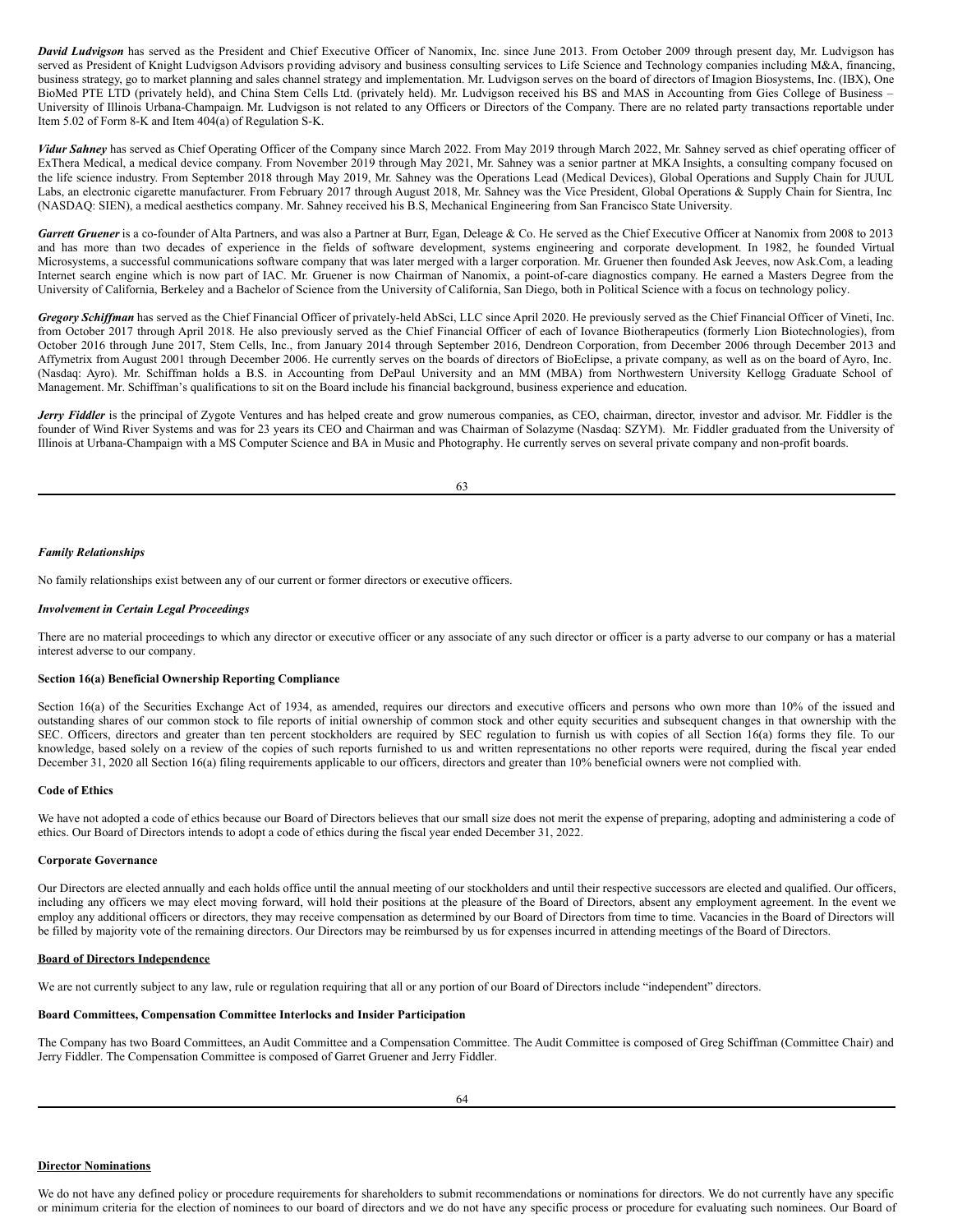Directors assesses all candidates, whether submitted by management or shareholders, and makes recommendations for election or appointment.

A shareholder who wishes to communicate with our Board of Directors may do so by directing a written request to the address appearing on the first page of this annual report.

Your letter should indicate that you are a stockholder of our Company. Depending on the subject matter, management will:

- Forward the communication to the Director or Directors to whom it is addressed;
- Attempt to handle the inquiry directly; or
- Not forward the communication if it is primarily commercial in nature or if it relates to an improper or irrelevant topic.

At each Board of Directors meeting or through the course of other communication, a member of management presents a summary of all communications received since the last meeting that were not forwarded and makes those communications available to the Directors on request.

#### *Audit Committee and Audit Committee Financial Expert*

Our Board of Directors has determined that prior to the closing of the Merger, we did not have a board member that qualifies as an "audit committee financial expert" as defined in Item 407(d)(5)(ii) of Regulation S-K. Subsequent to the merger upon installation of a new board of directors, Greg Schiffman qualifies as an "audit committee financial expert".

# **EXECUTIVE AND DIRECTOR COMPENSATION**

#### **Summary Compensation**

Set forth below is certain information regarding the historical compensation of our named executive officers during the year ended December 31, 2021. The named executive officers for the year ended December 31, 2021 consisted of the principal executive officer and our two most highly compensated executive officers other than our principal executive officer of Nanomix who were serving as executive officers as of December 31, 2021 (our "named executive officers").

#### 65

#### **Summary Compensation Table**

The following table shows information regarding the compensation of the named executive officers during the fiscal years ended December 31, 2021, 2020 and 2019.

|                                          |      |              |               | <b>Stock</b><br>Awards          |    | Option    | Nonqualified<br><b>Deferred</b><br>Compensation | <b>All Other</b>                |                         |
|------------------------------------------|------|--------------|---------------|---------------------------------|----|-----------|-------------------------------------------------|---------------------------------|-------------------------|
| <b>Name and Principal Position</b>       | Year | <b>Bonus</b> | <b>Salary</b> | (2)                             |    | Awards(3) | <b>Earnings</b>                                 | Compensation                    | Total                   |
| David Ludvigson,                         | 2021 |              | \$237,500     | 7,051                           |    | 7,651     | _                                               |                                 | \$252,202               |
| Chief Executive Officer & Director $(1)$ | 2020 |              | \$137,500     | $\qquad \qquad - \qquad$        |    | 12,040    |                                                 | $\hspace{0.1mm}-\hspace{0.1mm}$ | \$149,540               |
|                                          | 2019 |              | \$237,500     | $\hspace{0.1mm}-\hspace{0.1mm}$ |    | 7,364     |                                                 | $\hspace{0.1mm}-\hspace{0.1mm}$ | \$244,864               |
|                                          |      |              |               |                                 |    |           |                                                 |                                 |                         |
| Sherill Lavagnino                        | 2021 | S<br>500     | \$211,250     | 2,489                           | \$ | 7,227     |                                                 |                                 | \$218,977               |
| Vice President of Engineering (4)        | 2020 |              | \$200,000     | $\qquad \qquad - \qquad$        | \$ | 11.071    | _                                               |                                 | \$223,709               |
|                                          | 2019 |              | \$200,000     | $-$                             | ъ  | 7,063     |                                                 | _                               | \$200,000               |
|                                          |      |              |               |                                 |    |           |                                                 |                                 |                         |
| John Hardesky (5)                        | 2021 | S<br>500     | \$197.917     |                                 |    | 13,132    |                                                 |                                 | $\mathbb{S}$<br>198,417 |
| Chief Commercial Officer                 | 2020 | _            |               |                                 |    |           |                                                 |                                 | $\overline{0}$<br>ж     |
|                                          | 2019 | _            | _             |                                 |    |           |                                                 |                                 | $\mathbf{0}$            |

(1) Mr. Ludvigson joined Nanomix effective June, 2013. Mr. Ludvigson was appointed our Chief Executive Officer and a member of our Board of Directors in connection with the Merger. In 2020, Mr. Ludvigson received convertible notes in the amount of \$150,000 in lieu of a portion of his cash compensation. These notes and accrued interest were converted to Preferred Series C stock as part of the merger.

(2) Represents the aggregate grant date fair value of the stock awards granted during the relevant fiscal year computed in accordance with FASB ASC Topic 718. The assumptions used in the valuation of these awards are consistent with the valuation methodologies specified in Note 12 to Nanomix's financial statements included in this prospectus.

(3) Represents the aggregate grant date fair value of the option awards granted during the relevant fiscal year computed in accordance with FASB Topic ASC 718.

(4) Ms. Lavagnino joined Nanomix in 2013. Ms. Lavagnino receives an annual salary of \$235,000.

(5) Mr. Hardesky joined Nanomix in March of 2021. Mr. Hardesky receives an annual salary of \$250,000 plus a target 30% of salary based on a combination of company performance and personal objectives.

66

### **Narrative Disclosure to Summary Compensation Table**

We do not have employment arrangements with our named executive officers.

### **Outstanding Equity Awards at December 31, 2021**

The following table sets forth specified information concerning outstanding equity incentive plan awards for each of the named executive officers outstanding as of December 31, 2021.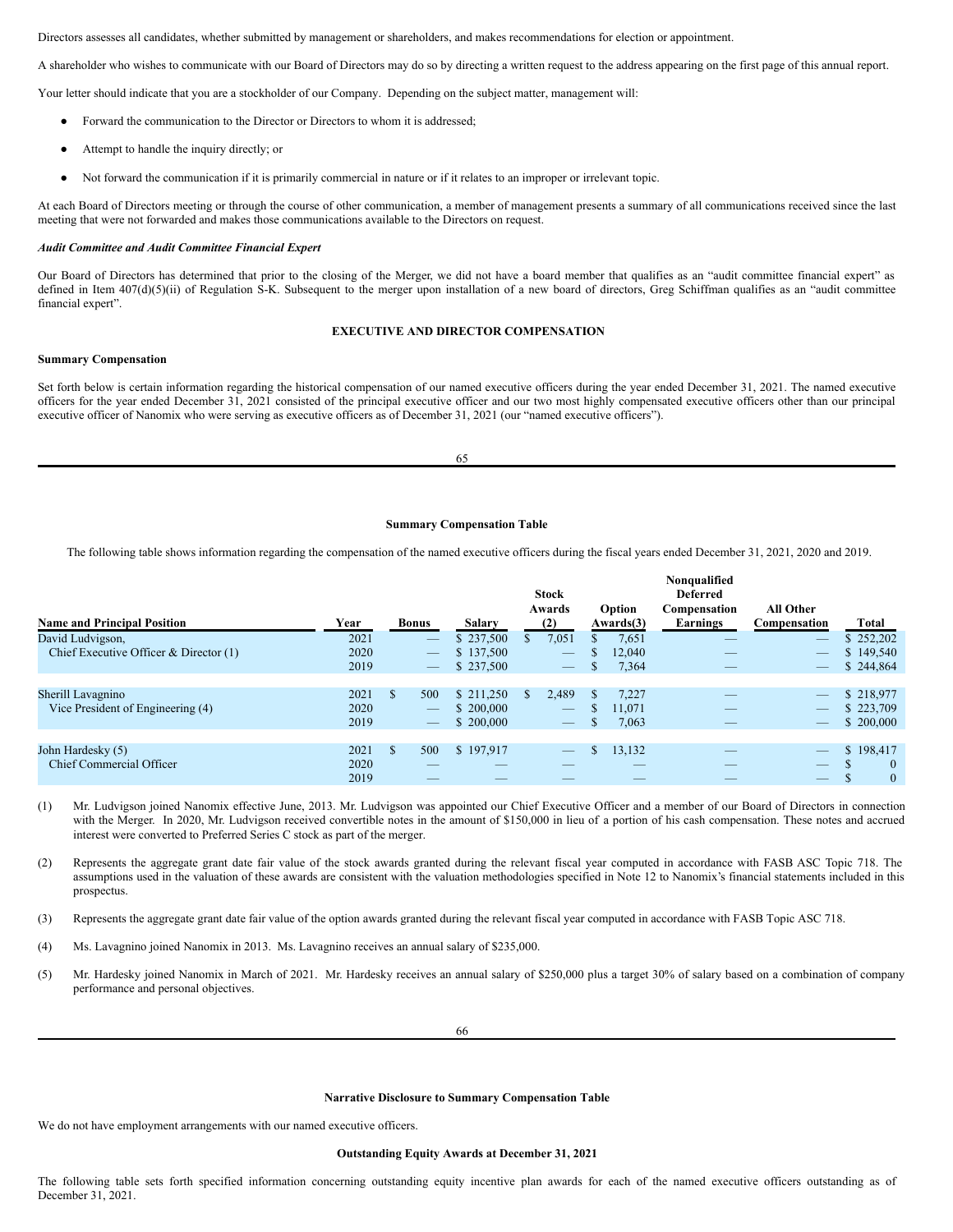|                                                     |                                                                                                       |                                                                                                                    | <b>Option Awards</b>                                                                                                     |                                                                                                 |                                                                     |                                                                                                       |
|-----------------------------------------------------|-------------------------------------------------------------------------------------------------------|--------------------------------------------------------------------------------------------------------------------|--------------------------------------------------------------------------------------------------------------------------|-------------------------------------------------------------------------------------------------|---------------------------------------------------------------------|-------------------------------------------------------------------------------------------------------|
| Name                                                | <b>Grant Date</b>                                                                                     | Number of<br><b>Securities</b><br>Underlying<br><b>Unexercised</b><br><b>Options</b><br><b>Exercisable</b><br>(# ) | Number of<br><b>Securities</b><br>Underlying<br>Unexercised<br><b>Options</b><br>Non-<br><b>Exercisable</b><br>$($ # $)$ |                                                                                                 | Option<br><b>Exercise</b><br>Price                                  | Option<br><b>Expiration</b><br>Date                                                                   |
| David Ludvigson, Chief Executive Officer & Director | 11/30/2012<br>3/31/2014<br>10/4/2016<br>5/31/2017<br>2/11/2020<br>2/01/2021                           | 41,723<br>559,206<br>86,220<br>85,142<br>66,522                                                                    | 61,201<br>1,062,665                                                                                                      | \$<br>$\mathbb{S}$<br>$\mathbb{S}$<br>$\mathbb{S}$<br>$\mathbb{S}$<br>$\$$                      | 0.059<br>0.235<br>0.235<br>0.235<br>0.294<br>0.00                   | 11/30/2022<br>3/31/2024<br>10/4/2026<br>5/31/2027<br>2/11/2030<br>2/01/2031                           |
| Sherrill Lavagnino, Vice President of Engineering   | 6/25/2012<br>11/30/2012<br>3/31/2014<br>9/30/2015<br>10/4/2016<br>5/31/2017<br>2/11/2020<br>2/01/2021 | 44,277<br>27,248<br>28,950<br>17,030<br>67,267<br>62,087                                                           | 57,121<br>375,058                                                                                                        | \$<br>$\mathbb S$<br>\$<br>$\mathbb{S}$<br>$\$$<br>$\mathbb{S}$<br>$\mathbb{S}$<br>$\mathbb{S}$ | 0.059<br>0.059<br>0.235<br>0.235<br>0.235<br>0.235<br>0.294<br>0.00 | 6/25/2022<br>11/30/2022<br>3/31/2024<br>9/30/2025<br>10/4/2026<br>5/31/2027<br>2/11/2030<br>2/01/2031 |
| John Hardesky, Chief Commercial Officer             | 5/19/2021<br>5/19/2021                                                                                | 64,575<br>258,300                                                                                                  | 193,725                                                                                                                  | \$<br>$\$$                                                                                      | 0.29<br>0.00                                                        | 5/19/2031<br>5/19/2031                                                                                |
|                                                     | 67                                                                                                    |                                                                                                                    |                                                                                                                          |                                                                                                 |                                                                     |                                                                                                       |

### **Compensation of Directors**

The following table shows the total compensation paid or accrued during the fiscal year ended December 31, 2021 to each of Nanomix's current and former nonemployee directors. Directors who are employed by us are not compensated for their service on our Board of Directors.

| Name                | <b>Fees Earned</b><br>or Paid in<br>Cash ( <sub>s</sub> ) |        | Option<br>Awards*<br>\$)(6) |       | Total(\$) |        |
|---------------------|-----------------------------------------------------------|--------|-----------------------------|-------|-----------|--------|
| Garrett Gruener (7) |                                                           | 24,000 |                             |       |           | 24,000 |
| Jerry Fiddler       |                                                           |        |                             | 4,048 |           | 4,048  |
| Greg Schiffman      |                                                           |        |                             | 4,048 | m         | 4,048  |

(6) These amounts represent the aggregate grant date fair value of options granted to each director in the fiscal year ended December 31, 2020, computed in accordance with FASB ASC Topic 718.

(7) Garrett Gruener receives a payment of \$2,000 per month to serve as our Executive Chairman.

# **CERTAIN RELATIONSHIPS AND RELATED PERSON TRANSACTIONS**

Except as otherwise set forth herein, during the last two fiscal years, we have not entered into any material transactions or series of transactions that would be considered material in which any officer, director or beneficial owner of 5% or more of any class of our capital stock, or any immediate family member of any of the preceding persons, had a direct or indirect material interest. There are no transactions presently proposed, except as follows:

- The Company had a secured note payable to Mr. Garrett Gruener, its investor, with a balance \$1,000,000 and accrued interest of \$510,444 at December 31, 2020.
- The Company had convertible notes payable to: Mr. Gruener, its investor, with a total balance of \$6,182,000 as of December 31, 2020, and accrued interest of \$1,156,759; Mr. Fiddler, its investor, with a total balance of \$950,000 and accrued interest of \$127,788 as of December 31,2020; and Mr. Ludvigson, its Chief Executive Officer, with a total balance of \$175,000 and accrued interest of \$15,241 as of December 31,2020.
- The Company had senior secured convertible note to Mr. Gruener, its investor, with a total balance of \$1,603,778 as of December 31, 2021.
- The Company had accrued salary payable to Mr. Ludvigson, its Chief Executive Officer, with a total balance of \$50,000 as of December 31,2021 and 2020, respectively.
- The Company had accrued salary, bonus and vacation payable to Ms. Upham, Boston Therapeutics, Inc ex Chief Operating Officer, with a total balance of \$226,824 as of December 31,2021.
- The Company had accounts payable to Mr. Neill, Boston Therapeutics, Inc ex Director, with a total balance of \$73,750 as of December 31,2021
- The Company had accrued payable to Dr. Platt, Boston Therapeutics, Inc significant shareholder, with a total balance of \$4,399 as of December 31,2021.
- Mr. Garrett Gruener is paid a salary of \$24,000 per year plus benefits in the role of Executive Chairman.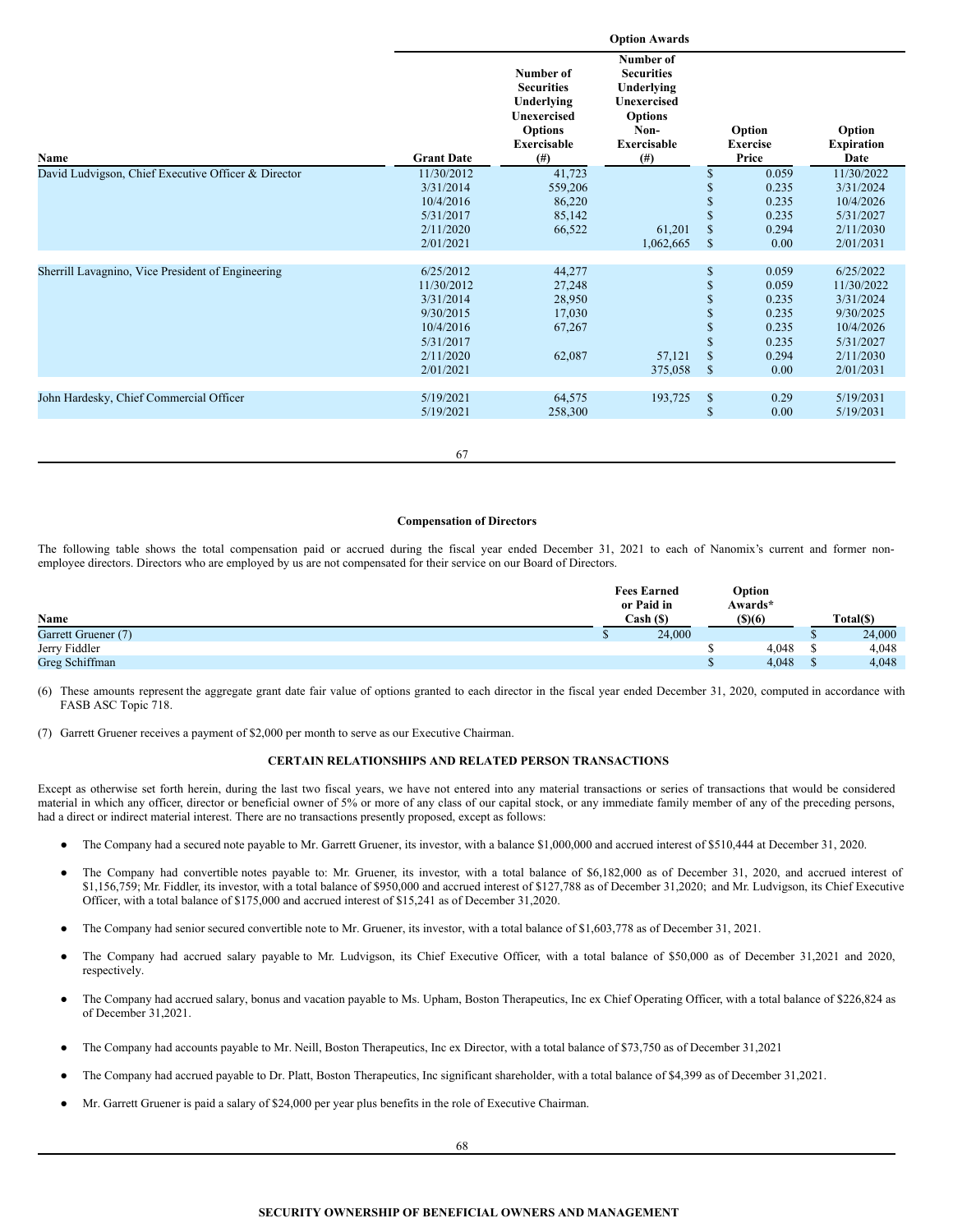The following table sets forth certain information regarding beneficial ownership of our common stock as of April 12, 2022 by (i) each person (or group of affiliated persons) who is known by us to own more than five percent (5%) of the outstanding shares of our common stock, (ii) each director and executive officer, and (iii) all of our directors and executive officers as a group. As of April 12, 2022, there were 46,203,866 shares of our common stock issued and outstanding.

Except as otherwise indicated, the persons listed below have sole voting and investment power with respect to all shares of our common stock owned by them, except to the extent that power may be shared with a spouse.

Beneficial ownership is determined in accordance with SEC rules and generally includes voting or investment power with respect to securities. For purposes of this table, a person or group of persons is deemed to have "beneficial ownership" of any shares of common stock that such person currently owns or has the right to acquire within 60 days of the date of this prospectus. With respect to options and warrants, this would include options and warrants that are currently exercisable within 60 days. With respect to convertible securities, this would include securities that are currently convertible within 60 days.

Except as indicated in footnotes to this table, we believe that the stockholders named in this table have sole voting and investment power with respect to all shares of common stock shown to be beneficially owned by them, based on information provided to us by such stockholders. Unless otherwise indicated, the address for each director and executive officer listed is: c/o Nanomix Corp., 2121 Williams St, San Leandro, CA 94577.

The following table sets forth certain information regarding beneficial ownership of our common stock and preferred stock as of May 1, 2022, after the Transaction was consummated on such date by (i) each person known by us to be the beneficial owner of more than 5% of our outstanding common stock, (ii) each director and each of our Named Executive Officers and (iii) all executive officers and directors as a group.

The number of shares of common stock beneficially owned by each person is determined under the rules of the SEC and the information is not necessarily indicative of beneficial ownership for any other purpose. Under such rules, beneficial ownership includes any shares as to which such person has sole or shared voting power or investment power and also any shares which the individual has the right to acquire within 60 days after the date hereof, through the exercise of any stock option, warrant or other right. Unless otherwise indicated, each person has sole investment and voting power (or shares such power with his or her spouse) with respect to the shares set forth in the following table. The inclusion herein of any shares deemed beneficially owned does not constitute an admission of beneficial ownership of those shares.

| <b>Name and Address of Beneficial Owner</b>                                                                                 | <b>Shares</b> of<br>Common<br><b>Stock</b><br><b>Beneficially</b><br>Owned | Percentage of<br><b>Class</b><br><b>Outstanding (1)</b> |
|-----------------------------------------------------------------------------------------------------------------------------|----------------------------------------------------------------------------|---------------------------------------------------------|
| <b>Security Ownership of Certain Beneficial Owners:</b>                                                                     |                                                                            |                                                         |
| HT Investments MA LLC $(6)$                                                                                                 | 9,230,000                                                                  | 9.99                                                    |
| <b>Security Ownership of Management and Directors:</b>                                                                      |                                                                            |                                                         |
| David Ludvigson (2)                                                                                                         | 1,662,884                                                                  | 3.60                                                    |
| Garrett Gruener (3)                                                                                                         | 28, 162, 182                                                               | 60.95                                                   |
| Jerry Fidler (4)                                                                                                            | 2,746,874                                                                  | 5.95                                                    |
| Greg Schiffman (5)                                                                                                          | 135,541                                                                    |                                                         |
| $\Gamma$ . The continuous $\Omega^{\alpha}$ is the contribution of the continuous contribution of $\Lambda$ is contributed. |                                                                            |                                                         |

Executive officers and directors as a group  $-4$  persons

(1) The number and percentage of shares beneficially owned are determined in accordance with Rule 13d-3 of the Securities Exchange Act of 1934, as amended (the "Exchange Act"), and the information is not necessarily indicative of beneficial ownership for any other purpose. Under such rule, beneficial ownership includes any shares over which the individual or entity has voting power or investment power and any shares of common stock that the individual has the right to acquire within 60 days of May 1, 2022, through the exercise of any stock option or other right. As of May 1, 2022, 46,203,866 shares of the Company's common stock were outstanding.

| v.            |                     |
|---------------|---------------------|
|               |                     |
|               |                     |
|               |                     |
|               | ť,                  |
| I<br>۰,<br>۰, | ۰.<br>۰.<br>۰,<br>٧ |

- (2) Includes 38,019 shares of common stock issuable upon exercise of the warrants assumed by the Company as a result of the Merger, 845,621 common stock subject to options and 354,271 shares of common stock subject to Restricted Stock Units ("RSU").
- (3) Includes (i) 1,368,762 shares of common stock issuable upon conversion of the senior secured promissory notes issued in the June 2021 and February 2022 private placements, (ii) 1,368,762 shares of common stock issuable upon exercise of the warrants issued in the June 2021 and February 2022 private placements and (iii) 1,012,022 shares of common stock issuable upon exercise of the warrants assumed by the Company as a result of the Merger. Mr. Gruener has agreed to restrict the aggregate maximum number and percentage of shares (and therefore, offer for resale at any one time) as he has agreed to voluntarily restrict his ability to convert his notes and/or exercise his warrants and receive shares of our common stock such that the number of shares of common stock held by him and his affiliates in the aggregate after such conversion or exercise does not exceed 9.99% of the then issued and outstanding shares of common stock.
- (4) Includes (i) 64,712 shares of common stock issuable upon conversion of the senior secured promissory notes issued in the February 2022 private placements, (ii) 64,712 shares of common stock issuable upon exercise of the warrants issued in the February 2022 private placements, (iii) 51,667 shares of common stock subject to options, (iv) 2,411,175 shares of common stock held by Zygote Ventures and (iv) 176,087 shares of common stock issuable upon exercise of the warrants assumed by the Company as a result of the Merger. Mr. Fiddler has voting and dispositive shares held by Zygote Ventures. Mr. Fidler has agreed to restrict the aggregate maximum number and percentage of shares (and therefore, offer for resale at any one time) as he has agreed to voluntarily restrict his ability to convert his notes and/or exercise his warrants from the February 2022 private placement and receive shares of our common stock such that the number of shares of common stock held by him and his affiliates in the aggregate after such conversion or exercise does not exceed 9.99% of the then issued and outstanding shares of common stock.
- (5) Includes (i) 41,679 shares of common stock subject to RSUs, (i) 36,167 shares of common stock and (iii) 57,695 shares of common stock subject to options.
- (6) Represents the aggregate maximum number and percentage of shares that High Trail Investments MA LLC can own at one time (and therefore, offer for resale at any one time) as it has agreed to voluntarily restrict its ability to convert its note and/or exercise its warrant and receive shares of our common stock such that the number of shares of common stock held by them and their affiliates in the aggregate after such conversion or exercise does not exceed 9.99% of the then issued and outstanding shares of common stock. Hudson Bay Capital Management LP, the investment manager of High Trail Investments MA LLC, has voting and investment power over these securities. Sander Gerber is the managing member of Hudson Bay Capital GP LLC, which is the general partner of Hudson Bay Capital Management LP. Each of High Trail Investments MA LLC and Sander Gerber disclaims beneficial ownership over these securities. The address for the selling shareholder is c/o High Trail Capital LP, 221 River Street, 9th Floor, Hoboken, NJ 07030.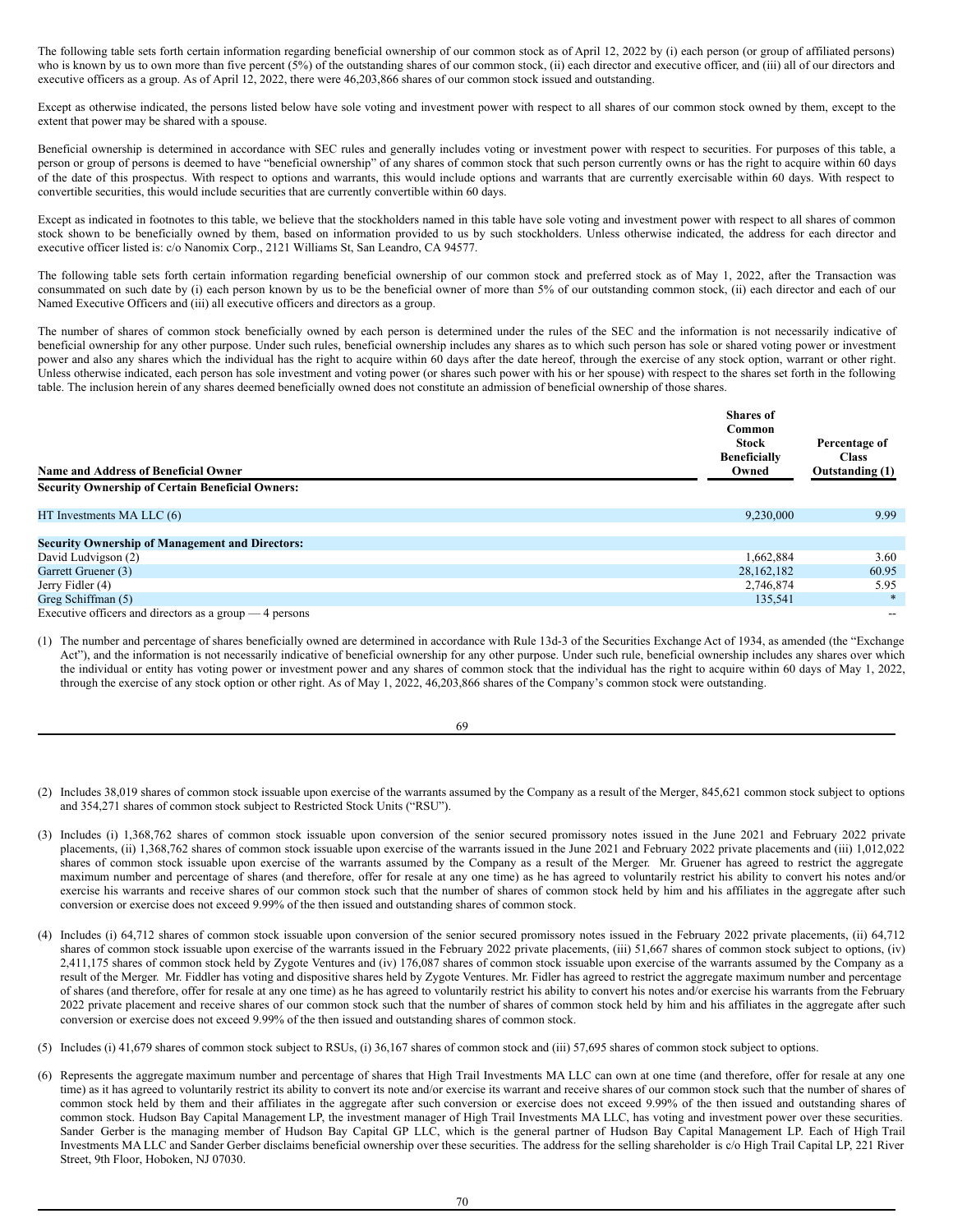### **DESCRIPTION OF CAPITAL STOCK**

#### **General**

The following description of the Company's capital stock and provisions of its Certificate of Incorporation, as amended and Bylaws are summaries and are qualified by reference to the full text of the Company's Certificate of Incorporation and Bylaws.

The Company is authorized to issue 2,005,000,000 shares of capital stock, par value \$0.001 per share, of which 2,000,000,000 are shares of common stock and 5,000,000 are shares of "blank check" preferred stock.

As of the date of this prospectus, the Company had outstanding 46,203,866 shares of common stock held by 1,752 shareholders of record. The actual number of holders of our common stock is greater than this number of record holders, and includes stockholders who are beneficial owners, but whose shares are held in street name by brokers or held by other nominees. This number of holders of record also does not include stockholders whose shares may be held in trust by other entities.

### *Common Stock*

Each share of our common stock entitles the holder to receive notice of and to attend all meetings of our stockholders with the entitlement to one vote. Holders of common stock are entitled, subject to the rights, privileges, restrictions and conditions attaching to any other class of shares ranking in priority to the common stock, to receive any dividend declared by the Board of Directors. If we are voluntarily or involuntarily liquidated, dissolved or wound-up, the holders of common stock will be entitled to receive, after distribution in full of the preferential amounts, if any, all of the remaining assets available for distribution ratably in proportion to the number of shares of common stock held by them. Holders of common stock have no redemption or conversion rights. The rights, preferences and privileges of holders of shares of common stock are subject to, and may be adversely affected by, the rights of the holders of shares of any series of Preferred Stock issued and outstanding or that we may designate and issue in the future.

### *Preferred Stock*

We are authorized to issue up to 5,000,000 shares of preferred stock. This preferred stock may be issued in one or more series, the terms of which may be determined at the time of issuance by our board of directors without further action by stockholders. The terms of any series of preferred stock may include voting rights (including the right to vote as a series on particular matters), preferences as to dividend, liquidation, conversion and redemption rights and sinking fund provisions. The issuance of any preferred stock could materially adversely affect the rights of the holders of our common stock, and therefore, reduce the value of our common stock and the Notes. In particular, specific rights granted to future holders of preferred stock could be used to restrict our ability to merge with, or sell our assets to, a third party and thereby preserve control by the present management.

#### **Transfer Agent**

The transfer agent and registrar for our common stock is Worldwide Stock Transfer, LLC.

71

#### **Delaware Anti-Takeover Law and Provisions of Certificate of Incorporation and By-Laws**

### *Delaware Anti-Takeover Law*

We are subject to Section 203 of the Delaware General Corporation Law. Section 203 generally prohibits a public Delaware corporation from engaging in a "business combination" with an "interested stockholder" for a period of three years after the date of the transaction in which the person became an interested stockholder, unless:

- prior to the date of the transaction, the Board of Directors of the corporation approved either the business combination or the transaction which resulted in the stockholder becoming an interested stockholder;
- upon consummation of the transaction that resulted in the stockholder becoming an interested stockholder, the interested stockholder owned at least 85% of the voting stock of the corporation outstanding at the time the transaction commenced, excluding specified shares; or
- at or subsequent to the date of the transaction, the business combination is approved by the Board of Directors and authorized at an annual or special meeting of stockholders, and not by written consent, by the affirmative vote of at least 66 2/3 % of the outstanding voting stock which is not owned by the interested stockholder.

Section 203 defines a "business combination" to include:

- any merger or consolidation involving the corporation and the interested stockholder;
- any sale, lease, exchange, mortgage, pledge, transfer or other disposition of 10% or more of the assets of the corporation to or with the interested stockholder;
- subject to exceptions, any transaction that results in the issuance or transfer by the corporation of any stock of the corporation to the interested stockholder;
- subject to exceptions, any transaction involving the corporation that has the effect of increasing the proportionate share of the stock of any class or series of the corporation beneficially owned by the interested stockholder; or
- the receipt by the interested stockholder of the benefit of any loans, advances, guarantees, pledges or other financial benefits provided by or through the corporation.

In general, Section 203 defines an "interested stockholder" as any person that is:

- the owner of 15% or more of the outstanding voting stock of the corporation;
- an affiliate or associate of the corporation who was the owner of 15% or more of the outstanding voting stock of the corporation at any time within three years immediately prior to the relevant date; or
- the affiliates and associates of the above.

Under specific circumstances, Section 203 makes it more difficult for an "interested stockholder" to effect various business combinations with a corporation for a three-year period, although the stockholders may, by adopting an amendment to the corporation's certificate of incorporation or bylaws, elect not to be governed by this section, effective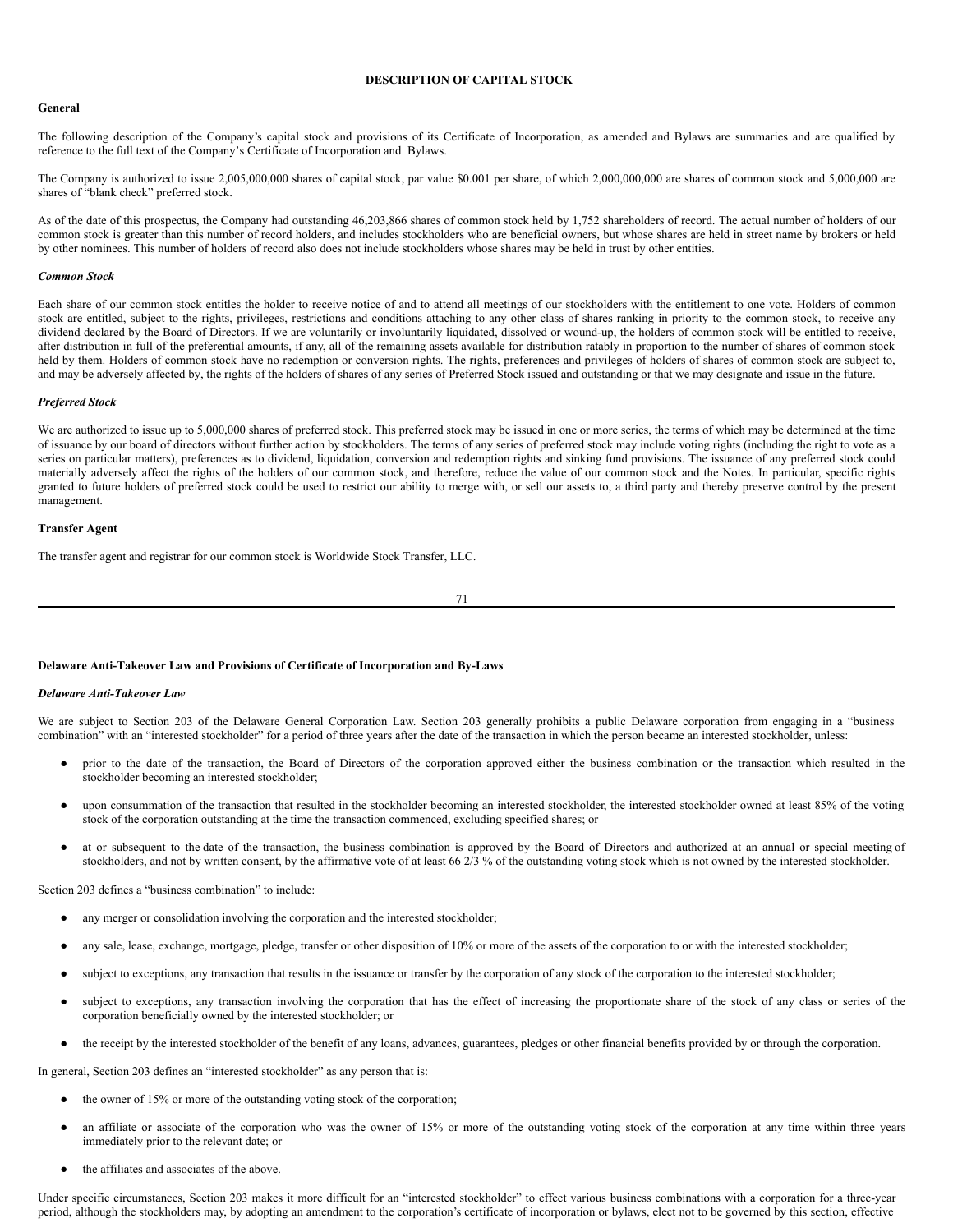#### 12 months after adoption.

Our certificate of incorporation and bylaws do not exclude us from the restrictions of Section 203. We anticipate that the provisions of Section 203 might encourage companies interested in acquiring us to negotiate in advance with our Board of Directors since the stockholder approval requirement would be avoided if a majority of the directors then in office approve either the business combination or the transaction that resulted in the stockholder becoming an interested stockholder.

### *Certificate of Incorporation and Bylaws*

Provisions of our certificate of incorporation and bylaws to be in effect upon the consummation of this offering may delay or discourage transactions involving an actual or potential change of control or change in our management, including transactions in which stockholders might otherwise receive a premium for their shares, or transactions that our stockholders might otherwise deem to be in their best interests. Therefore, these provisions could adversely affect the price of our common stock. Among other things, our certificate of incorporation and bylaws will:

- permit our Board of Directors to issue up to shares of preferred stock, with any rights, preferences and privileges as they may designate;
- provide that all vacancies on our Board of Directors, including as a result of newly created directorships, may, except as otherwise required by law, be filled by the affirmative vote of a majority of directors then in office, even if less than a quorum;
- require that any action to be taken by our stockholders must be effected at a duly called annual or special meeting of stockholders and not be taken by written consent;
- provide that stockholders seeking to present proposals before a meeting of stockholders or to nominate candidates for election as directors at a meeting of stockholders must provide advance notice in writing, and also specify requirements as to the form and content of a stockholder's notice;
- not provide for cumulative voting rights, thereby allowing the holders of a majority of the shares of common stock entitled to vote in any election of directors to elect all of the directors standing for election; and
- provide that special meetings of our stockholders may be called only by the Board of Directors or by such person or persons requested by a majority of the Board of Directors to call such meetings.

#### **Equity Incentive Plan**

#### *2021 Equity Incentive Plan*

#### **Introduction**

On January 25, 2021, our board of directors adopted our 2021 Omnibus Equity Incentive Plan (the "2021 Plan"). The 2021 Plan became effective on the date that it was approved by our stockholders (the "Effective Date").

Under the 2021 Plan, 5,497,977 shares of Company common stock are initially available for grant.

Our administrator may grant incentive stock options, non-statutory stock options, stock appreciation rights, restricted stock, restricted stock units, and other stock-based awards to participants to acquire shares of Company common stock under the 2021 Plan. It is anticipated that the Plan will be administered by our Board of Directors or the Compensation Committee. The following table sets forth, as of May 1, 2022, the approximate number of each class of participants eligible to participate in the 2021 Stock Incentive Plan and the basis of such participation.

| <b>Class and Basis of Participation</b> | <b>Approximate</b><br>Number of<br><b>Class</b> |
|-----------------------------------------|-------------------------------------------------|
| Employees                               | 25                                              |
| Directions <sup>(1)</sup>               |                                                 |
| Consultants                             |                                                 |
|                                         |                                                 |

(1) One of the four directors is an employee of the Company.

73

#### **Rationale for Adoption of the 2021 Plan**

Grants of options, stock appreciation rights, restricted shares of common stock, restricted stock units, and other stock-based awards to our employees, directors, and independent contractors are an important part of our long-term incentive compensation program, which we use in order to strengthen the commitment of such individuals to us, motivate them to faithfully and diligently perform their responsibilities, and attract and retain competent and dedicated individuals whose efforts are expected to result in our long-term growth and profitability.

The number of shares proposed to be available for grant under the 2021 Plan is designed to enable the Company to properly incentivize its employees and management teams over a number of years on a going-forward basis.

*Shares Available; Certain Limitations.* The maximum number of shares of common stock reserved and available for issuance under the 2021 Plan will be equal to 11,568,437 shares of common stock provided that shares of common stock issued under the 2021 Plan with respect to an Exempt Award will not count against the share limit. We use the term "Exempt Award" to mean (i) an award granted in the assumption of, or in substitution for, outstanding awards previously granted by another business entity acquired by us or any of our subsidiaries or with which we or any of our subsidiaries merge, or (ii) an award that a participant purchases at fair market value.

New shares reserved for issuance under the 2021 Plan may be authorized but unissued shares of Company's common stock or shares of Company's common stock that will have been or may be reacquired by us in the open market, in private transaction or otherwise. If any shares of Company's common stock subject to an award are forfeited, cancelled, exchanged or surrendered or if an award terminates or expires without a distribution of shares to the participant, the shares of Company common stock with respect to such award will, to the extent of any such forfeiture, cancellation, exchange, surrender, termination or expiration, again be available for awards under the Plan except that any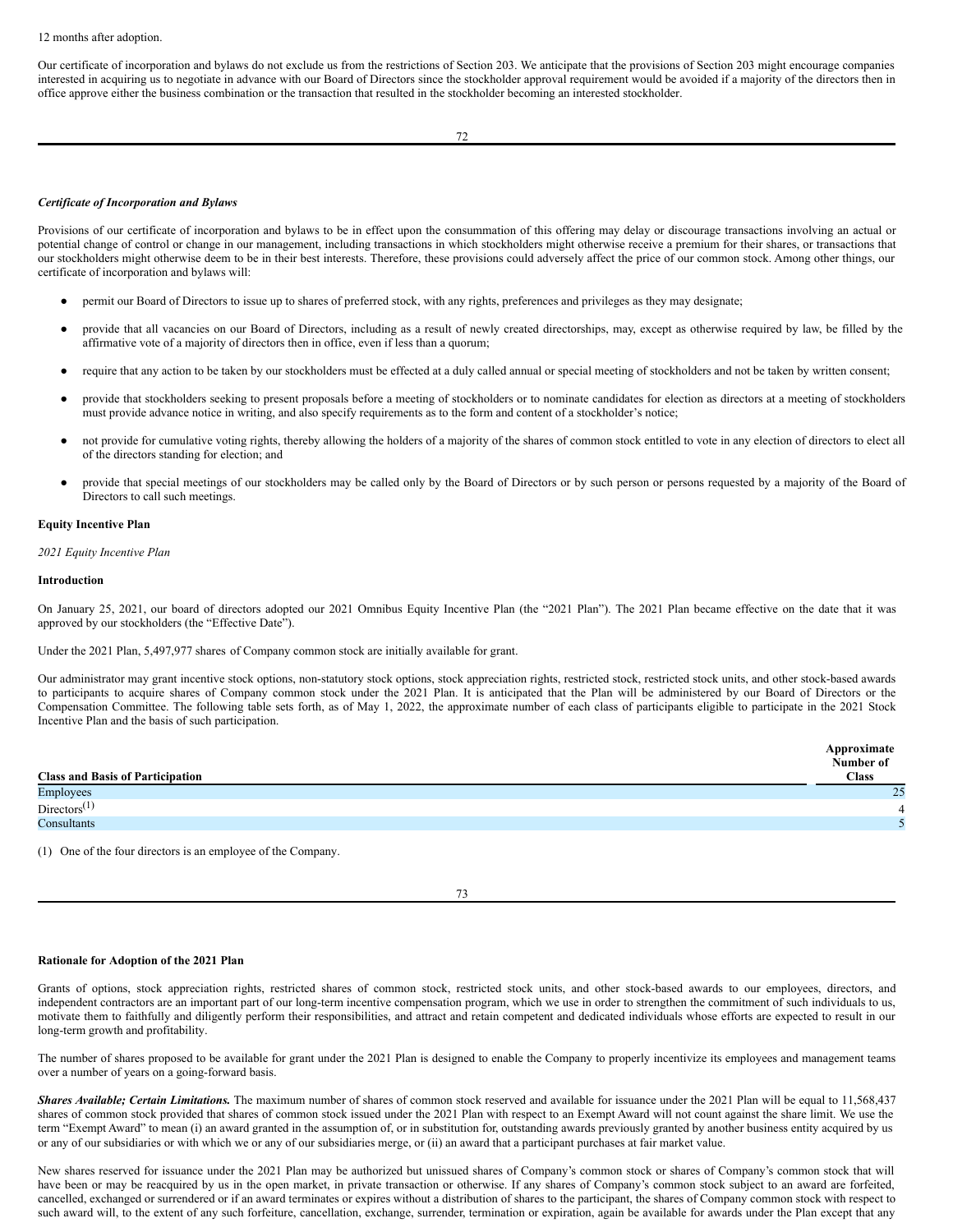shares of Company common stock surrendered or withheld as payment of either the exercise price of an award and/or withholding taxes in respect of an award will not again be available for awards under the Plan. If an award is denominated in shares of Company's common stock, but settled in cash, the number of shares of common stock previously subject to the award will again be available for grants under the 2021 Plan. If an award can only be settled in cash, it will not be counted against the total number of shares of common stock available for grant under the 2021 Plan. However, upon the exercise of any award granted in tandem with any other awards, such related awards will be cancelled as to the number of shares as to which the award is exercised and such number of shares of Company's common stock will no longer be available for grant under the 2021 Plan.

The stock reserved under the 2021 Plan will provide us with the platform needed for our continued growth, while managing program costs and share utilization levels within acceptable industry standards.

### **Description of 2021 Plan**

The following is a summary of the material features of the 2021 Plan. This summary is qualified in its entirety by the full text of the 2021 Plan.

*Types of Awards.* The 2021 Plan provides for the issuance of incentive stock options, non-statutory stock options, stock appreciation rights ("SARs"), restricted stock, restricted stock units ("RSUs"), and other stock-based awards. Items described above in the Section called "Shares Available" are incorporated herein by reference.

Administration. The 2021 Plan will be administered by our board of directors, or if our board of directors does not administer the 2021 Plan, a committee or subcommittee of our board of directors that complies with the applicable requirements of Section 16 of the Exchange Act and any other applicable legal or stock exchange listing requirements (each of our board of directors or such committee or subcommittee, the "plan administrator"). The plan administrator may interpret the 2021 Plan and may prescribe, amend and rescind rules and make all other determinations necessary or desirable for the administration of the 2021 Plan.

The 2021 Plan permits the plan administrator to select the eligible recipients who will receive awards, to determine the terms and conditions of those awards, including but not limited to the exercise price or other purchase price of an award, the number of shares of common stock or cash or other property subject to an award, the term of an award and the vesting schedule applicable to an award, and to amend the terms and conditions of outstanding awards.

| I |
|---|
|---|

*Restricted Stock and Restricted Stock Units.*Restricted stock and RSUs may be granted under the 2021 Plan. The plan administrator will determine the purchase price, vesting schedule and performance goals, if any, and any other conditions that apply to a grant of restricted stock and RSUs. If the restrictions, performance goals or other conditions determined by the plan administrator are not satisfied, the restricted stock and RSUs will be forfeited. Subject to the provisions of the 2021 Plan and the applicable award agreement, the plan administrator has the sole discretion to provide for the lapse of restrictions in installments.

Unless the applicable award agreement provides otherwise, participants with restricted stock will generally have all of the rights of a stockholder; provided that dividends will only be paid if and when the underlying restricted stock vests. RSUs will not be entitled to dividends prior to vesting, but may be entitled to receive dividend equivalents if the award agreement provides for them. The rights of participants granted restricted stock or RSUs upon the termination of employment or service to us will be set forth in the award agreement.

*Options.* Incentive stock options and non-statutory stock options may be granted under the 2021 Plan. An "incentive stock option" means an option intended to qualify for tax treatment applicable to incentive stock options under Section 422 of the Internal Revenue Code. A "non-statutory stock option" is an option that is not subject to statutory requirements and limitations required for certain tax advantages that are allowed under specific provisions of the Internal Revenue Code. A non-statutory stock option under the 2021 Plan is referred to for federal income tax purposes as a "non-qualified" stock option. Each option granted under the Plan will be designated as a non-qualified stock option or an incentive stock option. At the discretion of the administrator, incentive stock options may be granted only to our employees, employees of our "parent corporation" (as such term is defined in Section 424(e) of the Code) or employees of our subsidiaries.

The exercise period of an option may not exceed ten years from the date of grant and the exercise price may not be less than 100% of the fair market value of a share of common stock on the date the option is granted (110% of fair market value in the case of incentive stock options granted to ten percent stockholders). The exercise price for shares of common stock subject to an option may be paid in cash, or as determined by the administrator in its sole discretion, (i) through any cashless exercise procedure approved by the administrator (including the withholding of shares of common stock otherwise issuable upon exercise), (ii) by tendering unrestricted shares of common stock owned by the participant, (iii) with any other form of consideration approved by the administrator and permitted by applicable law or (iv) by any combination of these methods. The option holder will have no rights to dividends or distributions or other rights of a stockholder with respect to the shares of Common Stock subject to an option until the option holder has given written notice of exercise and paid the exercise price and applicable withholding taxes.

In the event of a participant's termination of employment or service, the participant may exercise his or her option (to the extent vested as of such date of termination) for such period of time as specified in his or her option agreement.

*Stock Appreciation Rights.* SARs may be granted either alone (a "free-standing SAR") or in conjunction with all or part of any option granted under the 2021 Plan (a "tandem SAR"). A free-standing SAR will entitle its holder to receive, at the time of exercise, an amount per share up to the excess of the fair market value (at the date of exercise) of a share of common stock over the base price of the free-standing SAR (which shall be no less than 100% of the fair market value of the related shares of common stock on the date of grant) multiplied by the number of shares in respect of which the SAR is being exercised. A tandem SAR will entitle its holder to receive, at the time of exercise of the SAR and surrender of the applicable portion of the related option, an amount per share up to the excess of the fair market value (at the date of exercise) of a share of common stock over the exercise price of the related option multiplied by the number of shares in respect of which the SAR is being exercised. The exercise period of a free-standing SAR may not exceed ten years from the date of grant. The exercise period of a tandem SAR will also expire upon the expiration of its related option.

The holder of a SAR will have no rights to dividends or any other rights of a stockholder with respect to the shares of Common Stock subject to the SAR until the holder has given written notice of exercise and paid the exercise price and applicable withholding taxes.

In the event of a participant's termination of employment or service, the holder of a SAR may exercise his or her SAR (to the extent vested as of such date of termination) for such period of time as specified in his or her SAR agreement.

*Other Stock-Based Awards.* The administrator may grant other stock-based awards under the 2021 Plan, valued in whole or in part by reference to, or otherwise based on, shares of common stock. The administrator will determine the terms and conditions of these awards, including the number of shares of common stock to be granted pursuant to each award, the manner in which the award will be settled, and the conditions to the vesting and payment of the award (including the achievement of performance goals). The rights of participants granted other stock-based awards upon the termination of employment or service to us will be set forth in the applicable award agreement. In the event that a bonus is granted in the form of shares of common stock, the shares of common stock constituting such bonus shall, as determined by the administrator, be evidenced in uncertificated form or by a book entry record in the name of the participant to whom such grant was made and delivered to such participant as soon as practicable after the date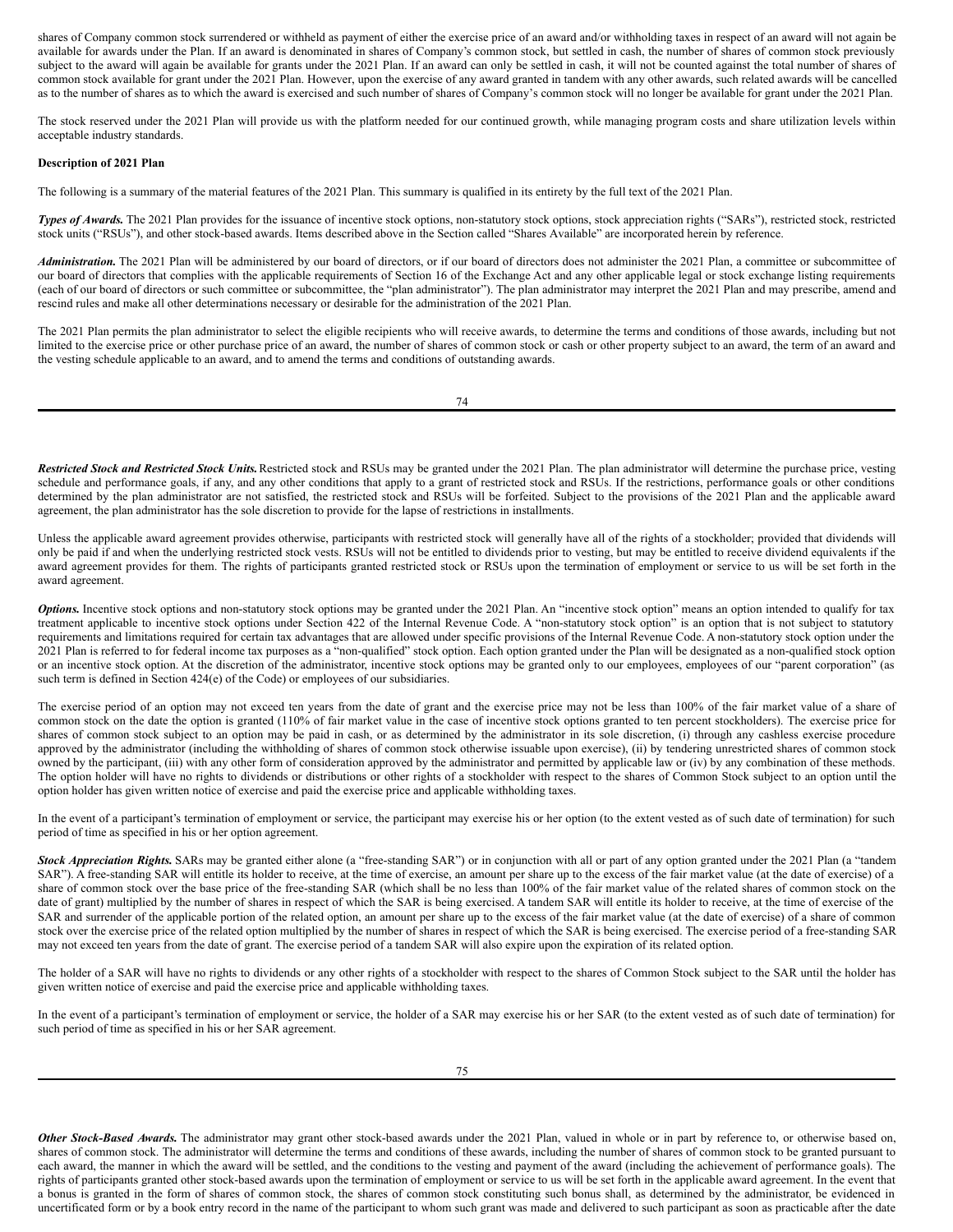on which such bonus is payable. Any dividend or dividend equivalent award issued hereunder shall be subject to the same restrictions, conditions and risks of forfeiture as apply to the underlying award.

### **Equitable Adjustment and Treatment of Outstanding Awards Upon a Change in Control**

*Equitable Adjustments.* In the event of a merger, consolidation, reclassification, recapitalization, spin-off, spin-out, repurchase, reorganization, special or extraordinary dividend or other extraordinary distribution (whether in the form of common shares, cash or other property), combination, exchange of shares, or other change in corporate structure affecting our common stock, an equitable substitution or proportionate adjustment shall be made in (i) the aggregate number and kind of securities reserved for issuance under the 2021 Plan, (ii) the kind and number of securities subject to, and the exercise price of, any outstanding options and SARs granted under the 2021 Plan, (iii) the kind, number and purchase price of shares of common stock, or the amount of cash or amount or type of property, subject to outstanding restricted stock, RSUs and other stockbased awards granted under the 2021 Plan and (iv) the terms and conditions of any outstanding awards (including any applicable performance targets). Equitable substitutions or adjustments other than those listed above may also be made as determined by the plan administrator. In addition, the plan administrator may terminate all outstanding awards for the payment of cash or in-kind consideration having an aggregate fair market value equal to the excess of the fair market value of the shares of common stock, cash or other property covered by such awards over the aggregate exercise price, if any, of such awards, but if the exercise price of any outstanding award is equal to or greater than the fair market value of the shares of common stock, cash or other property covered by such award, the plan administrator may cancel the award without the payment of any consideration to the participant. With respect to awards subject to foreign laws, adjustments will be made in compliance with applicable requirements. Except to the extent determined by the plan administrator, adjustments to incentive stock options will be made only to the extent not constituting a "modification" within the meaning of Section 424(h)(3) of the Code.

*Change in Control.* The 2021 Plan provides that, unless otherwise determined by the plan administrator and evidenced in an award agreement, if a "change in control" (as defined below) occurs and a participant is employed by us or any of our affiliates immediately prior to the consummation of the change in control, then the plan administrator, in its sole and absolute discretion, may (i) provide that any unvested or unexercisable portion of an award carrying a right to exercise will become fully vested and exercisable; and (ii) cause the restrictions, deferral limitations, payment conditions and forfeiture conditions applicable to any award granted under the 2021 Plan to lapse, and the awards will be deemed fully vested and any performance conditions imposed with respect to such awards will be deemed to be fully achieved at target performance levels. The administrator shall have discretion in connection with such change in control to provide that all outstanding and unexercised options and SARs shall expire upon the consummation of such change in control.

For purposes of the 2021 Plan, a "change in control" means, in summary, the first to occur of the following events: (i) a person or entity becomes the beneficial owner of more than 50% of our voting power; (ii) an unapproved change in the majority membership of our board of directors; (iii) a merger or consolidation of us or any of our subsidiaries, other than (A) a merger or consolidation that results in our voting securities continuing to represent 50% or more of the combined voting power of the surviving entity or its parent and our board of directors immediately prior to the merger or consolidation continuing to represent at least a majority of the board of directors of the surviving entity or its parent or (B) a merger or consolidation effected to implement a recapitalization in which no person is or becomes the beneficial owner of our voting securities representing more than 50% of our combined voting power; or (iv) stockholder approval of a plan of our complete liquidation or dissolution or the consummation of an agreement for the sale or disposition of substantially all of our assets, other than (A) a sale or disposition to an entity, more than 50% of the combined voting power of which is owned by our stockholders in substantially the same proportions as their ownership of us immediately prior to such sale or (B) a sale or disposition to an entity controlled by our board of directors. However, a change in control will not be deemed to have occurred as a result of any transactions or series of integrated transaction following which our stockholders, immediately prior thereto, hold immediately afterward the same proportionate equity interests in the entity that owns all or substantially all of our assets.

76

### **Tax Withholding**

Each participant will be required to make arrangements satisfactory to the plan administrator regarding payment of up to the maximum statutory tax rates in the participant's applicable jurisdiction with respect to any award granted under the 2021 Plan, as determined by us. We have the right, to the extent permitted by applicable law, to deduct any such taxes from any payment of any kind otherwise due to the participant. With the approval of the plan administrator, the participant may satisfy the foregoing requirement by either electing to have us withhold from delivery of shares of common stock, cash or other property, as applicable, or by delivering already owned unrestricted shares of common stock, in each case, having a value not exceeding the applicable taxes to be withheld and applied to the tax obligations. We may also use any other method of obtaining the necessary payment or proceeds, as permitted by applicable law, to satisfy our withholding obligation with respect to any award.

### **Amendment and Termination of the 2021 Plan**

The 2021 Plan provides our board of directors with authority to amend, alter or terminate the 2021 Plan, but no such actions may impair the rights of any participant with respect to outstanding awards without the participant's consent. The plan administrator may amend an award, prospectively or retroactively, but no such amendment may materially impair the rights of any participant without the participant's consent. Stockholder approval of any such Actions will be obtained if required to comply with applicable law. The 2021 Plan will terminate on the tenth anniversary of the Effective Date (although awards granted before that time will remain outstanding in accordance with their terms).

#### **Clawback**

If we are required to prepare a financial restatement due to material non-compliance with any financial reporting requirement, then the plan administrator may require any Section 16 officer to repay or forfeit to us that part of the cash or equity incentive compensation received by that Section 16 officer during the preceding three years that the plan administrator determines was in excess of the amount that such Section 16 officer would have received had such cash or equity incentive compensation been calculated based on the financial results reported in the restated financial statement. The plan administrator may take into account any factors it deems reasonable in determining whether to seek recoupment of previously paid cash or equity incentive compensation and how much of such compensation to recoup from each Section 16 officer (which need not be the same amount or proportion for each Section 16 officer). The amount and form of the incentive compensation to be recouped shall be determined by the administrator in its sole and absolute discretion.

#### **US Federal Income Tax Consequences**

The following is a summary of certain United States federal income tax consequences of awards under the 2021 Plan. It does not purport to be a complete description of all applicable rules, and those rules (including those summarized here) are subject to change.

*Non-Qualified Stock Options.* A participant who has been granted a non-qualified stock option will not recognize taxable income upon the grant of a non-qualified stock option. Rather, at the time of exercise of such non-qualified stock option, the participant will recognize ordinary income for income tax purposes in an amount equal to the excess of the fair market value of the shares of common stock purchased over the exercise price. We generally will be entitled to a tax deduction at such time and in the same amount that the participant recognizes ordinary income. If shares of common stock acquired upon exercise of a non-qualified stock option are later sold or exchanged, then the difference between the amount received upon such sale or exchange and the fair market value of such shares on the date of such exercise will generally be taxable as longterm or short-term capital gain or loss (if the shares are a capital asset of the participant) depending upon the length of time such shares were held by the participant.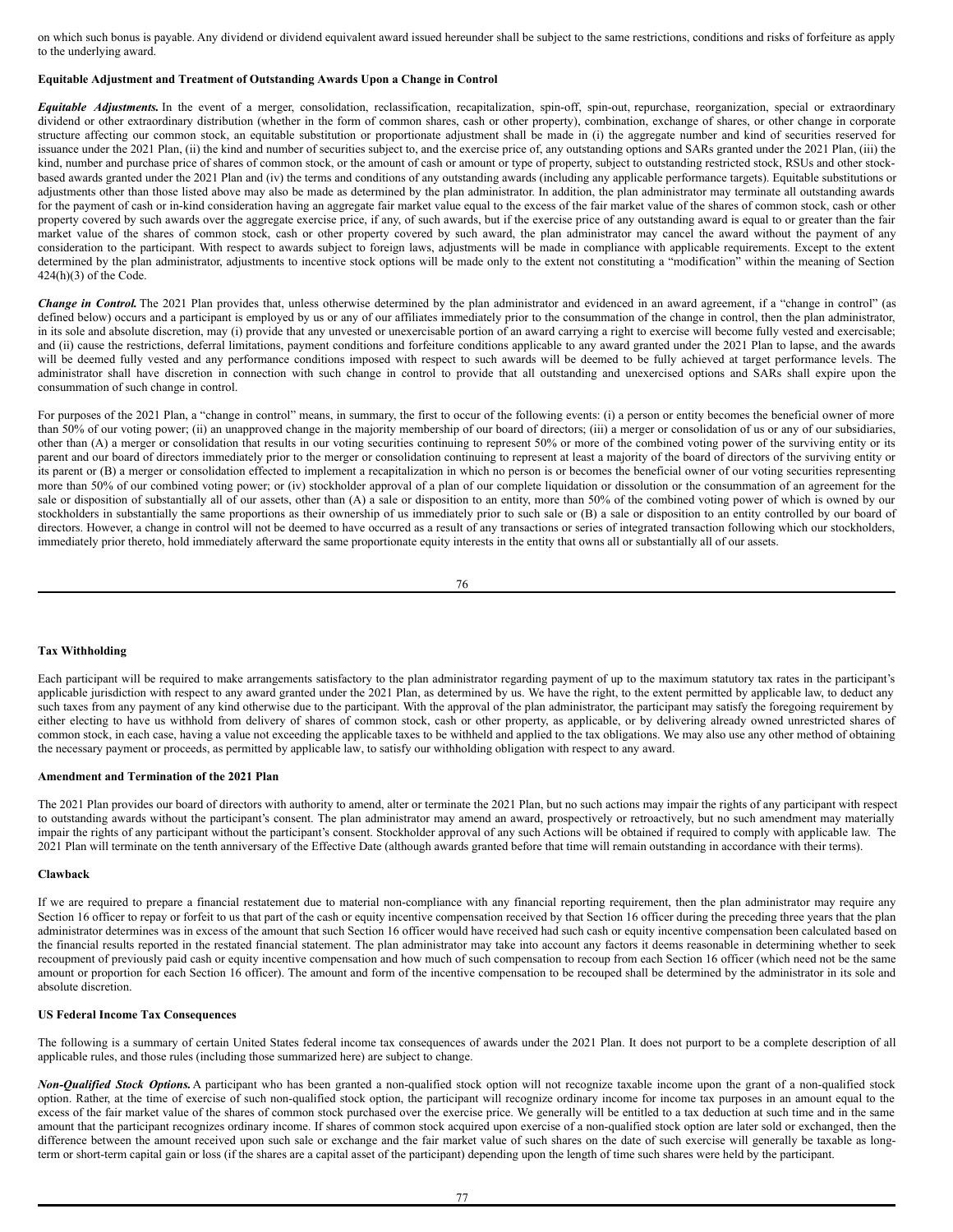*Incentive Stock Options*. In general, no taxable income is realized by a participant upon the grant of an ISO. If shares of common stock are purchased by a participant, or option shares, pursuant to the exercise of an ISO granted under the 2021 Plan and the participant does not dispose of the option shares within the two-year period after the date of grant or within one year after the receipt of such option shares by the participant, such disposition a disqualifying disposition, then, generally (1) the participant will not realize ordinary income upon exercise and (2) upon sale of such option shares, any amount realized in excess of the exercise price paid for the option shares will be taxed to such participant as capital gain (or loss). The amount by which the fair market value of the common stock on the exercise date of an ISO exceeds the purchase price generally will constitute an item which increases the participant's "alternative minimum taxable income." If option shares acquired upon the exercise of an ISO are disposed of in a disqualifying disposition, the participant generally would include in ordinary income in the year of disposition an amount equal to the excess of the fair market value of the option shares at the time of exercise (or, if less, the amount realized on the disposition of the option shares), over the exercise price paid for the option shares. Subject to certain exceptions, an option generally will not be treated as an ISO if it is exercised more than three months following termination of employment. If an ISO is exercised at a time when it no longer qualifies as an ISO, such option will be treated as a nonqualified stock option as discussed above. In general, we will receive an income tax deduction at the same time and in the same amount as the participant recognizes ordinary income.

*Stock Appreciation Rights.* A participant who is granted an SAR generally will not recognize ordinary income upon receipt of the SAR. Rather, at the time of exercise of such SAR, the participant will recognize ordinary income for income tax purposes in an amount equal to the value of any cash received and the fair market value on the date of exercise of any shares of common stock received. We generally will be entitled to a tax deduction at such time and in the same amount, if any, that the participant recognizes as ordinary income. The participant's tax basis in any shares of common stock received upon exercise of an SAR will be the fair market value of the shares of common stock on the date of exercise, and if the shares are later sold or exchanged, then the difference between the amount received upon such sale or exchange and the fair market value of such shares on the date of exercise will generally be taxable as long-term or short-term capital gain or loss (if the shares are a capital asset of the participant) depending upon the length of time such shares were held by the participant.

*Restricted Stock.* A participant generally will not be taxed upon the grant of restricted stock, but rather will recognize ordinary income in an amount equal to the fair market value of the shares of common stock at the earlier of the time the shares become transferable or are no longer subject to a substantial risk of forfeiture (within the meaning of the Code). We generally will be entitled to a deduction at the time when, and in the amount that, the participant recognizes ordinary income on account of the lapse of the restrictions. A participant's tax basis in the shares of common stock will equal their fair market value at the time the restrictions lapse, and the participant's holding period for capital gains purposes will begin at that time. Any cash dividends paid on the shares of common stock before the restrictions lapse will be taxable to the participant as additional compensation and not as dividend income, unless the individual has made an election under Section 83(b) of the Code. Under Section 83(b) of the Code, a participant may elect to recognize ordinary income at the time the restricted shares are awarded in an amount equal to their fair market value at that time, notwithstanding the fact that such stock is subject to restrictions or transfer and a substantial risk of forfeiture. If such an election is made, no additional taxable income will be recognized by such participant at the time the restrictions lapse, the participant will have a tax basis in the shares of common stock equal to their fair market value on the date of their award, and the participant's holding period for capital gains purposes will begin at that time. We generally will be entitled to a tax deduction at the time when, and to the extent that, ordinary income is recognized by such participant.

*Restricted Stock Units*. In general, the grant of RSUs will not result in income for the participant or in a tax deduction for us. Upon the settlement of such an award in cash or shares of common stock, the participant will recognize ordinary income equal to the aggregate value of the payment received, and we generally will be entitled to a tax deduction at the same time and in the same amount.

*Other Awards.* With respect to other stock-based awards, generally when the participant receives payment in respect of the award, the amount of cash and/or the fair market value of any shares of common stock or other property received will be ordinary income to the participant, and we generally will be entitled to a tax deduction at the same time and in the same amount.

$$
^{78}
$$

#### **New Plan Benefits**

Future grants under the 2021 Plan will be made at the discretion of the plan administrator and, accordingly, are not yet determinable. In addition, benefits under the 2021 Plan will depend on a number of factors, including the fair market value of our common stock on future dates and the exercise decisions made by participants. Consequently, at this time, it is not possible to determine the future benefits that might be received by participants receiving discretionary grants under the 2021 Plan.

### **Penny Stock Regulation**.

The SEC has adopted regulations which generally define "*penny stock*" to be any equity security that has a market price of less than \$5.00 per share or an exercise price of less than \$5.00 per share. Such securities are subject to rules that impose additional sales practice requirements on broker-dealers who sell them. For transactions covered by these rules, the broker-dealer must make a special suitability determination for the purchaser of such securities and have received the purchaser's written consent to the transaction prior to the purchase. Additionally, for any transaction involving a penny stock, unless exempt, the rules require the delivery, prior to the transaction, of a disclosure schedule prepared by the SEC relating to the penny stock market. The broker-dealer also must disclose the commissions payable to both the broker-dealer and the registered representative, current quotations for the securities and, if the broker-dealer is the sole market-maker, the broker-dealer must disclose this fact and the broker-dealer's presumed control over the market. Finally, among other requirements, monthly statements must be sent disclosing recent price information for the penny stock held in the account and information on the limited market in penny stocks. As our common stock immediately following this offering may be subject to such penny stock rules, purchasers in this offering may find it more difficult to sell their common stock shares in the secondary market.

### **SELLING STOCKHOLDERS**

The shares of common stock being offered by the selling stockholders are those issuable to the selling stockholders upon conversion of the notes and exercise of the warrants. For additional information regarding the issuance of the notes and the warrants, see "Private Placement of Notes and Warrants" above. We are registering the shares of common stock in order to permit the selling stockholders to offer the shares for resale from time to time. Except for the ownership of the notes and the warrants issued pursuant to the Securities Purchase Agreement, the selling stockholders have not had any material relationship with us within the past three years.

The table below lists the selling stockholders and other information regarding the beneficial ownership (as determined under Section 13(d) of the Securities Exchange Act of 1934, as amended, and the rules and regulations thereunder) of the shares of common stock held by each of the selling stockholders. The second column lists the number of shares of common stock beneficially owned by the selling stockholders, based on their respective ownership of shares of common stock, notes and warrants, as of April 12, 2022, assuming conversion of the notes and exercise of the warrants held by each such selling stockholder on that date but taking account of any limitations on conversion and exercise set forth therein.

The third column lists the shares of common stock being offered by this prospectus by the selling stockholders and does not take in account any limitations on (i) conversion of the notes set forth therein or (ii) exercise of the warrants set forth therein.

In accordance with the terms of a registration rights agreement with the holders of the notes and the warrants, this prospectus generally covers the resale of 200% of the sum of (i) the maximum number of shares of common stock issued or issuable pursuant to the Notes, and (ii) the maximum number of shares of common stock issued or issuable upon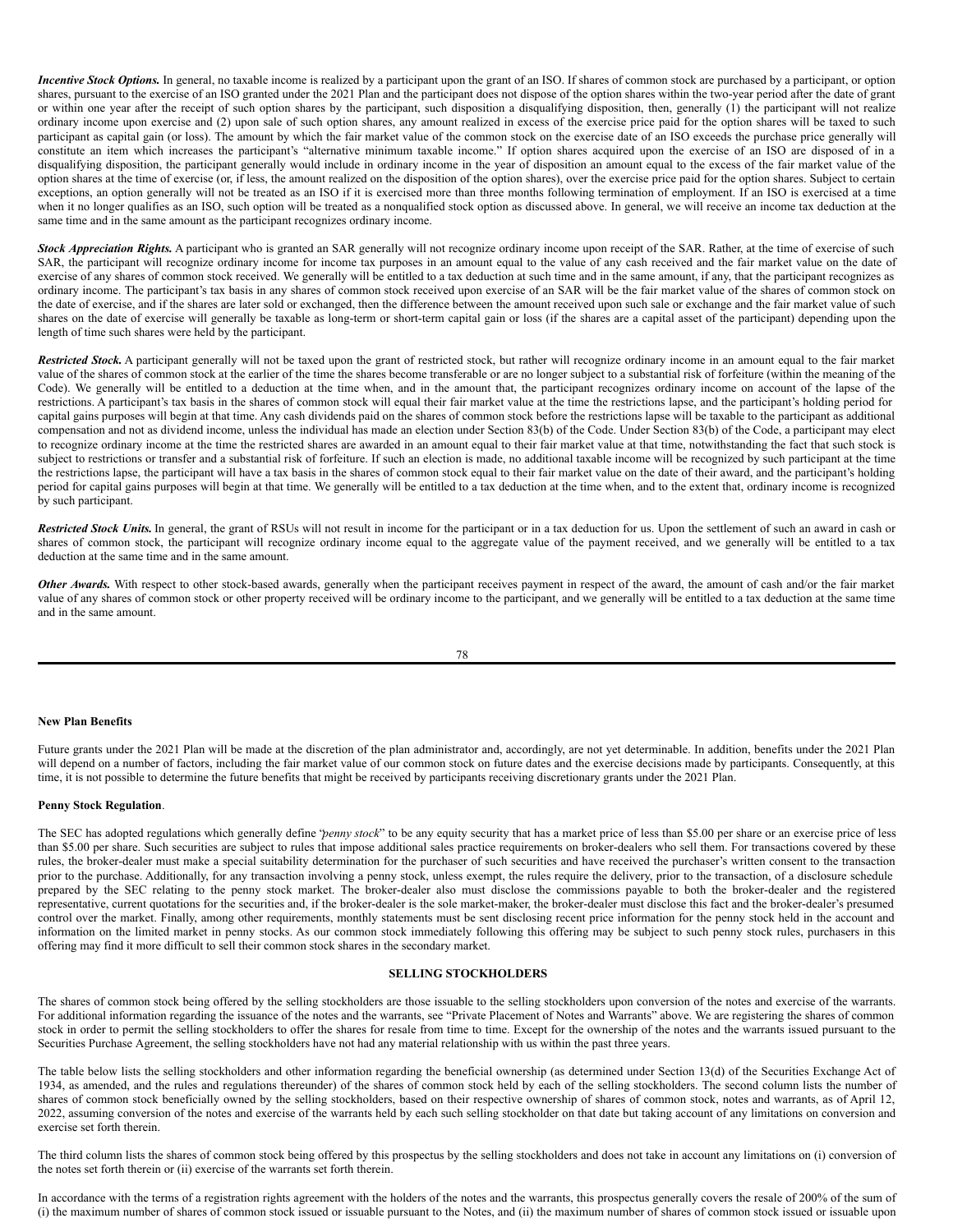exercise of the warrants, in each case, determined as if the outstanding notes and warrants were converted or exercised (as the case may be) in full (without regard to any limitations on conversion or exercise contained therein solely for the purpose of such calculation) at a conversion price or exercise price (as the case may be) calculated as of the trading day immediately preceding the date this registration statement was initially filed with the SEC. Because the conversion price of the notes and the exercise price of the warrants may be adjusted, the number of shares that will actually be issued may be more or less than the number of shares being offered by this prospectus. The fourth column assumes the sale of all of the shares offered by the selling stockholders pursuant to this prospectus.

Under the terms of the notes and the warrants, a selling stockholder may not convert the notes or exercise the warrants to the extent (but only to the extent) such selling stockholder or any of its affiliates would beneficially own a number of shares of our common stock which would exceed 9.99% of the outstanding shares of the Company (the "Maximum Percentage"). The number of shares in the second column reflects these limitations. The selling stockholders may sell all, some or none of their shares in this offering. See "Plan of Distribution."

| <b>Name of Selling Stockholder</b>               | Number of<br><b>Shares</b> of<br>Common<br><b>Stock</b><br><b>Beneficially</b><br>Owned<br>Prior to<br><b>Offering</b> | <b>Maximum</b><br>Number of<br><b>Shares</b><br>of<br>Common<br>Stock to be<br>Sold<br>Pursuant<br>to this<br><b>Prospectus</b> | Number of<br><b>Shares</b> of<br>Common<br><b>Stock</b><br>of Owned<br>After<br>Offering |
|--------------------------------------------------|------------------------------------------------------------------------------------------------------------------------|---------------------------------------------------------------------------------------------------------------------------------|------------------------------------------------------------------------------------------|
| HT Investments MA LLC $(1)(6)$                   | 9.230,000                                                                                                              | 17,069,216                                                                                                                      | $\qquad \qquad \cdots$                                                                   |
| Garrett Gruener (2)                              | 25,160,338                                                                                                             | 5,475,047                                                                                                                       | --                                                                                       |
| Gold Blaze Limited Vistra Corporate Services (3) | 1.706.922                                                                                                              | 1,706,922                                                                                                                       | $- -$                                                                                    |
| Dr. Harold Parnes (4)                            | 4,096,612                                                                                                              | 4,096,612                                                                                                                       | --                                                                                       |
| Steven Schrader (5)                              | 454,041                                                                                                                | 454,041                                                                                                                         | $\qquad \qquad \cdots$                                                                   |

(1) Hudson Bay Capital Management LP, the investment manager of High Trail Investments MA LLC, has voting and investment power over these securities. Sander Gerber is the managing member of Hudson Bay Capital GP LLC, which is the general partner of Hudson Bay Capital Management LP. Each of High Trail Investments MA LLC and Sander Gerber disclaims beneficial ownership over these securities. The address for the selling shareholder is c/o High Trail Capital LP, 221 River Street, 9<sup>th</sup> Floor, Hoboken, NJ 07030.

- (3) Includes (i) 853,461 shares of common stock issuable upon conversion of the Notes and (ii) 853,461 shares of common stock issuable upon exercise of the warrants. Cheng Chi Him exercises voting and investment control over these securities.
- (4) Includes (i) 2,048,306 shares of common stock issuable upon conversion of the Notes and (ii) 2,048,306 shares of common stock issuable upon exercise of the warrants.
- (5) Includes (i) 227,021 shares of common stock issuable upon conversion of the Notes and (ii) 227,020 shares of common stock issuable upon exercise of the warrants.
- (6) Without regard to the Maximum Percentage described above, assuming an alternative conversion price equal to \$1.1717, the Notes held by the Selling Stockholder are convertible into 8,534,608 shares of common stock of the Company and the Warrant held by the Selling Stockholder is exercisable into 4,267,304 shares of common stock of the Company.

### 80

#### **PLAN OF DISTRIBUTION**

We are registering the shares of common stock issuable upon conversion of the notes and exercise of the warrants to permit the resale of these shares of common stock by the holders of the notes and warrants from time to time after the date of this prospectus. We will not receive any of the proceeds from the sale by the selling stockholders of the shares of common stock, although we will receive the exercise price of any Warrants not exercised by the selling stockholders on a cashless exercise basis. We will bear all fees and expenses incident to our obligation to register the shares of common stock.

The selling stockholders may sell all or a portion of the shares of common stock held by them and offered hereby from time to time directly or through one or more underwriters, broker-dealers or agents. If the shares of common stock are sold through underwriters or broker-dealers, the selling stockholders will be responsible for underwriting discounts or commissions or agent's commissions. The shares of common stock may be sold in one or more transactions at fixed prices, at prevailing market prices at the time of the sale, at varying prices determined at the time of sale or at negotiated prices. These sales may be effected in transactions, which may involve crosses or block transactions, pursuant to one or more of the following methods:

- on any national securities exchange or quotation service on which the securities may be listed or quoted at the time of sale;
- in the over-the-counter market:
- in transactions otherwise than on these exchanges or systems or in the over-the-counter market;
- through the writing or settlement of options, whether such options are listed on an options exchange or otherwise;
- ordinary brokerage transactions and transactions in which the broker-dealer solicits purchasers;
- block trades in which the broker-dealer will attempt to sell the shares as agent but may position and resell a portion of the block as principal to facilitate the transaction;
- purchases by a broker-dealer as principal and resale by the broker-dealer for its account;
- an exchange distribution in accordance with the rules of the applicable exchange;

<sup>(2)</sup> Includes (i) 2,737,523 shares of common stock issuable upon conversion of the Notes and (ii)2,737,523 shares of common stock issuable upon exercise of the warrants.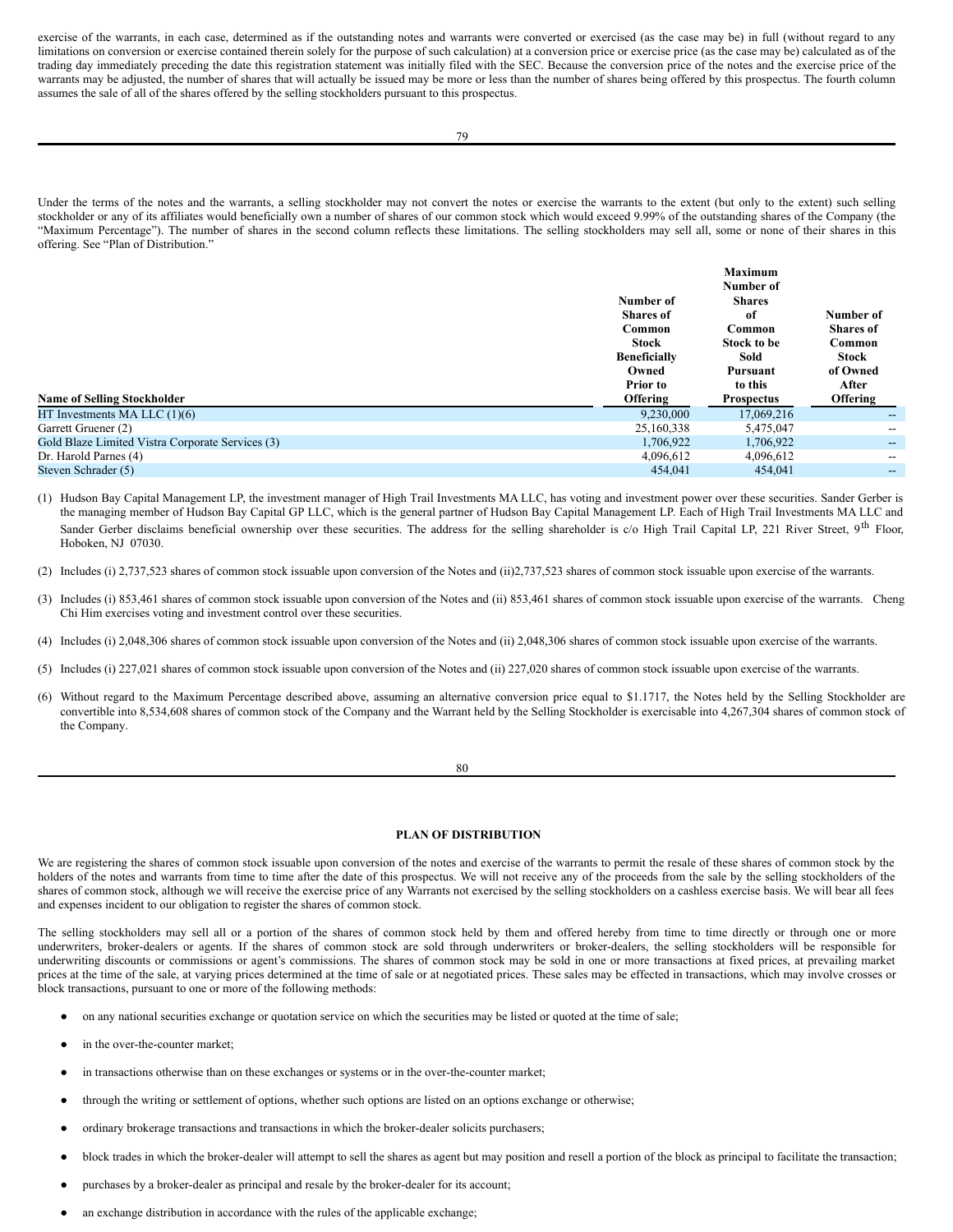- privately negotiated transactions;
- short sales made after the date the Registration Statement is declared effective by the SEC;
- broker-dealers may agree with a selling security holder to sell a specified number of such shares at a stipulated price per share;
- a combination of any such methods of sale; and
- any other method permitted pursuant to applicable law.

81

The selling stockholders may also sell shares of common stock under Rule 144 promulgated under the Securities Act of 1933, as amended, if available, rather than under this prospectus. In addition, the selling stockholders may transfer the shares of common stock by other means not described in this prospectus. If the selling stockholders effect such transactions by selling shares of common stock to or through underwriters, broker-dealers or agents, such underwriters, broker-dealers or agents may receive commissions in the form of discounts, concessions or commissions from the selling stockholders or commissions from purchasers of the shares of common stock for whom they may act as agent or to whom they may sell as principal (which discounts, concessions or commissions as to particular underwriters, broker-dealers or agents may be in excess of those customary in the types of transactions involved). In connection with sales of the shares of common stock or otherwise, the selling stockholders may enter into hedging transactions with broker-dealers, which may in turn engage in short sales of the shares of common stock in the course of hedging in positions they assume. The selling stockholders may also sell shares of common stock short and deliver shares of common stock covered by this prospectus to close out short positions and to return borrowed shares in connection with such short sales. The selling stockholders may also loan or pledge shares of common stock to broker-dealers that in turn may sell such shares.

The selling stockholders may pledge or grant a security interest in some or all of the notes, warrants or shares of common stock owned by them and, if they default in the performance of their secured obligations, the pledgees or secured parties may offer and sell the shares of common stock from time to time pursuant to this prospectus or any amendment to this prospectus under Rule 424(b)(3) or other applicable provision of the Securities Act amending, if necessary, the list of selling stockholders to include the pledgee, transferee or other successors in interest as selling stockholders under this prospectus. The selling stockholders also may transfer and donate the shares of common stock in other circumstances in which case the transferees, donees, pledgees or other successors in interest will be the selling beneficial owners for purposes of this prospectus.

To the extent required by the Securities Act and the rules and regulations thereunder, the selling stockholders and any broker-dealer participating in the distribution of the shares of common stock may be deemed to be "underwriters" within the meaning of the Securities Act, and any commission paid, or any discounts or concessions allowed to, any such broker-dealer may be deemed to be underwriting commissions or discounts under the Securities Act. At the time a particular offering of the shares of common stock is made, a prospectus supplement, if required, will be distributed, which will set forth the aggregate amount of shares of common stock being offered and the terms of the offering, including the name or names of any broker-dealers or agents, any discounts, commissions and other terms constituting compensation from the selling stockholders and any discounts, commissions or concessions allowed or re-allowed or paid to broker-dealers.

Under the securities laws of some states, the shares of common stock may be sold in such states only through registered or licensed brokers or dealers. In addition, in some states the shares of common stock may not be sold unless such shares have been registered or qualified for sale in such state or an exemption from registration or qualification is available and is complied with.

There can be no assurance that any selling stockholder will sell any or all of the shares of common stock registered pursuant to the registration statement, of which this prospectus forms a part.

The selling stockholders and any other person participating in such distribution will be subject to applicable provisions of the Securities Exchange Act of 1934, as amended, and the rules and regulations thereunder, including, without limitation, to the extent applicable, Regulation M of the Exchange Act, which may limit the timing of purchases and sales of any of the shares of common stock by the selling stockholders and any other participating person. To the extent applicable, Regulation M may also restrict the ability of any person engaged in the distribution of the shares of common stock to engage in market-making activities with respect to the shares of common stock. All of the foregoing may affect the marketability of the shares of common stock and the ability of any person or entity to engage in market-making activities with respect to the shares of common stock.

We will pay all expenses of the registration of the shares of common stock pursuant to the registration rights agreement, estimated to be \$75,000 in total, including, without limitation, Securities and Exchange Commission filing fees and expenses of compliance with state securities or "blue sky" laws; provided, however, a selling stockholder will pay all underwriting discounts and selling commissions, if any. We will indemnify the selling stockholders against liabilities, including some liabilities under the Securities Act in accordance with the registration rights agreements or the selling stockholders will be entitled to contribution. We may be indemnified by the selling stockholders against civil liabilities, including liabilities under the Securities Act that may arise from any written information furnished to us by the selling stockholder specifically for use in this prospectus, in accordance with the related registration rights agreements or we may be entitled to contribution.

Once sold under the registration statement, of which this prospectus forms a part, the shares of common stock will be freely tradable in the hands of persons other than our affiliates.

82

# **LEGAL MATTERS**

The validity of the issuance of the securities offered hereby will be passed upon for us by Sheppard, Mullin, Richter & Hampton LLP, New York, New York.

#### **EXPERTS**

M&K CPAs PLLC, an independent registered public accounting firm, has audited our financial statements as of and for the years ended December 31, 2020 and 2019, as set forth in their report which includes an unqualified opinion on the financial statements and an explanatory paragraph about the existence of substantial doubt concerning the Company's ability to continue as a going concern. Such financial statements are included in reliance upon the report of such firm given upon their authority as experts in accounting and auditing.

### **WHERE YOU CAN FIND MORE INFORMATION**

We have filed with the Securities and Exchange Commission a Registration Statement on Form S-1 under the Securities Act with respect to the common stock offered by this prospectus. This prospectus, which is part of the registration statement, omits certain information, exhibits, schedules and undertakings set forth in the registration statement. For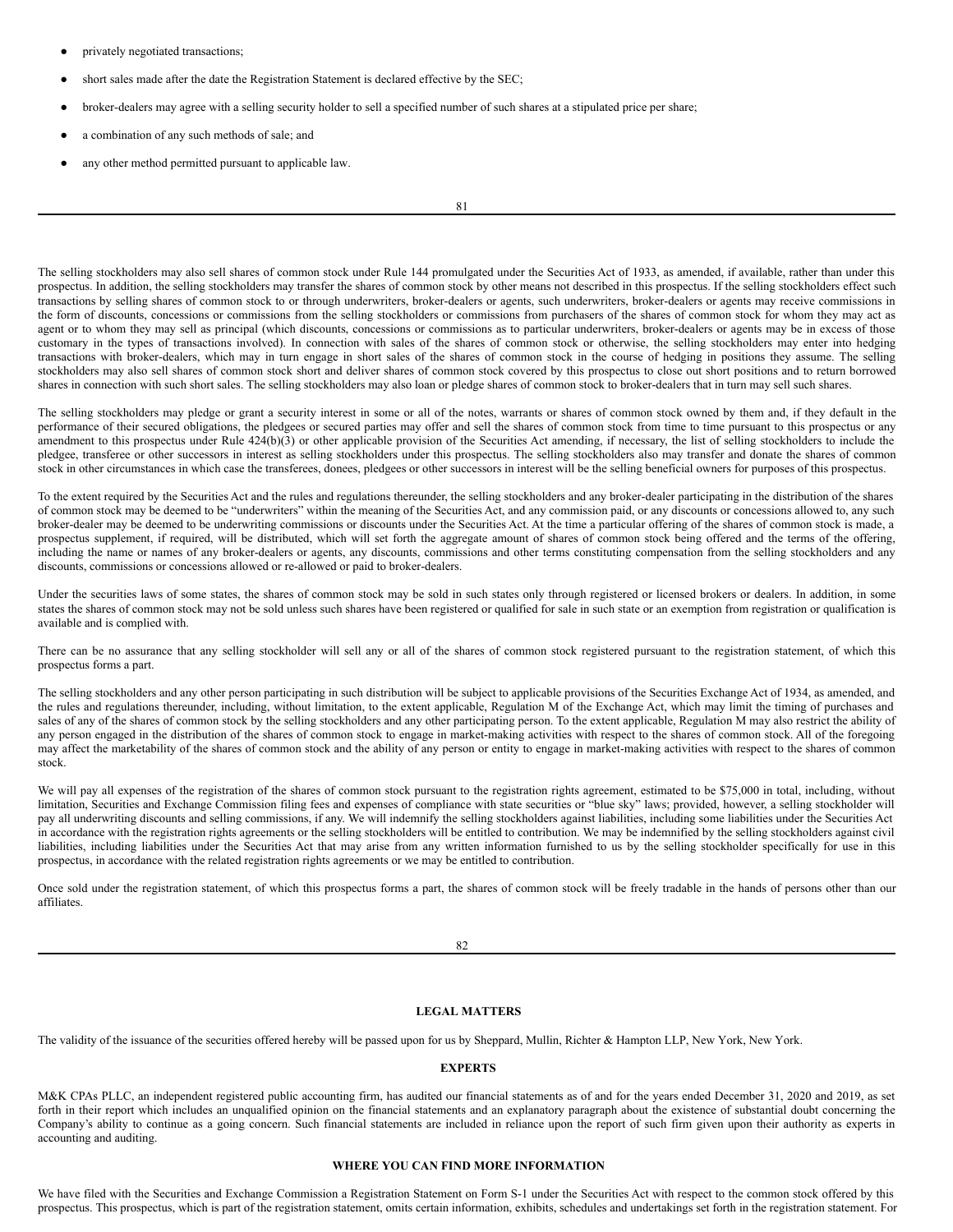further information pertaining to us and our common stock, reference is made to the registration statement and the exhibits and schedules to the registration statement. Statements contained in this prospectus as to the contents or provisions of any documents referred to in this prospectus are not necessarily complete, and in each instance where a copy of the document has been filed as an exhibit to the registration statement, reference is made to the exhibit for a more complete description of the matters involved.

Registration statements and certain other filings made with the Securities and Exchange Commission electronically are publicly available through the Securities and Exchange Commission's website at *http://www.sec.gov*. The registration statement, including all exhibits and amendments to the registration statement, has been filed electronically with the Securities and Exchange Commission.

We are subject to the information and periodic reporting requirements of the Securities Exchange Act of 1934, as amended, and, accordingly, are required to file annual reports containing financial statements audited by an independent public accounting firm, quarterly reports containing unaudited financial data, current reports, proxy statements and other information with the Securities and Exchange Commission. You may inspect and copy such periodic reports, proxy statements and other information at the Securities and Exchange Commission's public reference room, and the website of the Securities and Exchange Commission referred to above.

83

### **NANOMIX CORPORATION**

### **INDEX TO CONSOLIDATED FINANCIAL STATEMENTS**

| Report of Independent Registered Public Accounting Firm (PCAOB ID 2738)                                | F-2   |
|--------------------------------------------------------------------------------------------------------|-------|
| Consolidated Balance Sheets as of December, 31 2021 and 2020                                           | F-3   |
| Consolidated Statements of Operations for the Years Ended December 31, 2021 and 2020                   | F-4   |
| Consolidated Statements of Changes in Stockholders' Deficit for Years Ended December 31, 2021 and 2020 | F-5   |
| Consolidated Statements of Cash Flows for Years Ended December 31, 2021 and 2020                       | F-6   |
| Notes to the Consolidated Financial Statements                                                         | $F-7$ |

F-1



#### <span id="page-50-0"></span>**REPORT OF INDEPENDENT REGISTERED PUBLIC ACCOUNTING FIRM**

To the Board of Directors and Stockholders Nanomix Corporation

#### **Opinion on the Consolidated Financial Statements**

We have audited the accompanying consolidated balance sheets of Nanomix Corporation (the Company) as of December 31, 2021 and 2020, and the related consolidated statements of operations, changes in stockholders' deficit, and cash flows for the years then ended, and the related notes (collectively referred to as the "consolidated financial statements"). In our opinion, the consolidated financial statements present fairly, in all material respects, the financial position of the Company as of December 31, 2021 and 2020, and the results of its operations and its cash flows for the years then ended in conformity with accounting principles generally accepted in the United States of America.

#### **Going Concern**

The accompanying consolidated financial statements have been prepared assuming the company will continue as a going concern. As discussed in Note 2 to the consolidated financial statements, the company has not yet realized any significant revenues from its planned operations and has had net losses of approximately \$9.5 million and \$6.2 million for the years ended December 31, 2021 and 2020, respectively, which raises substantial doubt about its ability to continue as a going concern. Management's plans regarding these matters are also described in Note 2. The Consolidated financial statements do not include any adjustments that might result from the outcome of this uncertainty.

#### **Basis for Opinion**

These consolidated financial statements are the responsibility of the Company's management. Our responsibility is to express an opinion on the Company's consolidated financial statements based on our audits. We are a public accounting firm registered with the Public Company Accounting Oversight Board (United States) (PCAOB) and are required to be independent with respect to the Company in accordance with the U.S. federal securities laws and the applicable rules and regulations of the Securities and Exchange Commission and the PCAOB.

We conducted our audits in accordance with the standards of the PCAOB. Those standards require that we plan and perform the audits to obtain reasonable assurance about whether the consolidated financial statements are free of material misstatement, whether due to error or fraud. The Company is not required to have, nor were we engaged to perform, an audit of its internal control over financial reporting. As part of our audits, we are required to obtain an understanding of internal control over financial reporting, but not for the purpose of expressing an opinion on the effectiveness of the Company's internal control over financial reporting. Accordingly, we express no such opinion.

Our audits included performing procedures to assess the risks of material misstatement of the consolidated financial statements, whether due to error or fraud, and performing procedures that respond to those risks. Such procedures included examining, on a test basis, evidence regarding the amounts and disclosures in the consolidated financial statements. Our audits also included evaluating the accounting principles used and the significant estimates made by management, as well as evaluating the overall presentation of the consolidated financial statements. We believe our audits provide a reasonable basis for our opinion.

### **Critical Audit Matter**

The critical audit matter communicated below is a matter arising from the current period audit of the consolidated financial statements that was communicated or required to be communicated to the audit committee and that: (1) relates to accounts or disclosures that are material to the consolidated financial statements and (2) involved our especially challenging, subjective, or complex judgments. The communication of critical audit matters does not alter in any way our opinion on the consolidated financial statements, taken as a whole, and we are not, by communicating the critical audit matter below, providing separate opinions on the critical audit matter or on the accounts or disclosures to which it relates.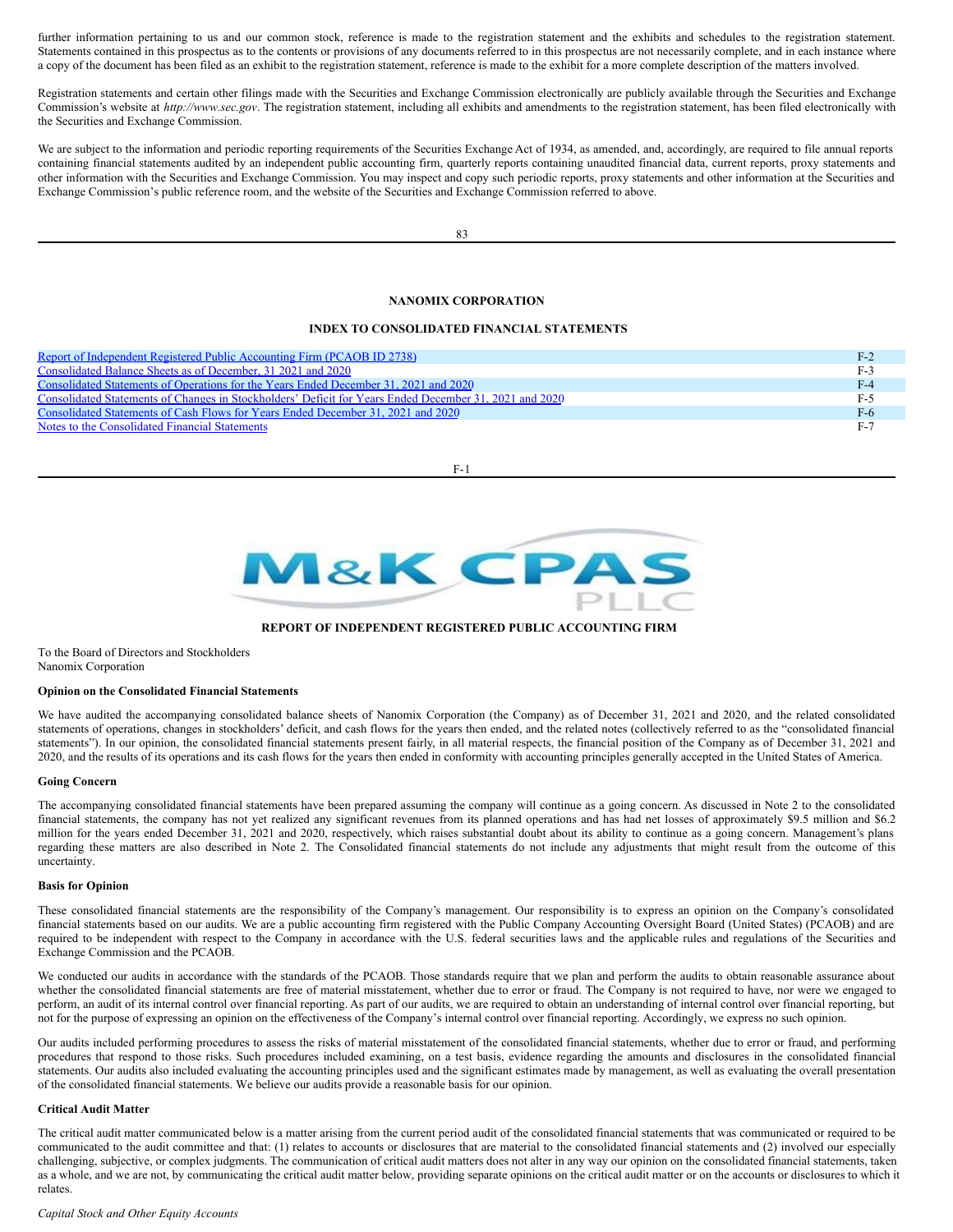As discussed in Note 3, the Company issues stock options and warrants as stock-based compensation to employees and non-employees.

Auditing management's calculation of the fair value of the options and warrants issued can be a significant judgment given the fact that the Company uses management estimates on various inputs to the calculations.

To test the valuation of the warrants and options, we evaluated management's significant judgments and estimates. Significant judgements and estimates related to the valuation of the warrants and options include fair valuing of warrants and options which involve significant estimates of volatility, grant terms, risk-free rates and the use of historical trading data. We evaluated management's conclusions regarding their fair values and reviewed support for the significant inputs used in the valuation model, as well as assessing the model for reasonableness. In addition, we evaluated the Company's disclosure in relation to this matter included in Notes 3 to the consolidated financial statements.

s/ M&K CPAS, PLLC

M&K CPAS, PLLC We have served as the Company's auditor since 2020

Houston, TX April 12, 2022

F-2

### <span id="page-51-0"></span>**NANOMIX CORPORATION CONSOLIDATED BALANCE SHEETS**

|                                                                                                                                                                              |              | As of December, 31 |              |                |  |  |
|------------------------------------------------------------------------------------------------------------------------------------------------------------------------------|--------------|--------------------|--------------|----------------|--|--|
|                                                                                                                                                                              |              | 2021               |              | 2020           |  |  |
| <b>ASSETS</b>                                                                                                                                                                |              |                    |              |                |  |  |
| Current assets:                                                                                                                                                              |              |                    |              |                |  |  |
| Cash                                                                                                                                                                         | $\mathbb{S}$ | 297,351            | $\mathbb{S}$ | 15,098         |  |  |
| Accounts receivable                                                                                                                                                          |              |                    |              | 821            |  |  |
| Prepaid expenses and other current assets                                                                                                                                    |              | 171,488            |              | 156,875        |  |  |
| Total current assets                                                                                                                                                         |              | 468.839            |              | 172.794        |  |  |
| Deposit                                                                                                                                                                      |              | 97,555             |              | 60,000         |  |  |
| Property and equipment, net                                                                                                                                                  |              | 339,318            |              | 65,612         |  |  |
| Other long-term assets                                                                                                                                                       |              |                    |              | 232,065        |  |  |
| <b>Total Assets</b>                                                                                                                                                          | \$           | 905,712            | S            | 530,471        |  |  |
|                                                                                                                                                                              |              |                    |              |                |  |  |
| LIABILITIES, PREFERRED STOCK SUBJECT TO REDEMPTION AND STOCKHOLDERS' DEFICIT                                                                                                 |              |                    |              |                |  |  |
| Current liabilities:                                                                                                                                                         |              |                    |              |                |  |  |
| Accounts payable                                                                                                                                                             | \$           | 407,943            | \$           | 898,463        |  |  |
| Accrued expenses                                                                                                                                                             |              | 726,148            |              | 344,065        |  |  |
| Accounts payable and accrued expenses, related party                                                                                                                         |              | 354,973            |              | 50,000         |  |  |
| Accrued interest                                                                                                                                                             |              | 332,561            |              | 132,175        |  |  |
| Accrued interest, related party                                                                                                                                              |              |                    |              | 1,810,232      |  |  |
| Convertible note payable, net of discount                                                                                                                                    |              | 200,000            |              |                |  |  |
| Notes payable, related party                                                                                                                                                 |              | 547,821            |              |                |  |  |
| Notes payable marketing                                                                                                                                                      |              | 450,000            |              |                |  |  |
| <b>Deferred Revenues</b>                                                                                                                                                     |              | 293,523            |              | 188,741        |  |  |
| Other current liabilities                                                                                                                                                    |              | 12,129             |              | 313,146        |  |  |
| Total current liabilities                                                                                                                                                    |              | 3,325,098          |              | 3,736,822      |  |  |
| Notes payable $-$ net of current portion                                                                                                                                     |              |                    |              | 610,000        |  |  |
| Notes payable, related party – net of current portion                                                                                                                        |              | $\overline{a}$     |              | 8,307,000      |  |  |
| Secured Promissory Note, net of discount                                                                                                                                     |              | 2,012,287          |              |                |  |  |
| Secured Promissory Note, net of discount, related party                                                                                                                      |              | 1,603,778          |              |                |  |  |
| Other long-term liabilities                                                                                                                                                  |              | $\overline{0}$     |              | 402,154        |  |  |
| <b>Total Liabilities</b>                                                                                                                                                     |              | 6.941.163          |              | 13,055,976     |  |  |
|                                                                                                                                                                              |              |                    |              |                |  |  |
| <b>Commitments and Contingencies (Note 7)</b>                                                                                                                                |              |                    |              |                |  |  |
| Preferred stock; \$0.00001 par value, 120,467,864 shares authorized, 0 and 101,015,049 issued and outstanding as of December 31,<br>2021 and December 31, 2020, respectively |              |                    |              | 40.070.108     |  |  |
| Preferred stock B; 1,000,000 shares designated, 963,964 and 0 shares issued and outstanding at December 31, 2021 and December<br>31, 2020, respectively                      |              | 963,964            |              |                |  |  |
| Preferred stock C; 1,000,000 and 0 shares issued and outstanding at December 31, 2021 and December 31, 2020, respectively                                                    |              | 14,670,633         |              |                |  |  |
|                                                                                                                                                                              |              |                    |              |                |  |  |
| Stockholders' deficit:                                                                                                                                                       |              |                    |              |                |  |  |
| Common stock; \$0.001 par value, 2,000,000,000 shares authorized, 5,300,084 and 4,298 shares issued and outstanding as of                                                    |              |                    |              |                |  |  |
| December 31, 2021 and December 31, 2020, respectively                                                                                                                        |              | 5,300              |              | -null-         |  |  |
| Additional paid-in capital                                                                                                                                                   |              | 85,092,094         |              | 44,727,171     |  |  |
| Stock payable                                                                                                                                                                |              | 20,375             |              |                |  |  |
| Accumulated deficit                                                                                                                                                          |              | (106, 787, 817)    |              | (97, 322, 784) |  |  |
| Total stockholders' deficit                                                                                                                                                  |              | (21,670,048)       |              | (52, 595, 613) |  |  |
| <b>Total Liabilities, Preferred Stock Subject to Redemption and Stockholders' Deficit</b>                                                                                    | \$           | 905,712            | \$           | 530,471        |  |  |

The accompanying notes are an integral part of the consolidated financial statements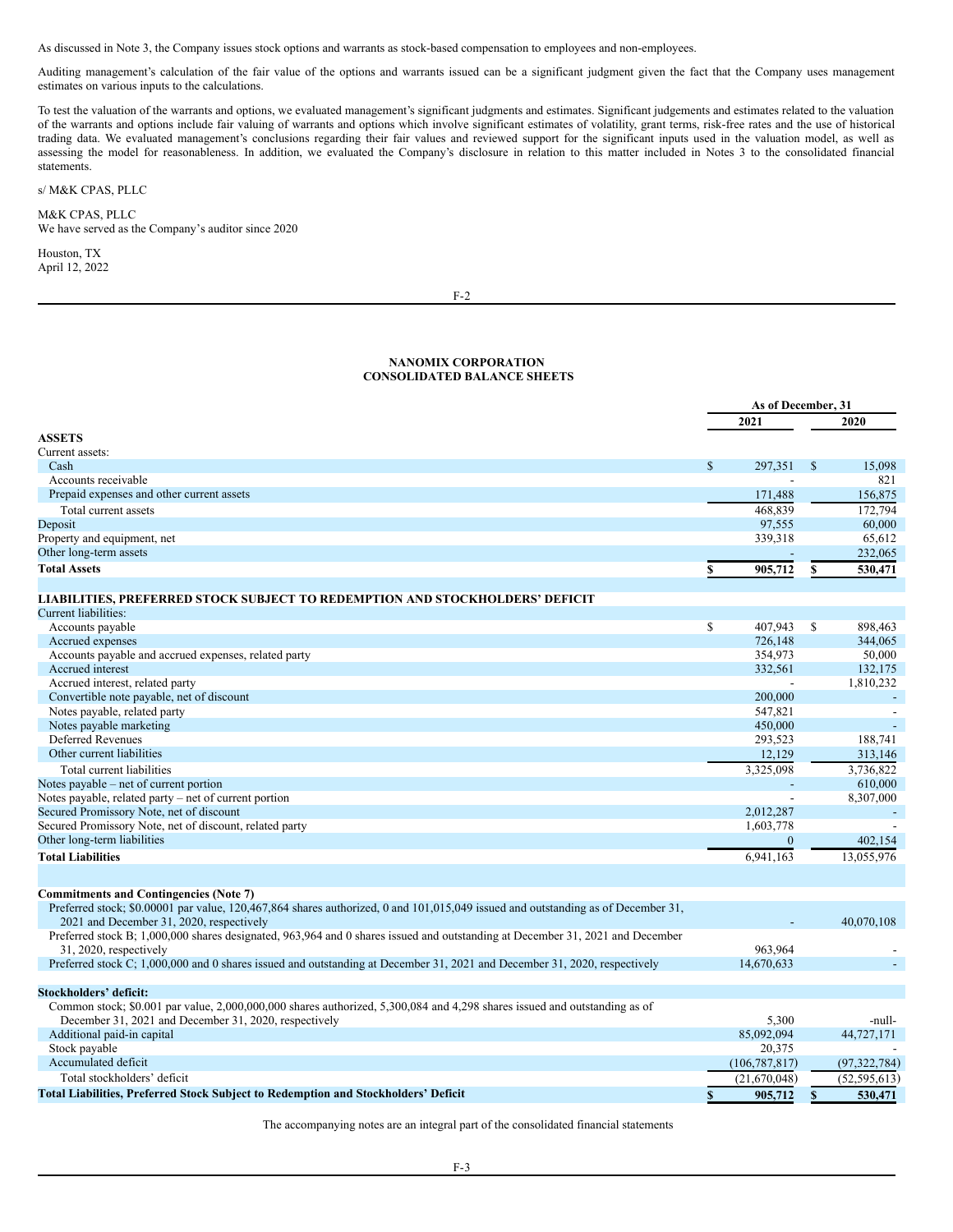# <span id="page-52-0"></span>**NANOMIX CORPORATION CONSOLIDATED STATEMENTS OF OPERATIONS**

|                                                                          |                | December 31,       |
|--------------------------------------------------------------------------|----------------|--------------------|
|                                                                          | 2021           | 2020               |
| Revenues                                                                 | 141,778        | 513,244<br>S.      |
| Operating costs and expenses:                                            |                |                    |
| Research and development                                                 | 3,017,263      | 4,184,820          |
| Selling, general and administrative expenses                             | 2,849,666      | 1,234,784          |
| Total operating expenses                                                 | 5,866,929      | 5,419,604          |
| Loss from operations                                                     | (5,725,151)    | (4,906,360)        |
| Other income (expense):                                                  |                |                    |
| Interest income                                                          | $\overline{2}$ | 6                  |
| Interest expense                                                         | (1,644,829)    | (209, 538)         |
| Interest expense, related, party                                         | (572, 347)     | (1,076,478)        |
| Change in fair value of derivative liability                             | 15,282         |                    |
| Change in fair value of warrant liability                                | 438,972        |                    |
| Forgiveness of PPP loan and accrued interest                             | 408,242        |                    |
| Loss on debt modification                                                | (2,385,204)    |                    |
| Total income (expense)                                                   | (3,739,882)    | (1,286,010)        |
| Loss before income taxes                                                 | (9,465,033)    | (6,192,370)        |
| Provision for income taxes                                               |                |                    |
| <b>Net loss</b>                                                          | (9,465,033)    | (6, 192, 370)<br>S |
|                                                                          |                |                    |
| Weighted average number of common shares outstanding – basic and diluted | 5,300,084      | 4,298              |
| Net loss per common share - basic and diluted                            | (1.79)         | (1,440.76)         |
|                                                                          |                |                    |

The accompanying notes are an integral part of the consolidated financial statements

F-4

### <span id="page-52-1"></span>**NANOMIX CORPORATION CONSOLIDATED STATEMENTS OF CHANGES IN STOCKHOLDERS' DEFICIT Years Ended December 31, 2021 and 2020**

|                                                    |                     | <b>Stockholders' Deficit</b> |                         |                                        |                          |                |              |
|----------------------------------------------------|---------------------|------------------------------|-------------------------|----------------------------------------|--------------------------|----------------|--------------|
|                                                    | <b>Common Stock</b> |                              | <b>Stock</b><br>payable | <b>Additional</b><br>Paid-in           | Total<br>Accumulated     | Stockholders'  | Mezzanine    |
|                                                    | <b>Shares</b>       | Amount                       | Amount                  | Capital                                | <b>Deficit</b>           | Deficit        | Equity       |
| Balance, December 31, 2019                         | 4,298               | -null-                       |                         | 44,465,702                             | \$ (91,130,414)          | (46, 664, 712) | 40,070,108   |
| Stock based compensation                           |                     |                              |                         | 261,469                                |                          | 261,469        |              |
| Net loss                                           |                     |                              |                         |                                        | (6,192,370)              | (6,192,370)    |              |
| Balance, December 31, 2020                         | 4,298               | -null-                       |                         | 44,727,171<br>S                        | (97, 322, 784)           | (52, 595, 613) | 40,070,108   |
| Stock based compensation                           |                     |                              |                         | 193,747                                |                          | 193,747        |              |
| Warrants issued with notes                         |                     |                              |                         | 5,796,609                              |                          | 5,796,609      |              |
| <b>Issuance of Common Shares</b>                   | 4.700               | -null-                       |                         | 23,450                                 |                          | 23,450         |              |
| Preferred Stock conversion into common stock       | 618,687             | 6                            |                         | 40,070,102<br>$\overline{\phantom{0}}$ |                          | 40,070,108     | (40,070,108) |
| Notes payable and accrued interest conversion into |                     |                              |                         |                                        |                          |                |              |
| common stock                                       | 571,621             | 6                            |                         | 10,639,610<br>$\sim$                   |                          | 10,639,616     |              |
| Preferred Stock C exchange for Nanomix Common      |                     |                              |                         |                                        |                          |                |              |
| Stock                                              | (1, 199, 306)       | (12)                         |                         | (14,670,621)                           |                          | (14,670,633)   | 14,670,633   |
| Merge with Boston Therapeutics                     | 5,300,084           | 5,300                        |                         | (3,870,990)<br>$\sim$                  | $\overline{\phantom{a}}$ | (3,865,690)    | 963,964      |
| Loss on debt modification                          |                     |                              |                         | 2,385,204                              |                          | 2,385,204      |              |
| Nanomix common stock purchase                      |                     |                              |                         | (202, 188)                             |                          | (202, 188)     |              |
| Nanomix options exercised                          |                     |                              | 20,375                  |                                        |                          | 20,375         |              |
| Net loss                                           |                     |                              |                         |                                        | (9,465,033)              | (9,465,033)    |              |
| Balance, December 31, 2021                         | 5,300,084           | 5,300                        | 20,375                  | 85,092,094                             | \$(106, 787, 817)        | (21,670,048)   | \$15,634,597 |

The accompanying notes are an integral part of the consolidated financial statements

<span id="page-52-2"></span>**NANOMIX CORPORATION CONSOLIDATED STATEMENTS OF CASH FLOWS**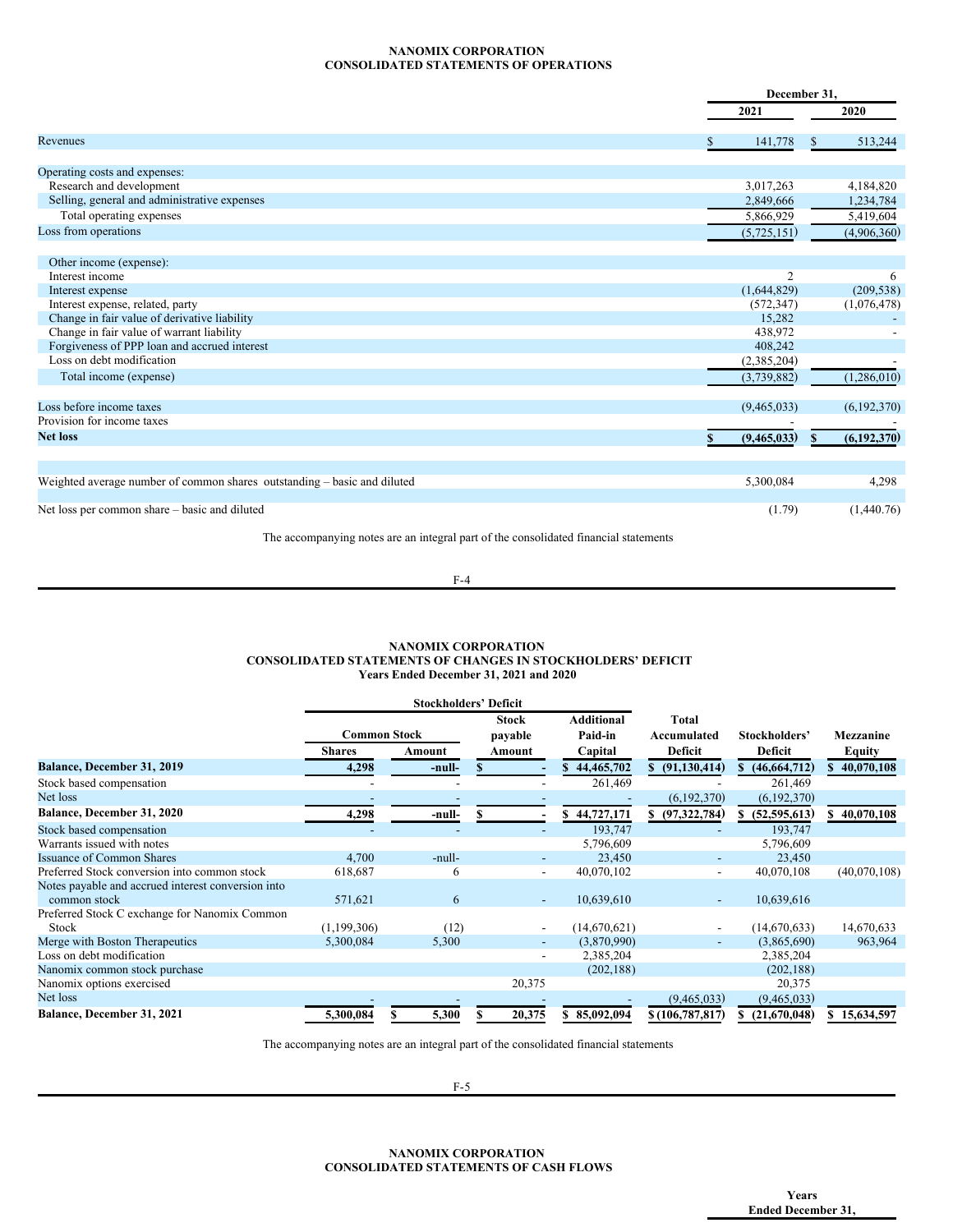|                                                                                          | 2021                        | 2020                       |
|------------------------------------------------------------------------------------------|-----------------------------|----------------------------|
| Cash flows from operating activities:<br>Net loss                                        | $\mathbf{s}$<br>(9,465,033) | $\mathbf S$<br>(6,192,370) |
| Adjustments to reconcile net loss to net cash used by operating activities:              |                             |                            |
| Depreciation and amortization expense                                                    | 64,597                      | 28,331                     |
| Stock-based compensation                                                                 | 160,593                     | 82,238                     |
| Warrants                                                                                 | 33,154                      | 179,231                    |
| Amortization of debt discount                                                            | 1,477,895                   |                            |
| Loss on debt modification                                                                | 2,385,204                   |                            |
| Change in fair value of derivative liability                                             | (15,282)                    | $\overline{a}$             |
| Change in fair value of warrant liability                                                | (438, 972)                  |                            |
| Leasing                                                                                  | 2,885                       | 38,050                     |
| Forgiveness of PPP loan and accrued interest                                             | (408, 242)                  |                            |
| Increase (decrease) in cash attributable to changes in operating assets and liabilities: |                             |                            |
| Accounts receivable                                                                      | 821                         | (821)                      |
| Prepaid expenses                                                                         | (14, 613)                   | (152, 429)                 |
| Other assets                                                                             | (37, 555)                   | (40,000)                   |
| Accounts payable                                                                         | (754, 509)                  | 764,322                    |
| Accrued expenses                                                                         | (292, 400)                  | 192,779                    |
| Accounts payable and accrued expenses, related party                                     | 367,473                     | 12.500                     |
| <b>Accrued Interest</b>                                                                  | 127,991                     | 82,983                     |
| Accrued Interest, related party                                                          | 572,346                     | 1,076,478                  |
| Other liabilities                                                                        | (83,942)                    | 12,639                     |
| Net cash used by operating activities                                                    | (6,317,589)                 | (3,916,069)                |
|                                                                                          |                             |                            |
| Cash flows from investing activities:                                                    |                             |                            |
| Purchase of property and equipment                                                       | (336, 157)                  | (43, 421)                  |
| Cash received with merge with Boston Therapeutics                                        | 63,362                      |                            |
|                                                                                          |                             |                            |
| Net cash used by investing activities                                                    | (272, 795)                  | (43, 421)                  |
| Cash flows from financing activities:                                                    |                             |                            |
|                                                                                          | 410,000                     | 250,000                    |
| Proceeds from notes payable                                                              |                             |                            |
| Proceeds from notes payable, related party                                               | 290,000                     | 2,732,000                  |
| Net proceeds from notes payable - related parties                                        | 50,000                      |                            |
| Repayments of notes payable - related parties                                            | (50,000)                    |                            |
| Proceeds from Secured Promissory Notes                                                   | 6,331,000                   |                            |
| Proceeds from borrowing PPP loan                                                         |                             | 402,154                    |
| Proceeds from issuance of common stock                                                   | 23,450                      |                            |
| Proceeds from options exercised                                                          | 20,375                      |                            |
| Re-purchase of Nanomix common shares                                                     | (202, 188)                  |                            |
| Net cash provided by financing activities                                                | 6,872,637                   | 3,384,154                  |
|                                                                                          |                             |                            |
| Net increase (decrease) in cash                                                          | 282,253                     | (575, 336)                 |
|                                                                                          |                             |                            |
| Cash at the beginning of the year                                                        | 15,098                      | 590,434                    |
| Cash at the end of the year                                                              | 297,351<br>\$               | 15,098<br>\$               |
| Non-cash investing and financing transactions:                                           |                             |                            |
| Right-of-use asset obtained in exchange for lease obligations                            | (232,065)                   | (192, 788)                 |
| Lease liability                                                                          | 229,180                     | 154,738                    |
| Convertible notes payable for accrued expenses                                           | 62,500                      | 75,000                     |
| Preferred stock conversion into common stock                                             | 40,070,108                  |                            |
| Secured promissory note for related party for related party note payable                 | 1,603,778                   |                            |
| Common stock for convertible note payable                                                | 10,639,616                  | $\overline{\phantom{a}}$   |
| Discount for beneficial conversion feature and warrants issued with notes                | 5,796,609                   | $\blacksquare$             |
|                                                                                          |                             |                            |

The accompanying notes are an integral part of the consolidated financial statements

F-6

### <span id="page-53-0"></span>**NANOMIX CORPORATION NOTES TO CONSOLIDATED FINANCIAL STATEMENTS Years ended December 31, 2021 and 2020**

# **NOTE 1 – THE COMPANY AND NATURE OF BUSINESS**

#### *Nature of Operations*

Boston Therapeutics, Inc. (the "Company") was formed as a Delaware corporation on August 24, 2009 under the name Avanyx Therapeutics, Inc. On November 10, 2010, the Company entered into an Agreement and Plan of Merger (the "Merger Agreement") with Boston Therapeutics, Inc., a New Hampshire corporation ("BTI") providing for the merger of BTI into the Company with the Company being the surviving entity (the "Merger"), the issuance by the Company of 4,000,000 shares of common stock to the stockholders of BTI in exchange for 100% of the outstanding common stock of BTI, and the change of the Company's name to Boston Therapeutics, Inc. On February 12, 2018, the Company acquired CureDM Group Holdings LLC ("CureDM"), for 47,741,140 shares of common stock of which 25,000,000 were delivered at closing and 22,741,140 were to be delivered in four equal tranches of 5,685,285 each upon the achievement of specific milestones. On January 26, 2021, Boston Therapeutics, Inc., a Delaware corporation (the "Company"), BTHE Acquisition Inc., a California corporation and wholly-owned subsidiary of the Company ("Merger Sub"), and Nanomix, Inc., a California corporation ("Nanomix"), entered into an Agreement and Plan of Merger (the "Merger Agreement"), pursuant to which, Merger Sub merged with and into Nanomix, with Nanomix continuing as a wholly-owned subsidiary of the Company and the surviving corporation of the merger (the "Merger"). As consideration for the Merger, the Company issued to the shareholders of Nanomix 1,000,000 shares of a newly created Series C Convertible Preferred Stock of the Company (the "Preferred Stock"). Upon the effectiveness of the amendment to our Certificate of Incorporation to effectuate the reverse stock split of one-for-173, all such shares of Preferred Stock issued to Nanomix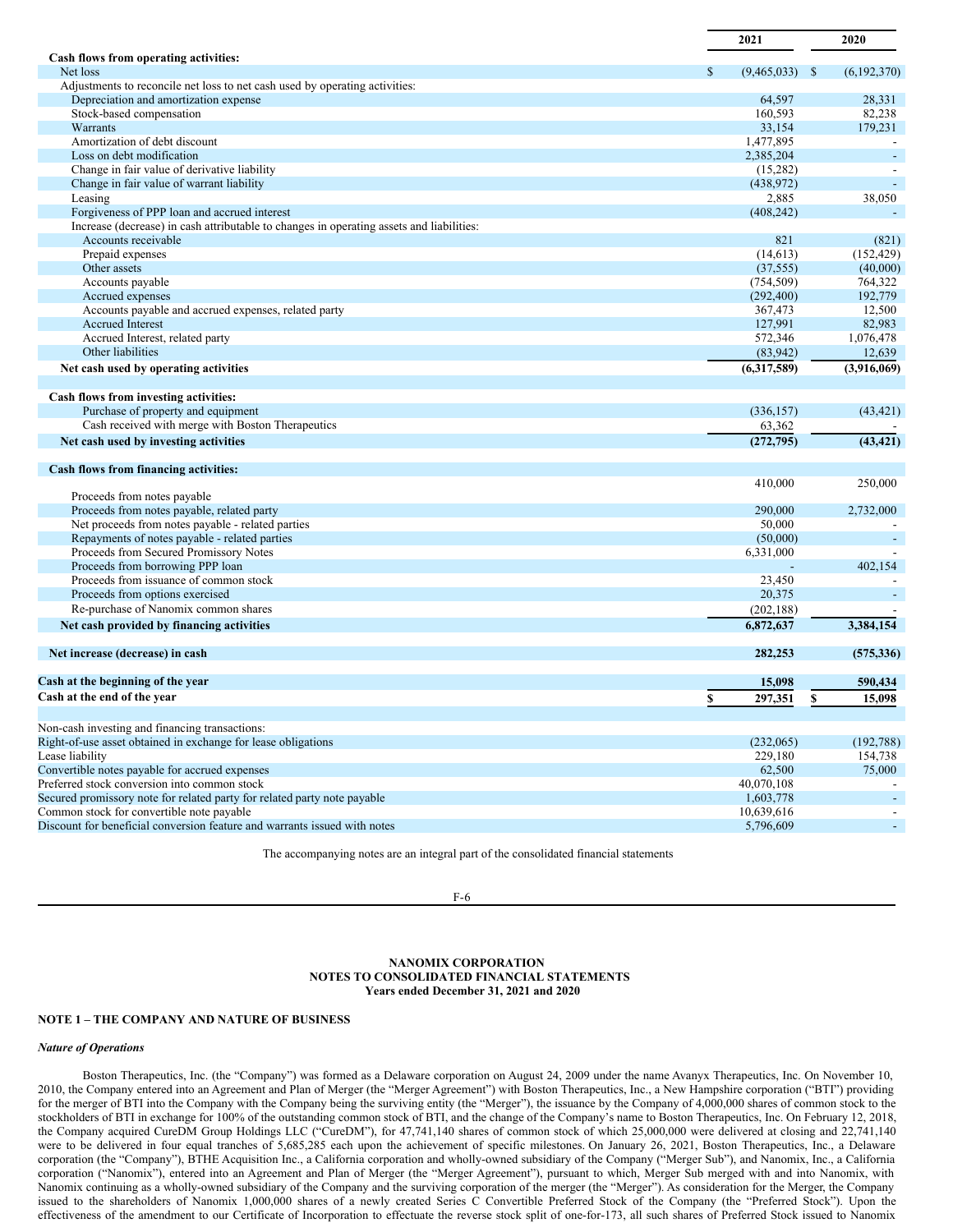shareholders shall automatically convert into approximately 35,644,997 shares of common stock of the Company, the warrants to be assumed at closing may be exercisable into approximately 2,124,687 shares of common stock of the Company and the options and restricted stock units to be assumed at closing may be exercisable into approximately 5,718,838 shares of common stock of the Company. The shares of common stock issuable upon conversion of the Preferred Stock together with warrants, restricted stock units and options to be assumed on the closing date shall represent approximately 80% of the outstanding shares of Common Stock of the Company upon closing of the Merger. The merger closed on June 4, 2021.See Note 9

Nanomix has developed an advanced mobile Point-of-Care (POC) diagnostic system that can be used in performing a wide range of in vitro diagnostic tests in many environments. Our goal is to provide laboratory quality testing for time sensitive medical conditions, at the first point of contact that a patient has with the healthcare system, no matter where that occurs. The Nanomix eLab® system is CE Marked, a 510(k) is currently in development, and Emergency Use Application (EUA) for COVID testing has been submitted to the FDA. Nanomix intends to market and sell the Nanomix eLab system for the detection and diagnosis of a variety of time sensitive medical conditions.

#### **NOTE 2 – BASIS OF PRESENTATION**

The accompanying financial statements have been prepared in accordance with accounting principles generally accepted in the United States of America ("GAAP") and include all adjustments necessary for the fair presentation of the Company's financial position for the periods presented.

The Company currently operates in one business segment focusing on the development of mobile diagnostic tests. The Company is not organized by market and is managed and operated as one business. A single management team reports to the chief operating decision maker, the Chief Executive Officer, who comprehensively manages the entire business. The Company does not currently operate any separate lines of business or separate business entities.

| - |  |
|---|--|
|   |  |

#### *Going Concern*

The accompanying financial statements have been prepared assuming the Company will continue as a going concern, which contemplates, among other things, the realization of assets and satisfaction of liabilities in the normal course of business. The Company has not yet realized any significant revenues from its planned operations. The Company had net losses of approximately \$9.5 million and \$6.2 million for the years ended December 31, 2021 and 2020, respectively. These matters, among others, raise substantial doubt about the Company's ability to continue as a going concern.

Since inception, the operations of the Company have been funded through the sale of common stock, preferred stock subject to redemption, debt and convertible debt, and derived revenue from contract research and development services. Management believes that its existing working capital is insufficient to fund the Company's operations for the next twelve months. As a result, the Company will need to raise additional capital to fund its operations and continue to conduct activities that support the development and commercialization of its products. Management intends to raise additional funds by way of public or private offering and continued contract research and development services. Management cannot be certain that additional funding will be available on acceptable terms, or at all to the extent that the Company raises additional funds by issuing equity securities, the Company's stockholders may experience significant dilution. Any debt financing, if available, may involve restrictive covenants that impact the Company's ability to conduct business. If the Company is not able to raise additional capital when required or an acceptable terms, the Company may have to (i) significantly delay, scale back or discontinue the development and/or commercialization of one or more product candidates; (ii) seek collaborators for product candidates at an earlier stage than otherwise would be desirable and on terms that are less favorable than might otherwise be available; or (iii) relinquish or otherwise dispose of rights to technologies, product candidates or products that the Company would otherwise seek to develop or commercialize.

The consolidated financial statements do not include any adjustments that might be necessary if Company is unable to continue as a going concern.

#### *Principles of Consolidation*

The consolidated financial statements include the accounts of the Company and its wholly-owned or controlled operating subsidiaries. All intercompany accounts and transactions have been eliminated.

### **NOTE 3 – SUMMARY OF SIGNIFICANT ACCOUNTING POLICIES**

### *Use of Estimates*

The preparation of the consolidated financial statements and related disclosures in conformity with U.S. generally accepted accounting principles ("U.S. GAAP") requires the Company's management to make judgments, assumptions and estimates that affect the amounts reported in its consolidated financial statements and accompanying notes. Management bases its estimates on historical experience and on various other assumptions it believes to be reasonable under the circumstances, the results of which form the basis for making judgments about the carrying values of assets and liabilities. Actual results may differ from these estimates and these differences may be material. The more significant estimates and assumptions by management include among others: recoverability of long-lived assets, accrued liabilities, the valuation allowance of deferred tax assets resulting from net operating losses and the valuation of the Company's common stock, preferred stock, warrants and options on the Company's common stock.

#### *Revenue Recognition*

Revenues are derived from two sources:

- Net product sales,
- R&D revenue.

The Company recognizes revenue when the customer obtains control of promised goods or services, in an amount that reflects the consideration the Company expects to receive in exchange for those goods or services. The Company recognizes revenue following the five-step model prescribed under Accounting Standards Update ("ASU") 2014-09 ASC 606 – Revenue from Contracts with customers: (i) identify contract(s) with a customer; (ii) identify the performance obligations in the contract; (iii) determine the transaction price; (iv) allocate the transaction price to the performance obligations in the contract; and (v) recognize revenue when (or as) the Company satisfies the performance obligation.

*Product Revenue*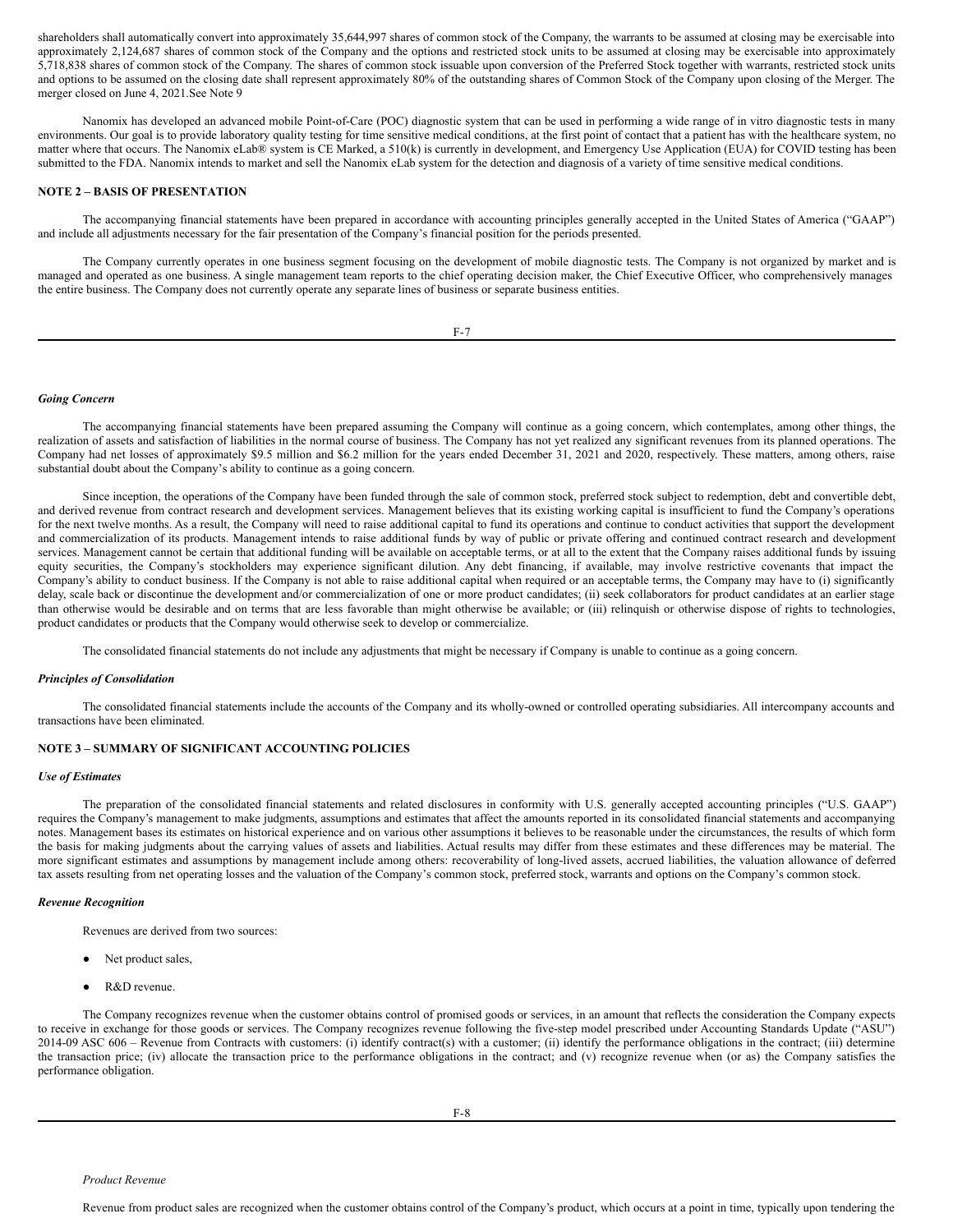product to the customer. The Company expenses incremental costs of obtaining a contract as and when incurred because the expected amortization period of the asset that it would have recognized is one year or less or the amount is immaterial. Freight and distribution activities on products are performed when the customer obtains control of the goods. The Company has made an accounting policy election to account for shipping and handling activities that occur either when or after goods are tendered to the customer as a fulfillment activity, and therefore recognizes freight and distribution expenses in cost of product sales. The Company excludes certain taxes from the transaction price (e.g., sales, value added and some excise taxes).

The Company's contracts with customers may include promises to transfer products or services to a customer. Determining whether products and services are considered distinct performance obligations that should be accounted for separately versus together may require judgment to determine the stand-alone selling price ("SSP") for each distinct performance obligation. SSP is directly observable, and the Company can use a range of amounts to estimate SSP, as it sells products and services separately, and can determine whether there is a discount to be allocated based on the relative SSP of the various products and services, for the various geographies.

The Company's payment terms vary by the type and location of the Company's customer and products or services offered. Payment terms differ by jurisdiction and customer, but payment is generally required in a term ranging from 30 to 60 days from date of shipment or satisfaction of the performance obligation. From time to time the Company may receive prepayment from customers for products to be manufactured or component materials to be procured and shipped in future dates. Customer payments in advance of the applicable performance obligation are deferred and recognized when the product has been tendered to the customer.

#### *R&D Revenue*

All contracts with customers are evaluated under the five-step model described above. The company recognizes income from R&D milestone-based contracts when those milestones are reached and non-milestone contracts and grants when earned. These projects are invoiced after expenses are incurred. Any projects or grants funded in advance are deferred until earned.

### *Cash and Cash Equivalents*

For purposes of the Consolidated Statement of Cash Flows, the Company considers liquid investments with an original maturity of three months or less to be cash equivalents. As of December 31, 2021, the Company places all of its cash and with one financial institution. Such funds are insured by The Federal Deposit Insurance Corporation ("FDIC") up to \$250,000. Cash balances could exceed insured amounts at any given time; however, the Company has not experienced any such losses. At December 31, 2021 and 2020 there were no cash equivalents.

#### *Allowances for Sales Returns and Doubtful Accounts*

The allowance for sales returns is based on the Company's estimates of potential future product returns and other allowances related to current period product revenue. The Company analyzes historical returns, current economic trends and changes in customer demand and acceptance of the Company's products. The allowance for doubtful accounts is based on the Company's assessment of the collectability of customer accounts and the aging of the related invoices, and represents the Company's best estimate of probable credit losses in its existing trade accounts receivable. The Company regularly reviews the allowance by considering factors such as historical experience, credit quality, the age of the accounts receivable balances, and current economic conditions that may affect a customer's ability to pay. We determined that no allowances for sales returns and doubtful accounts were required at December 31, 2021 and 2020.

$$
F-9
$$

#### *Property and Equipment*

Property and equipment are carried at cost and depreciated or amortized using a straight-line basis over the estimated useful lives of assets, as follows:

| Computer equipment             | vears |
|--------------------------------|-------|
| Office furniture and equipment | vears |
| Laboratory equipment           | vears |
| Manufacturing equipment        | vears |

Leasehold improvements are depreciated over the shorter of their estimated useful lives or the term of the respective lease on a straight line basis.

The cost of repairs and maintenance is expensed as incurred; major replacements and improvements are capitalized. When assets are retired or disposed of, the cost and accumulated depreciation will be removed from the accounts and the resulting gain or loss, if any, will be reflected in operations.

The Company will assess the recoverability of property and equipment by determining whether the depreciation and amortization of these assets over their remaining life can be recovered through projected undiscounted future cash flows. The amount of equipment impairment, if any, will be measured based on fair value and is charged to operations in the period in which such impairment is determined by management.

#### *Income Taxes*

The Company accounts for income taxes under an asset and liability approach that recognizes deferred tax assets and liabilities based on the difference between the financial statement carrying amounts and the tax bases of assets and liabilities using enacted tax rates in effect in the years in which the differences are expected to reverse.

The Company follows a more-likely than -not threshold for financial statement recognition and measurement of a tax position taken, or expected to be taken, in a tax return.

The company assesses the realizability of its net deferred tax assets on an annual basis. If, after considering all relevant positive and negative evidence, it is more likely than not that some portion or all of the net deferred tax assets will not be realized, the Company will reduce the net deferred tax assets by a valuation allowance. The realization of the net deferred tax assets is dependent on several factors, including the generation of sufficient taxable income prior to the expiration of the net operating loss carryforwards.

The Company has no uncertain tax positions at any of the dates presented.

#### *Foreign Currency Translation*

The Company derives a portion of its revenue from foreign countries, but customers pay in U.S. Dollars. Therefore, no adjustments are required in the accompanying consolidated financial statements for foreign currency transactions.

### *Research and Development Costs*

The Company expenses the cost of research and development as incurred. Research and development expenses comprise costs incurred in performing research and development activities, including clinical trial costs, manufacturing costs for both clinical and pre-clinical materials as well as other contracted services, license fees, and other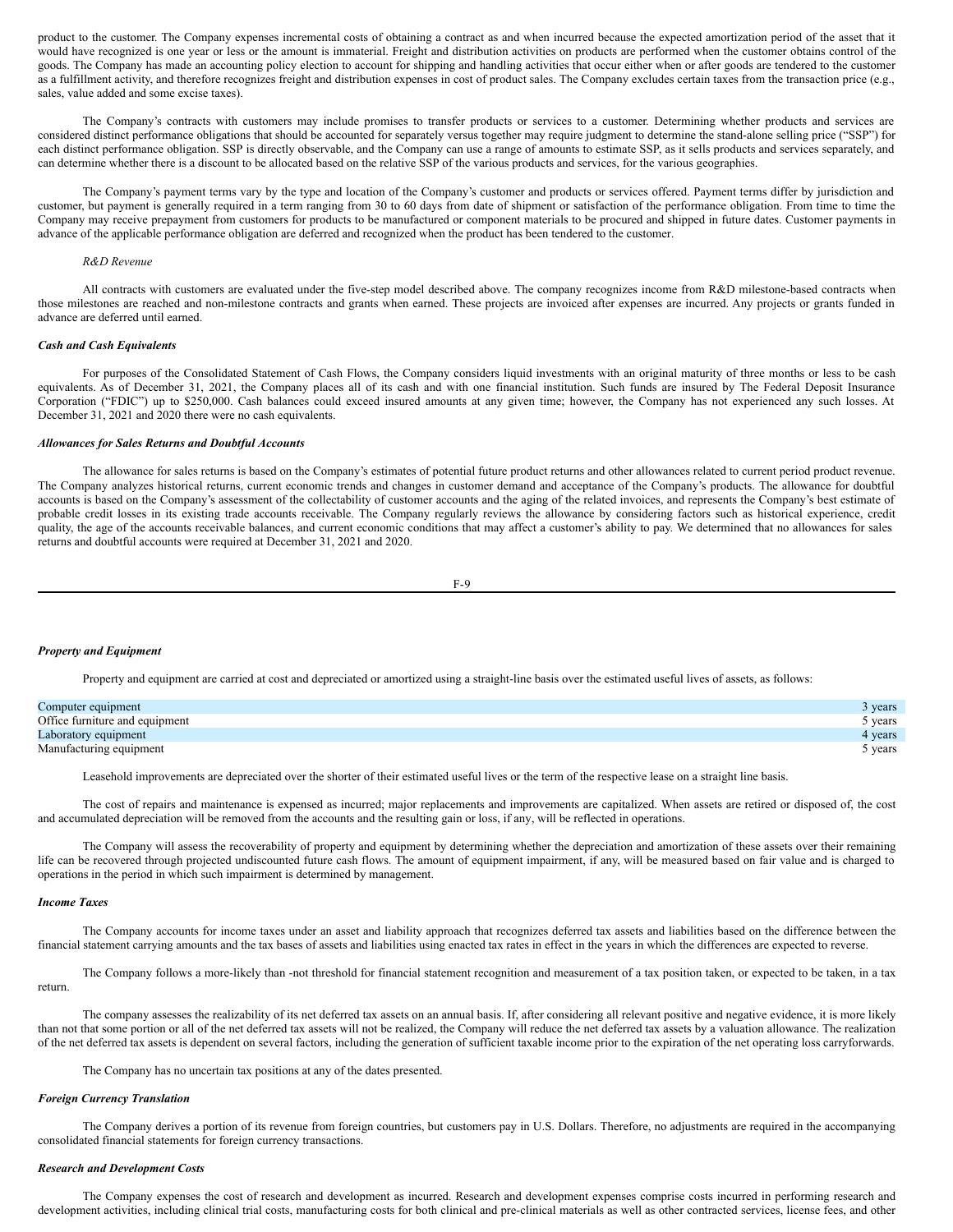externa costs. Nonrefundable advance payments for goods and services that will be used in future research and development activities are expensed when the activity is performed or when the goods have been received, rather when payment is made, in accordance with ASC 730, *Research and Development*.

## *Fair Value Measurements*

Fair value is defined as the price that would be received for sale of an asset or paid for transfer of a liability, in an orderly transaction between market participants at the measurement date. GAAP established a three-tier fair value hierarchy, which prioritizes the inputs used in measuring fair value. The hierarchy gives the highest priority to unadjusted quoted prices in active markets for identical assets or liabilities (Level 1 measurements) and the lowest priority to unobservable inputs ( Level 3 measurements). These tiers include:

- Level 1, defined as observable inputs such as quoted prices for identical instruments in active markets;
- Level 2, defined as inputs other than quoted prices in active markets that are either directly or indirectly observable such as quoted prices for similar instruments in active markets or quoted prices for identical or similar instruments in markets that are not active; and
- Level 3, defined as unobservable inputs in which little or no market data exists, therefore requiring an entity to develop its own assumptions, such as valuations derived from valuation techniques in which one or more significant inputs or significant value drivers are unobservable.

The Company had no assets or liabilities which were measured at fair value on a nonrecurring basis during the reporting periods.

#### *Fair Value of Financial Instruments*

In accordance with current accounting standards, certain assets and liabilities must be measured at fair value. ASC 820 defines fair value as the price that would be received to sell an asset or paid to transfer a liability in an orderly transaction between market participants at the measurement date (an exit price). The standard outlines a valuation framework and creates a fair value hierarchy in order to increase the consistency and comparability of fair value measurements and the related disclosures. ASC 820 requires that certain assets and liabilities must be measured at fair value, and the standard details the disclosures that are required for items measured at fair value. The Company had no assets and liabilities required to be measured on a recurring basis at December 31, 2021 and 2020.

The current assets and current liabilities reported on the Company's balance sheets are estimated by management to approximate fair market value due to their shortterm nature.

#### *Employee Stock-based Compensation*

Stock-based compensation issued to employees and members of the Company's Board of Directors is measured at the date of grant based on the estimated fair value of the award, net of estimated forfeitures. The grant date fair value of a stock-based award is recognized as an expense over the requisite service period of the award on a straightline basis.

For purposes of determining the variables used in the calculation of stock-based compensation issued to employees, the Company performs an analysis of current market data and historical data to calculate an estimate of implied volatility, the expected term of the option and the expected forfeiture rate. With the exception of the expected forfeiture rate, which is not an input, the Company uses these estimates as variables in the Black-choles option pricing model. Depending upon the number of stock options granted, any fluctuations in these calculations could have a material effect on the results presented in the Company's Statements of Operations. In addition, any differences between estimated forfeitures and actual forfeitures could also have a material impact on the Company's financial statements.

#### *Stock-Based Compensation Issued to Non-employees*

Common stock issued to non-employees for acquiring goods or providing services is recognized at fair value when the goods are obtained or over the service period, which is generally the vesting period. If the award contains performance conditions, the measurement date of the award is the earlier of the date at which a commitment for performance by the non-employee is reached or the date at which performance is reached. A performance commitment is reached when performance by the non-employee is probable because of sufficiently large disincentives for nonperformance.

### F-11

### *Earnings per Share*

The computation of basic earnings per common share is based on the weighted average number of shares outstanding during the period. The computation of diluted earnings per common share is based on the weighted average number of shares outstanding during the period plus the weighted average common stock equivalents which would arise from the exercise of stock options, warrants, convertible preferred stock and other rights during the period.

For the years ended December 31, 2021 and 2020, the diluted weighted average number of shares is the same as the basic weighted average number of shares as the inclusion of any common stock equivalents would be anti-dilutive.

# *Recent Accounting Pronouncements Af ecting the Company:*

### *Recently Adopted*

In December 2019, the FASB issued ASU 2019-12, Income Taxes (Topic 740): Simplifying the Accounting for Income Taxes, which is intended to simplify various aspects related to accounting for income taxes. ASU 2019-12 removes certain exceptions to the general principles in ASC 740 and also clarifies and amends existing guidance to improve consistent application. This guidance is effective for fiscal years, and interim periods within those fiscal years, beginning after December 15, 2020, with early adoption permitted. This guidance had no effect on the Company's consolidated financial statements upon adoption in 2021.

### **NOTE 4 – REVENUE**

### *Deferred Revenue*

The company recognizes income from R&D milestone-based contracts when those milestones are reached and non-milestone contracts and grants when earned. These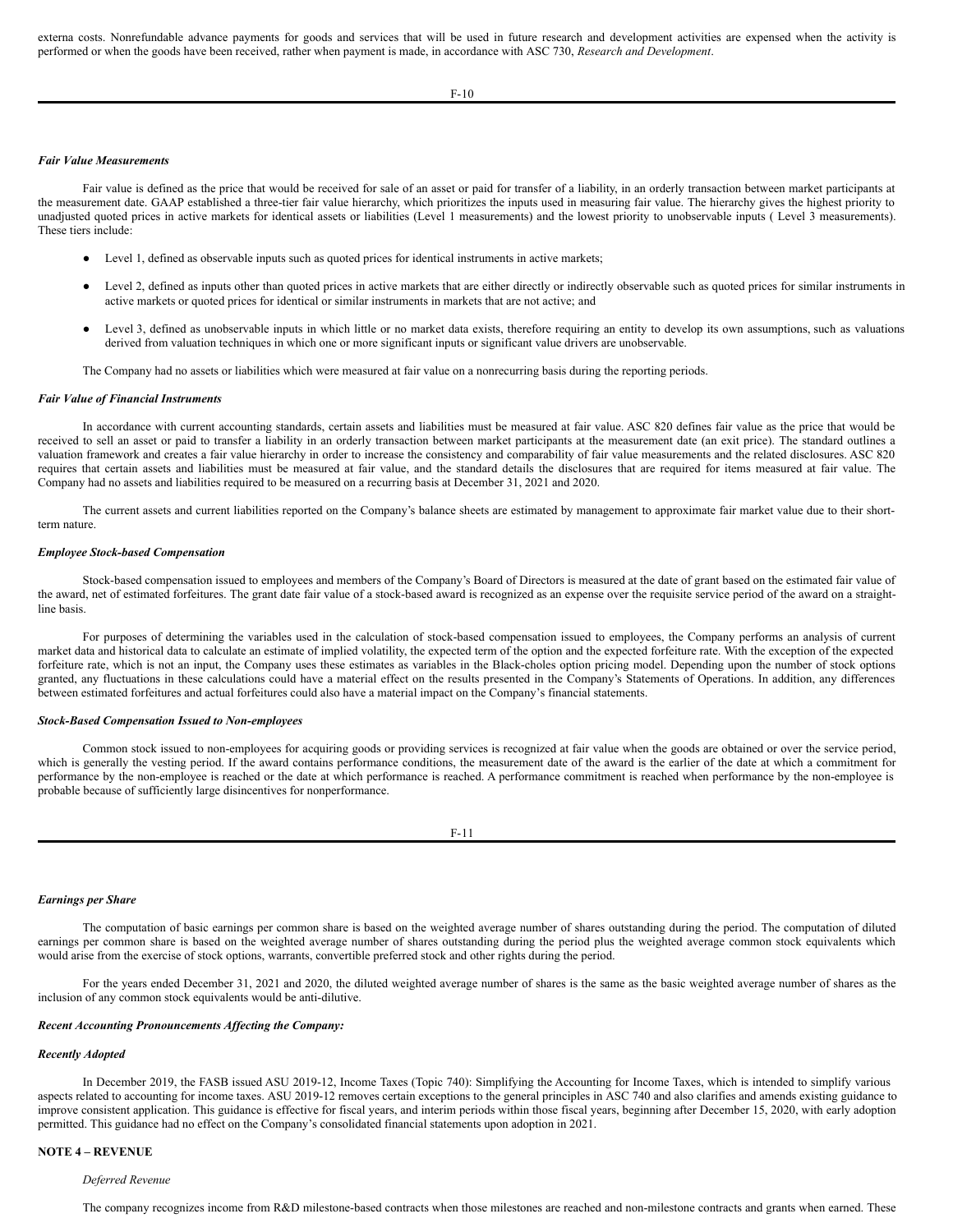projects are invoiced after expenses are incurred. Any projects or grants funded in advance are deferred until earned.

From time to time the Company may receive prepayment from customers for products to be manufactured or component materials to be procured and shipped in future dates. Customer payments in advance of the applicable performance obligation are deferred and recognized in accordance with ASC 606.

As of December 31, 2021 and 2020, there were \$293,523 and \$188,741 unearned advanced revenues, respectively.

*Disaggregation of Revenue*

The following table disaggregates total revenues for the periods ending December 31, 2021 and 2020:

|                         | <b>Years Ended</b><br>December 31, |  |         |
|-------------------------|------------------------------------|--|---------|
|                         | 2021                               |  | 2020    |
| Net Product sales       | $\overline{\phantom{a}}$           |  | 60,375  |
| Government grant income | 141.778                            |  | 452,869 |
|                         | 141,778                            |  | 513,244 |
|                         |                                    |  |         |

F-12

#### **NOTE 5 – PROPERTY AND EQUIPMENT**

Property and equipment consisted of the following at December 31, 2021 and 2020:

|                                                               | As of December 31. |           |  |            |
|---------------------------------------------------------------|--------------------|-----------|--|------------|
|                                                               |                    | 2021      |  | 2020       |
| Computer Equipment & Office Equipment                         |                    | 27.453    |  | 16.511     |
| Lab Equipment                                                 |                    | 300.112   |  | 294,578    |
| Manufacturing Equipment                                       |                    | 435.220   |  | 113,393    |
| Furniture and fixtures                                        |                    | 14.370    |  | 14.370     |
| Leasehold Improvements                                        |                    | 20,232    |  | 20,232     |
| Total property and equipment                                  |                    | 797.387   |  | 459,084    |
| Accumulated depreciation                                      |                    | (458,069) |  | (393, 472) |
| Total property and equipment, net of accumulated depreciation |                    | 339,318   |  | 65,612     |

Depreciation expense was \$64,597 and \$28,331 for the years ended December 31, 2021 and 2020.

### **NOTE 6 – NOTES PAYABLE AND CONVERTIBLE NOTES PAYABLE**

#### **Convertible Note payable, net of discount**

In August and September 2016, the Company issued senior convertible debentures for an aggregate of \$1,600,000 (the "Convertible Debentures") in exchange for an aggregate net cash proceeds of \$1,327,300, net of financing costs. The Convertible Debentures have a stated interest rate of 6% per annum payable quarterly beginning June 30, 2017 and were due two years from the date of issuance, the latest due September 15, 2018 and are convertible into shares of the Company's common stock at the option of the holder at a conversion price of \$12.975 with certain anti-dilutive (reset) provisions and are subject to forced conversion if either i) the volume weighted average common stock price for each of any 10 consecutive trading days equals or exceeds \$86.50, or (ii) the Company's elects to lists a class of securities on a national securities exchange.

As long as the convertible notes remain outstanding, the Company is restricted from incurring any indebtedness or liens, except as permitted (as defined), amend its charter in any matter that materially effects rights of noteholders, repay or repurchase more than de minimis number of shares of common stock other than conversion or warrant shares, repay or repurchase all or any portion of any indebtedness or pay cash dividends.

The Convertible Notes and accrued interest were exchanged into common stock prior to the merger leaving a remaining Convertible notes payable balance of \$200,000 as of December 31, 2021. Accrued interest \$55,008 and \$0 was included in accrued interest balance as of December 31, 2021 and 2020, respectively.

### **Notes Payable**

Through December 31, 2011, a founder of the company and significant shareholder, Dr. David Platt advanced \$257,820 to the Company to fund start-up costs and operations. Advances by Dr. Platt carry an interest rate of 6.5% and were due on June 29, 2013. On May 7, 2012, Dr. Platt and the Company's former President and also a significant shareholder entered into promissory notes to advance to the Company \$20,000 each for an aggregate of \$40,000. The notes accrue interest at 6.5% per year and were due June 30, 2013. The outstanding notes of \$297,820 were amended each year to extend the maturity dates. Effective June 30, 2015, the outstanding notes for Dr. Platt were amended to extend the maturity dates to June 30, 2017. During 2017, the Company made fully paid the note and all accrued interest to the former President of the Company. Dr. Platt's notes and accrued interest remain outstanding and are classified as current liabilities.

In December 2013, the Board of Directors agreed to indemnify Dr. Platt for legal costs incurred in connection with an arbitration (now concluded) initiated before the American Arbitration Association by Galectin Therapeutics, Inc. (formerly named Pro-Pharmaceuticals, Inc.) for which Dr. Platt previously served as CEO and Chairman. Galectin sought to rescind or reform the Separation Agreement entered into with Dr. Platt upon his resignation from Galectin to remove a \$1.0 million milestone payment which Dr. Platt asserted he was entitled to receive and to be repaid all separation benefits paid to Dr. Platt. The Company initially capped the amount for which it would indemnify Dr. Platt at \$150,000 in December 2013 and Dr. Platt agreed to reimburse the indemnification amounts paid by the Company should he prevail in the arbitration. The Board decided to indemnify Dr. Platt after considering a number of factors, including the scope of the Company's existing indemnification obligations to officers and directors and the potential impact of the arbitration on the Company. In May 2014, the Board approved a \$50,000 increase in indemnification support, solely for the payment of outside legal expenses. The Company recorded a total of \$182,697 in costs associated with Dr. Platt's indemnification, of which \$119,401 was expensed in the year ended December 31, 2013 and of which \$63,296 was expensed in the year ended December 31, 2014. In July 2014, the arbitration was concluded in favor of Dr. Platt, confirming the effectiveness of the separation agreement and payment was made to Dr. Platt in July 2014.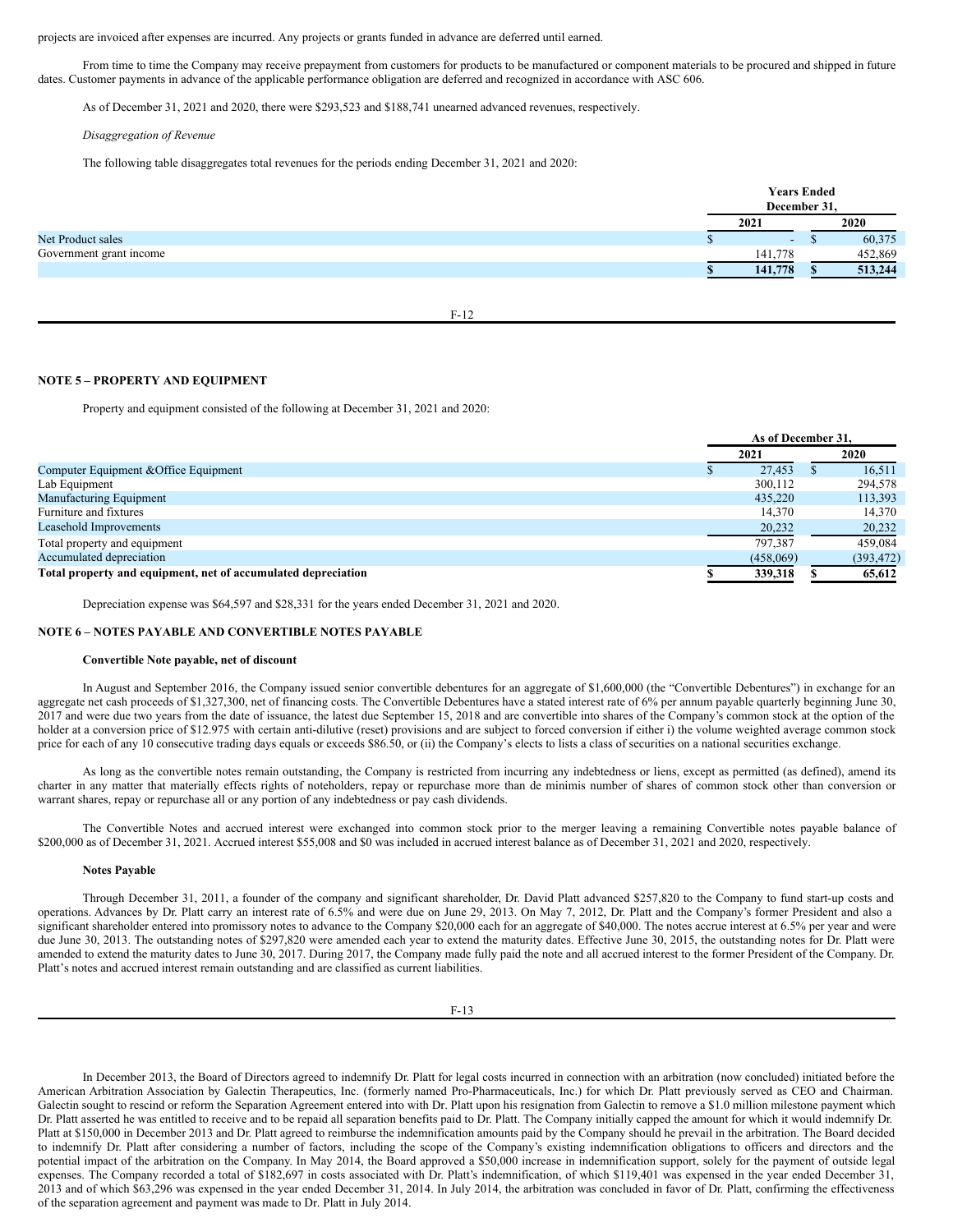On March 2, 2015, the Board of Directors voted to reduce the amount that Dr. Platt was required to reimburse the Company to \$82,355 and to offset this amount against interest accrued in respect of the outstanding note payable to Dr. Platt. In addition, the Board determined that Dr. Platt would be charged interest related to the \$182,697 indemnification payment since funds were received by Dr. Platt in July 2014. The Board of Directors concluded the foregoing constituted complete satisfaction of Dr. Platt's indemnification by the Company. Accordingly, the Company recorded the reduction in accrued interest through equity during the year ended December 31, 2015. As of December 31, 2021 and 2020, the balance of the notes payable to Dr. Platt totaled \$277,821 and are included in notes payable. Accrued interest \$127,575 and \$0 was included into accrued interest balance as of December 31, 2021 and 2020, respectively.

During 2021 the company issued notes payable for a total amount of \$270,000 to CJY Holdings, Ltd ("CJY"). CJY is a Hong Kong company owned by Conroy Chi-Heng Cheng, a former director of Boston Therapeutics. The CJY Note is an unsecured obligation of the Company. Principal and interest under the CJY Note is due and payable after one year. Interest accrues on the CJY Note at the rate of 10% per annum. As of December 31, 2021 and 2020, the balance of the notes payable to CJY totaled \$270,000 and \$0 and are included notes payable. Accrued interest \$23,485 and \$0 was included into accrued interest balance as of December 31, 2021 and 2020, respectively.

#### **Note Payable Marketing**

On June 26, 2018, the Company entered into a License Agreement with Level Brands, Inc. (NYSE: LEVB), an innovative licensing, marketing and brand management company with a focus on lifestyle-based products which includes an exclusive license to the Kathy Ireland® Health & Wellness™ brand. Under the terms of the License Agreement, the Company received a non-exclusive, non-transferrable license to use the Kathy Ireland Health& Wellness™ trademark in the marketing, development, manufacture, sale and distribution of the Sugardown® product domestically and internationally. The initial term of the License Agreement is seven years, with an automatic two-year extension unless either party notifies the other of non-renewal at least 90 days prior to the end of the then current term. Level Brands has agreed to use its commercially reasonable efforts to perform certain promotional obligations, including: (i) producing four branded videos to promote the licensed product and/or the Company; (ii) creation of an electronic press kit; (iii) making their media and marketing teams available for use in creating the video content for which the Company will separately compensate; and (iv) curate social media posts in multiple social media channels.

F-14

As compensation, the Company will provide Level Brands with the following:

- A marketing fee of \$850,000, for development of video content and an electronic press kit which will be used ongoing to support product marketing. This fee is paid with a promissory note of \$450,000 and a number of shares of stock of the Company valued at \$400,000 in accrued expenses, based on the closing price on the day prior to the effective date;
- Quarterly fees for the first two years of up to \$100,000 and issuance of 100,000 shares each quarter, based on sales volumes. The Company has the right to make all the stock payments in cash; and
- a royalty of 5% of the gross licensed marks sales up to \$10,000,000, 7.5% royalty on sales from \$10,000,000 to \$50,000,0000 and 10% on sales over \$50,000,000,payable monthly as well as a 1% of all revenue for all Company products as of the date hereof.

The note payable of \$450,000 bears interest at 8% and matures December 31, 2019, unless the Company raises \$750,000 through Level Brands prior to that date in which case the Note is to be repaid in full including accrued interest. Accrued interest at December 31, 2021 and 2020 totaled \$126,493 and \$0, respectively. As of December 31, 2021 and 2020 the principal balance of the marketing note was \$450,000.

As of December 31, 2021, the Company has not issued the \$400,000 of common stock which was due upon execution of the agreement or any of the shares pursuant to the quarterly fee. The \$400,000 is included in accrued expenses at December 31, 2021. Due to the Company's low sales volume, no accrual for royalties is included in the financial statements as the amounts would not be material.

Level Brands sued the Company for non-performance under the contract. The matter was taken to arbitration with both parties claiming nonperformance under the contract. In October 2019, the arbitration was dismissed without prejudice.

### **Convertible Note Payable**

From 2018 to June 3, 2021, the Company issued a total of \$8.7 million of unsecured notes payable to investors including \$7.7 million to related parties. These notes bear interest at a rate of 15% per annum and include a common stock warrant equal to 30% of the face value of the note. The outstanding principal, and accrued but unpaid interest on the notes converts into fully paid and non-assessable shares of Special Preferred Stock at a price of \$0.32276 per share in a Qualified Investment. In the event of conversion not in conjunction with a Qualified Investment, the notes are convertible into Common Stock at a price of \$18.613. As of June 3, 2021 and December 31, 2020, the Company had \$1,960,116 and \$1,429,327 interest accrued, respectively.

On June 4,2021 as a part of merger, the principal amount and accrued interest were converted into 571,621 shares of Common Stock, fully converting the notes and accrued interest as of December 31, 2021. The principal and accrued interest were converted per the terms of the agreement as such no gain or loss was recognized. The merger did not meet the Qualified Investment criteria.

#### **Note Payable and Senior Secured Convertible Notes**

In May 2018, the Company issued a secured note payable to a related party for a total amount of \$1.0 million with a 90-day maturity. The maturity date of this note was extended by mutual agreement with the note holder and the note was outstanding until June 25, 2021. As of June 25, 2021, and December 31, 2020, the Company has \$603,778 and \$510,444 interest accrued respectively.

On June 25, 2021, the Company and the \$1.0 secured million note payable Holder entered into exchange agreement, whereby the company issued the Holder a Senior Secured Convertible Note in the principal amount of \$1,603,778 with a maturity date of June 18, 2023. On the maturity date, the Company shall pay to the Holder an amount in cash representing 115% of all outstanding Principal. No interest shall accrue thereunder unless and until an Event of Default has occurred. At any time after the Issuance Date, this Note may be convertible into validly, fully paid and non-assessable shares of Common Stock. As an incentive to enter into the agreement, the noteholder was also granted 779,025 2-year warrants exercisable at \$2.0587. The issuance of the note and warrants resulted in a loss on modification of debt of \$2,385,204. As of December 31, 2021, the note balance was \$1,603,778.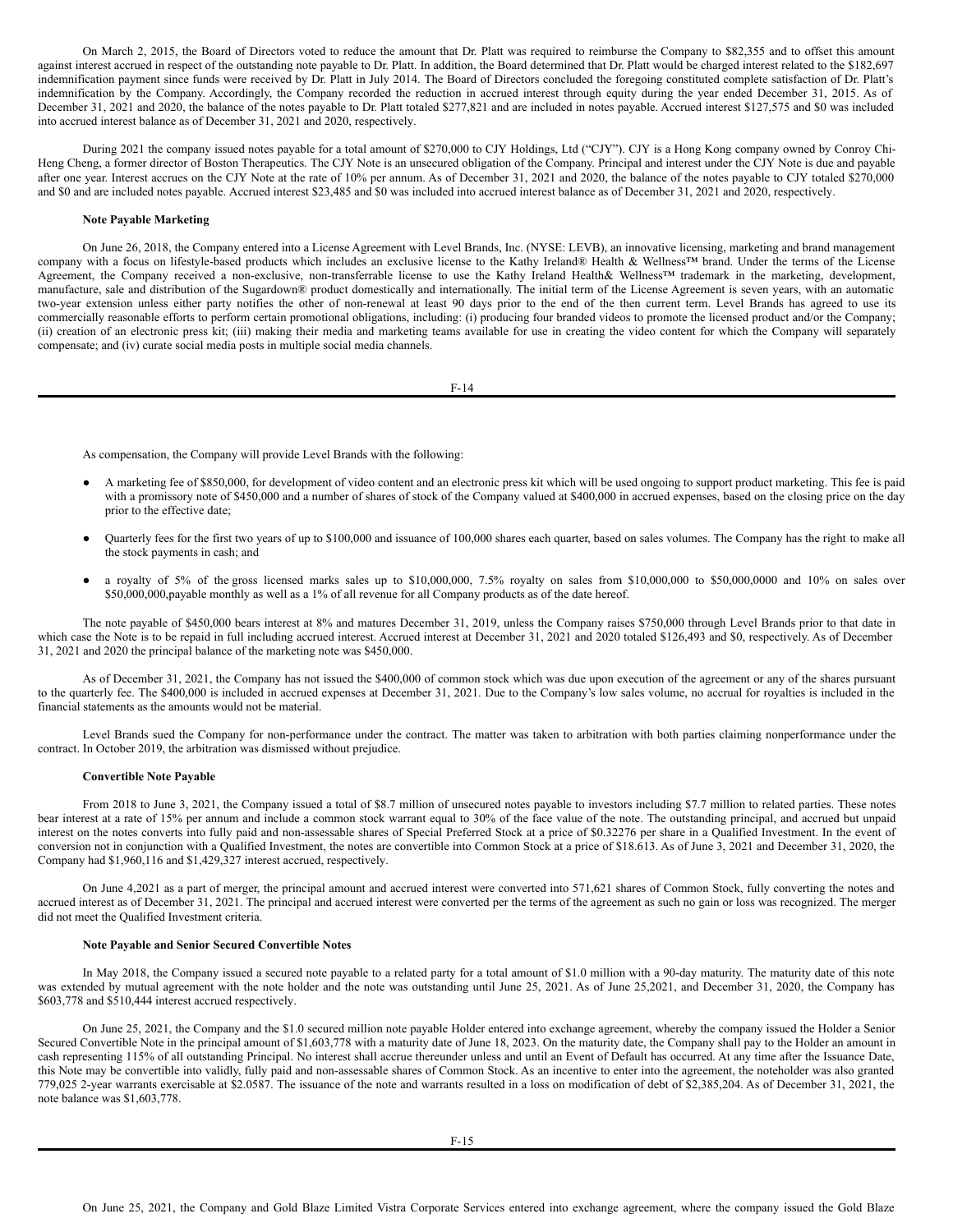Limited Vistra Corporate Services Senior Secured Convertible Note in the principal amount of \$500,000 with a maturity date of June 25, 2023. On the maturity date, the Company shall pay to the Holder an amount in cash representing 115% of all outstanding Principal. No interest shall accrue thereunder unless and until an Event of Default has occurred. At any time after the Issuance Date, this Note may be convertible into validly, fully paid and non-assessable shares of Common Stock. As an incentive to enter into the agreement, the noteholder was also granted 242,872 2-year warrants exercisable at \$2.0587. The issuance of the note and warrants resulted in a discount from the beneficial conversion feature totaling \$500,000. As of December 31, 2021, the note was shown net of unamortized discount of \$375,000. Discount amortization for the year ended December 31, 2021 was \$125,000.

In June 25, 2021, the Company issued a Senior Secured Convertible Note to HT Investment MA LLC for a principal amount \$5.0 million and maturity date of June 25, 2023. On the maturity date, the Company shall pay to the Holder an amount in cash representing 115% of all outstanding Principal. No interest shall accrue thereunder unless and until an Event of Default has occurred. At any time after the Issuance Date, this Note may be convertible into validly, fully paid and non-assessable shares of Common Stock. As an incentive to enter into the agreement, the noteholder was also granted 2,428,717 2-year warrants exercisable at \$2.0587. The issuance of the note and warrants resulted in a discount from the beneficial conversion feature totaling \$4,500,000. Funds received were \$4,500,000 net of an original issue discount of \$500,000. As of December 31, 2021, the note was shown net of unamortized discount of \$3,750,000. Discount amortization for the year ended December 31, 2021 was \$1,250,000.

In September 27, 2021, the Company issued a Senior Secured Convertible Note to Dr. Harold Parnes for a principal amount \$1.2 million and maturity date of September 27, 2023. On the maturity date, the Company shall pay to the Holder an amount in cash representing 115% of all outstanding Principal. No interest shall accrue thereunder unless and until an Event of Default has occurred. At any time after the Issuance Date, this Note may be convertible into validly, fully paid and non-assessable shares of Common Stock. As an incentive to enter into the agreement, the noteholder was also granted 582,892 2-year warrants exercisable at \$2.0587. The issuance of the note and warrants resulted in a discount from the beneficial conversion feature totaling \$222,534 and a discount from the relative fair value of warrants issued of \$494,802. As of December 31, 2021, the note was shown net of unamortized discount of \$624,680. Discount amortization for the year ended December 31, 2021 was \$92,656.

In September 27, 2021, the Company issued a Senior Secured Convertible Note to Steve Schrader for a principal amount \$131 thousand and maturity date of September 27, 2023. On the maturity date, the Company shall pay to the Holder an amount in cash representing 115% of all outstanding Principal. No interest shall accrue thereunder unless and until an Event of Default has occurred. At any time after the Issuance Date, this Note may be convertible into validly, fully paid and non-assessable shares of Common Stock. As an incentive to enter into the agreement, the noteholder was also granted 64,604 2-year warrants exercisable at \$2.0587. The issuance of the note and warrants resulted in a discount from the beneficial conversion feature totaling \$24,775 and a discount from the relative fair value of warrants issued of \$54,598. As of December 31, 2021, the note was shown net of unamortized discount of \$69,033. Discount amortization for the year ended December 31, 2021 was \$10,239.

F-16

#### **Paycheck Protection Program (PPP Loan)**

On May 5, 2020, the Company received a U.S. Small Business Administration Loan under the Paycheck Protection Program (PPP Loan) primarily for payroll costs related to the COVID-19 crisis in the amount of \$402,154. Under the Paycheck Protection Program, the PPP Loan has a fixed interest rate of 1%, a maturity date is twenty-four (24) months from the date of the funding of the loan. Pursuant to the terms of the PPP Loan, the Company may apply for forgiveness of the amount due on the PPP Loan in an amount equal to the sum of the following costs incurred by the Company during the 8-week period (or any other period that may be authorized by the U.S. Small Business Association) beginning on the date of first disbursement of the loan: payroll costs, any payment of interest on a covered mortgage obligation, payment on a covered rent obligation, and any covered utility payment. The amount of PPP Loan forgiveness shall be calculated in accordance with the requirements of the Paycheck Protection Program, including the provisions of Section 1106 of the Coronavirus Aid, Relief, and Economic Security Act (CARES Act), although no more than 25% of the amount forgiven can be attributable to non-payroll costs. The Company has applied for forgiveness of the full loan amount, and at November 1 , 2021 received loan forgiveness \$402,154 in principal and \$6,088 in interest, which was recorded as a gain on forgiveness of debt to the consolidated statement of operations. As of December 31, 2021 and 2020, the Company has \$0 and \$2,636 interest accrued, respectively.

### **NOTE 7 – COMMITMENTS AND CONTINGENCIES**

### **Preferred Stock**

#### *Preferred Stock*

The following table represents a Preferred Stock by Series as of December 31, 2020:

|                                        | <b>Issued and</b> |                    |             |
|----------------------------------------|-------------------|--------------------|-------------|
|                                        | outstanding       |                    | Outstanding |
| <b>Convertible Preferred Stock</b>     | shares            | <b>Issue price</b> | value       |
| Series AA (Authorized: 1,045,650):     | 1.045.650         | 1.15               | 1.202.498   |
| Series BB (Authorized: $22,120,639$ ): | 22,120,639        | 0.08111            | 1.794.205   |
| Series CC (Authorized: 13,761,489):    | 13.761.489        | 0.46175            | 6.354.368   |
| Series DD (Authorized: 45,000,000):    | 33,790,975        | 0.61971            | 20,940,605  |
| Series EE-1 (Authorized: 17,000,000):  | 14.030.343        | 0.32276            | 4.528.434   |
| Series EE-2 (Authorized: 18,000,000):  | 16,265,953        | 0.32276            | 5,249,999   |
|                                        | 101.015.049       |                    | 40.070.108  |

On June 4, 2021, as consideration for the Merger, the Company converted 101,015,049 shares of preferred stock into 618,687 shares of common stock:

|                                    |              |            | Common        |
|------------------------------------|--------------|------------|---------------|
|                                    | Preferred    |            | <b>Stock</b>  |
|                                    | stock shares | Conversion | <b>Shares</b> |
| <b>Convertible Preferred Stock</b> | Outstanding  | Ratio      | Outstanding   |
| Series AA:                         | 1,045,650    | 0.007064   | 7,386         |
| Series BB:                         | 22,120,639   | 0.005780   | 127,865       |
| Series CC:                         | 13,761,489   | 0.006256   | 86,093        |
| Series DD:                         | 33,790,975   | 0.006576   | 222,220       |
| Series EE-1:                       | 14,030,343   | 0.005780   | 81,100        |
| Series EE-2:                       | 16,265,953   | 0.005780   | 94,023        |
| <b>Total Preferred Stock:</b>      | 101,015,049  |            | 618,687       |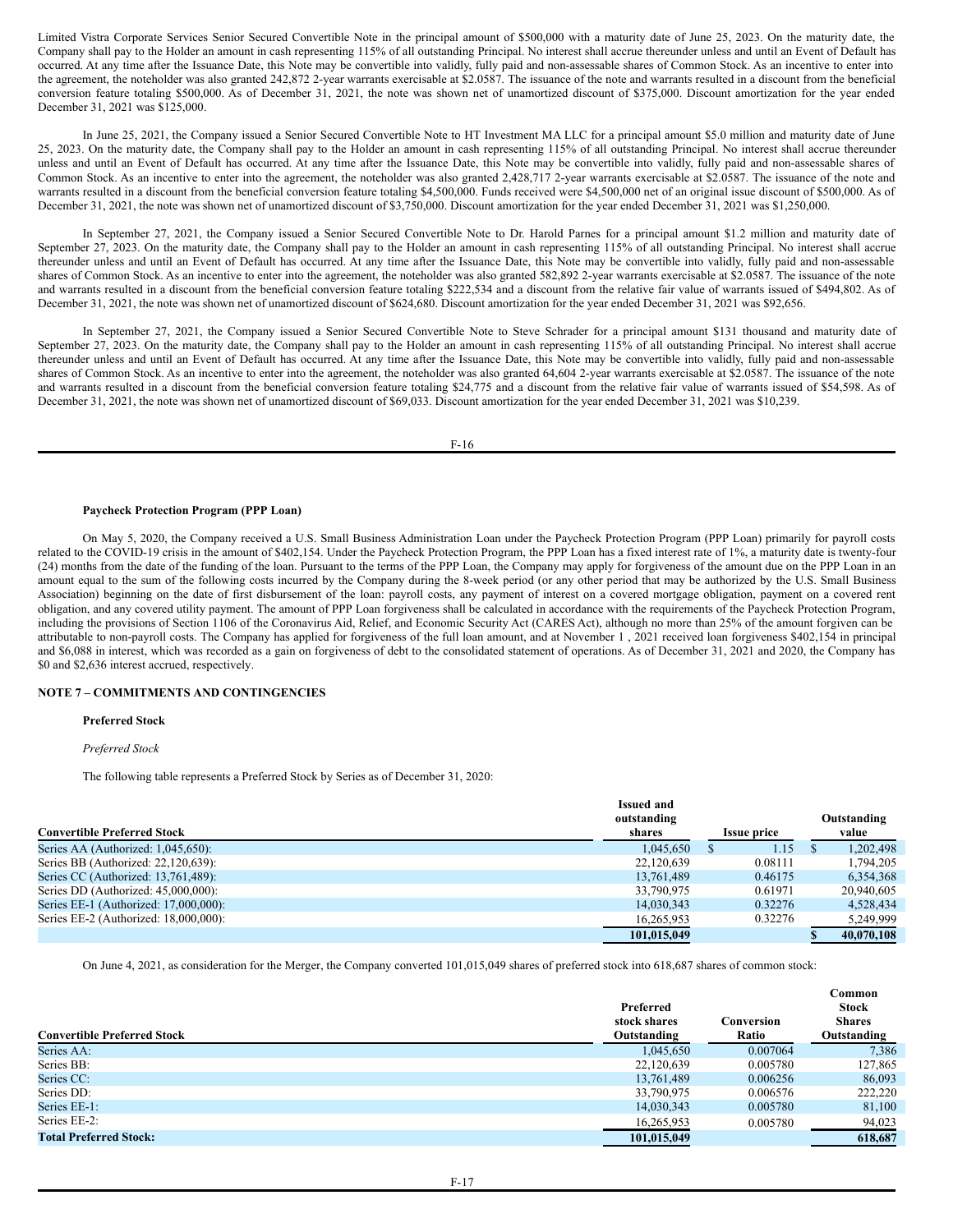#### *Series B*

The Company has designated 1,000,000 shares of its preferred stock as Series B Preferred Stock. Each share of Series B Preferred Stock has a stated value of \$1. Each share of the Series B Preferred Stock is convertible into 1,000 shares of the Company's common stock. The Series B Preferred Stock shall have no voting rights until January 1, 2022 when it will be on an as converted basis (subject to limitations) and liquidation preference for each share of Series B Preferred Stock at an amount equal to the stated value per share.

As of December 31, 2021, the Company has 963,964 shares of Series B Preferred Stock outstanding. The Series B Preferred Stock has been classified outside of permanent equity and liabilities since it embodies a conditional obligation that the Company may settle by paying the monetary value in cash upon a liquidation event due to the liquidation preferences of the Series B Preferred Stock based upon its designation.

The Series B preferred stock shares are accounted for outside of permanent equity due to the terms of cash-redemption features.

#### *Series C*

As consideration for the Merger, the Company issued to the shareholders of Nanomix 1,000,000 shares of a newly created Series C Convertible Preferred Stock of the Company (the "Preferred Stock"). Upon the effectiveness of the amendment to our Certificate of Incorporation to effectuate the reverse stock split of one-for-173, all such shares of Preferred Stock issued to Nanomix shareholders shall automatically convert into approximately 35,644,997 shares of common stock of the Company. Shares of the Series C Preferred Stock shall be entitled to vote on any matter and shall each collectively represent 80% of the votes eligible to be cast in any manner. The Series C Preferred Stock are not entitled to any dividends (unless specifically declared by our Board), but will participate on an as-converted-to-common-stock basis in any dividends to the holders of our common stock. The Series C Preferred Stock has been classified outside of permanent equity and liabilities since it embodies a conditional obligation that the Company may settle by paying the monetary value in cash upon a liquidation event due to the liquidation preferences of the Series C Preferred Stock based upon its designation.

$$
F-18
$$

The Series C preferred stock shares are accounted for outside of permanent equity due to the terms of cash-redemption features.

#### **Research and Development Arrangement**

In April of 2020, the Company received a BARDA fixed price, cost sharing contract for development and EUA filing of COVID-19 Antibody and Antigen tests on the Nanomix eLab platform. The total amount of the milestone-based contract was \$569,647. As of December 31, 2021, the full amount of \$569,467 had been received under the contract.

#### **Employments Agreements**

The Company does not have Employment Agreements with any employees. All employees are employed under "at will" arrangements without guarantees or separation arrangements.

#### **Leases**

The Company leased its facility under sublease agreement. The Sublease term is from November 19, 2019 to December 15, 2021. The sublease agreement was extended till December 31, 2021. Rent expense is recognized on a straight-line basis over the lease term. The company incurred rent expense, which is included as part of selling, general and administrative expenses, of \$361,035 and \$231,914 for the years ended December 31, 2021 and 2020, respectively. See details at Note 8.

On December 6, 2021 the Company signed the short-term lease agreement with term from January 1, 2022 to March 31, 2022. See details at Note 8. See Note 17 for facility lease agreement signed in February, 2022**.**

#### **Legal**

The Company is not currently involved in any legal matters in the normal course of business. From time to time, the Company could become involved in disputes and various litigation matters that arise in the normal course of business. These may include disputes and lawsuits related to intellectual property, licensing, contract law and employee relations matters. Periodically, the Company reviews the status of significant matters, if any exist, and assesses its potential financial exposure. If the potential loss from any claim and legal claim is considered probable and the amount can be estimated, the Company accrues a liability for the estimated loss. Legal proceedings are subject to uncertainties, and the outcomes are difficult to predict. Because of such uncertainties, accruals are based on the best information available at the time. As additional information becomes available, the Company reassesses the potential liability related to pending claims and litigations.

### **NOTE 8 – LEASES**

Our adoption of ASU 2016-02, Leases (Topic 842), and subsequent ASUs related to Topic 842, requires us to recognize substantially all leases on the balance sheet as an ROU asset and a corresponding lease liability. The new guidance also requires additional disclosures as detailed below. We adopted this standard on the effective date of January 1, 2019 and used this effective date as the date of initial application. Under this application method, we were not required to restate prior period financial information or provide Topic 842 disclosures for prior periods. We elected the 'package of practical expedients,' which permitted us to not reassess our prior conclusions related to lease identification, lease classification, and initial direct costs, and we did not elect the use of hindsight.

Lease ROU assets and liabilities are recognized at commencement date of the lease, based on the present value of lease payments over the lease term. The lease ROU asset also includes any lease payments made and excludes any lease incentives. When readily determinable, we use the implicit rate in determining the present value of lease payments. When leases do not provide an implicit rate, we use our incremental borrowing rate based on the information available at the lease commencement date, including the lease term.

Short-term leases with an initial term of 12 months or less are not recorded on the balance sheet. Lease expense for short-term leases is recognized on a straight-line basis over the lease term. As of December 31, 2021 the Company had three-months lease which will be recognized over the period January 1, 2022 to March 31,2022. There were no short-term leases as of December 31, 2020.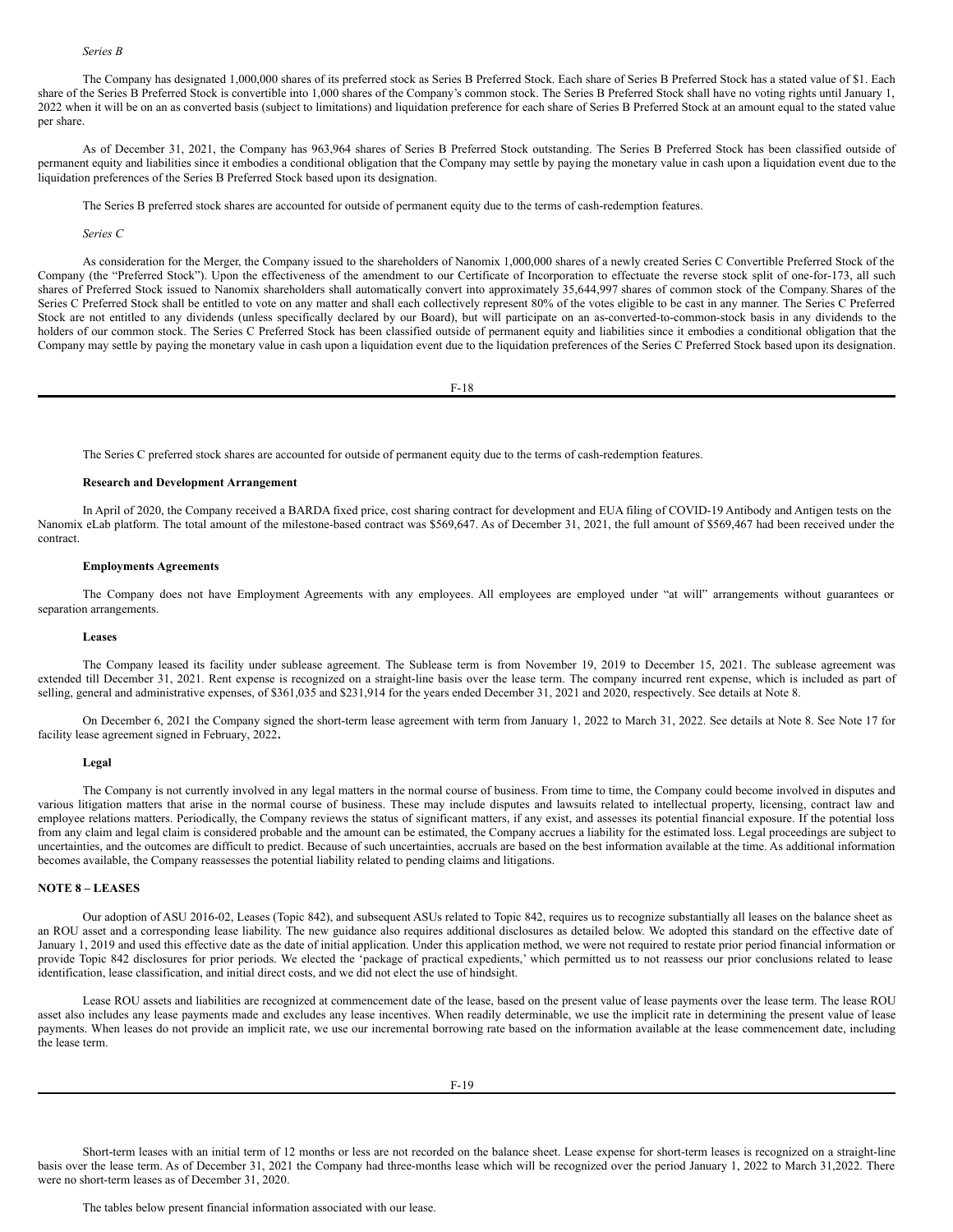|                               | <b>Balance Sheet</b><br><b>Classification</b> | December 31.<br>2021 |  | December 31,<br>2020 |  |
|-------------------------------|-----------------------------------------------|----------------------|--|----------------------|--|
| Right-of-use assets           | Other long-term assets                        | $\overline{0}$       |  | 232,065              |  |
| Current lease liabilities     | Other current liabilities                     |                      |  | 313.146              |  |
| Non-current lease liabilities | Other long-term liabilities                   |                      |  | $\Omega$             |  |

As of December 31, 2021, our maturities of our lease liability are as follows:

| 2022                               |  |
|------------------------------------|--|
| Total                              |  |
| Less: Imputed interest             |  |
| Present value of lease liabilities |  |

### **NOTE 9 – BUSINESS COMBINATION**

On June 4, 2021, the Company consummated the Business Combination with Nanomix, Inc pursuant to the agreement between Nanomix, Inc and Boston Therapeutics, Inc (the Merger Agreement"). Pursuant to ASC 805, for financial accounting and reporting purposes, Nanomix, Inc was deemed the accounting acquirer and the Company was treated as the accounting acquiree, and the Business Combination was accounted for as a reverse recapitalization. Accordingly, the Business Combination was treated as the equivalent of the Nanomix, Inc issuing stock for the net assets of Boston Therapeutics, Inc, accompanied by a recapitalization. The net assets of Boston Therapeutics, Inc were stated at historic costs, with no goodwill or other intangible assets recorded, and are consolidated with Nanomix, Inc's financial statements on the Closing date. The shares and net income (loss) per share available to holders of the Company's common stock, prior to the Business Combination, have been adjusted as shares reflecting the exchange ratio established in the Merger Agreement.

### **NOTE 10 – STOCKHOLDERS' DEFICIT**

#### **Common Stock**

As of December 31, 2020, the Company was authorized to issue 137,000,000 shares of common stock with a par value of \$0.00001 per share, and 4,298 common shares were issued and outstanding.

On January 25, 2021, the Company issued 1,214 common shares for option exercise with exercise price \$1.73 per share

On February 11, 2021, the Company issued 3,486 common shares for option exercise with average exercise price \$6.12 per share.

On June 4, 2021, as consideration for the Merger, the Company:

- converted 101,015,049 shares of preferred stock into 618,687 shares of common stock;
- converted \$10,639,615.96 of notes payable and accrued interest into 571,621 shares of common stock with conversion rate 18.613 \$/shares;
- exchanged all outstanding 1,199,306 shares of common stock for newly created 1,000,000 shares Series C Convertible Preferred Stock;

On September 2021, the Company re-purchased 5,435 of Nanomix, Inc. pre-merger common shares from unaccredited investors for the amount \$202,188.

On October 8, 2021, a Nanomix, Inc stock option was exercised for 506 shares of Nanomix, Inc. pre-merger common stock with an exercise price of \$8.65 per share for a total amount of \$4,375. The shares weren't issued pending effectiveness of the reverse stock split and the exercise was recorded in Stock payable. Shares of Nanomix Corporation common stock were subsequently issued in 2022 after effectiveness of the reverse stock split.

On November 15, 2021, a Nanomix, Inc stock option exercised for 2,312 shares of Nanomix, Inc. pre-merger common stock with an exercise price \$6.92 per share for the amount \$16,000. The shares weren't issued pending effectiveness of the reverse stock split and the exercise was recorded in Stock payable. Shares of Nanomix Corporation common stock were subsequently issued in 2022 after effectiveness of the reverse stock split.

On January 11, 2022, Nanomix Corporation filed a Certificate of Amendment to its Certificate of Incorporation, as amended, with the Delaware Secretary of State to effect a reverse split of the Company's outstanding shares of common stock, par value \$0.0001 per share (the "Common Stock"), at a ratio of 1-for-173. The reverse split was recorded retrospectively in 2021 financial statements converted 916,914,554 common shares of Boston Therapeutics stock into 5,300,084 common shares of Nanomix Corporation with par value \$0.001.

As of December 31, 2021, the Company has a total of 5,300,084 common shares issued and outstanding with a par value of \$0.001. The Company has 2,000,000,000 authorized shares of common stock as of the same period and after the reverse stock split.

### **NOTE 11 – WARRANTS**

As described in Note 6, pursuant to issuance convertible notes payable to investors, the Company issued warrants to purchase an aggregate of 1,373,861 shares of the Company's Common Stock at an exercise price \$0.058 per share during 2018 - 2021. The Company has recognized an expense for these services within general and administrative expense in the accompanying Statements of Operations in the years of warrants issuance of approximately \$33,154 and \$126,555 for the years ended December 31, 2021 and 2020, respectively.

On September 1, 2018, the Company issued warrant to investor to purchase an aggregate of 527,921 shares of the Company's Common Stock at an exercise price of \$0.058 per share.

On January 3, 2020, the Company issued warrants to Fastnet Advisors, LLC. to purchase an aggregate of 96,951 shares of the Company's Common Stock at an exercise price of \$0.058 per share. On December 14, 2020, the Company issued warrants outside consultant to purchase an aggregate of 102,178 shares of the Company's Common Stock at an exercise price of \$0.058 per share. The Company has recognized an expense for these services within general and administrative expense in the accompanying Statements of Operations in the year of warrants issuance of approximately \$24,733 for the year ended December 31, 2020.

On June 25, 2021, the Company issued warrants to related party to purchase an aggregate of 779,025 shares of the Company's Common Stock at an exercise price of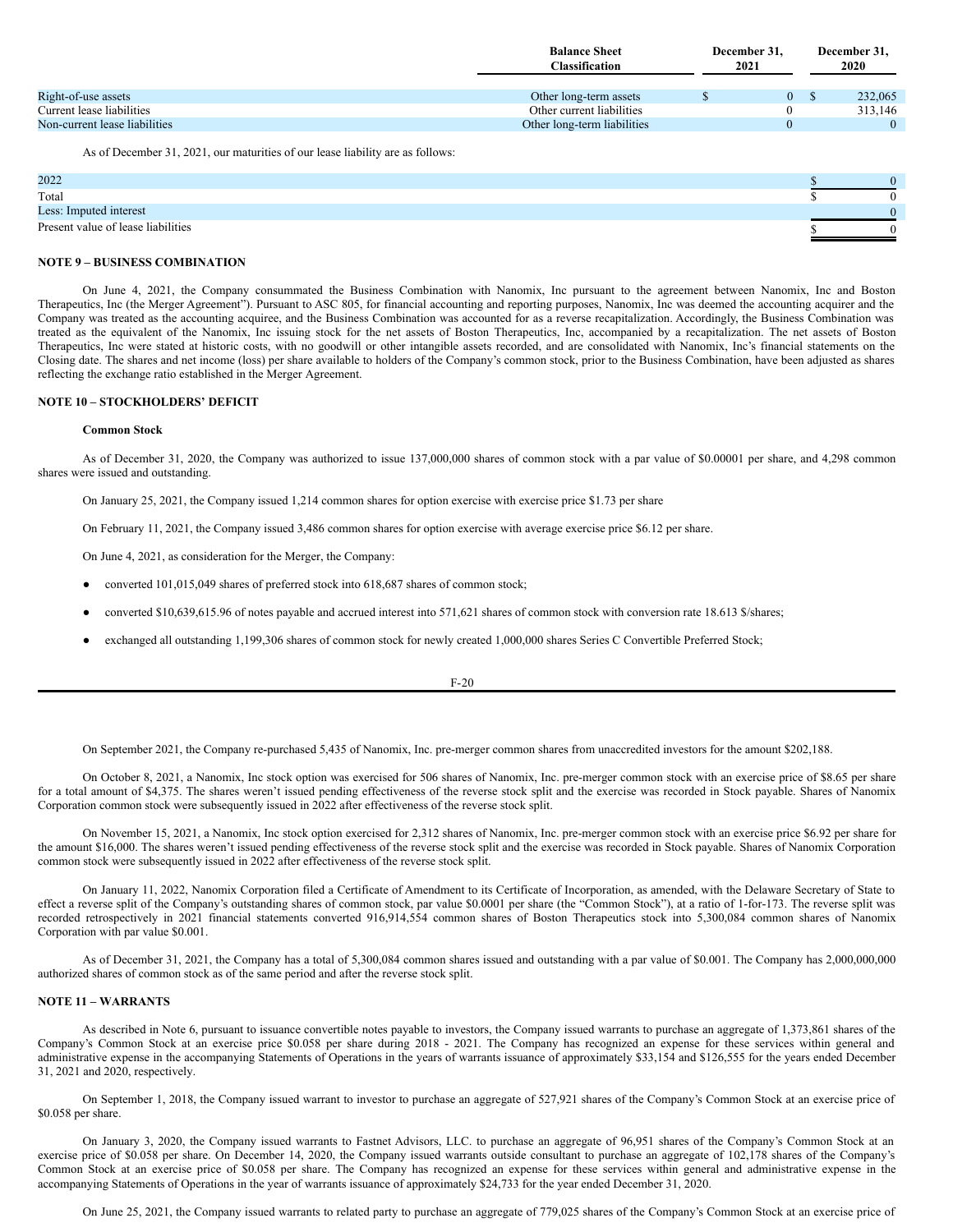\$2.0587 per share. The issuance of warrants resulted in a loss on modification of debt of \$2,385,204. (refer to Note 6). On June 25, 2021, the Company issued warrants to Gold Blaze Limited Vista Corporate Services to purchase an aggregate of 242,872 shares of the Company's Common Stock at an exercise price of \$2.0587 per share. On June 25, 2021, the Company issued warrants to HT Investments MA LLC to purchase an aggregate of 2,428,717 shares of the Company's Common Stock at an exercise price of \$2.0587 per share. On September 27, 2021, the Company issued warrants to Dr. Harold Parnes to purchase an aggregate of 582,892 shares of the Company's Common Stock at an exercise price of \$2.0587 per share. On September 27, 2021, the Company issued warrants to Steve Schrader to purchase an aggregate of 64,604 shares of the Company's Common Stock at an exercise price of \$2.0587 per share. The Company recognized \$5,247,308 for the beneficial conversion feature as a debt discount at issuance of the notes in addition to an original issue discount of \$500,000 and a discount from the relative fair value of warrants issued of \$549,300. For the year ended December 31, 2021, the Company recorded amortization of \$1,477,895 for the debt discounts as interest expense in the accompanying consolidated statements of operations.

#### As of December 31, 2021 all warrants remain outstanding.

The following represents a summary of the Warrants outstanding at December 31, 2021, and changes during the period then ended:

|                                     |           |   | Weighted<br>Average   |
|-------------------------------------|-----------|---|-----------------------|
|                                     | Warrants  |   | <b>Exercise Price</b> |
| Outstanding at December 31, 2020    | 2,002,622 | ъ | 0.058                 |
| Granted with exercise price \$0.058 | 122,065   | S | 0.058                 |
| Exercised/Expired/Forfeited         |           |   |                       |
| Outstanding at June 4, 2021         | 2,124,687 |   | 0.058                 |
| <b>BTHE</b> warrants                | 222,302   |   | 1.730                 |
| Granted after merge                 | 4,098,109 | S | 2.059                 |
| Exercised/Expired/Forfeited         |           |   |                       |
| Outstanding at December 31, 2021    | 6,445,098 |   | 1.393                 |

### **NOTE 12 – STOCK-BASED COMPENSATION**

Terms of the Company's share-based on compensation are governed by the Company's 2010 Equity Incentive Plan ("the 2010 Plan"). The 2010 Plan permits the Company to grant non-statutory stock options, incentive stock options, restricted stocks, and stock purchase rights to the Company's employees, outside directors and consultants; however incentive stock options may only be granted to the Company's employees. As of June 30, 2021, the maximum aggregate number of shares of common stock that may be issued is 3,342,869 shares under the 2010 Plan, subject to adjustment due the effect of any stock split, stock dividend, combination, recapitalization or similar transaction. The exercise price for each option is determined by the Board of Directors, but will be (i) in the case of an incentive stock option, (A) granted to an employee who, at the time of grant of such option, is a 10% Holder, no less than 110% of the fair market value per share on the date of grant; or (B) granted to any other employee, no less than 100% of the fair market value per share on the date of grant; and (ii) in the case of a nonstatutory stock option, no less than 100% of the fair market value per share on the date of grant. The options awarded under the 2010 Plan shall vest as determined by the Board of Directors but shall not exceed a ten-year period.

#### **Restricted Stock Units**

During year ended December 31, 2021, the company granted 3,407,206 restricted stock units (RSU) to its employees. Of these, 265,703 were forfeited due to employee resignations. Restricted stock is valued at the fair market value on the date of grant with expense recognized over the vesting period from June 4, 2021 till February 20, 2023. The Company has recognized an expense for vested RSU within general and administrative expense in the accompanying Statements of Operations of approximately \$21,077 for year ended December 31, 2021.

### **Options Issued to Directors and Employees as Compensation and to Nonemployees for Services Received**

Pursuant to the terms of the 2010 Plan, from 2010 to 2020, the Company has granted an aggregate of 5,077,341 options to its executive officers and employees of the Company and to Nonemployees for Services Received. Of these, 2,608,508 options were exercised or forfeited and 2,468,834 remain outstanding as of December 31, 2020. The exercise prices of these grants, as determined by the Company's Board of Directors, were \$0.058 to \$0.46 per share.

F-22

During year ended December 31, 2021, the Company granted an aggregate of 263,503 options to purchase the Company's common stock to its executive officers and employees of the Company and to Nonemployees for Services Received. During year ended December 31, 2021, 155,002 options were exercised or forfeited, and 2,577,355 options remain outstanding. The exercise prices of these option grants, as determined by the Company's Board of Directors, was \$0.29 per share. The Company has recognized an expense for these services within general and administrative expense in the accompanying Statements of Operations of approximately \$139,515 and \$82,238 for years ended December 31, 2021 and 2020, respectively. As of December 31, 2021, there was approximately \$167,731 of total unrecognized compensation cost related to non-vested sharebased compensation arrangements. This cost is expected to be recognized over a weighted average period of 2.81 years.

#### **Stock-based Compensation Summary Tables**

The following table represents a summary of the options granted to employees and non-employees outstanding at December 31, 2021 and changes during the period then ended:

**Total** 

|                                  | <b>Options</b> | Weighted<br>Average<br><b>Exercise</b><br>Price | Total<br>Weighted<br>Average<br>Intrinsic<br>Value | Remaining<br>Life |
|----------------------------------|----------------|-------------------------------------------------|----------------------------------------------------|-------------------|
| Outstanding at December 31, 2020 | 2,468,834      | 0.23                                            | 0.06                                               | 6.56              |
| Granted                          | 263,503        | 0.29                                            | $\overline{\phantom{a}}$                           | 9.28              |
| Exercised/Expired/Forfeited      | (155,002)      | $-0.29$                                         | $\overline{\phantom{a}}$                           |                   |
| Outstanding at December 31, 2021 | 2,577,335      | 0.23                                            | 0.06                                               | 5.92              |
| Exercisable at December, 2021    | 2,299,318      | 0.23                                            | 0.06                                               | 5.03              |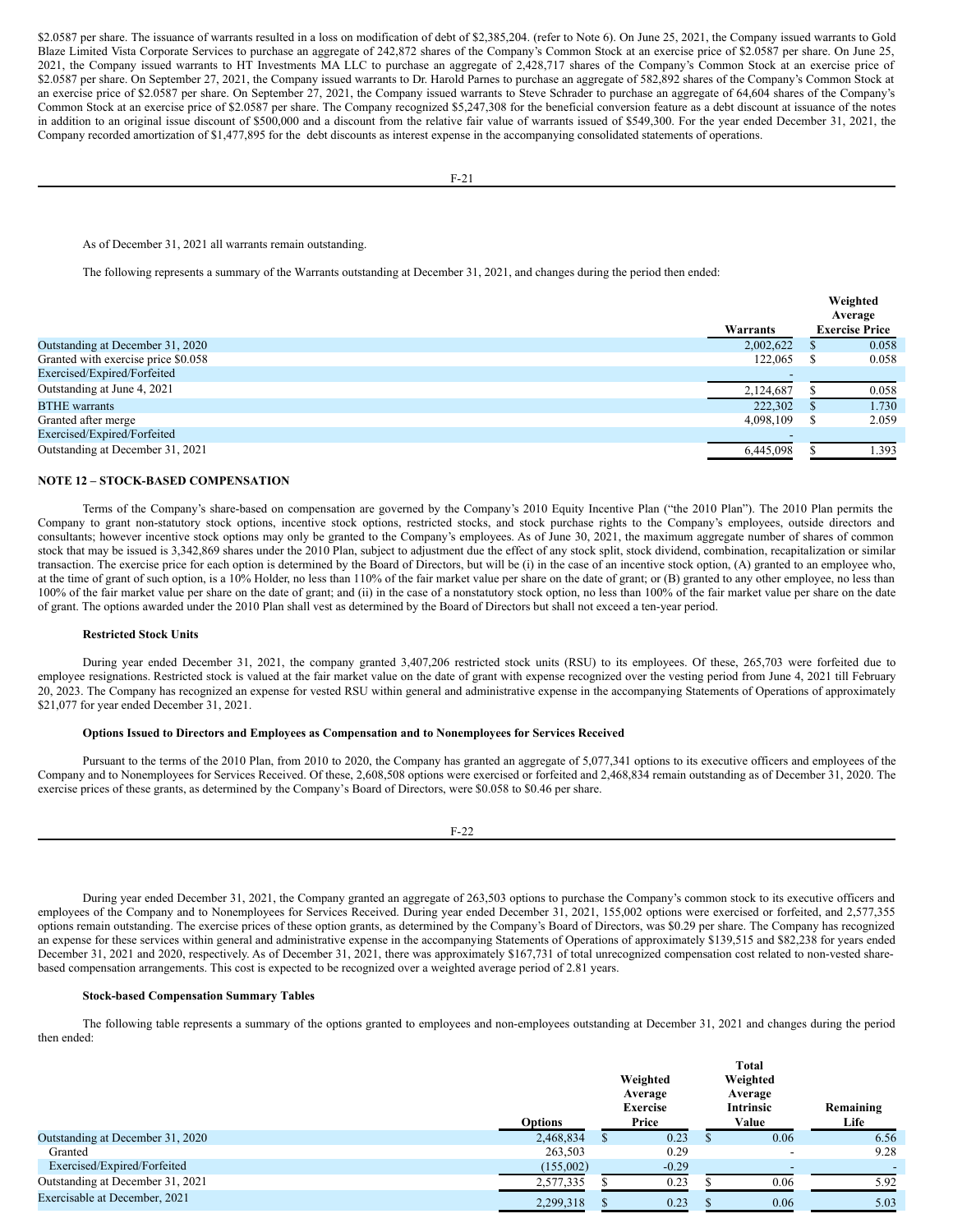| Expected to be vested |  |  |  |
|-----------------------|--|--|--|
|-----------------------|--|--|--|

Expected to be vested **278,017** \$ 0.29 \$ 0.00 8.89

# **NOTE 13 – WARRANTS AND OPTIONS VALUATION**

The Company calculates the fair value of warrant and stock-based compensation awards granted to employees and nonemployees using the Black-Scholes optionpricing method. If the company determinates that other methods are more reasonable, or other methods for calculating these assumptions are prescribed by regulators, the fair value calculated for the Company's stock options could change significantly. Higher volatility and longer expected lives would result in an increase to stock-based compensation expense to non-employees determined at the date of grant. Stock-based compensation expense to non-employees affects the Company's selling, general and administrative expenses and research and development expenses.

The Black-Scholes option-pricing model requires the use of highly subjective and complex assumptions, which determine the fair value of stock-based awards. The assumptions used in the Black-Scholes option-pricing method for the periods ended December 31, 2021 and 2020 are set forth below:

|                                 |                              | For the period ended |  |                   |
|---------------------------------|------------------------------|----------------------|--|-------------------|
|                                 | December 31,<br>2020<br>2021 |                      |  | December 31,      |
| Expected dividend yield         |                              | $0.00\%$             |  | $0.00\%$          |
| Expected stock-price volatility |                              | 54.97% - 127.15%     |  | 54.97% - 121.02%  |
| Risk-free rate                  |                              | $0.70\% - 2.82\%$    |  | $0.61\% - 2.82\%$ |
| Term of options                 |                              | $5-10$               |  | $5-10$            |
| Stock price                     |                              | 0.29                 |  | 0.29              |
|                                 |                              |                      |  |                   |
|                                 |                              |                      |  |                   |

F-23

- Expected term. The expected term represents the period that the stock-based awards are expected to be outstanding. The Company's historical share option exercise experience does not provide a reasonable basis upon which to estimate an expected term because of a lack of sufficient data. Therefore, the Company estimates term by using the simplified method provided by the SEC. The simplified method calculates the expected term as the average of the time-to-vesting and the contractual life of the options.
- Expected volatility. As the Company's common stock has never been publicly traded, the expected volatility is derived from the average historical volatilities of publicly traded companies within the Company's industry that the Company considers to be comparable to the Company's business over a period approximately equal to the expected term.
- *Risk-free interest rate*. The risk-free interest rate is based on the U.S. Treasury yield in effect at the time of grant for zero coupon U.S. Treasury notes with maturities approximately equal to the expected term.
- *Expected dividend*. The expected dividend is assumed to be zero as the Company has never paid dividends and have no current plans to pay any dividends on the Company's common stock.

In addition to the assumptions used in the Black-Scholes option-pricing model, the Company also estimates a forfeiture rate to calculate the stock-based compensation for the Company's equity awards. The Company will continue to use judgement in evaluating the expected volatility, expected terms and forfeiture rates utilized for the Company's stock-based compensation calculations on a prospective basis.

### **NOTE 14 – RELATED PARTY TRANSACTIONS**

The Company had a secured note payable to Mr. Garrett Gruener, its investor, with a balance of \$1,000,000 at June 25, 2021 and December 31, 2020. The note and related accrued interest of \$603,778 were exchanged for an equal amount of Convertible Equity in the June 25, 2021 financing. As a result of the exchange as part of the merger, the Company issued a senior secured convertible note to Mr. Garrett Gruener, its investor, with a principal amount of \$1,603,778 and 779,025 5-year warrants exercisable at \$2.0587. The issuance of the note and warrants resulted in a loss on modification of debt of \$2,385,204. As of December 31, 2021, the note balance was \$1,603,778.

The Company had convertible notes payable to: Mr. Gruener, its investor, with a total balance of \$6,182,000 as of December 31, 2020; Mr. Fiddler, its investor, with a total balance of \$950,000 as of December 31, 2020; and Mr. Ludvigson, its Chief Executive Officer, with a total balance of \$175,000 as of December 31, 2020. See Note 6 for detailed disclosure of this related party debt, including interest rates, terms of conversion and other repayment terms. The notes and accrued interest were exchanged for Preferred Series C shares as part of the merger.

The Company had accrued salary payable to Mr. Ludvigson, its Chief Executive Officer, with a total balance of \$50,000 and \$50,000 as of December 31, 2021 and 2020, respectively.

Included in the account payable and accrued expenses at December 31, 2021 and 2020 are amounts due shareholders, officers and directors of Boston Therapeutics in the amounts of \$304,973 and \$0, respectively.

F-24

The summary of related party balances as of December 31, 2021 and 2020:

|                                                      | 31-Dec-21 | 31-Dec-20 |
|------------------------------------------------------|-----------|-----------|
| Account payable and accrued expenses, related party: |           |           |
| Mr. Ludvigson                                        | 50,000    | 50,000    |
| Loraine Upham                                        | 11,995    |           |
|                                                      | 188,716   |           |
| Loraine Upham accrued compensation                   |           |           |
| David Platt                                          | 4,399     |           |
| S. Colin Neill                                       | 73,750    |           |
| Upham Bioconsulting, LLC                             | 6,113     |           |
| <b>Uphambe Consulting</b>                            | 20,000    |           |
|                                                      | 354,973   | $\theta$  |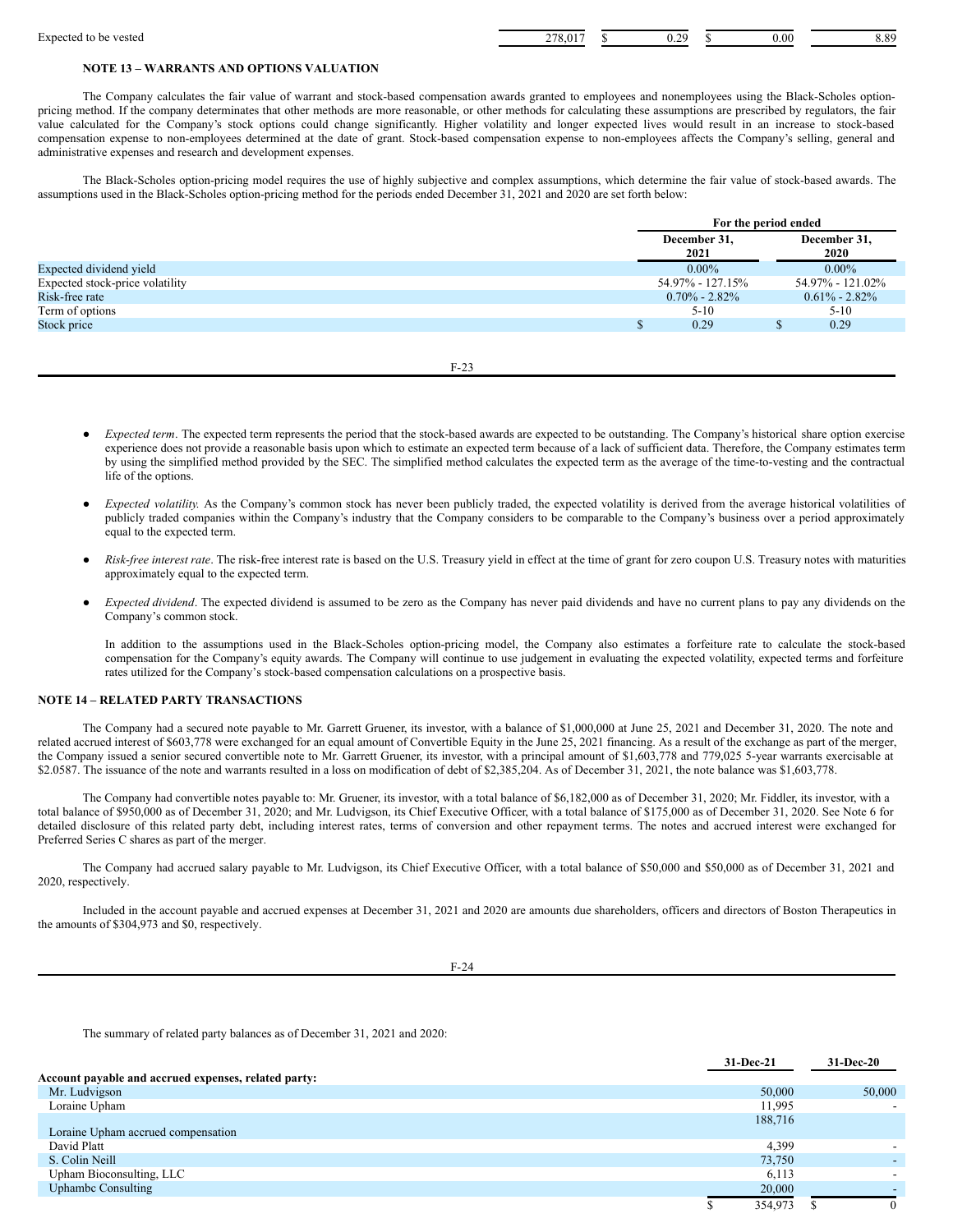| Accrued interest, related party:                       |                |    |           |
|--------------------------------------------------------|----------------|----|-----------|
| Mr. Gruener                                            | $\overline{0}$ |    | 1,667,203 |
| Mr. Fiddler                                            | $\Omega$       |    | 127,788   |
| Mr. Ludvigson                                          | 0              |    | 15,241    |
|                                                        | $\Omega$       | J. | 1,810,232 |
|                                                        |                |    |           |
| Notes payable, related party – net of current portion: |                |    |           |
| Mr. Gruener                                            | $\mathbf{0}$   |    | 7,182,000 |
| Mr. Fiddler                                            | $\theta$       |    | 950,000   |
| Mr. Ludvigson                                          |                |    | 175,000   |
|                                                        | $\Omega$       | ¢  | 8,307,000 |
|                                                        |                |    |           |
| Senior Secured Convertible note, related party:        |                |    |           |
| Mr. Gruener                                            | 1,603,778      |    |           |
|                                                        | 1,603,778      |    | $\Omega$  |

### **NOTE 15 – INCOME TAXES**

The Company accounts for income taxes in accordance with standards of disclosure propounded by the FASB, and any related interpretations of those standards sanctioned by the FASB. Accordingly, deferred tax assets and liabilities are determined based on differences between the consolidated financial statement and tax bases of assets and liabilities, as well as a consideration of net operating loss and credit carry forwards, using enacted tax rates in effect for the period in which the differences are expected to impact taxable income. A valuation allowance is established, when necessary, to reduce deferred tax assets to the amount that is more likely than not to be realized. Due to the uncertainty as to the utilization of net operating loss carry forwards, a valuation allowance has been made to the extent of any tax benefit that net operating losses may generate.

At the date the financial statements were available to be issued, the federal and state income tax returns for the year ended December 31, 2021 have not been filed by the company.

As of December 31, 2020, the Company has federal and state net operating loss carryforward of approximately 93.0 million and \$57,8 million available to reduce future taxable income, if any, for Federal and state income tax purposes. The Company experienced a Section 382 change of ownership in connection with the merger in 2021, thereby subjecting net operating loss carryovers generated previously to limitations on utilization. To-date, these limitations have not had an impact on the Company's reported income tax.

F-25

The Company's deferred tax asset and valuation allowance at December 31, 2021:

### **Schedule of Deferred Tax Assets As of December 31, 2021**

| NOL at 12/31/20                              | (93,056,108)   |
|----------------------------------------------|----------------|
| Net income year ended December 31, 2021      | (9,465,033)    |
| Loss on debt modification                    | 2,385,204      |
| Interest Expense - Debt Discount             | 1,511,049      |
| <b>Interest Expense</b>                      | 706,126        |
| Other accrued expenses - CY                  | 547,642        |
| <b>Stock Compensation - Options</b>          | 139,515        |
| Accrued Vacation - CY                        | 35,152         |
| Compensation - RSU                           | 21,077         |
| Change in fair value of derivative liability | (15,282)       |
| Change in fair value of warrant liability    | (438, 972)     |
| NOL at 12/31/21                              | (97,629,630)   |
| <b>Effective</b> rate                        | 21%            |
| Deferred tax asset                           | (20, 502, 222) |
| Valuation allowance                          | 20,502,222     |
|                                              |                |

Net deferred tax asset at  $12/31/21$ 

The ultimate realization of our deferred tax asset is dependent, in part, upon the tax laws in effect, our future earnings, and other events. As of and December 31, 2021 and 2020, we recorded a 100% allowance against our deferred tax asset since we were unable to conclude that it is more likely than not that our deferred tax asset will be realized.

The company's major tax jurisdictions are the United States and California. All of the Company's tax years will remain open three and four years for examination by the Federal and state tax authorities, respectively, from the date of utilization of the net operating loss. As of December 31, 2021, the tax years beginning after 2018 and 2017 remain subject to examination by US Federal and Californian authorities. However, net operating losses carried forward are subject to examination in the tax year utilized.

### **NOTE 16 – EMPLOYEE BENEFIT PLAN**

The company established a 401(k) tax deferred saving plan, which permits participants to make contributions by salary deduction pursuant to Section401(k) of the Internal Revenue Code. The Company may, at its discretion, make matching contributions to the plan. The Company is responsible for administrative cost of the Plan. As of December 31, 2021, the Company has made no contributions to the plan since its inception.

### **NOTE 17 – SUBSEQUENT EVENTS**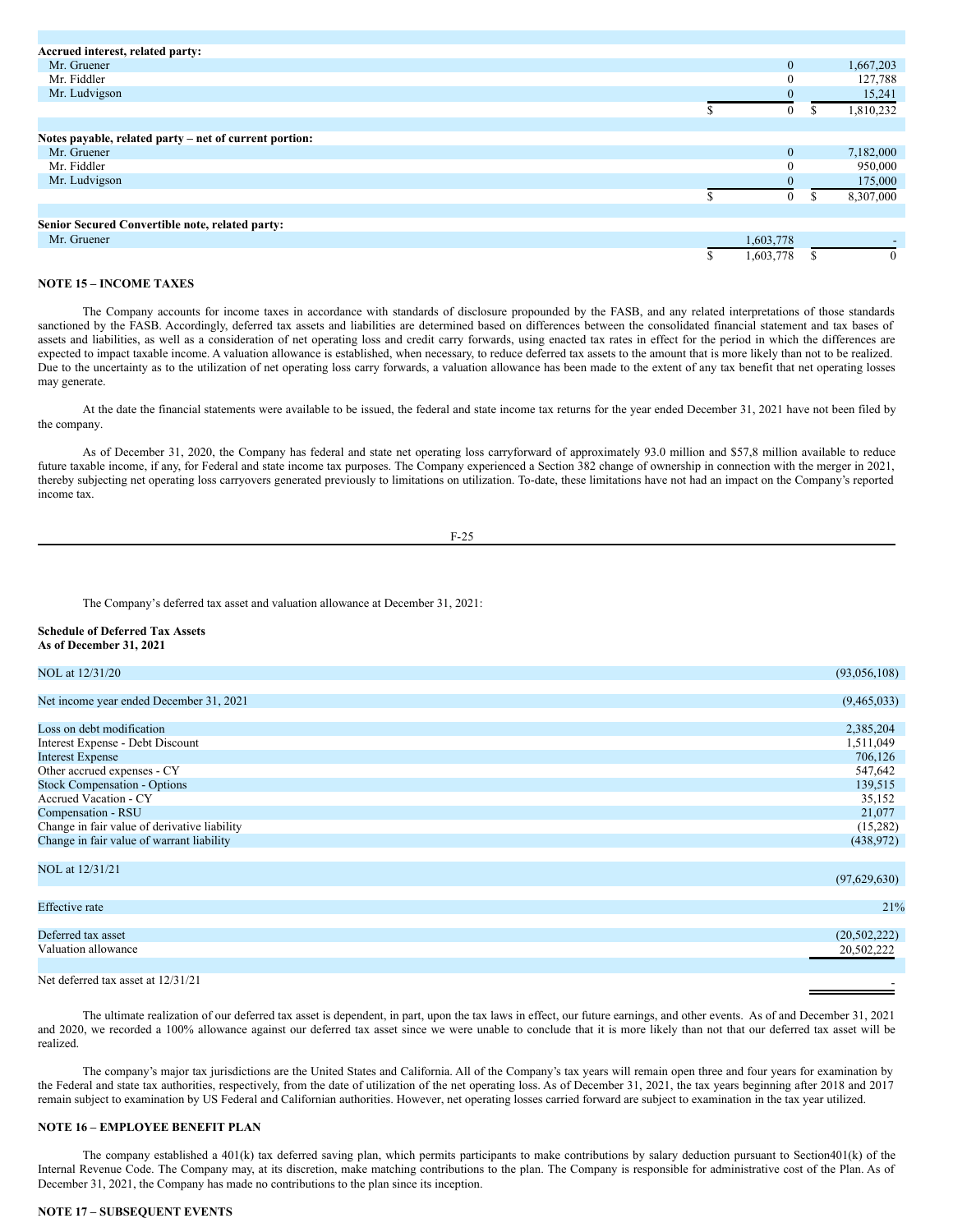On February 4, 2022 the Company signed a new facility lease agreement moving all departments to a new location. The Lease term is from April 1, 2022 to March 31, 2027. Rent expense will be recognized on a straight-line basis over the lease term.

F-26

#### *Reverse Stock Split*

On January 11, 2022, Nanomix Corporation filed a Certificate of Amendment to its Certificate of Incorporation, as amended, with the Delaware Secretary of State to effect a reverse split of the Company's outstanding shares of common stock, par value \$0.0001 per share (the "Common Stock"), at a ratio of 1-for-173. Pursuant to the Amendment, every one-hundred and seventy three (173) shares of the Company's Common Stock issued and outstanding or held in treasury (if any) immediately prior to the effectiveness of Amendment shall be automatically reclassified as and combined, without further action, into one (1) validly issued, fully paid and nonassessable share of Common Stock. No fractional shares will be issued in connection with the Reverse Stock Split; but rather, the Company will issue one whole share of the post-Reverse Stock Split Common Stock to any stockholder who otherwise would have received a fractional share as a result of the Reverse Stock Split. On March 1, 2022, FINRA notified the Company that the Company's common stock would open for trading on Tuesday, March 2, 2022 on a post-split basis.

### *February 2022 Private Placement*

On February 28, 2022, Nanomix Corporation entered into a securities purchase agreement with accredited investors pursuant to which the Company issued senior secured convertible notes in an principal amount of approximately \$666,667 for an aggregate purchase price of \$600,000. Garrett Gruener, a director of the Company, purchased a Note in an aggregate principal amount of \$444,444 for an aggregate purchase price of \$400,000 and Jerry Fiddler, a director of the Company purchased a Note in an aggregate amount of \$111,111 for an aggregate purchase price of \$100,000. The Notes each have a term of twenty-four months and mature on February 28, 2024, unless earlier converted or extended under certain conditions as set forth in the Note (the "Maturity Date"). On the Maturity Date, the Company shall pay to the Investors an amount in cash representing 115% of all outstanding principal amount and any other amounts which may be due under the Notes. Upon an Event of Default (as defined in the Notes), the Notes accrue interest at a rate of 14% per annum.

#### *March 2022 Private Placement*

On March 23, 2022, Nanomix Corporation entered into a Securities Purchase Agreement with a Purchaser pursuant to which the Purchaser purchased five hundred (500) shares of the Company's Series D Convertible Preferred Stock for an aggregate purchase price of \$500,000. In addition, in connection with the issuance of the Series D Preferred Stock, the Purchaser received a five year warrant to purchase 60,000 shares of the Company's common stock. The Warrant is exercisable at an exercise price of \$2.0587 per share of Common Stock, subject to certain beneficial ownership limitations (with a maximum ownership limit of 9.99%). The exercise price is also subject to adjustment due to certain events, including stock dividends, stock splits and fundamental transactions and in connection with the issuance by the Company of our Common Stock or Common Stock equivalents at an effective price per share lower than the exercise price then in effect. The holders may exercise the Warrants on a cashless basis if the shares of our Common Stock underlying the Warrants are not then registered pursuant to an effective registration statement.

$$
F-27
$$

In addition, upon the terms and subject to the conditions set forth in the Purchase Agreement, fifteen (15) calendar days following the effective date of a registration statement registering the resale of the maximum aggregate number of (i) shares of Common Stock issuable pursuant to the conversion of the Preferred Stock and (ii) Warrant Shares issuable upon exercise of the Warrants issuable pursuant to the Purchase Agreement, and on each of the  $30<sup>th</sup>$ ,  $60<sup>th</sup>$ ,  $90<sup>th</sup>$  and  $120<sup>th</sup>$  calendar day anniversaries of the Effective Date, assuming no Event of Default (as defined in the Purchase Agreement) has taken or is taking place, the Company agrees to sell, and the Purchaser agrees to purchase, an additional five hundred (500) shares of Preferred Stock at price of \$1,000 per share of Series D Preferred Stock. Concurrently with the issuance of any Series D Preferred Stock, the Company shall issue to Purchaser a warrant to purchase up to a number of Warrant Shares equal to 30% of the quotient of (a) the Purchase Price due at the relevant closing) and the Closing Price of the Company's Common Stock for the Trading Day preceding such additional closing date.

In connection with the entry into the Purchase Agreement, the Company filed a Certificate of Designation of Preferences, Rights and Limitations of Series D Convertible Preferred Stock with the Delaware Secretary of State to create a new class of preferred stock designated Series D Preferred Stock and authorized the issuance of up to ten thousand (10,000) shares of Series D Preferred Stock. The Series D Preferred Stock has a stated value of \$1,200 per share and the holder of the Series D Preferred Stock has the right to receive a dividend equal to eight percent (8%) per annum, payable quarterly, beginning on the issuance date of the Series D Preferred Stock and ending on the date that the Series D Preferred Stock has been converted or redeemed. Dividends may be paid in cash or in shares of Series D Preferred Stock at the discretion of the Company. At closing, the Company prepaid one year's worth of interest in shares of Series D Preferred Stock. The Series D Preferred Stock will vote together with the common stock on an as-converted basis subject to the Beneficial Ownership Limitations. Further, the holders of the Series D Preferred Stock have the right to receive assets in the event of liquidation, dissolution or winding up before any distribution or payment shall be made to the holders of any securities junior to the Series D Preferred Stock. The Company is required to reserve and keep available out of our authorized and unissued shares of Common Stock three times the number of Common Stock needed to convert or exercise all Series D Preferred Stock and Warrants issued pursuant to the Purchase Agreement.

The conversion price for the Series D Preferred Stock shall be the amount equal to the lower of (1) \$2.08, a fixed price equaling the closing bid price of the Common Stock on the trading day immediately preceding the date of the Purchase Agreement and (2) one hundred percent (100%) of the quotient of (A) the sum of the VWAP of the Common Stock for each of the three (3) trading days with the lowest VWAP during the twenty (20) consecutive trading day period ending on the trading day immediately preceding the date of delivery of a conversion notice and (B) three, subject to the Beneficial Ownership Limitations. Following an "Event of Default," as defined in the Purchase Agreement, the Conversion price shall equal the lower of: (a) the then applicable Conversion Price; or (b) a price per share equaling eighty percent (80%) of the lowest traded price for the Company's common stock during the fifteen (15) Trading Days immediately preceding, but not including, the Conversion Date. The Conversion Price is also subject to adjustment due to certain events, including stock dividends, stock splits and fundamental transactions and in connection with the issuance by the Company of our Common Stock or Common Stock equivalents at an effective price per share lower than the Conversion Price then in effect.

Management has evaluated subsequent events according to the requirements of ASC TOPIC 855 as of the date of the report, and believes there are no additional subsequent events to report.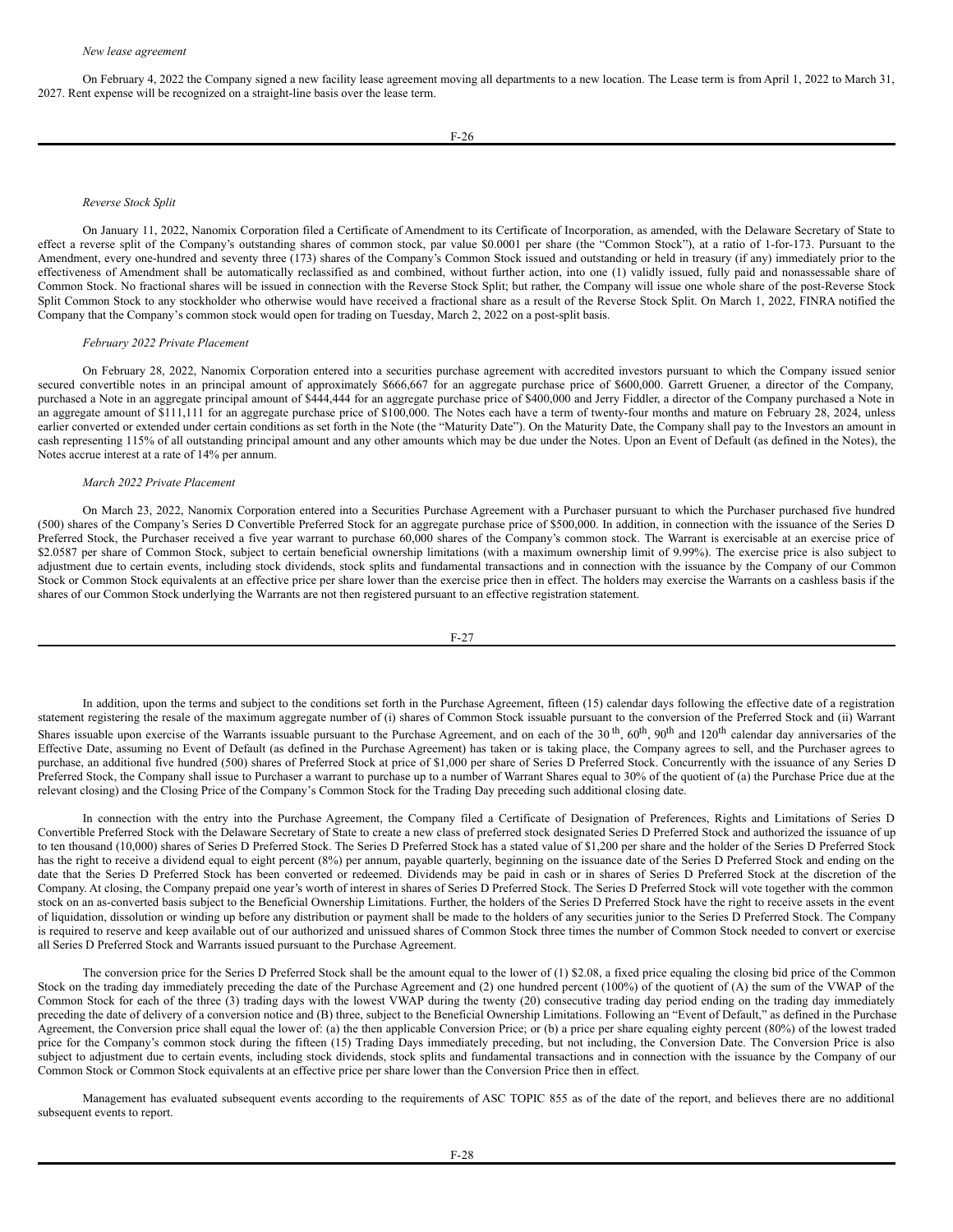NANOMIX CORP.

#### **28,801,837 Shares of Common Stock**

# **PROSPECTUS \_\_\_\_\_\_\_\_\_\_\_\_\_\_\_\_\_\_\_\_\_\_\_\_\_\_\_\_\_\_**

**\_\_\_\_\_\_\_\_\_\_\_\_\_\_\_\_\_\_\_\_\_\_\_\_\_\_\_\_\_\_**

We have not authorized any dealer, salesperson, or other person to give you written information other than this prospectus or to make representations as to matters not stated in this prospectus. You must not rely on unauthorized information. This prospectus is not an offer to sell these securities or our solicitation of your offer to buy these securities in any jurisdiction where that would not be permitted or legal. Neither the delivery of this prospectus nor any sales made hereunder after the date of this prospectus shall create an implication that the information contained herein or the affairs of the Company have not changed since the date of this prospectus.

### **PART II—INFORMATION NOT REQUIRED IN PROSPECTUS**

### **Item 13. Other Expenses of Issuance and Distribution**

The following table sets forth an estimate of the fees and expenses relating to the issuance and distribution of the securities being registered hereby, other than underwriting discounts and commissions, all of which shall be borne by the selling stockholders. All of such fees and expenses, except for the SEC Registration Fee, are estimated:

| 3.622.32  |
|-----------|
| 30,000.00 |
| 10,000.00 |
| 5,000.00  |
| 1,377.68  |
| 50,000.00 |
|           |

To be filed by amendment

### **Item 14. Indemnification of Directors and Officers**

Section 145 of the Delaware General Corporation Law provides that a corporation may indemnify directors and officers as well as other employees and individuals against expenses (including attorneys' fees), judgments, fines and amounts paid in settlement actually and reasonably incurred by such person in connection with any threatened, pending or completed actions, suits or proceedings in which such person is made a party by reason of such person being or having been a director, officer, employee or agent of the corporation. Section 145 of the Delaware General Corporation Law also provides that expenses (including attorneys' fees) incurred by a director or officer in defending an action may be paid by a corporation in advance of the final disposition of an action if the director or officer undertakes to repay the advanced amounts if it is determined such person is not entitled to be indemnified by the corporation. The Delaware General Corporation Law provides that Section 145 is not exclusive of other rights to which those seeking indemnification may be entitled under any bylaw, agreement, vote of stockholders or disinterested directors or otherwise. Our bylaws provide that, to the fullest extent permitted by law, we shall indemnify and hold harmless any person who was or is made or is threatened to be made a party or is otherwise involved in any threatened, pending or completed action, suit or proceeding, whether civil, criminal, administrative or investigative by reason of the fact that such person, or the person for whom he is the legally representative, is or was a director or officer of ours, against all liabilities, losses, expenses (including attorney's fees), judgments, fines and amounts paid in settlement actually and reasonably incurred by such person in connection with such proceeding.

Section 102(b)(7) of the Delaware General Corporation Law permits a corporation to provide in its certificate of incorporation that a director of the corporation shall not be personally liable to the corporation or its stockholders for monetary damages for breach of fiduciary duty as a director, except for liability (i) for any breach of the director's duty of loyalty to the corporation or its stockholders, (ii) for acts or omissions not in good faith or which involve intentional misconduct or a knowing violation of law, (iii) for unlawful payments of dividends or unlawful stock repurchases, redemptions or other distributions, or (iv) for any transaction from which the director derived an improper personal benefit.

Our certificate of incorporation provides that we shall, to the maximum extent permitted from time to time under the law of the State of Delaware, indemnify and upon request shall advance expenses to any person who is or was a party or is threatened to be made a party to any threatened, pending or completed action, suit, proceeding or claim, whether civil, criminal, administrative or investigative, by reason of the fact that such person is or was or has agreed to be a director or officer of ours or while a director or officer is or was serving at our request as a director, officer, partner, trustee, employee or agent of any corporation, partnership, joint venture, trust or other enterprise, including service with respect to employee benefit plans, against expenses (including attorneys' fees and expenses), judgments, fines, penalties and amounts paid in settlement incurred in connection with the investigation, preparation to defend or defense of such action, suit, proceeding or claim; provided, however, that the foregoing shall not require us to indemnify or advance expenses to any person in connection with any action, suit, proceeding or claim initiated by or on behalf of such person or any counterclaim against us initiated by or on behalf of such person. Such indemnification shall not be exclusive of other indemnification rights arising under any by-law, agreement, vote of directors or stockholders or otherwise and shall inure to the benefit of the heirs and legal representatives of such person. Any person seeking indemnification shall be deemed to have met the standard of conduct required for such indemnification unless the contrary shall be established. Any repeal or modification of our certificate of incorporation shall not adversely affect any right or protection of a director or officer of ours with respect to any acts or omissions of such director or officer occurring prior to such repeal or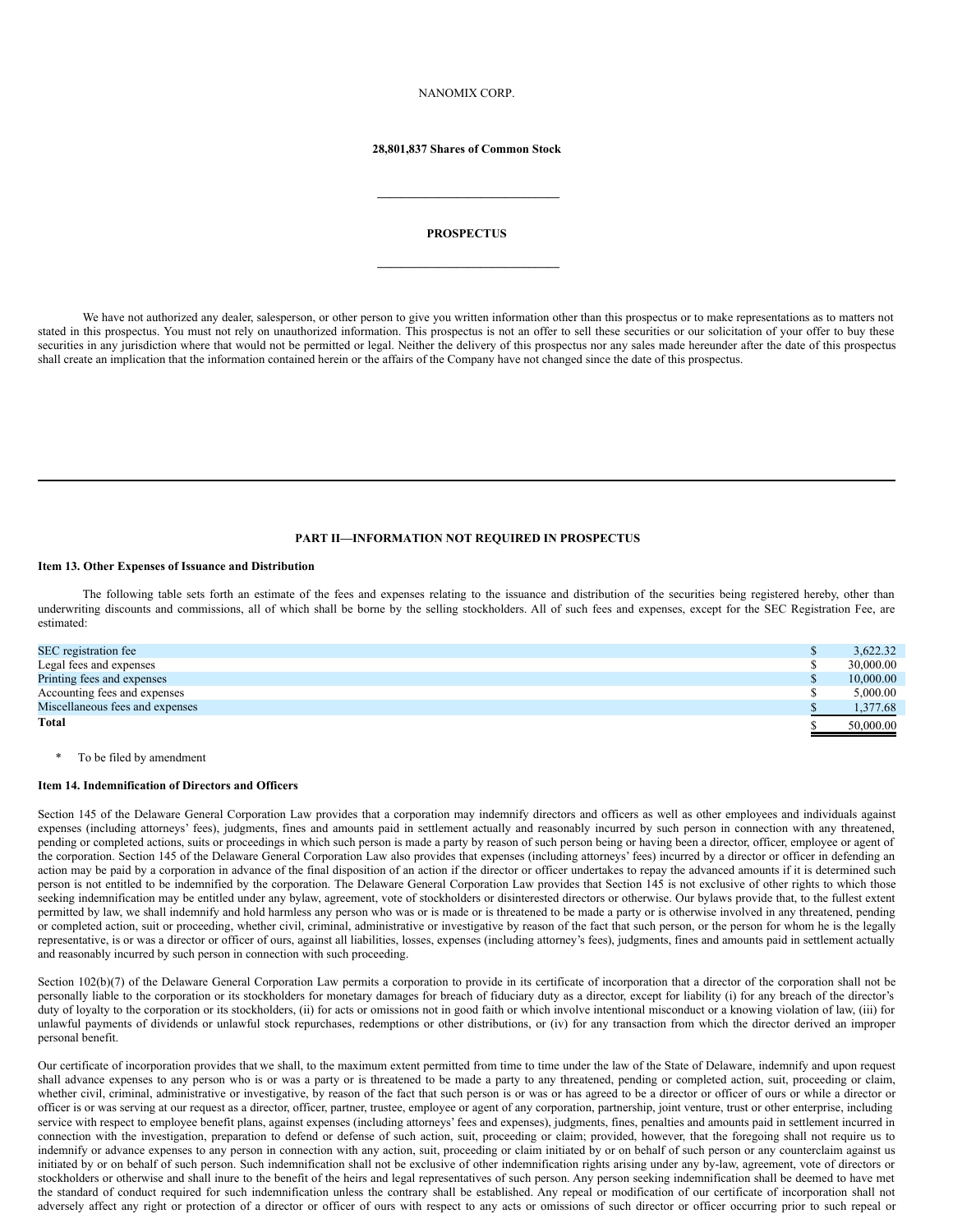Our bylaws provide we shall, to the fullest extent permitted under the laws of the State of Delaware, as amended and supplemented from time to time, indemnify each person who was or is a party or is threatened to be made a party to any threatened, pending or completed action, suit or proceeding, whether civil, criminal, administrative or investigative, by reason of the fact that such party is or was, or has agreed to become, a director or officer of ours, or is or was serving, or has agreed to serve, at our request, as a director, officer or trustee of, or in a similar capacity with, another corporation, partnership, joint venture, trust or other enterprise, including any employee benefit plan, or by reason of any action alleged to have been taken or omitted in such capacity, against all expenses (including attorneys' fees), judgments, fines and amounts paid in settlement actually and reasonably incurred by such party or on such party's behalf in connection with such action, suit or proceeding and any appeal therefrom.

Expenses incurred by such a person in defending a civil or criminal action, suit or proceeding by reason of the fact that such person is or was, or has agreed to become, a director or officer of ours, or is or was serving, or has agreed to serve, at our request, as a director, officer or trustee of, or in a similar capacity with, another corporation, partnership, joint venture, trust or other enterprise, including any employee benefit plan, or by reason of any action alleged to have been taken or omitted in such capacity shall be paid by us in advance of the final disposition of such action, suit or proceeding upon receipt of an undertaking by or on behalf of such person to repay such amount if it shall ultimately be determined that he is not entitled to be indemnified by us as authorized by relevant sections of the Delaware General Corporation Law. Notwithstanding the foregoing, we shall not be required to advance such expenses to a person who is a party to an action, suit or proceeding brought by us and approved by a majority of our Board of Directors that alleges willful misappropriation of corporate assets by such person, disclosure of confidential information in violation of such person's fiduciary or contractual obligations to us or any other willful and deliberate breach in bad faith of such person's duty to us or our stockholders.

We shall not indemnify any such person seeking indemnification in connection with a proceeding (or part thereof) initiated by such person unless the initiation thereof was approved by our Board of Directors.

The indemnification rights provided in our bylaws shall not be deemed exclusive of any other rights to which those indemnified may be entitled under any by-law, agreement or vote of stockholders or disinterested directors or otherwise, both as to action in their official capacities and as to action in another capacity while holding such office, continue as to such person who has ceased to be a director or officer, and inure to the benefit of the heirs, executors and administrators of such a person.

If the Delaware General Corporation Law is amended to expand further the indemnification permitted to indemnitees, then we shall indemnify such persons to the fullest extent permitted by the Delaware General Corporation Law, as so amended.

We may, to the extent authorized from time to time by our Board of Directors, grant indemnification rights to other employees or agents of ours or other persons serving us and such rights may be equivalent to, or greater or less than, those set forth in our bylaws.

Our obligation to provide indemnification under our bylaws shall be offset to the extent of any other source of indemnification or any otherwise applicable insurance coverage under a policy maintained by us or any other person.

Our bylaws shall be deemed to be a contract between us and each person who was or is a party or is threatened to be made a party to any threatened, pending or completed action, suit or proceeding, whether civil, criminal, administrative or investigative, by reason of the fact that person is or was, or has agreed to become, a director or officer of ours, or is or was serving, or has agreed to serve, at our request, as a director, officer or trustee of, or in a similar capacity with, another corporation, partnership, joint venture, trust or other enterprise, including any employee benefit plan, or by reason of any action alleged to have been taken or omitted in such capacity, at any time while this by-law is in effect, and any repeal or modification thereof shall not affect any rights or obligations then existing with respect to any state of facts then or theretofore existing or any action, suit or proceeding theretofore or thereafter brought based in whole or in part upon any such state of facts.

The indemnification provision of our bylaws does not affect directors' responsibilities under any other laws, such as the federal securities laws or state or federal environmental laws.

We may purchase and maintain insurance on behalf of any person who is or was a director, officer or employee of ours, or is or was serving at our request as a director, officer, employee or agent of another company, partnership, joint venture, trust or other enterprise against liability asserted against him and incurred by him in any such capacity, or arising out of his status as such, whether or not we would have the power to indemnify him against liability under the provisions of this section. We currently maintain such insurance.

The right of any person to be indemnified is subject to our right, in lieu of such indemnity, to settle any such claim, action, suit or proceeding at our expense of by the payment of the amount of such settlement and the costs and expenses incurred in connection therewith.

Insofar as indemnification for liabilities arising under the Securities Act may be permitted to directors, officers or persons controlling our company pursuant to the foregoing provisions, or otherwise, we have been advised that in the opinion of the Securities and Exchange Commission, such indemnification is against public policy as expressed in the Securities Act and is, therefore, unenforceable.

In the event that a claim for indemnification against such liabilities (other than the payment of expenses incurred or paid by a director, officer or controlling person in a successful defense of any action, suit or proceeding) is asserted by such director, officer or controlling person in connection with the securities being registered herewith, we will, unless in the opinion of our counsel the matter has been settled by controlling precedent, submit to the court of appropriate jurisdiction the question whether such indemnification by us is against public policy as expressed in the Securities Act and will be governed by the final adjudication of such issue.

# **Item 15. Recent Sales of Unregistered Securities**

Set forth below is information regarding all unregistered securities sold by us since January 1, 2019. Unless otherwise stated, the issuances of the above securities were deemed to be exempt from registration under the Securities Act in reliance upon Section 4(a)(2) or 3(a)(9) of the Securities Act or Regulation D promulgated thereunder, or Rule 701 promulgated under Section 3(b) of the Securities Act as transactions by an issuer not involving any public offering or pursuant to benefit plans and contracts relating to compensation as provided under Rule 701.

On January 10, 2019, the Company issued 5,780 shares of its common stock in exchange for consulting services amounting to \$22,900 pursuant to a consulting agreement entered into and approved by the Board of Directors on November 23, 2018.

On January 3, 2020, the Company issued warrants to Fastnet Advisors, LLC. to purchase an aggregate of 3,291 shares of the Company's Common Stock at an exercise price of \$1.73 per share.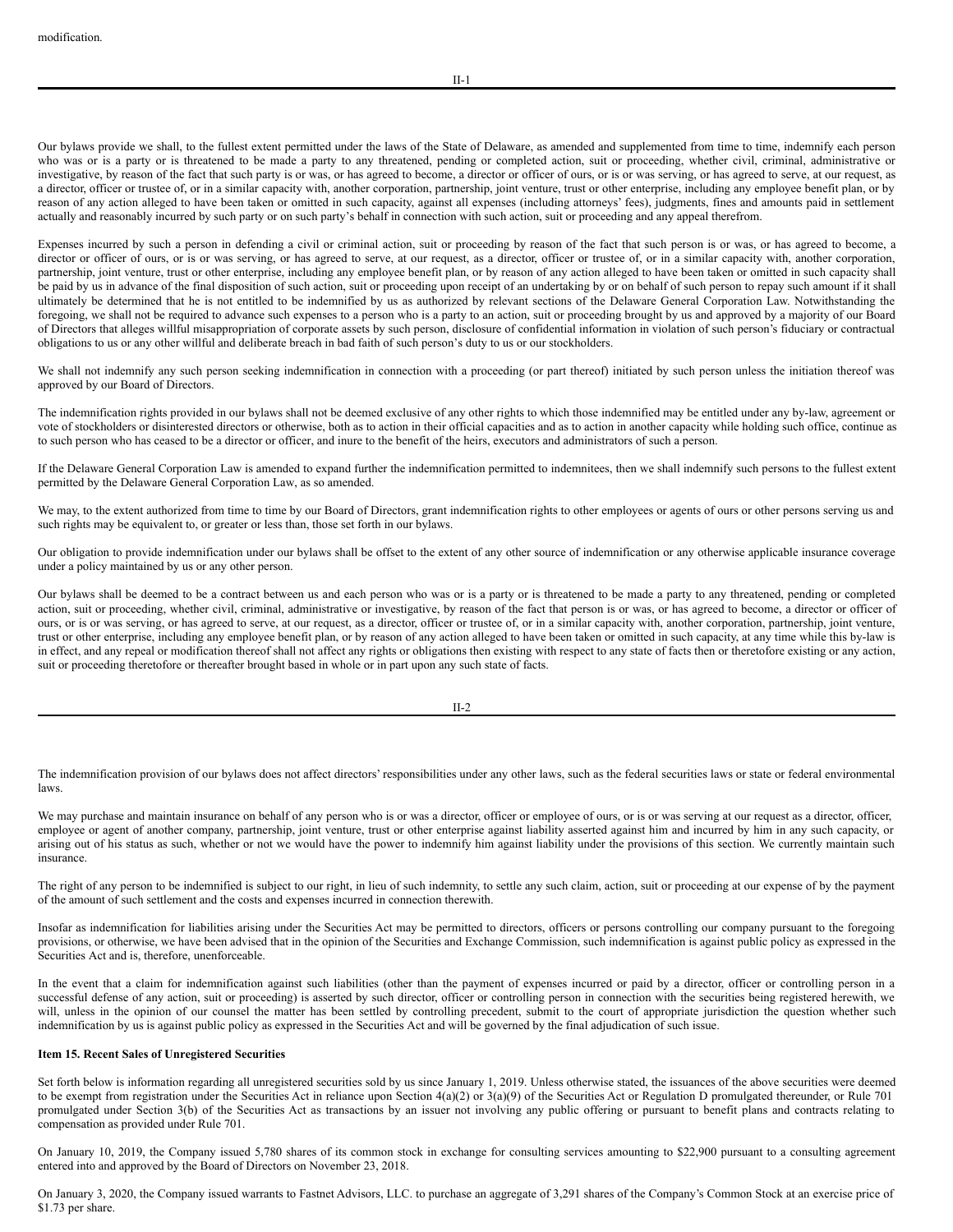On December 14, 2020, the Company issued warrants outside consultant to purchase an aggregate of 3,468 shares of the Company's Common Stock at an exercise price of \$1.73 per share.

On April 30, 2021, the Company received a short-term loan in the aggregate principal amount of \$500,000 from Gold Blaze Limited Vistra Corporate Services ("Gold Blaze"). To evidence the loan, the Company issued Gold Blaze a promissory note (the "Gold Blaze Note") in the aggregate principal amount of \$500,000. The Gold Blaze Note was converted into the same securities as issued in the June 2021 Financing.

On February 2, 2021, the Company previously entered into service agreements with various consultants and advisors pursuant to which it issued 963,964 shares of Series B preferred stock. The Series B preferred stock automatically convert into an aggregate of approximately 5,572,046 shares of the Company's common stock on March 2, 2022.

On January 26, 2021, the Company, NNMX Acquisition Inc., a California corporation and wholly-owned subsidiary of the Company ("Merger Sub"), and Nanomix, Inc., a California corporation ("Nanomix"), entered into an Agreement and Plan of Merger (the "Merger Agreement"), pursuant to which, among other matters, Merger Sub will merge with and into Nanomix, with Nanomix continuing as a wholly-owned subsidiary of the Company and the surviving corporation of the merger (the "Merger"). The merger closed on June 4, 2021. As consideration for the Merger, Company issued to the shareholders of Nanomix 1,000,000 shares of a newly created Series C Convertible Preferred Stock of the Company (the "Preferred Stock"). On March 2, 2022, in connection with our reverse stock split, , all such shares of Preferred Stock issued to the Nanomix shareholders were automatically convert into approximately 35,644,997 shares of common stock of the Company, the warrants assumed at closing of the merger were exercisable into approximately 2,124,687 shares of common stock of the Company and the options and restricted stock units assumed at closing of the merger may be exercisable into approximately 5,718,838 shares of common stock of the Company.

| ۰.<br>٠ |
|---------|

From January 25, 2021 through January 27, 2021, the Company entered into various agreements with certain debt holders, including CJY Holdings Limited, a Hong Kong company controlled by the Company's former CEO and sole director's cousin ("CJY"), pursuant to which liabilities exceeding approximately \$4.5 million were converted or exchanged into approximately 4.2 million shares of common stock. Further, the Company entered into Exchange Agreements with the holders of the Company's Series A Preferred Stock pursuant to which the holders exchanged all outstanding shares of Series A Preferred Stock for 433,526 shares of common stock. The Company entered into service agreements with various consultants and advisors pursuant to which it issued 963,964 shares of a newly created Series B Preferred Stock. Each outstanding share of the Series B Preferred Stock will automatically convert into 1,000 shares of common stock on the date that approval of an amendment to the Corporation's Certificate of Incorporation, as amended, to implement a one-for-173 reverse stock split of the Corporation's capital stock by a majority of the votes entitled to be cast thereon, whether presented at a special or annual meeting of shareholders of the Corporation or by written consent of the shareholders and the subsequent filing of such amendment with the Secretary of State of the State of Delaware.

On June 25, 2021, the Company and the \$1.0 secured million note payable Holder entered into exchange agreement, whereby the company issued the Holder a Senior Secured Convertible Note in the principal amount of \$1,603,778 with a maturity date of June 25, 2023. As an incentive to enter into the agreement, the noteholder was also granted 1,603,778 5-year warrants exercisable at \$1.1717.

On June 25, 2021, the Company and Gold Blaze entered into exchange agreement, where the company issued the Gold Blaze Limited Vistra Corporate Services Senior Secured Convertible Note in the principal amount of \$500,000 with a maturity date of June 25, 2023. As an incentive to enter into the agreement, the noteholder was also granted 426,730 5-year warrants exercisable at \$1.1717.

On June 25, 2021, the Company issued a Senior Secured Convertible Note to HT Investment MA LLC for a principal amount \$5.0 million and maturity date of June 25, 2023. As an incentive to enter into the agreement, the noteholder was also granted 4,427,3045-year warrants exercisable at \$1.1717.

On September 27, 2021, the Company issued a Senior Secured Convertible Note to certain accredited investors for a principal amount \$1.333 million and maturity date of September 27, 2023. As an incentive to enter into the agreement, the noteholders were also granted an aggregate of 1.137.663 5-year warrants exercisable at \$1.1717.

On February 28, 2022, the Company entered into a securities purchase agreement with accredited investors pursuant to which the Company issued senior secured convertible notes in an principal amount of approximately \$666,667 for an aggregate purchase price of \$600,000. Garrett Gruener, a director of the Company, purchased a Note in an aggregate principal amount of \$444,444 for an aggregate purchase price of \$400,000 and Jerry Fiddler, a director of the Company purchased a Note in an aggregate amount of \$111,111 for an aggregate purchase price of \$100,000. As an incentive to enter into the agreement, the noteholders were also granted an aggregate of 323,829 5-year warrants exercisable at \$1.1717.

On March 23, 2022, entered into a Securities Purchase Agreement (the "Purchase Agreement") with GHS Investments, LLC (the "Purchaser"), pursuant to which the Purchaser purchased five hundred (500) shares of the Company's Series D Convertible Preferred Stock ("Series D Preferred Stock") for an aggregate purchase price of \$500,000. In addition, in connection with the issuance of the Series D Preferred Stock, the Purchaser received a five year warrant to purchase 60,000 shares of the Company's common stock.

# **Item 16. Exhibits and Financial Statement Schedules**

# **EXHIBIT INDEX**

| Exhibit No       | <b>Title of Document</b>                                                                                                                                     |
|------------------|--------------------------------------------------------------------------------------------------------------------------------------------------------------|
| 2.1 <sub>†</sub> | Agreement and Plan of Merger, dated February 2, 2021, by and between Nanomix Corp, NNMX Acquisition Inc. and Nanomix, Inc. filed with the SEC on             |
|                  | February 2, 2021 and incorporated herein by reference)                                                                                                       |
| 3.1              | Certificate of Incorporation, as amended (filed as Exhibit 3.1 to Amendment No. 1 to the Company's Registration Statement on Form S-1 (File No. 333-         |
|                  | 192344) filed with the SEC on November 14, 2013 and incorporated herein by reference)                                                                        |
| 3.2              | Bylaws (filed as Exhibit 3.2 to the Company's Registration Statement on Form S-1 (File No. 333-164785) filed with the SEC on February 8, 2010 and            |
|                  | incorporated herein by reference)                                                                                                                            |
| 3.3              | Certificate of Merger (filed as Exhibit 3.1 to the Company's Current Report on Form 8-K filed with the SEC on November 18, 2010 and incorporated herein      |
|                  | by reference)                                                                                                                                                |
| 3.4              | Certificate of Designation – Series B Preferred Stock (filed as exhibit 4.1 to the Company's current Report on Form 8-K filed with the SEC on February 2,    |
|                  | 2021 and incorporated herein by reference)                                                                                                                   |
| 3.5              | Certificate of Designation – Series C Preferred Stock (filed as exhibit 3.5 to the Company's Registration Statement on Form S-1 filed with the SEC on        |
|                  | October 15, 2021 and incorporated herein by reference)                                                                                                       |
| 3.6              | Certificate of Amendment to the Certificate of Incorporation, dated January 11, 2022 (filed as exhibit 3.1 to the Company's Current Report on Form 8-K filed |
|                  | with the SEC on March 3, 2022 and incorporated herein by reference)                                                                                          |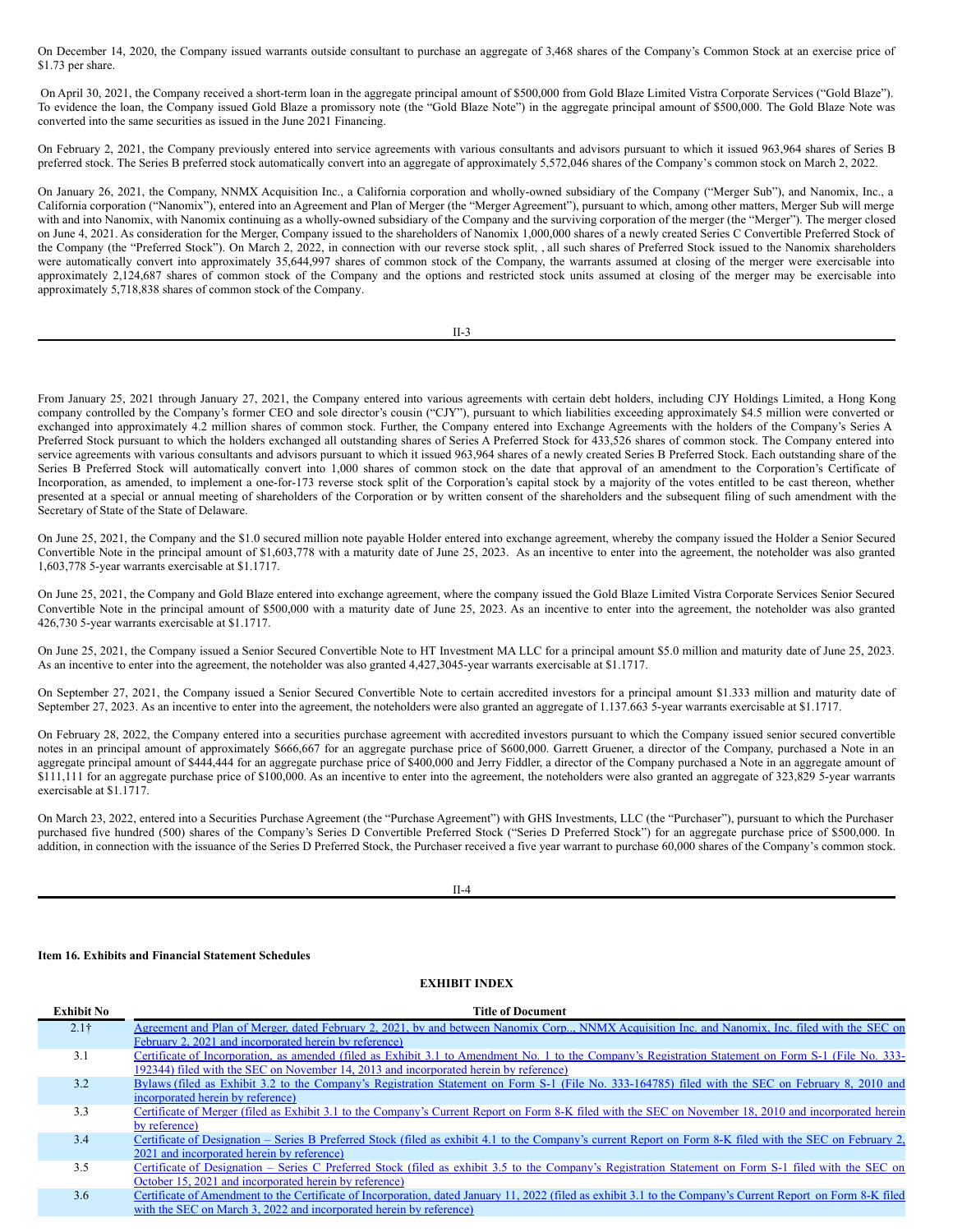|     | Certificate of Designations of the Preferences, Rights and Limitations of the Series D Preferred Stock (filed as exhibit 3.1 to the Company's Current Report on |
|-----|-----------------------------------------------------------------------------------------------------------------------------------------------------------------|
|     | Form 8-K filed with the SEC on March 24, 2022 and incorporated herein by reference)                                                                             |
| 3.8 | Form of Securities Purchase Agreement by and between Boston Therapeutics, Inc. and CJY Holdings Limited (filed as Exhibit 4.1 to the Company's Current          |
|     | Report on Form 8-K filed with the SEC on October 2, 2015 and incorporated herein by reference)                                                                  |
| 4.1 | Form of Securities Purchase Agreement by and between Nanomix Corp. and CJY Holdings Limited (filed as Exhibit 4.1 to the Company's Current Report on            |
|     | Form 8-K filed with the SEC on October 2, 2015 and incorporated herein by reference)                                                                            |
| 4.2 | Form of 10% Convertible Promissory Note issued to CJY Holdings Limited (filed as Exhibit 4.2 to the Company's Current Report on Form 8-K filed with the         |
|     | SEC on October 2, 2015 and incorporated herein by reference)                                                                                                    |
| 4.3 | Letter Amendment by and between Nanomix Corp. and CJY Holdings Limited (filed as Exhibit 4.1 to the Company's Current Report on Form 8-K filed with             |
|     | the SEC on October 30, 2015 and incorporated herein by reference)                                                                                               |
|     |                                                                                                                                                                 |

4.4 Letter Amendment by and between Nanomix Corp. and CJY Holdings Limited (filed as Exhibit 4.4 to the Company's Current Report on Form 8-K filed with the SEC on December 10, 2015 and [incorporated](http://www.sec.gov/Archives/edgar/data/1473579/000110262415001774/exh4_4.htm) herein by reference)

4.6 Letter Amendment by and between Nanomix Corp. and CJY Holdings Limited (filed as Exhibit 4.5 to the Company's Current Report on Form 8-K filed with the SEC on March 2, 2016 and [incorporated](http://www.sec.gov/Archives/edgar/data/1473579/000110262416002245/exh4_5.htm) herein by reference)

4.7 Letter Amendment by and between Nanomix Corp. and CJY Holdings Limited (filed as Exhibit 4.6 to the Company's Current Report on Form 8-K filed with the SEC on March 22, 2016 and [incorporated](http://www.sec.gov/Archives/edgar/data/1473579/000110262416002359/exh4_6.htm) herein by reference)

4.8 Letter Amendment by and between Nanomix Corp. and CJY Holdings Limited (filed as Exhibit 4.7 to the Company's Current Report on Form 8-K filed with the SEC on May 12, 2016 and [incorporated](http://www.sec.gov/Archives/edgar/data/1473579/000110262416002772/exh4_7.htm) herein by reference)

4.9 Letter Amendment by and between Nanomix Corp. and CJY Holdings Limited (filed as Exhibit 4.8 to the Company's Current Report on Form 8-K filed with the SEC on July 6, 2016 and [incorporated](http://www.sec.gov/Archives/edgar/data/1473579/000110262416003071/exh4_8.htm) herein by reference)

### II-5

4.10 Form of Securities Purchase Agreement by and between Nanomix Corp. and Investors (filed as Exhibit 4.1 to the Company's Quarterly Report on Form 10-Q filed with the SEC on August 15, 2016 and [incorporated](http://www.sec.gov/Archives/edgar/data/1473579/000110262416003289/exh4_1.htm) herein by reference) 4.11 Form of 6% Senior Convertible Debenture Due 2018 issued to Investors (filed as Exhibit 4.2 to the Company's Quarterly Report on Form 10-Q filed with the

- SEC on August 15, 2016 and [incorporated](http://www.sec.gov/Archives/edgar/data/1473579/000110262416003289/exh4_2.htm) herein by reference)
- 4.12 Form of Stock Purchase Warrant issued to Investors (filed as Exhibit 4.3 to the Company's Quarterly Report on Form 10-Q filed with the SEC on August 15, 2016 and [incorporated](http://www.sec.gov/Archives/edgar/data/1473579/000110262416003289/exh4_3.htm) herein by reference)
- 4.13 Letter [Amendment](http://www.sec.gov/Archives/edgar/data/1473579/000110262416003289/exh4_4.htm) by and between Nanomix Corp. and CJY Holdings Limited (filed as Exhibit 4.4 to the Company's Quarterly Report on Form 10-Q filed with the SEC on August 15, 2016 and incorporated herein by reference)
- 4.14 Form of Securities Purchase Agreement by and between Nanomix Corp. and CJY Holdings Limited (filed as Exhibit 4.1 to the Company's Current Report on Form 8-K filed with the SEC on May 2, 2017 and [incorporated](http://www.sec.gov/Archives/edgar/data/1473579/000161577417002027/s106031_ex4-1.htm) herein by reference)
- 4.15 Form of 6% [Subordinated](http://www.sec.gov/Archives/edgar/data/1473579/000161577417002027/s106031_ex4-2.htm) Convertible Debenture Due (filed as Exhibit 4.2 to the Current Report on Form 8-K filed with the SEC on May 2, 2017 and incorporated herein by reference)
- 4.16 Form of Stock Purchase Warrants (filed as Exhibit 4.3 to the Current Report on Form 8-K filed with the SEC on May 2, 2017 and [incorporated](http://www.sec.gov/Archives/edgar/data/1473579/000161577417002027/s106031_ex4-3.htm) herein by reference)

4.17 Form of Securities Purchase Agreement by and between Nanomix Corp. and Investors (filed as Exhibit 4.1 to the Company's Current Report on Form 8-K filed with the SEC on August 22, 2017 and [incorporated](http://www.sec.gov/Archives/edgar/data/1473579/000161577417004644/s107284_ex4-1.htm) herein by reference)

4.18 Form of Certificate of Designation (filed as Exhibit 4.2 to the Company's Current Report on Form 8-K filed with the SEC on August 22, 2017 and [incorporated](http://www.sec.gov/Archives/edgar/data/1473579/000161577417004644/s107284_ex4-2.htm) herein by reference)

4.19 Form of Common Stock Purchase Warrants (filed as Exhibit 4.3 to the Current Report on Form 8-K filed with the SEC on August 22, 2017 and [incorporated](http://www.sec.gov/Archives/edgar/data/1473579/000161577417004644/s107284_ex4-3.htm) herein by reference)

4.20 Form of 10% promissory note issued to World Technology East II Limited (filed as exhibit 4.1 to the Company's current Report on Form 8-K filed with the SEC on June 12, 2018 and [incorporated](http://www.sec.gov/Archives/edgar/data/1473579/000161577418005271/s110828_ex4-1.htm) herein by reference)

4.21 Form of Promissory Note dated April 30, 2021 (filed as Exhibit 4.1 to the Company's Current Report on Form 8-K filed with the SEC on May 12, 2021 and [incorporated](http://www.sec.gov/Archives/edgar/data/1473579/000121390021025831/ea140759ex4-1_bostonthera.htm) herein by reference)

4.22 Form of 10% Promissory Note issued by Nanomix, Inc. to Nanomix Corp. dated April 30, 2021 (filed as Exhibit 10.1 to the Company's Current Report on Form 8-K filed with the SEC on May 12, 2021 and [incorporated](http://www.sec.gov/Archives/edgar/data/1473579/000121390021025831/ea140759ex10-1_bostonthera.htm) herein by reference)

4.23 Form of Senior Secured Convertible Note, dated June 25, 2021 (filed as Exhibit 4.1 to the Company's Current Report on Form 8-K filed with the SEC on June 29, 2021 and [incorporated](http://www.sec.gov/Archives/edgar/data/1473579/000121390021034574/ea143434ex4-1_boston.htm) herein by reference)

4.24 Form of Warrant, dated June 25, 2021 (filed as Exhibit 4.2 to the Company's Current Report on Form 8-K filed with the SEC on June 29, 2021 and [incorporated](http://www.sec.gov/Archives/edgar/data/1473579/000121390021034574/ea143434ex4-2_boston.htm) herein by reference)

4.26 Form of Senior Secured Convertible Note, dated February 28, 2022 (filed as exhibit 4.1 to the Company's Current Report on Form 8-K filed with the SEC on March 1, 2022 and [incorporated](http://www.sec.gov/Archives/edgar/data/1473579/000121390022009939/ea156233ex4-1_nanomix.htm) herein by reference)

4.27 Form of Warrant, dated February 28, 2022 (filed as exhibit 4.2 to the Company's Current Report on Form 8-K filed with the SEC on March 1, 2022 and [incorporated](http://www.sec.gov/Archives/edgar/data/1473579/000121390022009939/ea156233ex4-2_nanomix.htm) herein by reference)

5.1 Opinion of [Sheppard,](#page-72-0) Mullin, Richter & Hampton LLP

10.1 Technology Assignment Agreement dated as of August 24, 2009 by and between the Company and David Platt (filed as Exhibit 10.1 to Amendment No. 1 to the Company's Registration Statement on Form S-1 (File No. [333-164785\)](http://www.sec.gov/Archives/edgar/data/1473579/000115752310003803/a6324059ex10-1.htm) filed with the SEC on June 24, 2010 and incorporated herein by reference) 10.2 Amended and Restated Nanomix Corp. 2010 Stock Plan (filed as Exhibit 10.1 to Amendment No. 1 to the Company's Quarterly Report on Form 10-O filed with the SEC on November 13, 2013 and [incorporated](http://www.sec.gov/Archives/edgar/data/1473579/000110262413001389/exh10_1.htm) herein by reference)

10.3 Promissory Note dated as of February 9, 2010 issued by the Company to David Platt (filed as Exhibit 10.3 to Amendment No. 1 to the Company's Registration Statement on Form S-1 (File No. [333-164785\)](http://www.sec.gov/Archives/edgar/data/1473579/000115752310003803/a6324059ex10-3.htm) filed with the SEC on June 24, 2010 and incorporated herein by reference)

| 10.5 | Form of Subscription Agreement dated June 21, 2011, among Nanomix Corp. and the Investors named therein (filed as Exhibit 10.1 to the Company's Current |
|------|---------------------------------------------------------------------------------------------------------------------------------------------------------|
|      | Report on Form 8-K filed with the SEC on June 22, 2011 and incorporated herein by reference)                                                            |
| 10.6 | License and Manufacturing Agreement between Nanomix Corp. and Advance Pharmaceutical Company Limited effective as of June 24, 2011 (filed as Exhibit    |
|      | 10.1 to the Company's Quarterly Report on Form 10-O filed with the SEC on August 15, 2011 and incorporated herein by reference)                         |
| 10.7 | Amended and Restated Nanomix Corp. 2011 Non-Qualified Stock Plan (filed as Exhibit 10.1 to the Company's Registration Statement on Form S-8 (File No.   |
|      | 333-185355) filed with the SEC on December 7, 2012 and incorporated herein by reference                                                                 |
| 10.8 | Unit Purchase Agreement between Nanomix Corp. and the investors named therein dated as of July 23, 2013, as amended (filed as Exhibit 10.2 to the       |
|      | Company's Quarterly Report on Form 10-O, filed with the SEC on November 13, 2013 and incorporated herein by reference)                                  |

<sup>10.4</sup> Agreement and Plan of Merger dated November 10, 2010 by and among Avanyx [Therapeutics,](http://www.sec.gov/Archives/edgar/data/1473579/000147357910000012/ex-2_1.htm) Inc. and Nanomix Corp. (filed as Exhibit 2.1 to the Company's Current Report on Form 8-K filed with the SEC on November 18, 2010 and incorporated herein by reference)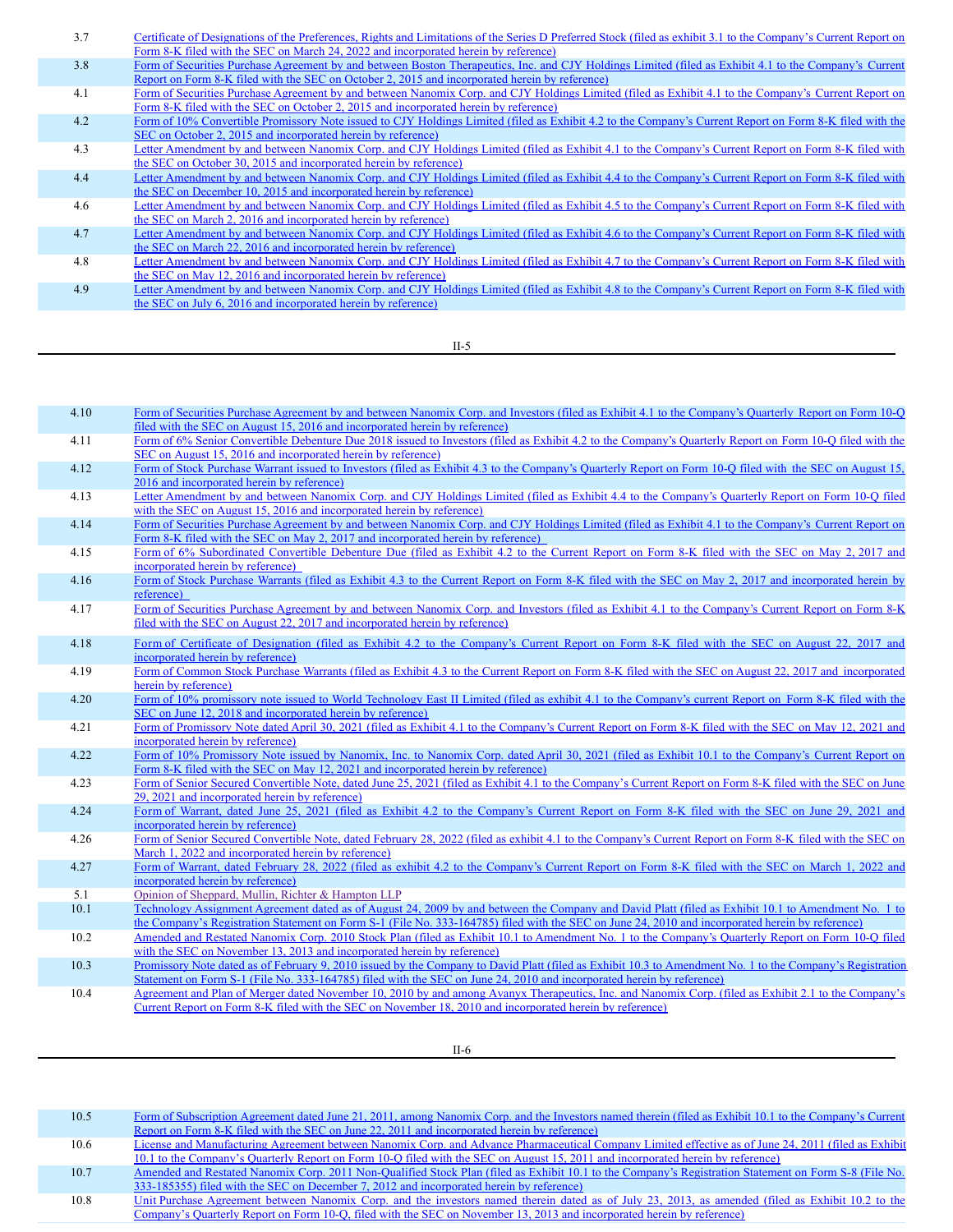| 10.9           | Registration Rights Agreement between Nanomix Corp. and the investors named therein dated as of July 23, 2013, as amended (filed as Exhibit 10.3 to the   |
|----------------|-----------------------------------------------------------------------------------------------------------------------------------------------------------|
|                | Company's Quarterly Report on Form 10-Q, filed with the SEC on November 13, 2013 and incorporated herein by reference)                                    |
| 10.10          | Warrant Repricing and Exercise Agreement entered by and between Nanomix Corp. and CJY Holdings Limited dated November 12, 2015, effective June 15,        |
|                | 2015 (filed as Exhibit 10.1 to the Company's Current Report on Form 8-K filed with the SEC on November 12, 2015 and incorporated herein by reference)     |
| 10.11          | Executive employment Agreement between Nanomix Corp. and Carl W. Rausch dated as of August 12, 2016 (filed as Exhibit 10.1 to the Company's Current       |
|                | Report on Form 10-O filed with the SEC on August 15, 2016 and incorporated herein by reference)                                                           |
| 10.12          | Letter Agreement dated March 27, 2017 entered between Nanomix Corp. and Carl W. Rausch (filed as exhibit 10.24 to the Company's Annual Report on          |
|                | Form 10-K filed with the SEC on March 28, 2017 and incorporated herein by reference)                                                                      |
| 10.13          | Contribution Agreement by and among Nanomix Corp. and CureDM Group Holdings, LLC dated February 12, 2018, effective January 1, 2018, (filed as            |
|                | Exhibit 10.1 to the Company's Current Report on Form 8-K filed with the SEC on February 12, 2018 and incorporated herein by reference)                    |
| 10.14          | Executive Retention Agreement by and between Nanomix Corp. and Loraine Upham dated February 12, 2018, effective January 1, 2018, (filed as Exhibit        |
|                | 10.2 to the Company's Current Report on Form 8-K filed with the SEC on February 12, 2018 and incorporated herein by reference)                            |
| 10.15          | License agreement between Nanomix Corp. and Level Brands, Inc. (filed as exhibit 10.1 to the Company's current Report on Form 8-K filed with the SEC on   |
|                | July 2, 2018 and incorporated herein by reference)                                                                                                        |
| 10.16          | Form of Exchange Agreement (filed as exhibit 10.1 to the Company's current Report on Form 8-K filed with the SEC on February 2, 2021 and incorporated     |
|                | herein by reference)                                                                                                                                      |
| 10.17          | Form of Debt Settlement and Release Agreement (filed as exhibit 10.2 to the Company's current Report on Form 8-K filed with the SEC on February 2, 2021   |
|                | and incorporated herein by reference)                                                                                                                     |
| $10.18\dagger$ | Securities Purchase Agreement, dated June 25, 2021, by and between Nanomix Corp. and the buyers signatory thereto (filed as Exhibit 10.1 to the Company's |
|                | Current Report on Form 8-K filed with the SEC on June 29, 2021 and incorporated herein by reference)                                                      |
| 10.19          | Registration Rights Agreement, dated June 25, 2021, by and between Nanomix Corp. and the buyers signatory thereto (filed as Exhibit 10.2 to the Company's |
|                | Current Report on Form 8-K filed with the SEC on June 29, 2021 and incorporated herein by reference)                                                      |
| 10.20          | Security and Pledge Agreement, dated June 25, 2021, by and between Boston Therapeutics, Inc. each of the Company's subsidiaries and HT Investments MA     |
|                | LLC, in its capacity as collateral agent (filed as Exhibit 10.3 to the Company's Current Report on Form 8-K filed with the SEC on June 29, 2021 and       |
|                | incorporated herein by reference)                                                                                                                         |
| 10.21          | Guaranty, dated June 25, 2021, by each of the Company's subsidiaries in favor of HT Investments MA LLC, in its capacity as collateral agent (filed as     |
|                | Exhibit 10.4 to the Company's Current Report on Form 8-K filed with the SEC on June 29, 2021 and incorporated herein by reference)                        |
| 10.22          | Form of Exchange Agreement, dated June 25, 2021, with existing holders of convertible promissory notes (filed as Exhibit 10.5 to the Company's Current    |
|                | Report on Form 8-K filed with the SEC on June 29, 2021 and incorporated herein by reference)                                                              |

II-7

| $10.23 +$          | Development and License Agreement, dated September 26, 2017 by and between RedPharm (Beijing) Biotechnology Co., Ltd. and Medical Technology             |  |
|--------------------|----------------------------------------------------------------------------------------------------------------------------------------------------------|--|
|                    | Associates II, Inc. and Nanomix, Inc. (filed as Exhibit 10.23 to the Company's Annual Report on Form 10-K filed with the SEC on April 12, 2022 and       |  |
|                    | incorporated herein by reference)                                                                                                                        |  |
| $10.24$ ††         | First Amendment to Development and License Agreement, dated September 1, 2018 by and between RedPharm (Beijing) Biotechnology Co., Ltd. and              |  |
|                    | Medical Technology Associates II, Inc. and Nanomix, Inc. (filed as Exhibit 10.24 to the Company's Annual Report on Form 10-K filed with the SEC on April |  |
|                    | 12, 2022 and incorporated herein by reference)                                                                                                           |  |
| $10.25\dagger$     | Securities Purchase Agreement, dated February 28, 2022 (filed as exhibit 10.1 to the Company's Current Report on Form 8-K filed with the SEC on March 1. |  |
|                    | 2022 and incorporated herein by reference)                                                                                                               |  |
| 10.26              | Consent, Amendment and Wavier, dated February 24, 2022 (filed as exhibit 10.2 to the Company's Current Report on Form 8-K filed with the SEC on March    |  |
|                    | 1, 2022 and incorporated herein by reference)                                                                                                            |  |
| 10.27 <sup>†</sup> | Securities Purchase Agreement, dated March 23, 2022 (filed as exhibit 10.1 to the Company's Current Report on Form 8-K filed with the SEC on March 24,   |  |
|                    | 2022 and incorporated herein by reference)                                                                                                               |  |
| 10.28              | Consent, Amendment and Wavier, dated March 22, 2022 (filed as exhibit 10.2 to the Company's Current Report on Form 8-K filed with the SEC on March 24,   |  |
|                    | 2022 and incorporated herein by reference)                                                                                                               |  |
| 23.1               | Consent of M&K CPAs                                                                                                                                      |  |
| 23.2               | Consent of Sheppard, Mullin, Richter & Hampton LLP (included in Exhibit 5.1)                                                                             |  |
| 24.1               | Power of Attorney (included on the signature page to the Registration Statement)                                                                         |  |
| 107                | Filing Fee Table                                                                                                                                         |  |
|                    |                                                                                                                                                          |  |

† The exhibits and schedules to this Exhibit have been omitted pursuant to Item 601(b)(2) of Regulation S-K. The registrant hereby agrees to furnish a copy of any omitted schedules to the Commission upon request.

†† Certain confidential portions of this Exhibit were omitted by means of marking such portions with brackets ("[\*\*\*]") because the identified confidential portions (i) are not material and (ii) would be competitively harmful if publicly disclosed.

### *Financial Statement Schedules*

Schedules have been omitted because the information required to be set forth therein is not applicable or is shown in the financial statements or notes thereto.

II-8

### **Item 17. Undertakings**

The undersigned registrant hereby undertakes:

1. To file, during any period in which offers or sales are being made, a post-effective amendment to this registration statement:

- (i) To include any prospectus required by Section  $10(a)(3)$  of the Securities Act;
- (ii) To reflect in the prospectus any facts or events arising after the effective date of this registration statement ( or most recent post-effective amendment thereof) which, individually or in the aggregate, represent a fundamental change in the information set forth in the registration statement. Notwithstanding the foregoing, any increase or decrease in volume of securities offered (if the total dollar value of securities offered would not exceed that which was registered) and any deviation from the low or high end of the estimated maximum offering range may be reflected in the form of prospectus filed with the Commission pursuant to Rule 424(b) (Section 230.424(b) of this chapter) if, in the aggregate, the changes in volume and price represent no more than 20% change in the maximum aggregate offering price set forth in the "*Calculation of Registration Fee*" table in the effective registration statement; and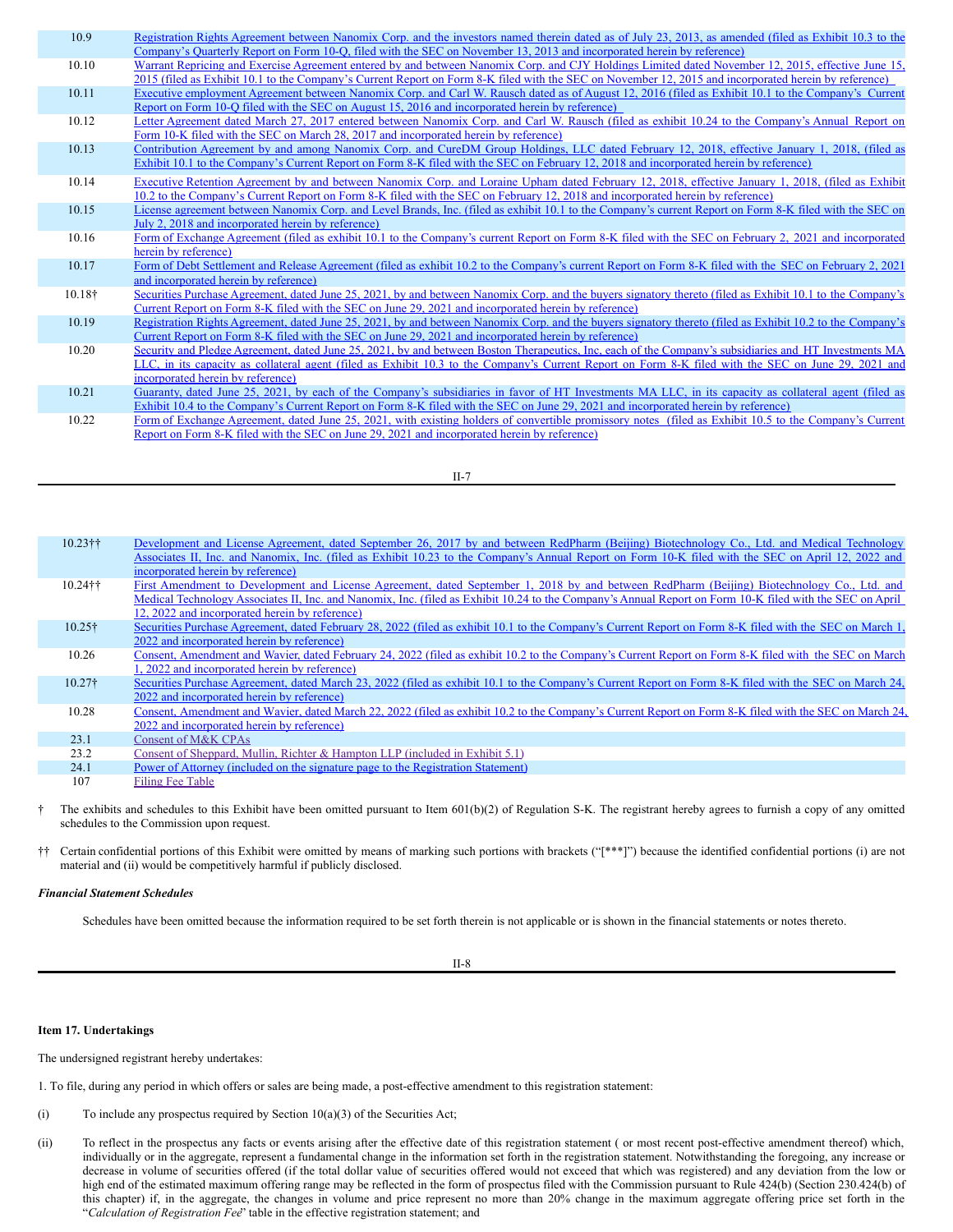(iii) To include any material information with respect to the plan of distribution not previously disclosed in the registration statement or any material change to such information in the registration statement.

Provided, however, that:

2. That, for the purpose of determining any liability under the Securities Act, each such post-effective amendment shall be deemed to be a new registration statement relating to the securities offered therein, and the offering of such securities at that time shall be deemed to be the initial bona fide offering thereof.

3. To remove from registration by means of a post-effective amendment any of the securities being registered which remain unsold at the termination of the offering.

Insofar as indemnification for liabilities arising under the Securities Act may be permitted to our directors, officers and controlling persons pursuant to the provisions above, or otherwise, we have been advised that in the opinion of the Securities and Exchange Commission such indemnification is against public policy as expressed in the Securities Act, and is, therefore, unenforceable. In the event that a claim for indemnification against such liabilities (other than the payment by the registrant of expenses incurred or paid by a director, officer or controlling person of the registrant in the successful defense of any action, suit or proceeding) is asserted by such director, officer or controlling person in connection with the securities being registered, the registrant will, unless in the opinion of its counsel the matter has been settled by controlling precedent, submit to a court of appropriate jurisdiction the question whether such indemnification by it is against public policy as expressed in the Act and will be governed by the final adjudication of such issue.

II-9

# <span id="page-71-0"></span>**SIGNATURES**

Pursuant to the requirements of the Securities Act of 1933, as amended, the registrant has duly caused this Amendment No. 1 to the Registration Statement on Form S-1 to be signed on its behalf by the undersigned, thereunto duly authorized in the City of San Leandro, State of California, on the 9<sup>th</sup> day of May, 2022.

### **Nanomix Corp.**

By: /s/ David Ludvigson Name: David Ludvigson Title: Chief Executive Officer

Pursuant to the requirements of the Securities Act of 1933, the following persons in the capacities and on the dates indicated have signed this Registration Statement below.

| Signature                              | <b>Title</b>                                                                                                                        | Date        |
|----------------------------------------|-------------------------------------------------------------------------------------------------------------------------------------|-------------|
| /s/ David Ludvigson<br>David Ludvigson | Chief Executive Officer, President, and Director<br>(Principal Executive Officer and Principal Financial and Accounting<br>Officer) | May 9, 2022 |
| /s/ Vidur Sahney<br>Vidur Sahney       | Chief Operating Officer                                                                                                             | May 9, 2022 |
| /s/ Garrett Gruener<br>Garrett Gruener | Director                                                                                                                            | May 9, 2022 |
| /s/ Jerry Fidler<br>Jerry Fidler       | Director                                                                                                                            | May 9, 2022 |
| /s/ Greg Schiffman<br>Greg Schiffman   | Director                                                                                                                            | May 9, 2022 |

II-10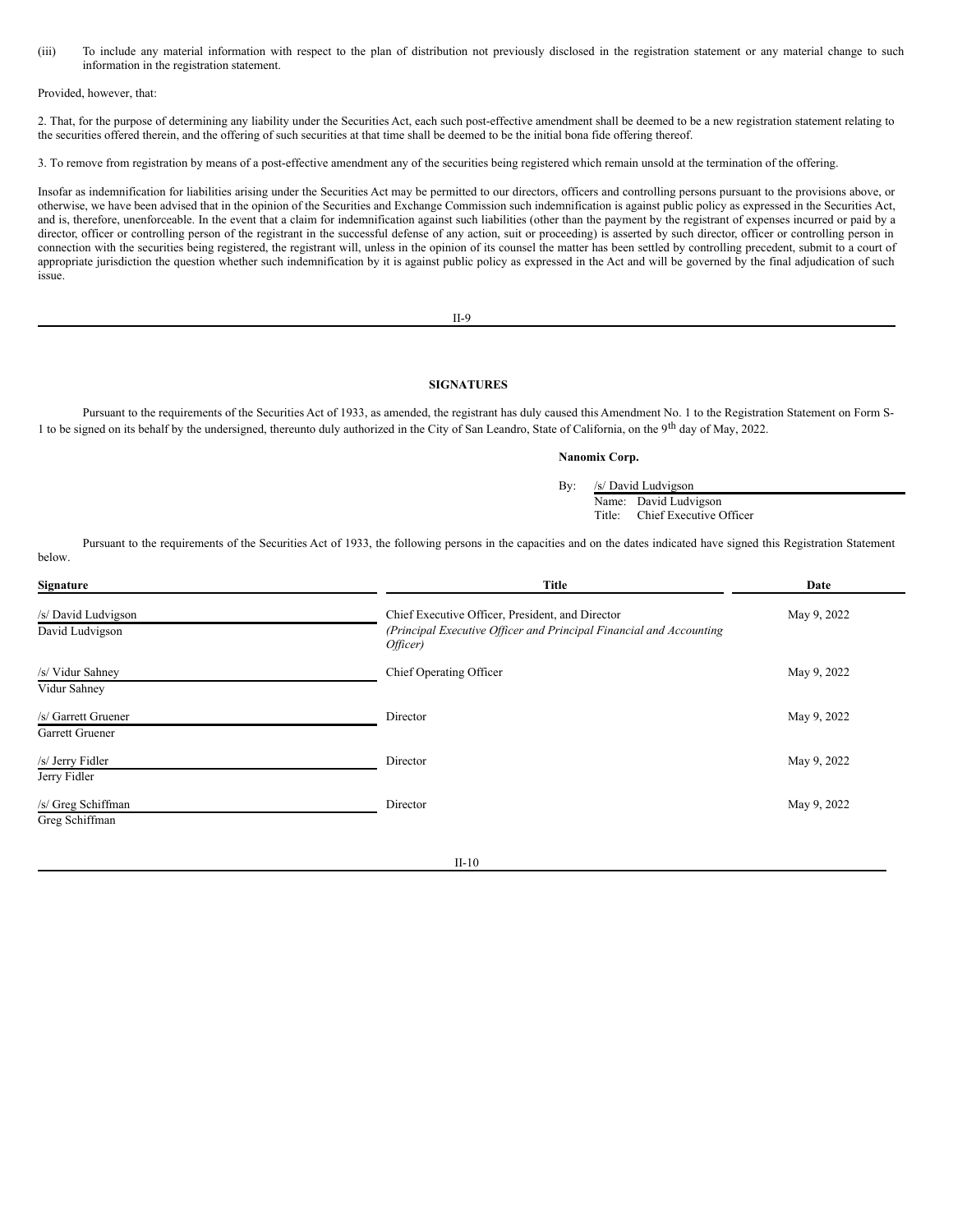# **SheppardMullin**

Sheppard, Mullin, Richter & Hampton LLP 30 Rockefeller Plaza New York, New York 10112-0015 212.653.8700 main 212.653.8701 fax www.sheppardmullin.com

May 9, 2022

**VIA EDGAR** Nanomix Corporation 2121 Williams Street San Leandro, CA 94577

#### Re: Registration Statement on Form S-1

Ladies and Gentlemen:

We have acted as counsel to Nanomix Corporation, a Delaware corporation (the "Company"), in connection with the issuance of this opinion that relates to a Registration Statement on Form S-1 (the "Registration Statement") filed by the Company with the United States Securities and Exchange Commission (the 'SEC") under the Securities Act of 1933, as amended (the "Securities Act"). The Registration Statement covers the resale, by the selling stockholders listed therein, from time to time pursuant to Rule 415 under the Securities Act as set forth in the Registration Statement, of 28,801,837 shares (the "Shares") of the Company's common stock, par value \$0.0001 per share (the "Common Stock"), which consist of (i) up to 14,400,918 shares of Common Stock that may be issuable upon conversion of an outstanding senior secured convertible promissory notes (the "Notes"). (ii) up to 14,400,918 shares of Common Stock that may be issuable upon exercise of certain outstanding warrants (the Warrants"). The Shares issued or issuable by the Company to the selling stockholders were sold in two separate private placement transactions that were completed on June 25, 2021 and September 27, 2021. The shares of Common Stock issuable upon the conversion of the Notes are referred to herein as the Conversion Shares." The shares of Common Stock issuable upon the exercise of the Warrants are referred to herein as the "Warrant Shares."

This opinion letter is being delivered in accordance with the requirements of Item 601(b)(5)(i) of Regulation S-K under the Securities Act, and no opinion is expressed herein as to any matter pertaining to the contents of the Registration Statement or related prospectus.

In connection with the issuance of this opinion letter, we have examined originals or copies, certified or otherwise identified to our satisfaction, of such records of the Company and such agreements, certificates and receipts of public officials, certificates of officers or other representatives of the Company and others, and such other documents as we have deemed necessary or appropriate as a basis for the opinions stated below. As to any facts relevant to the opinions stated herein that we did not independently establish or verify, we have relied upon statements and representations of officers and other representatives of the Company and of public officials.

In our examination, we have assumed (a) the genuineness of all signatures, including endorsements, (b) the legal capacity and competency of all natural persons, (c) the authenticity of all documents submitted to us as originals, (d) the conformity to original documents of all documents submitted to us as facsimile, electronic, certified or photostatic copies, and the authenticity of the originals of such copies; and (e) the accuracy, completeness and authenticity of certificates of public officials.

-1-

Based upon the foregoing and subject to the qualifications and assumptions stated herein, we are of the opinion that:

1. The Notes and the Warrants constitute valid and legally binding obligations of the Company enforceable against the Company in accordance with their terms.

2. The Conversion Shares have been duly authorized by all requisite corporate action on the part of the Company under the Delaware General Corporation Law (the "DGCL") and, when issued upon the conversion of the Notes pursuant to the terms and conditions set forth therein, will be validly issued, fully paid, and non-assessable.

3. The Warrants Shares have been duly authorized by all requisite corporate action on the part of the Company under the DGCL and, when the Warrant Shares are delivered and paid for in accordance with the terms of the Warrants and when evidence of the issuance thereof is duly recorded in the Company's books and records, the Warrant Shares will be validly issued, fully paid, and non-assessable.

Our opinion set forth in paragraph 1 above is subject to (i) the effects of bankruptcy, insolvency, fraudulent conveyance, reorganization, moratorium and other similar laws relating to or affecting creditors' rights generally, (ii) general equitable principles (whether considered in a proceeding in equity or at law) and (iii) an implied covenant of good faith and fair dealing.

Our opinion is expressly limited to the matters set forth above, and we render no opinion, whether by implication or otherwise, as to any other matters relating to the Company, the Notes, the Warrants, the Conversion Shares, the Warrant Shares or any other agreements or transactions that may be related thereto or contemplated thereby. We are expressing no opinion as to any obligations that parties other than the Company may have under or in respect of the Conversion Shares, the Warrant Shares, or as to the effect that their performance of such obligations may have upon any of the matters referred to above. No opinion may be implied or inferred beyond the opinion expressly stated above.

The opinion we render herein is limited to those matters governed by the State of New York and the DGCL as of the date hereof and we disclaim any obligation to revise or supplement the opinion rendered herein should the above-referenced laws be changed by legislative or regulatory action, judicial decision, or otherwise. We express no opinion as to whether, or the extent to which, the laws of any particular jurisdiction apply to the subject matter hereof. We express no opinion as to matters governed by any laws other than the State of New York or the DGCL.

This opinion letter is rendered as of the date first written above, and we disclaim any obligation to advise you of facts, circumstances, events, or developments that hereafter may be brought to our attention or that may alter, affect, or modify the opinion expressed herein.

We hereby consent to the filing of this opinion as an exhibit to the Registration Statement. We also hereby consent to the reference to our firm under the heading "Legal Matters" in the Registration Statement. In giving this consent, we do not thereby admit that we are within the category of persons whose consent is required under Section 7 of the Securities Act or the General Rules and Regulations under the Securities Act. It is understood that this opinion is to be used only in connection with the offer and sale of the Shares being registered while the Registration Statement is effective under the Securities Act.

Respectfully submitted,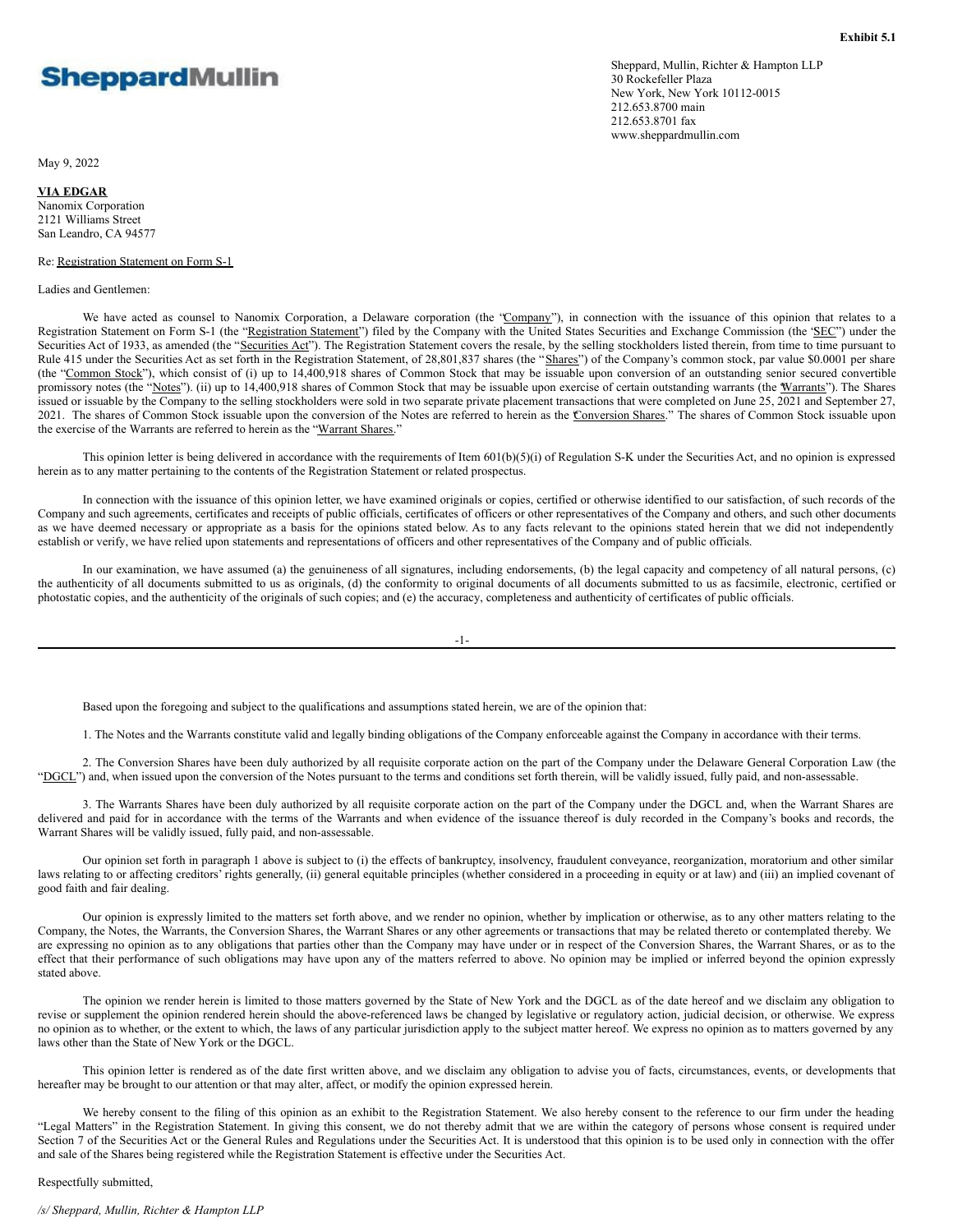-2-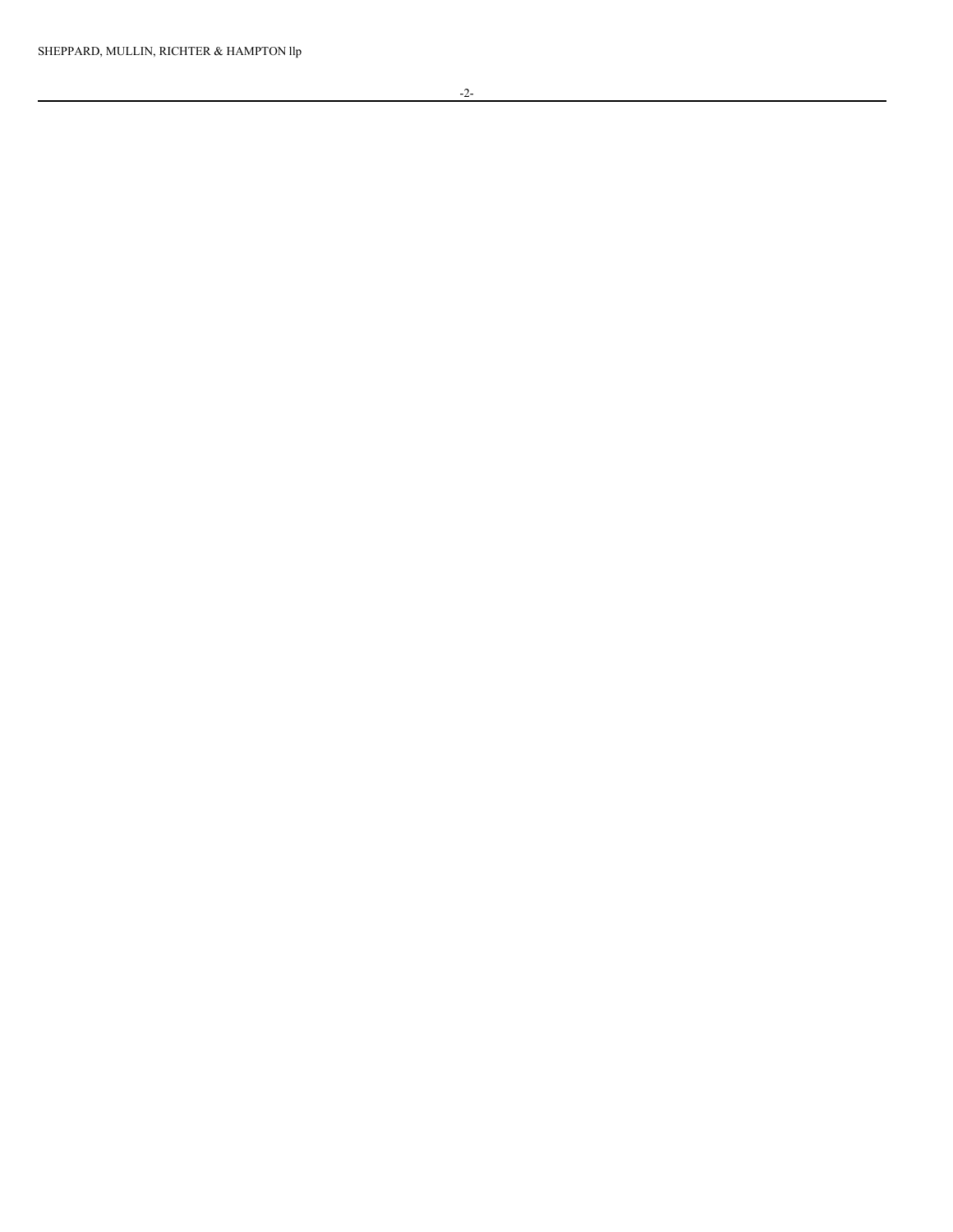

## **CONSENT OF INDEPENDENT REGISTERED PUBLIC ACCOUNTING FIRM**

We hereby consent to the inclusion in this Registration Statement on Form S-1 of our report, which includes an explanatory paragraph as to the company's ability to continue as a going concern, dated April 12, 2022 relating to the audit of the consolidated financial statements of Nanomix Corporation for each of the years in the two-year period ended December 31, 2021 and the reference to our firm under the caption "Experts" in the Registration Statement.

/s/ M&K CPAS, PLLC

www.mkacpas.com Houston, Texas

May 9, 2022